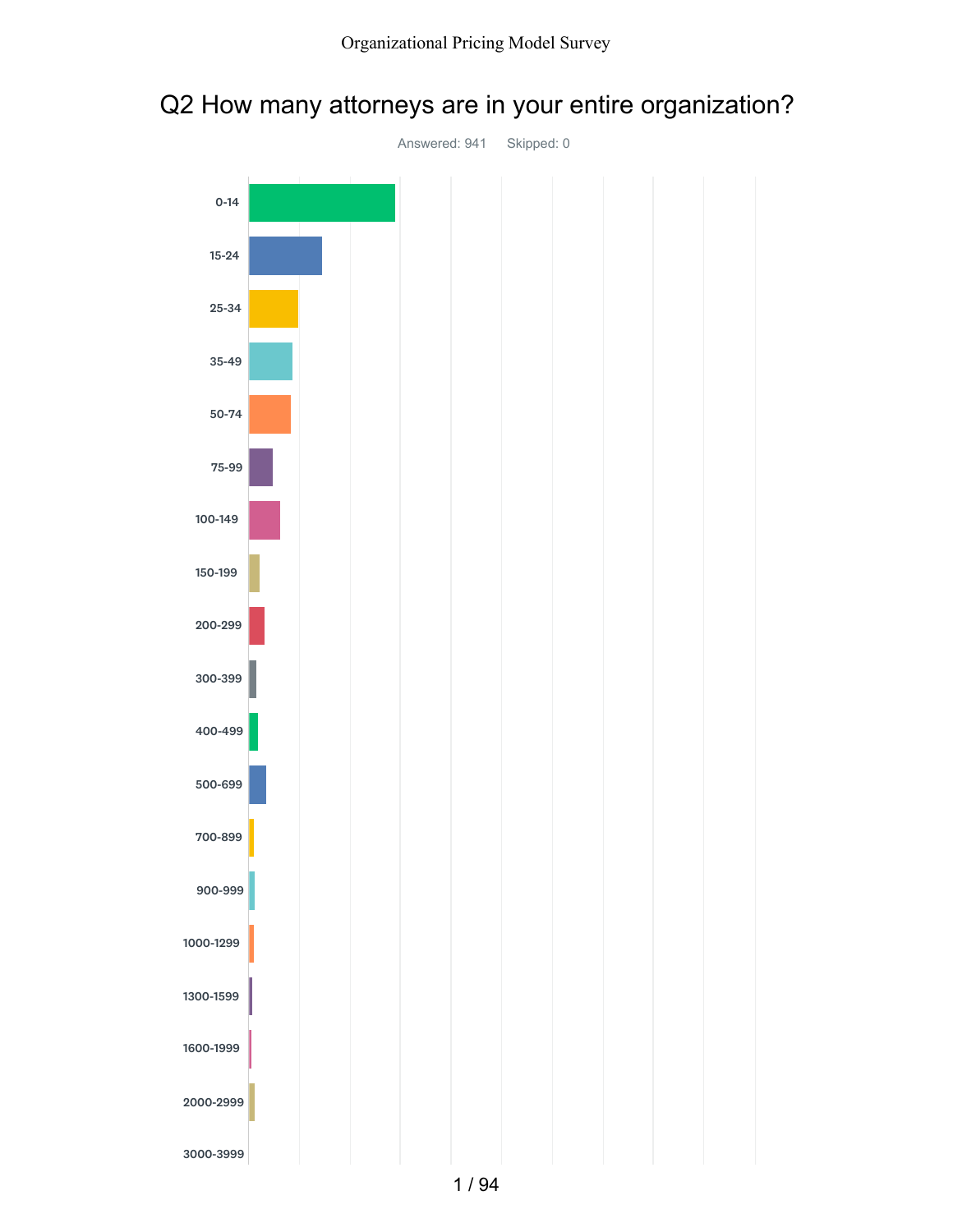### Organizational Pricing Model Survey



| <b>ANSWER CHOICES</b> | <b>RESPONSES</b> |              |
|-----------------------|------------------|--------------|
| $0 - 14$              | 29.12%           | 274          |
| $15 - 24$             | 14.67%           | 138          |
| 25-34                 | 9.78%            | 92           |
| 35-49                 | 8.71%            | 82           |
| 50-74                 | 8.29%            | 78           |
| 75-99                 | 4.78%            | 45           |
| 100-149               | 6.38%            | 60           |
| 150-199               | 2.23%            | 21           |
| 200-299               | 3.08%            | 29           |
| 300-399               | 1.59%            | 15           |
| 400-499               | 1.91%            | $18\,$       |
| 500-699               | 3.51%            | 33           |
| 700-899               | 1.06%            | $10$         |
| 900-999               | 1.17%            | 11           |
| 1000-1299             | 1.06%            | $10$         |
| 1300-1599             | 0.85%            | $\,8\,$      |
| 1600-1999             | 0.53%            | $\sqrt{5}$   |
| 2000-2999             | 1.17%            | 11           |
| 3000-3999             | $0.00\%$         | $\mathbf 0$  |
| $\geq 4000$           | 0.11%            | $\mathbf{1}$ |
| <b>TOTAL</b>          |                  | 941          |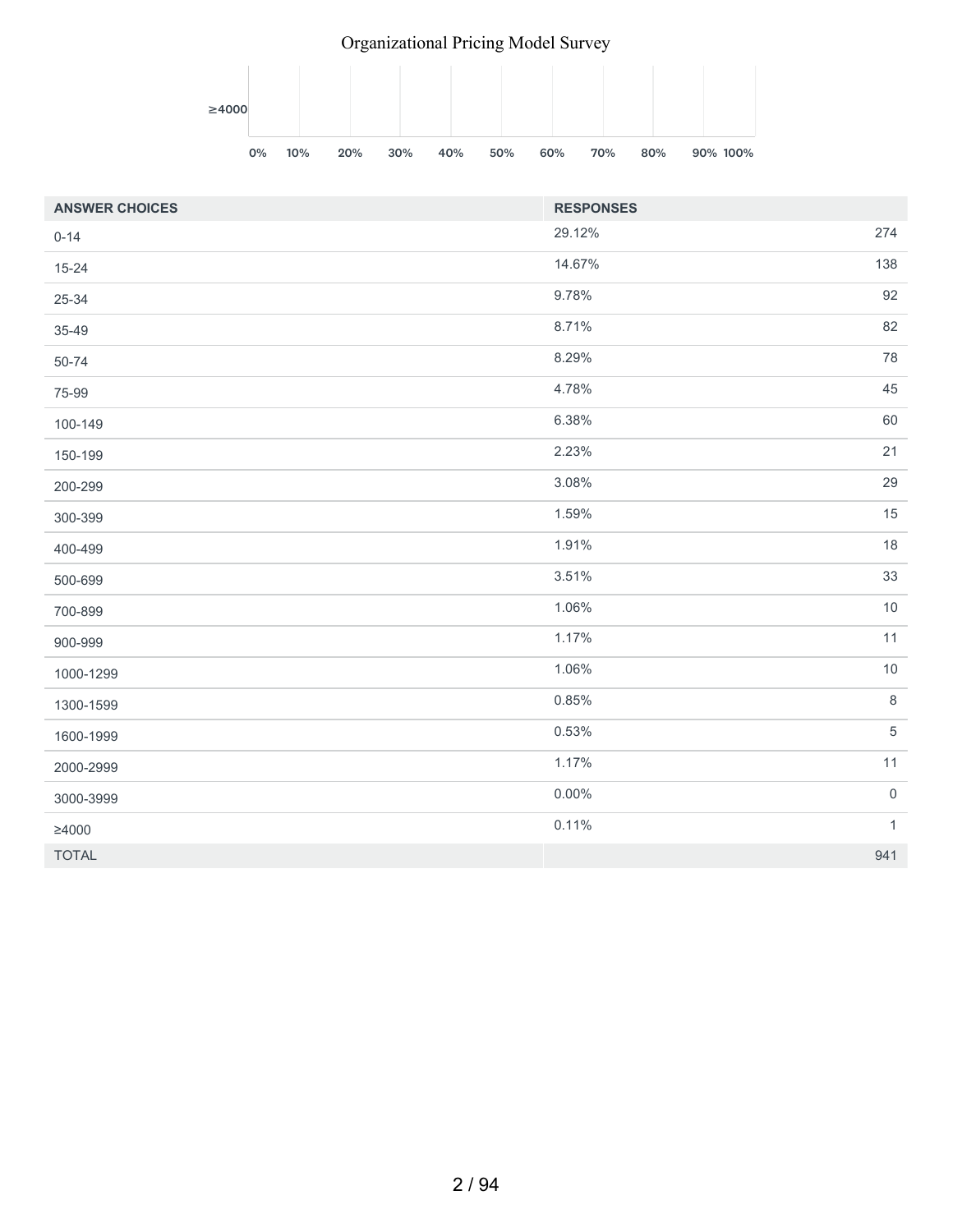# Q3 How many ALA members does your organization currently have (numeric values only)?

Answered: 941 Skipped: 0

| #      | <b>RESPONSES</b>          | <b>DATE</b>        |
|--------|---------------------------|--------------------|
| 1      | 1                         | 8/23/2019 9:03 AM  |
| 2      | 11                        | 8/22/2019 6:13 AM  |
| 3      | $\mathbf{1}$              | 8/16/2019 5:56 AM  |
| 4      | $\overline{4}$            | 8/16/2019 4:54 AM  |
| 5      | $\mathbf{1}$              | 8/12/2019 12:13 PM |
| 6      | $\overline{7}$            | 8/12/2019 9:31 AM  |
| 7      | 3                         | 8/9/2019 9:44 AM   |
| 8      | $\ensuremath{\mathsf{3}}$ | 8/8/2019 9:09 AM   |
| 9      | $\mathbf{1}$              | 8/7/2019 1:27 PM   |
| 10     | $\mathbf{1}$              | 8/7/2019 1:02 PM   |
| 11     | 3                         | 8/6/2019 8:19 AM   |
| 12     | 2                         | 8/6/2019 8:16 AM   |
| 13     | $\mathbf{1}$              | 8/6/2019 6:25 AM   |
| 14     | 8                         | 8/6/2019 5:51 AM   |
| 15     | $\mathbf{1}$              | 8/6/2019 5:36 AM   |
| 16     | $\mathbf{1}$              | 8/6/2019 5:32 AM   |
| 17     | $\mathbf{1}$              | 8/6/2019 4:59 AM   |
| 18     | $\mathbf{1}$              | 8/5/2019 2:06 PM   |
| 19     | 3                         | 8/5/2019 1:14 PM   |
| 20     | $\mathbf{1}$              | 8/5/2019 11:03 AM  |
| 21     | $\mathbf{1}$              | 8/5/2019 11:03 AM  |
| 22     | 12                        | 8/5/2019 9:38 AM   |
| 23     | 6                         | 8/5/2019 8:37 AM   |
| 24     | $\mathbf{1}$              | 8/5/2019 7:48 AM   |
| 25     | 4                         | 8/5/2019 6:30 AM   |
| 26     | $\mathbf{1}$              | 8/5/2019 5:54 AM   |
| 27     | $\overline{4}$            | 8/5/2019 4:22 AM   |
| 28     | 17                        | 8/5/2019 4:17 AM   |
| 29     | $\mathfrak{S}$            | 8/5/2019 12:53 AM  |
| $30\,$ | $\,$ 5 $\,$               | 8/3/2019 7:08 AM   |
| 31     | $\mathbf{1}$              | 8/2/2019 3:52 PM   |
| 32     | $\overline{2}$            | 8/2/2019 10:36 AM  |
| 33     | $\mathbf{1}$              | 8/2/2019 9:13 AM   |
| 34     | $\mathbf{1}$              | 8/2/2019 8:56 AM   |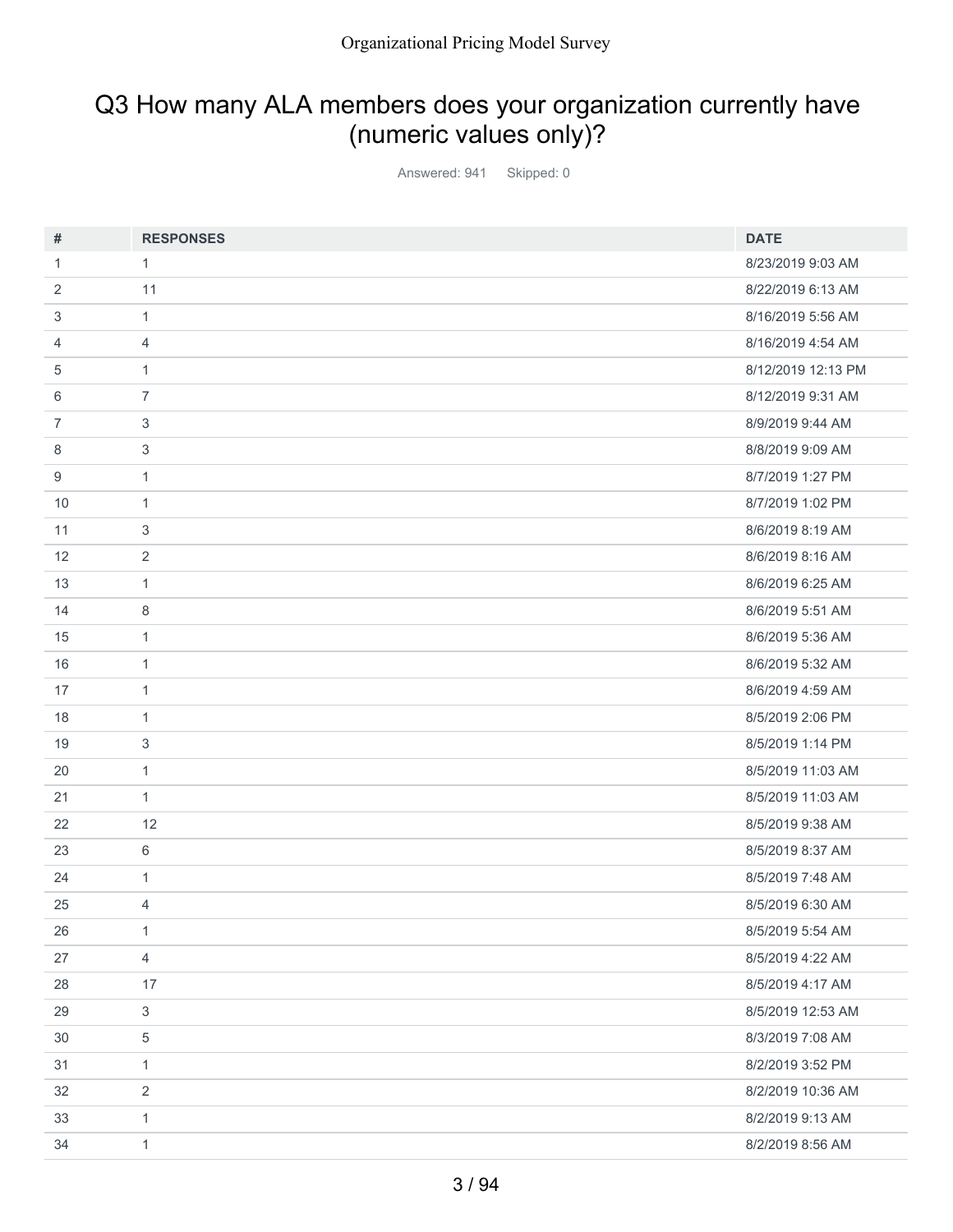| 35 | 1              | 8/2/2019 8:44 AM |
|----|----------------|------------------|
| 36 | $\mathbf{1}$   | 8/2/2019 8:14 AM |
| 37 | $\mathbf{1}$   | 8/2/2019 8:03 AM |
| 38 | 2              | 8/2/2019 7:37 AM |
| 39 | 3              | 8/2/2019 6:54 AM |
| 40 | 1              | 8/2/2019 6:49 AM |
| 41 | 2              | 8/2/2019 6:48 AM |
| 42 | 1              | 8/2/2019 6:20 AM |
| 43 | 2              | 8/2/2019 6:14 AM |
| 44 | 2              | 8/2/2019 6:13 AM |
| 45 | $\mathbf{1}$   | 8/2/2019 5:56 AM |
| 46 | $\mathbf{1}$   | 8/2/2019 5:49 AM |
| 47 | $\mathbf{1}$   | 8/2/2019 5:37 AM |
| 48 | 2              | 8/2/2019 5:22 AM |
| 49 | 5              | 8/2/2019 5:08 AM |
| 50 | $\mathbf{1}$   | 8/2/2019 5:05 AM |
| 51 | $\mathbf{1}$   | 8/2/2019 4:57 AM |
| 52 | 1              | 8/2/2019 4:54 AM |
| 53 | 2              | 8/2/2019 4:33 AM |
| 54 | 3              | 8/2/2019 4:26 AM |
| 55 | 1              | 8/2/2019 4:22 AM |
| 56 | 1              | 8/2/2019 4:21 AM |
| 57 | 3              | 8/2/2019 4:16 AM |
| 58 | 25             | 8/2/2019 4:12 AM |
| 59 | $\mathbf{1}$   | 8/2/2019 4:10 AM |
| 60 | $\mathbf{1}$   | 8/2/2019 4:10 AM |
| 61 | $\mathbf{1}$   | 8/2/2019 4:00 AM |
| 62 | $\mathbf{1}$   | 8/2/2019 3:51 AM |
| 63 | $\mathbf{1}$   | 8/2/2019 3:50 AM |
| 64 | $\mathbf{1}$   | 8/2/2019 3:48 AM |
| 65 | $\mathbf{1}$   | 8/2/2019 3:42 AM |
| 66 | $\mathbf{1}$   | 8/2/2019 3:39 AM |
| 67 | $\mathbf{1}$   | 8/2/2019 3:38 AM |
| 68 | $\mathbf{1}$   | 8/2/2019 2:54 AM |
| 69 | 20             | 8/2/2019 2:32 AM |
| 70 | $\mathbf{1}$   | 8/2/2019 2:19 AM |
| 71 | 20             | 8/2/2019 2:12 AM |
| 72 | $\overline{2}$ | 8/2/2019 2:05 AM |
| 73 | 2              | 8/2/2019 1:58 AM |
| 74 | $\mathbf{1}$   | 8/2/2019 1:13 AM |
| 75 | $\overline{2}$ | 8/1/2019 3:30 PM |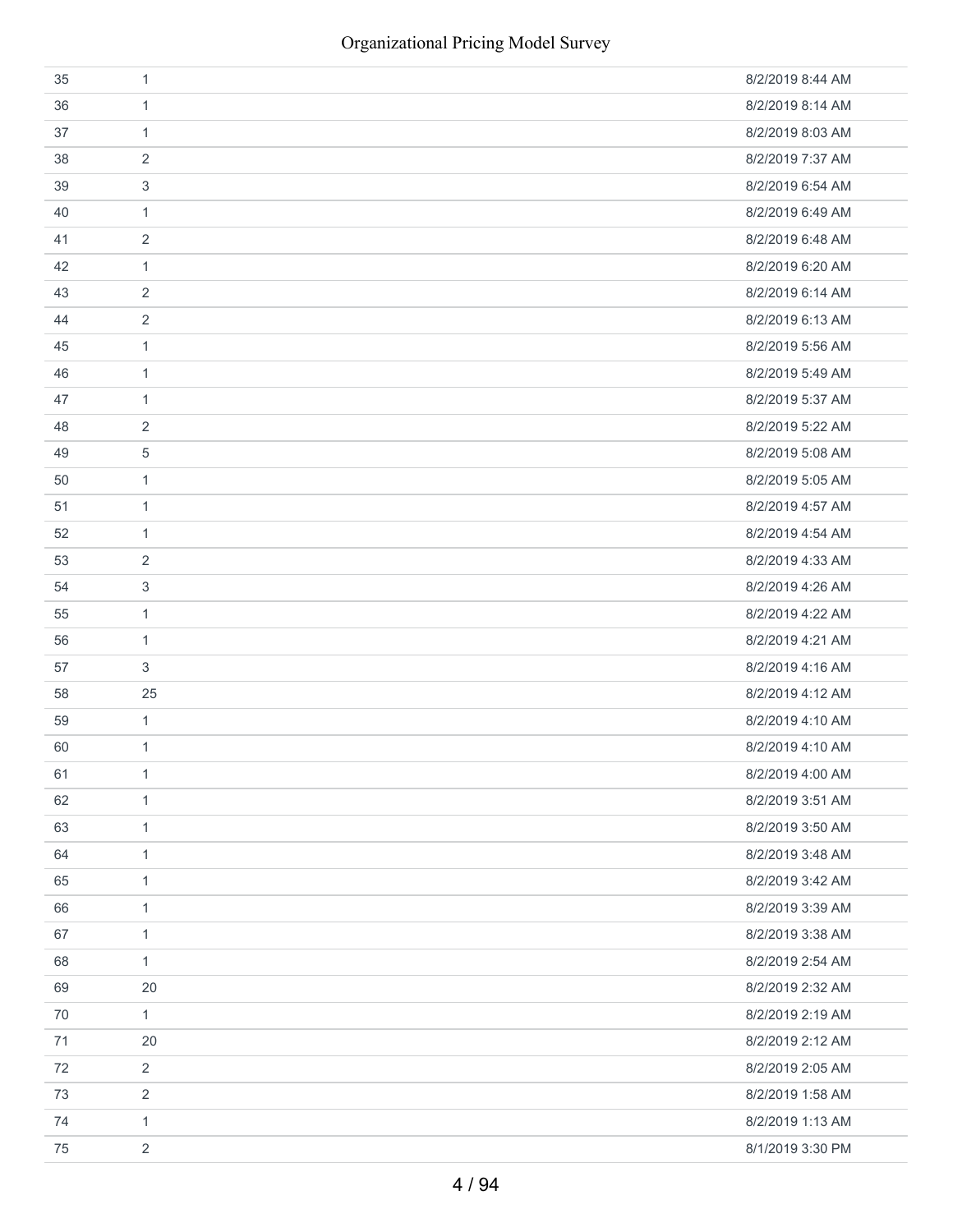| 76  | $\mathbf{1}$   | 8/1/2019 3:26 PM  |
|-----|----------------|-------------------|
| 77  | $\mathbf{1}$   | 8/1/2019 3:14 PM  |
| 78  | $\sqrt{2}$     | 8/1/2019 2:14 PM  |
| 79  | $\mathbf{1}$   | 8/1/2019 1:33 PM  |
| 80  | 30             | 8/1/2019 1:31 PM  |
| 81  | $\mathbf{1}$   | 8/1/2019 1:26 PM  |
| 82  | $\sqrt{2}$     | 8/1/2019 1:19 PM  |
| 83  | 4              | 8/1/2019 1:12 PM  |
| 84  | 9              | 8/1/2019 12:52 PM |
| 85  | $\mathbf{1}$   | 8/1/2019 12:50 PM |
| 86  | $\mathbf{1}$   | 8/1/2019 12:44 PM |
| 87  | 3              | 8/1/2019 11:59 AM |
| 88  | $\mathbf{1}$   | 8/1/2019 11:56 AM |
| 89  | $\mathbf 0$    | 8/1/2019 11:47 AM |
| 90  | 4              | 8/1/2019 11:44 AM |
| 91  | $\mathbf{1}$   | 8/1/2019 11:39 AM |
| 92  | $\mathbf{1}$   | 8/1/2019 11:20 AM |
| 93  | 6              | 8/1/2019 11:17 AM |
| 94  | 3              | 8/1/2019 10:50 AM |
| 95  | $\overline{2}$ | 8/1/2019 10:44 AM |
| 96  | 16             | 8/1/2019 10:31 AM |
| 97  | 3              | 8/1/2019 10:28 AM |
| 98  | $\mathbf{1}$   | 8/1/2019 10:24 AM |
| 99  | 10             | 8/1/2019 10:22 AM |
| 100 | $\overline{4}$ | 8/1/2019 10:02 AM |
| 101 | 4              | 8/1/2019 9:58 AM  |
| 102 | $\mathbf{1}$   | 8/1/2019 9:53 AM  |
| 103 | $\overline{7}$ | 8/1/2019 9:44 AM  |
| 104 | $\mathbf{1}$   | 8/1/2019 9:41 AM  |
| 105 | $\mathbf{1}$   | 8/1/2019 9:32 AM  |
| 106 | 0              | 8/1/2019 9:29 AM  |
| 107 | $\overline{2}$ | 8/1/2019 9:20 AM  |
| 108 | 11             | 8/1/2019 9:18 AM  |
| 109 | $\mathbf{1}$   | 8/1/2019 9:14 AM  |
| 110 | $\mathbf{1}$   | 8/1/2019 9:11 AM  |
| 111 | $\mathbf{1}$   | 8/1/2019 9:07 AM  |
| 112 | $\mathbf{1}$   | 8/1/2019 9:06 AM  |
| 113 | $\,$ 5 $\,$    | 8/1/2019 9:05 AM  |
| 114 | $\overline{2}$ | 8/1/2019 9:04 AM  |
| 115 | $\mathbf{1}$   | 8/1/2019 9:00 AM  |
| 116 | $\mathbf{1}$   | 8/1/2019 9:00 AM  |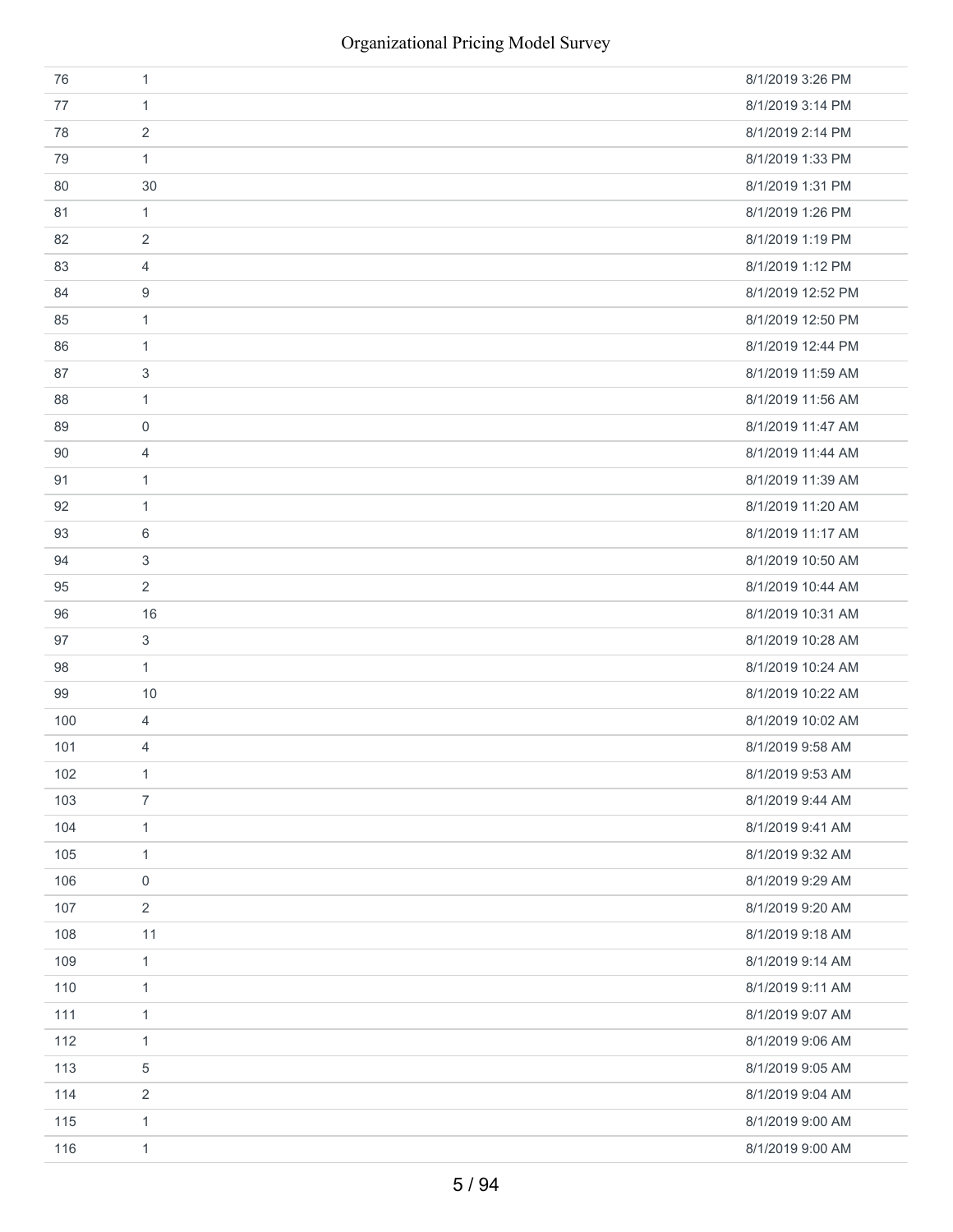| 117 | $\mathbf{1}$   | 8/1/2019 8:59 AM |
|-----|----------------|------------------|
| 118 | $\overline{2}$ | 8/1/2019 8:58 AM |
| 119 | 8              | 8/1/2019 8:57 AM |
| 120 | $\mathbf{1}$   | 8/1/2019 8:55 AM |
| 121 | $\overline{2}$ | 8/1/2019 8:52 AM |
| 122 | $\sqrt{2}$     | 8/1/2019 8:51 AM |
| 123 | $\mathbf{1}$   | 8/1/2019 8:47 AM |
| 124 | $\mathbf{1}$   | 8/1/2019 8:47 AM |
| 125 | $\mathbf{1}$   | 8/1/2019 8:47 AM |
| 126 | 18             | 8/1/2019 8:46 AM |
| 127 | $\mathbf{1}$   | 8/1/2019 8:45 AM |
| 128 | $\mathbf{1}$   | 8/1/2019 8:43 AM |
| 129 | $\mathbf{1}$   | 8/1/2019 8:43 AM |
| 130 | 25             | 8/1/2019 8:40 AM |
| 131 | 4              | 8/1/2019 8:38 AM |
| 132 | $\mathbf{1}$   | 8/1/2019 8:38 AM |
| 133 | $\overline{2}$ | 8/1/2019 8:37 AM |
| 134 | $\,6\,$        | 8/1/2019 8:36 AM |
| 135 | 4              | 8/1/2019 8:35 AM |
| 136 | $\mathbf{1}$   | 8/1/2019 8:35 AM |
| 137 | $\mathbf{1}$   | 8/1/2019 8:34 AM |
| 138 | $\mathbf{1}$   | 8/1/2019 8:32 AM |
| 139 | $\mathbf{1}$   | 8/1/2019 8:29 AM |
| 140 | $\sqrt{2}$     | 8/1/2019 8:29 AM |
| 141 | $\mathbf{1}$   | 8/1/2019 8:28 AM |
| 142 | $\mathbf{1}$   | 8/1/2019 8:27 AM |
| 143 | $\mathbf{1}$   | 8/1/2019 8:25 AM |
| 144 | $\mathbf{1}$   | 8/1/2019 8:25 AM |
| 145 | $\mathbf{1}$   | 8/1/2019 8:25 AM |
| 146 | $\,$ 5 $\,$    | 8/1/2019 8:24 AM |
| 147 | $\mathbf{1}$   | 8/1/2019 8:24 AM |
| 148 | $\mathbf{1}$   | 8/1/2019 8:24 AM |
| 149 | $\overline{2}$ | 8/1/2019 8:22 AM |
| 150 | $\mathbf{1}$   | 8/1/2019 8:21 AM |
| 151 | $\mathbf{1}$   | 8/1/2019 8:20 AM |
| 152 | $\,$ 5 $\,$    | 8/1/2019 8:20 AM |
| 153 | $\mathbf{1}$   | 8/1/2019 8:19 AM |
| 154 | $\mathbf{1}$   | 8/1/2019 8:19 AM |
| 155 | $\mathbf{1}$   | 8/1/2019 8:19 AM |
| 156 | $\overline{2}$ | 8/1/2019 8:19 AM |
| 157 | $\,$ 5 $\,$    | 8/1/2019 8:18 AM |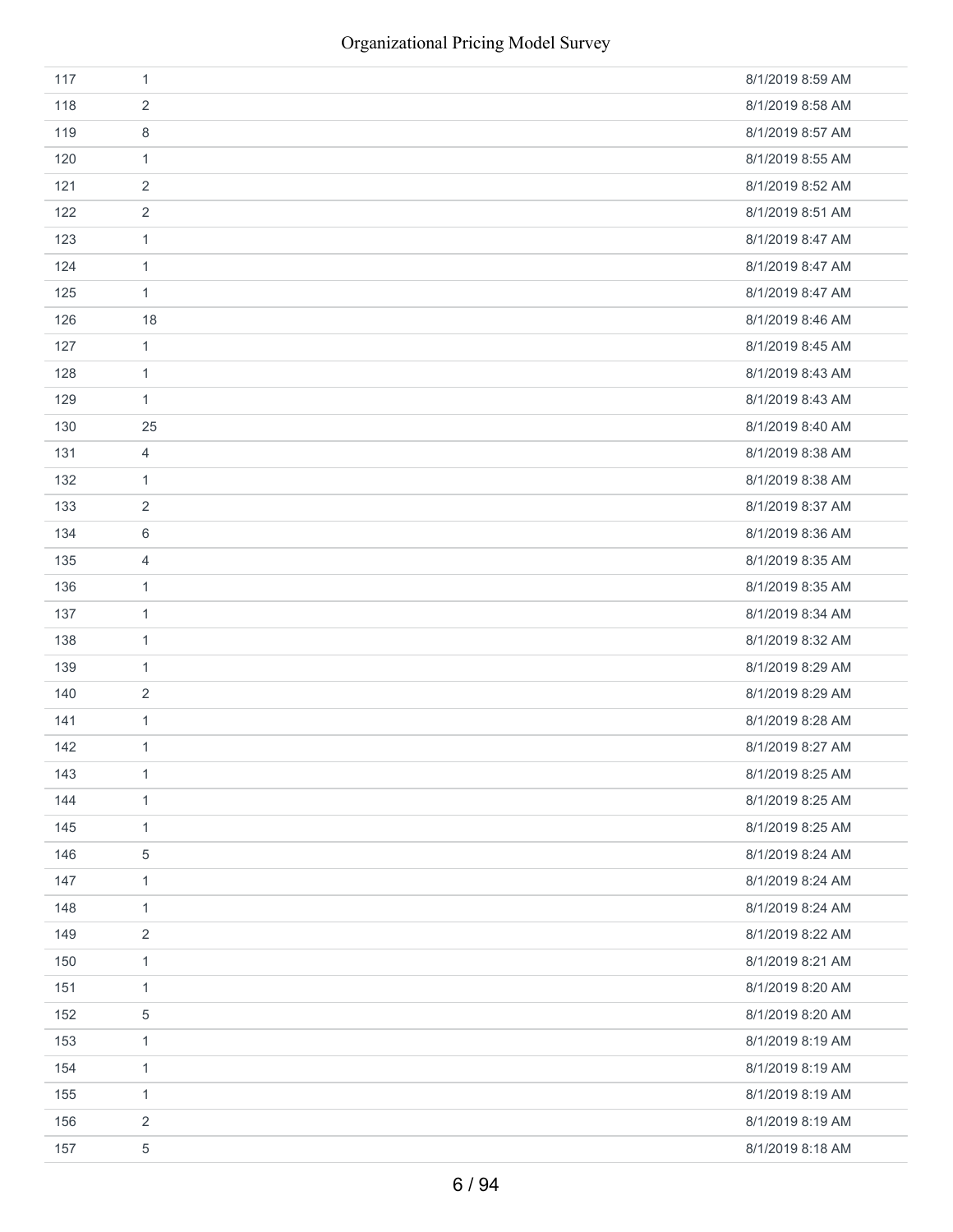| 158 | $\sqrt{2}$       | 8/1/2019 8:18 AM |
|-----|------------------|------------------|
| 159 | $\mathbf{1}$     | 8/1/2019 8:18 AM |
| 160 | $\mathbf{1}$     | 8/1/2019 8:17 AM |
| 161 | $\mathbf{1}$     | 8/1/2019 8:17 AM |
| 162 | $\mathbf{1}$     | 8/1/2019 8:17 AM |
| 163 | $\mathbf{1}$     | 8/1/2019 8:16 AM |
| 164 | $\mathbf{1}$     | 8/1/2019 8:15 AM |
| 165 | $\sqrt{2}$       | 8/1/2019 8:15 AM |
| 166 | $\overline{4}$   | 8/1/2019 8:15 AM |
| 167 | $\mathbf{1}$     | 8/1/2019 8:15 AM |
| 168 | $\sqrt{3}$       | 8/1/2019 8:14 AM |
| 169 | $\mathbf{1}$     | 8/1/2019 8:13 AM |
| 170 | $\mathbf{1}$     | 8/1/2019 8:13 AM |
| 171 | $\mathbf{1}$     | 8/1/2019 8:13 AM |
| 172 | 15               | 8/1/2019 8:13 AM |
| 173 | $\overline{2}$   | 8/1/2019 8:13 AM |
| 174 | $\sqrt{2}$       | 8/1/2019 8:12 AM |
| 175 | $\,6\,$          | 8/1/2019 8:12 AM |
| 176 | $\sqrt{2}$       | 8/1/2019 8:11 AM |
| 177 | $\mathbf{1}$     | 8/1/2019 8:11 AM |
| 178 | $\overline{2}$   | 8/1/2019 8:11 AM |
| 179 | 10               | 8/1/2019 8:10 AM |
| 180 | $\overline{2}$   | 8/1/2019 8:09 AM |
| 181 | $\mathbf{1}$     | 8/1/2019 8:08 AM |
| 182 | $\mathbf{1}$     | 8/1/2019 7:39 AM |
| 183 | $\mathbf{1}$     | 8/1/2019 7:34 AM |
| 184 | $\boldsymbol{7}$ | 8/1/2019 7:22 AM |
| 185 | $\mathbf{1}$     | 8/1/2019 7:20 AM |
| 186 | $\mathbf{1}$     | 8/1/2019 6:41 AM |
| 187 | $\mathbf{1}$     | 8/1/2019 6:37 AM |
| 188 | $\mathbf{1}$     | 8/1/2019 6:36 AM |
| 189 | $\mathbf{1}$     | 8/1/2019 6:33 AM |
| 190 | $\overline{2}$   | 8/1/2019 6:20 AM |
| 191 | $\sqrt{2}$       | 8/1/2019 6:02 AM |
| 192 | $\sqrt{3}$       | 8/1/2019 6:00 AM |
| 193 | $\mathbf{1}$     | 8/1/2019 5:56 AM |
| 194 | $\mathbf{1}$     | 8/1/2019 5:56 AM |
| 195 | $\overline{2}$   | 8/1/2019 5:47 AM |
| 196 | $\,8\,$          | 8/1/2019 5:39 AM |
| 197 | 20               | 8/1/2019 5:30 AM |
| 198 | $\,$ 5 $\,$      | 8/1/2019 5:06 AM |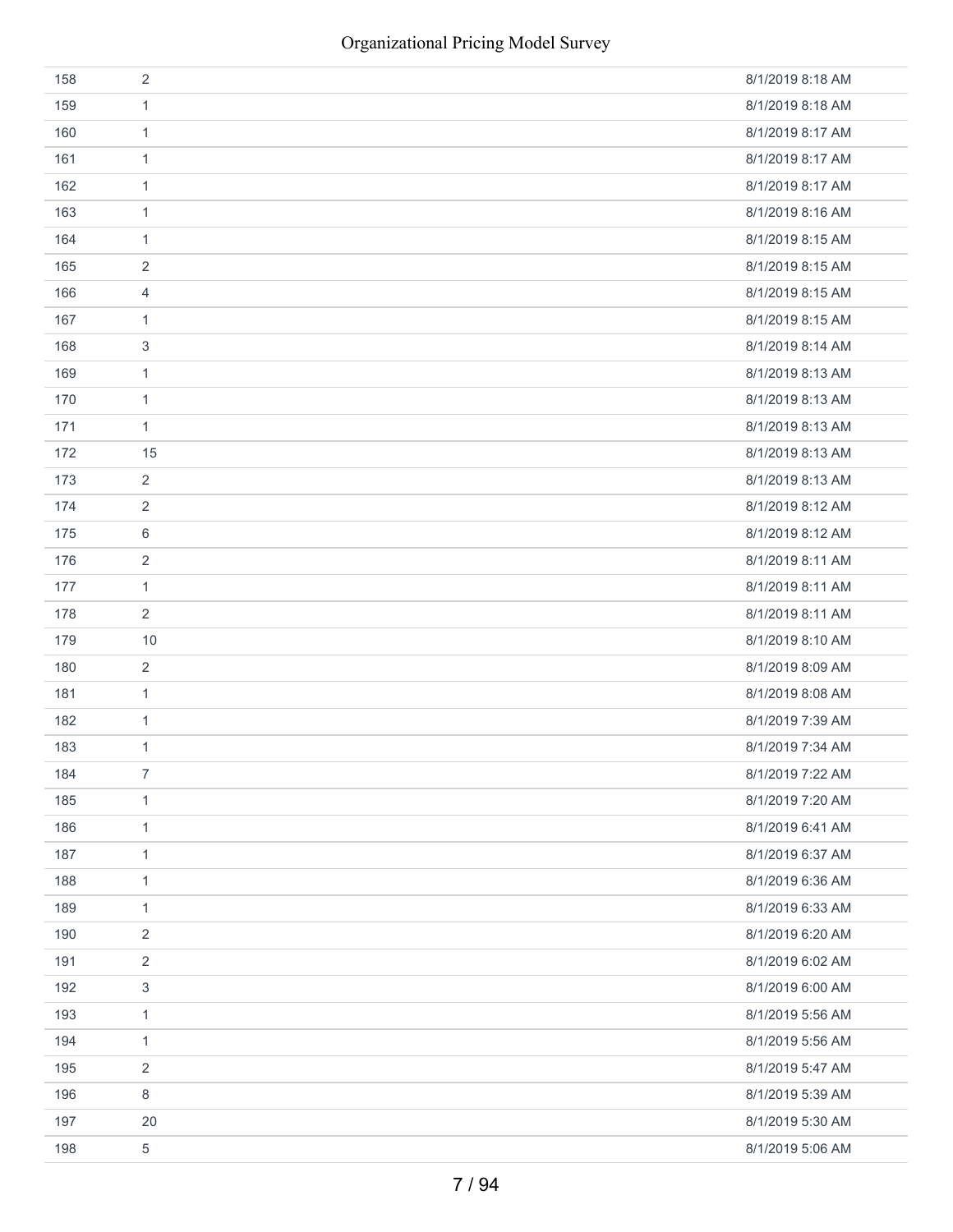| 199 | 1              | 8/1/2019 4:55 AM   |
|-----|----------------|--------------------|
| 200 | $\mathbf{1}$   | 8/1/2019 4:52 AM   |
| 201 | 1              | 8/1/2019 4:51 AM   |
| 202 | 3              | 8/1/2019 4:41 AM   |
| 203 | $\overline{2}$ | 8/1/2019 4:39 AM   |
| 204 | $\mathbf{1}$   | 8/1/2019 4:35 AM   |
| 205 | 3              | 8/1/2019 4:32 AM   |
| 206 | 3              | 8/1/2019 4:21 AM   |
| 207 | $\mathbf{1}$   | 8/1/2019 3:59 AM   |
| 208 | 3              | 8/1/2019 3:52 AM   |
| 209 | 3              | 8/1/2019 3:31 AM   |
| 210 | $\mathbf{1}$   | 8/1/2019 2:55 AM   |
| 211 | 17             | 8/1/2019 2:12 AM   |
| 212 | 3              | 7/31/2019 1:07 PM  |
| 213 | 1              | 7/31/2019 11:55 AM |
| 214 | $\mathbf{1}$   | 7/31/2019 11:51 AM |
| 215 | 3              | 7/31/2019 8:52 AM  |
| 216 | 1              | 7/31/2019 8:39 AM  |
| 217 | 6              | 7/31/2019 8:34 AM  |
| 218 | $\mathbf{1}$   | 7/31/2019 7:19 AM  |
| 219 | 4              | 7/31/2019 7:15 AM  |
| 220 | 1              | 7/31/2019 7:07 AM  |
| 221 | 4              | 7/31/2019 6:51 AM  |
| 222 | 3              | 7/31/2019 6:50 AM  |
| 223 | $\mathbf{1}$   | 7/31/2019 6:35 AM  |
| 224 | $\mathbf{1}$   | 7/31/2019 6:09 AM  |
| 225 | 28             | 7/31/2019 5:52 AM  |
| 226 | 19             | 7/31/2019 5:48 AM  |
| 227 | $\mathbf{1}$   | 7/31/2019 5:42 AM  |
| 228 | 5              | 7/31/2019 5:37 AM  |
| 229 | $\mathbf{1}$   | 7/31/2019 5:21 AM  |
| 230 | 1              | 7/31/2019 4:50 AM  |
| 231 | 4              | 7/31/2019 4:40 AM  |
| 232 | $\mathbf{1}$   | 7/31/2019 4:33 AM  |
| 233 | $\mathbf{1}$   | 7/31/2019 4:29 AM  |
| 234 | 3              | 7/31/2019 4:17 AM  |
| 235 | $\overline{2}$ | 7/31/2019 3:11 AM  |
| 236 | $\mathbf{1}$   | 7/31/2019 2:12 AM  |
| 237 | 2              | 7/30/2019 1:18 PM  |
| 238 | 1              | 7/30/2019 12:42 PM |
| 239 | 3              | 7/30/2019 11:44 AM |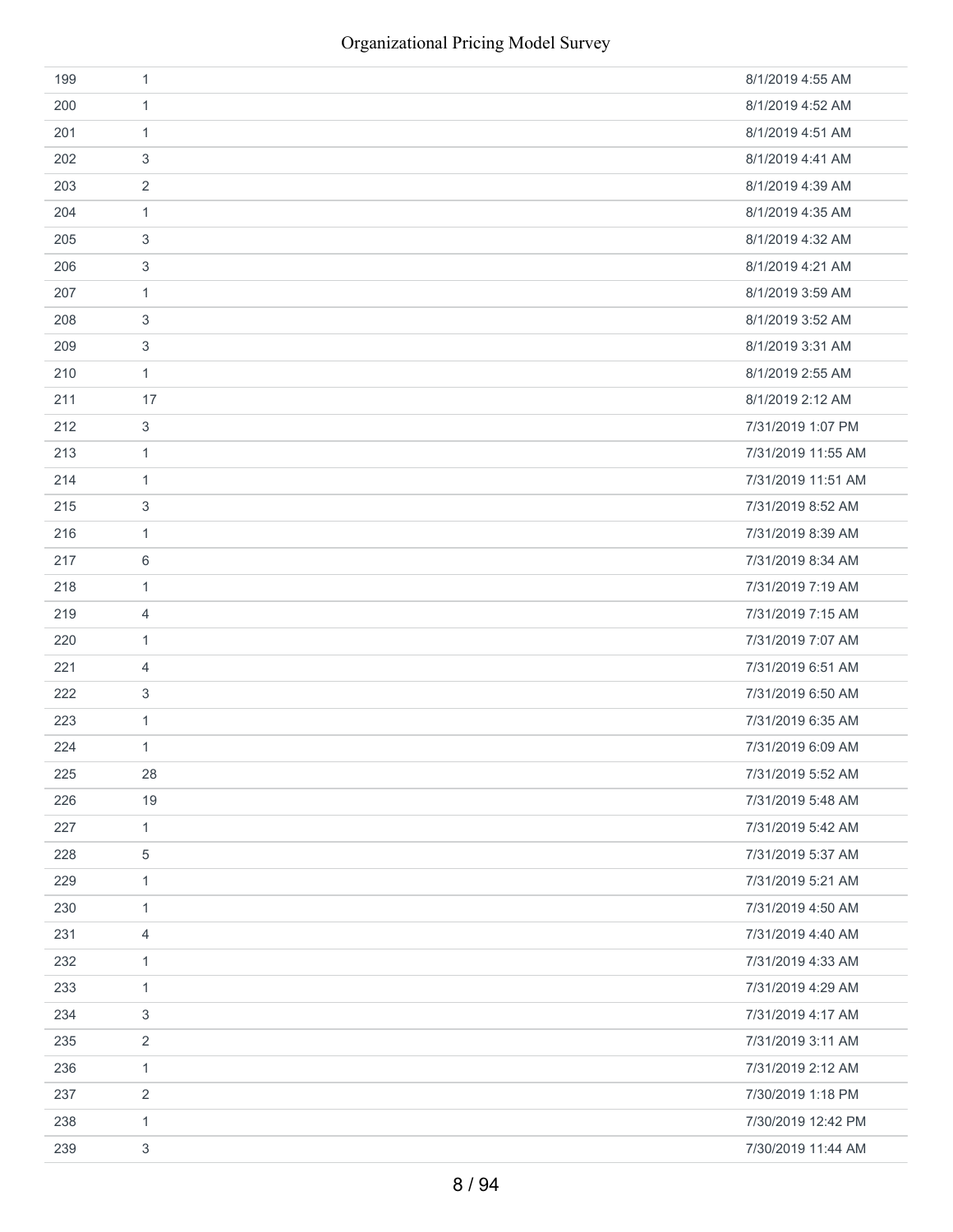| 240 | $\overline{2}$ | 7/30/2019 10:59 AM |
|-----|----------------|--------------------|
| 241 | 1              | 7/30/2019 10:41 AM |
| 242 | $\overline{2}$ | 7/30/2019 10:40 AM |
| 243 | 1              | 7/30/2019 10:39 AM |
| 244 | 2              | 7/30/2019 10:37 AM |
| 245 | $\overline{2}$ | 7/30/2019 10:31 AM |
| 246 | 4              | 7/30/2019 10:27 AM |
| 247 | 1              | 7/30/2019 10:26 AM |
| 248 | 1              | 7/30/2019 10:15 AM |
| 249 | 1              | 7/30/2019 9:51 AM  |
| 250 | 3              | 7/30/2019 9:14 AM  |
| 251 | $\mathbf{1}$   | 7/30/2019 8:53 AM  |
| 252 | 1              | 7/30/2019 8:52 AM  |
| 253 | 18             | 7/30/2019 8:22 AM  |
| 254 | 6              | 7/30/2019 8:14 AM  |
| 255 | 1              | 7/30/2019 8:11 AM  |
| 256 | 1              | 7/30/2019 7:41 AM  |
| 257 | 1              | 7/30/2019 7:18 AM  |
| 258 | 2              | 7/30/2019 7:01 AM  |
| 259 | 1              | 7/30/2019 6:48 AM  |
| 260 | 1              | 7/30/2019 6:45 AM  |
| 261 | 1              | 7/30/2019 6:44 AM  |
| 262 | 1              | 7/30/2019 6:35 AM  |
| 263 | 10             | 7/30/2019 6:09 AM  |
| 264 | 1              | 7/30/2019 5:04 AM  |
| 265 | 3              | 7/30/2019 5:03 AM  |
| 266 | 1              | 7/30/2019 5:01 AM  |
| 267 | 1              | 7/30/2019 4:57 AM  |
| 268 | 2              | 7/30/2019 4:52 AM  |
| 269 | 1              | 7/30/2019 4:43 AM  |
| 270 | $\overline{2}$ | 7/30/2019 4:07 AM  |
| 271 | $10$           | 7/30/2019 4:03 AM  |
| 272 | 1              | 7/30/2019 3:52 AM  |
| 273 | $\mathbf{1}$   | 7/30/2019 3:45 AM  |
| 274 | 1              | 7/30/2019 3:40 AM  |
| 275 | 1              | 7/30/2019 3:35 AM  |
| 276 | $\overline{2}$ | 7/30/2019 3:23 AM  |
| 277 | $\mathbf{1}$   | 7/30/2019 2:19 AM  |
| 278 | 0              | 7/30/2019 1:30 AM  |
| 279 | 4              | 7/30/2019 12:33 AM |
| 280 | 3              | 7/29/2019 3:24 PM  |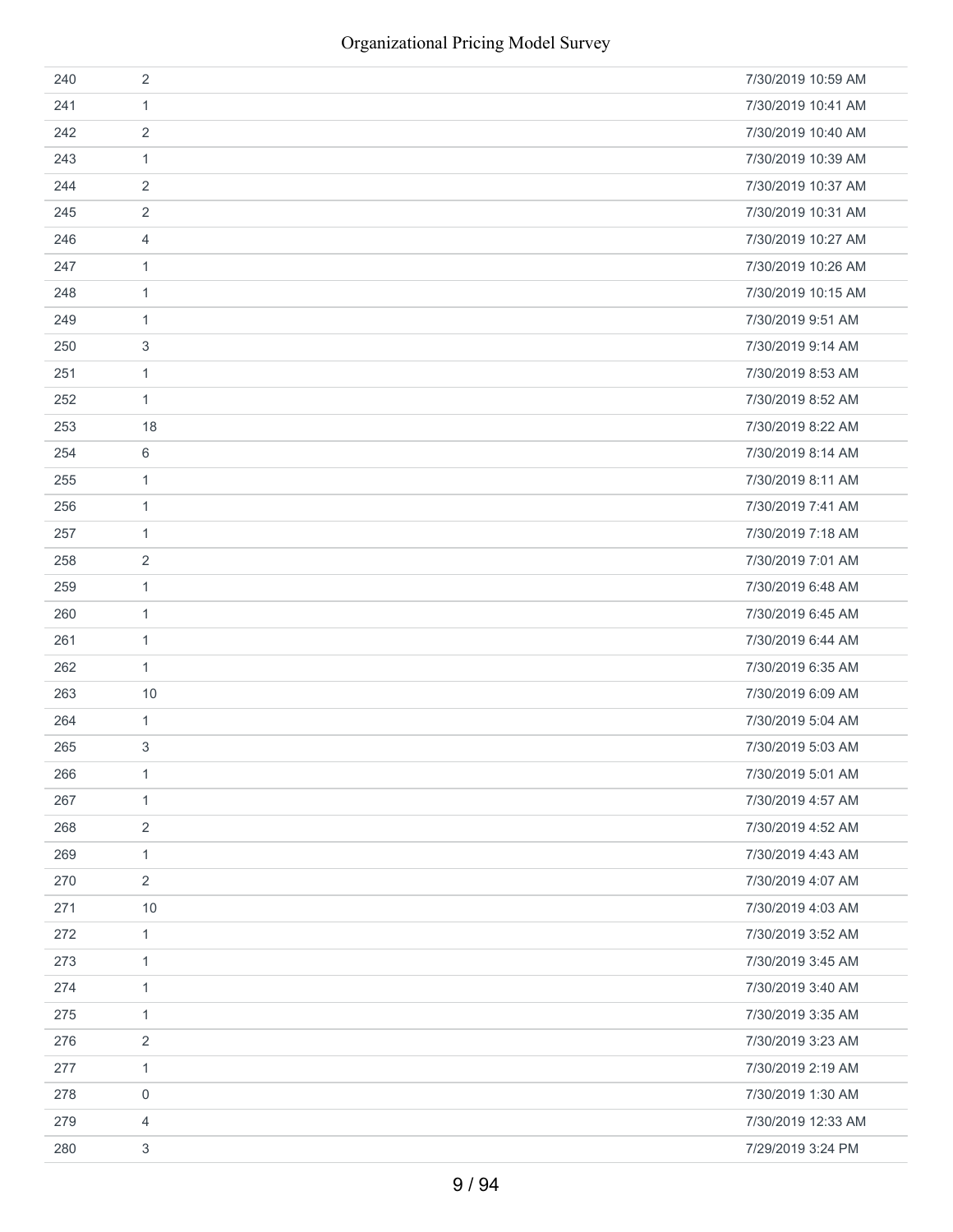| 281 | 1              | 7/29/2019 1:18 PM  |
|-----|----------------|--------------------|
| 282 | 1              | 7/29/2019 1:09 PM  |
| 283 | 1              | 7/29/2019 12:19 PM |
| 284 | 1              | 7/29/2019 11:37 AM |
| 285 | $\mathbf{1}$   | 7/29/2019 11:06 AM |
| 286 | 2              | 7/29/2019 10:53 AM |
| 287 | 2              | 7/29/2019 10:49 AM |
| 288 | 15             | 7/29/2019 10:38 AM |
| 289 | $\mathbf{1}$   | 7/29/2019 10:34 AM |
| 290 | 1              | 7/29/2019 10:26 AM |
| 291 | $\mathbf{1}$   | 7/29/2019 10:13 AM |
| 292 | $\mathbf{1}$   | 7/29/2019 10:08 AM |
| 293 | 1              | 7/29/2019 9:57 AM  |
| 294 | 2              | 7/29/2019 9:42 AM  |
| 295 | $\overline{7}$ | 7/29/2019 9:09 AM  |
| 296 | $\mathbf{1}$   | 7/29/2019 9:08 AM  |
| 297 | 1              | 7/29/2019 8:35 AM  |
| 298 | 15             | 7/29/2019 8:26 AM  |
| 299 | $\mathbf{1}$   | 7/29/2019 8:12 AM  |
| 300 | 2              | 7/29/2019 7:42 AM  |
| 301 | 2              | 7/29/2019 7:36 AM  |
| 302 | 5              | 7/29/2019 7:29 AM  |
| 303 | 1              | 7/29/2019 7:22 AM  |
| 304 | 1              | 7/29/2019 7:20 AM  |
| 305 | 1              | 7/29/2019 7:14 AM  |
| 306 | 10             | 7/29/2019 7:12 AM  |
| 307 | $\mathbf{1}$   | 7/29/2019 7:01 AM  |
| 308 | 1              | 7/29/2019 6:52 AM  |
| 309 | 2              | 7/29/2019 6:49 AM  |
| 310 | $\mathbf{1}$   | 7/29/2019 6:42 AM  |
| 311 | 3              | 7/29/2019 6:35 AM  |
| 312 | 3              | 7/29/2019 6:33 AM  |
| 313 | 1              | 7/29/2019 6:26 AM  |
| 314 | $\overline{2}$ | 7/29/2019 6:25 AM  |
| 315 | 1              | 7/29/2019 6:21 AM  |
| 316 | 2              | 7/29/2019 6:10 AM  |
| 317 | 6              | 7/29/2019 5:44 AM  |
| 318 | $\mathbf{1}$   | 7/29/2019 5:38 AM  |
| 319 | 1              | 7/29/2019 5:14 AM  |
| 320 | $\overline{2}$ | 7/29/2019 5:04 AM  |
| 321 | $\mathbf{1}$   | 7/29/2019 4:58 AM  |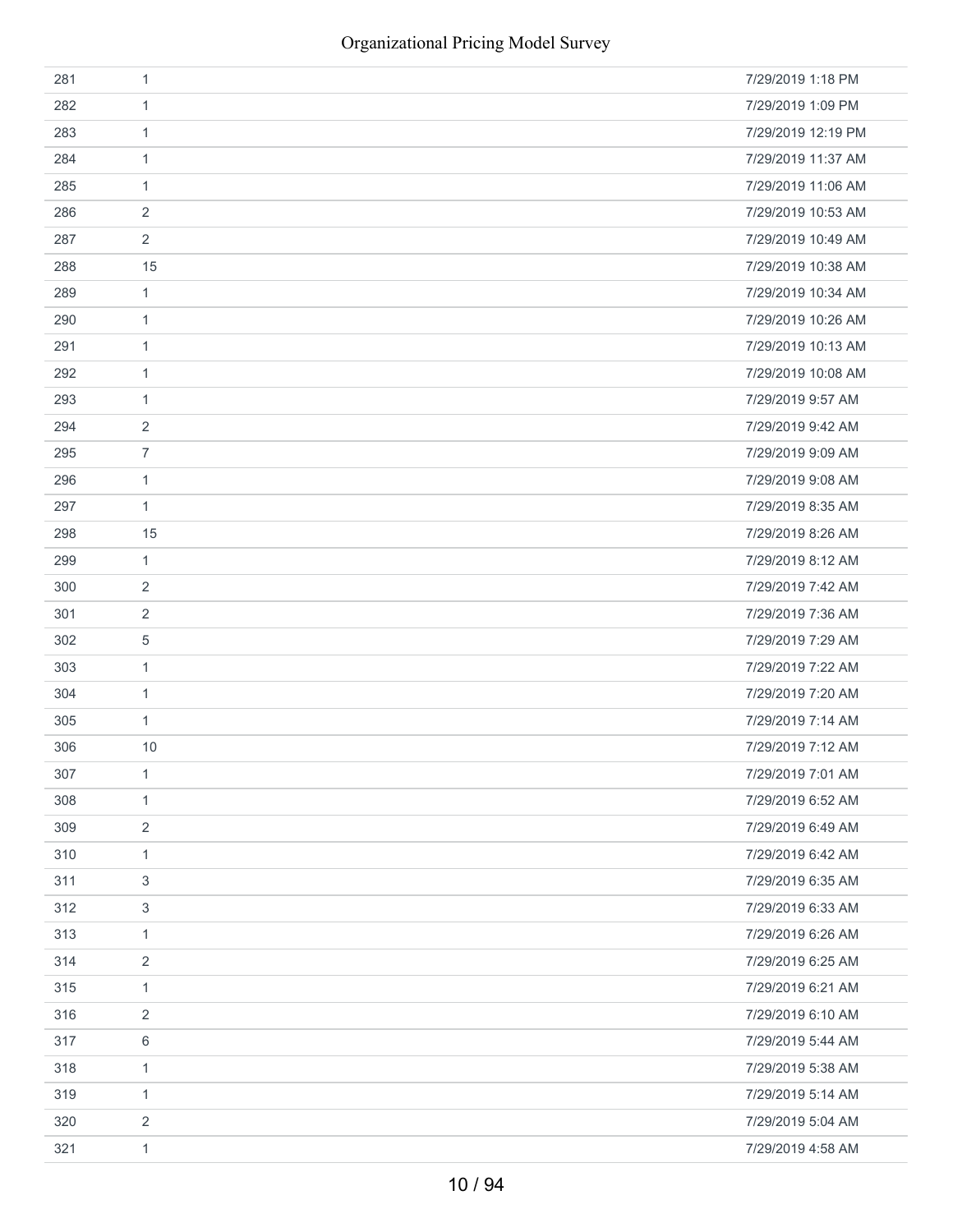| 322 | 1              | 7/29/2019 4:50 AM  |
|-----|----------------|--------------------|
| 323 | 3              | 7/29/2019 4:41 AM  |
| 324 | 3              | 7/29/2019 4:33 AM  |
| 325 | 4              | 7/29/2019 4:33 AM  |
| 326 | 1              | 7/29/2019 4:29 AM  |
| 327 | 1              | 7/29/2019 4:28 AM  |
| 328 | 1              | 7/29/2019 4:27 AM  |
| 329 | 10             | 7/29/2019 4:18 AM  |
| 330 | 1              | 7/29/2019 4:17 AM  |
| 331 | 1              | 7/29/2019 4:12 AM  |
| 332 | 1              | 7/29/2019 4:12 AM  |
| 333 | 4              | 7/29/2019 4:05 AM  |
| 334 | 1              | 7/29/2019 4:03 AM  |
| 335 | 2              | 7/29/2019 4:00 AM  |
| 336 | 1              | 7/29/2019 4:00 AM  |
| 337 | 1              | 7/29/2019 3:52 AM  |
| 338 | 10             | 7/29/2019 3:52 AM  |
| 339 | 1              | 7/29/2019 3:49 AM  |
| 340 | 6              | 7/27/2019 9:39 AM  |
| 341 | 158            | 7/27/2019 9:11 AM  |
| 342 | $\overline{2}$ | 7/26/2019 7:03 AM  |
| 343 | 20             | 7/26/2019 4:02 AM  |
| 344 | $\overline{7}$ | 7/26/2019 4:01 AM  |
| 345 | 1              | 7/23/2019 7:38 AM  |
| 346 | 2              | 7/22/2019 2:23 PM  |
| 347 | 3              | 7/22/2019 1:19 PM  |
| 348 | 2              | 7/22/2019 5:53 AM  |
| 349 | 2              | 7/22/2019 2:29 AM  |
| 350 | $\mathbf{1}$   | 7/19/2019 5:04 AM  |
| 351 | $\mathbf{1}$   | 7/19/2019 4:00 AM  |
| 352 | $\mathbf{1}$   | 7/18/2019 12:24 PM |
| 353 | $\overline{2}$ | 7/17/2019 9:01 AM  |
| 354 | $\mathbf{1}$   | 7/17/2019 8:52 AM  |
| 355 | $\mathbf{1}$   | 7/17/2019 5:43 AM  |
| 356 | $\overline{4}$ | 7/16/2019 12:28 PM |
| 357 | $\mathbf{1}$   | 7/16/2019 11:24 AM |
| 358 | $\mathbf{1}$   | 7/16/2019 11:11 AM |
| 359 | 25             | 7/16/2019 6:53 AM  |
| 360 | $\mathbf{1}$   | 7/16/2019 5:34 AM  |
| 361 | 1              | 7/15/2019 11:15 AM |
| 362 | 5              | 7/15/2019 10:26 AM |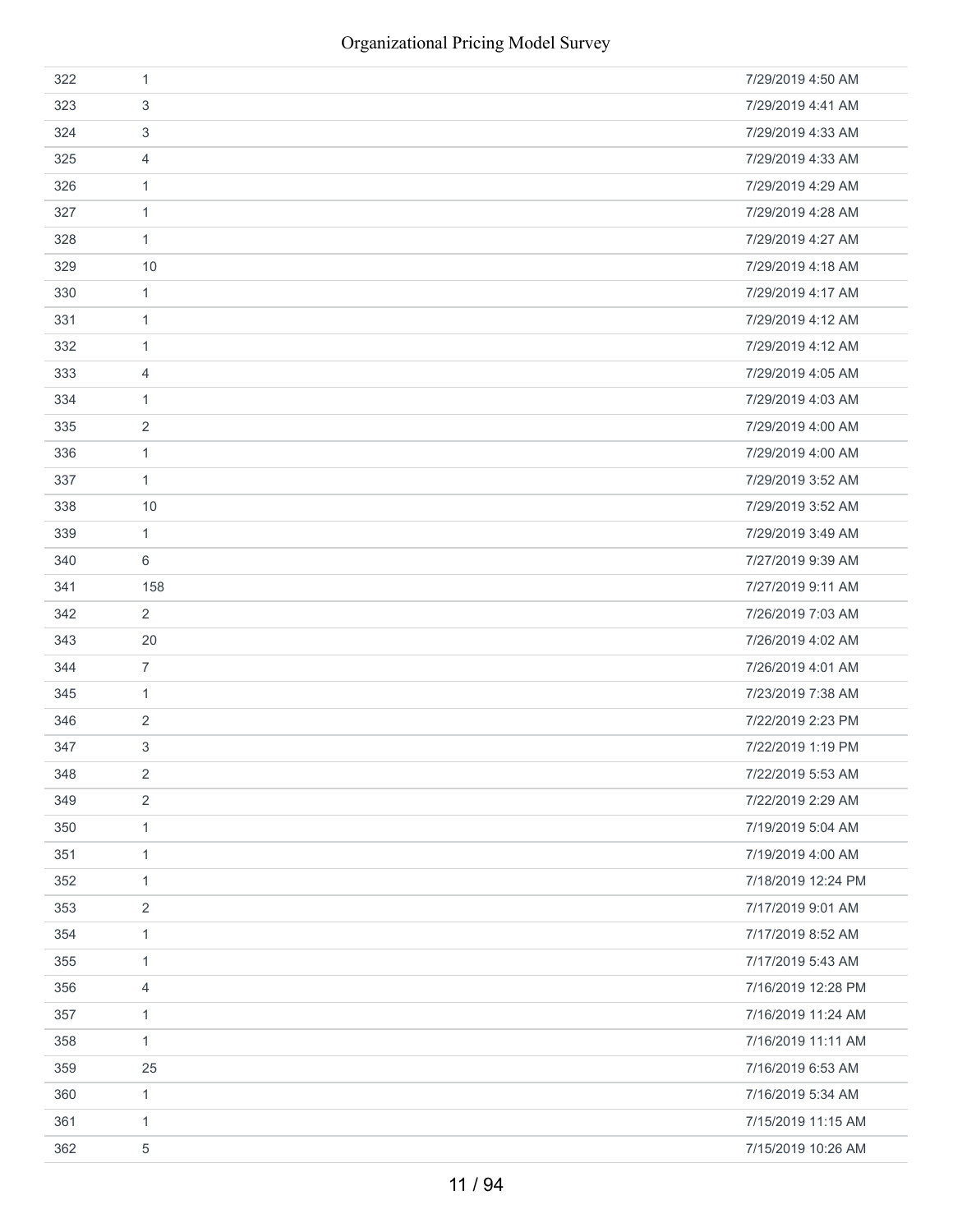| 363 | 1              | 7/15/2019 9:47 AM  |
|-----|----------------|--------------------|
| 364 | 1              | 7/15/2019 8:23 AM  |
| 365 | 2              | 7/15/2019 7:50 AM  |
| 366 | $\mathbf{1}$   | 7/15/2019 7:10 AM  |
| 367 | $\mathbf{1}$   | 7/15/2019 5:51 AM  |
| 368 | 1              | 7/15/2019 5:26 AM  |
| 369 | 1              | 7/15/2019 3:40 AM  |
| 370 | 5              | 7/15/2019 3:39 AM  |
| 371 | $\mathbf{1}$   | 7/15/2019 2:47 AM  |
| 372 | 1              | 7/15/2019 2:36 AM  |
| 373 | 5              | 7/14/2019 12:15 PM |
| 374 | $\mathbf{1}$   | 7/12/2019 12:12 PM |
| 375 | 4              | 7/12/2019 11:39 AM |
| 376 | 14             | 7/12/2019 7:13 AM  |
| 377 | 2              | 7/12/2019 6:13 AM  |
| 378 | $\overline{2}$ | 7/12/2019 5:57 AM  |
| 379 | 10             | 7/11/2019 2:13 PM  |
| 380 | $\mathbf{1}$   | 7/11/2019 12:17 PM |
| 381 | 32             | 7/11/2019 10:07 AM |
| 382 | 2              | 7/11/2019 9:47 AM  |
| 383 | 6              | 7/11/2019 9:33 AM  |
| 384 | 3              | 7/11/2019 9:27 AM  |
| 385 | $\mathbf{1}$   | 7/11/2019 9:16 AM  |
| 386 | 6              | 7/11/2019 8:31 AM  |
| 387 | $\mathbf{1}$   | 7/11/2019 8:24 AM  |
| 388 | 1              | 7/11/2019 8:02 AM  |
| 389 | 2              | 7/11/2019 7:57 AM  |
| 390 | 1              | 7/11/2019 7:53 AM  |
| 391 | $\,$ 5 $\,$    | 7/11/2019 7:33 AM  |
| 392 | 1              | 7/11/2019 4:49 AM  |
| 393 | 25             | 7/11/2019 4:25 AM  |
| 394 | $\overline{2}$ | 7/11/2019 4:22 AM  |
| 395 | $\mathbf{1}$   | 7/11/2019 4:19 AM  |
| 396 | $\mathbf{1}$   | 7/10/2019 12:04 PM |
| 397 | 1              | 7/10/2019 11:28 AM |
| 398 | 2              | 7/10/2019 11:22 AM |
| 399 | $\mathbf{1}$   | 7/10/2019 10:18 AM |
| 400 | $\mathbf{1}$   | 7/10/2019 6:39 AM  |
| 401 | 1              | 7/10/2019 6:09 AM  |
| 402 | 15             | 7/10/2019 5:57 AM  |
| 403 | $\overline{2}$ | 7/10/2019 5:53 AM  |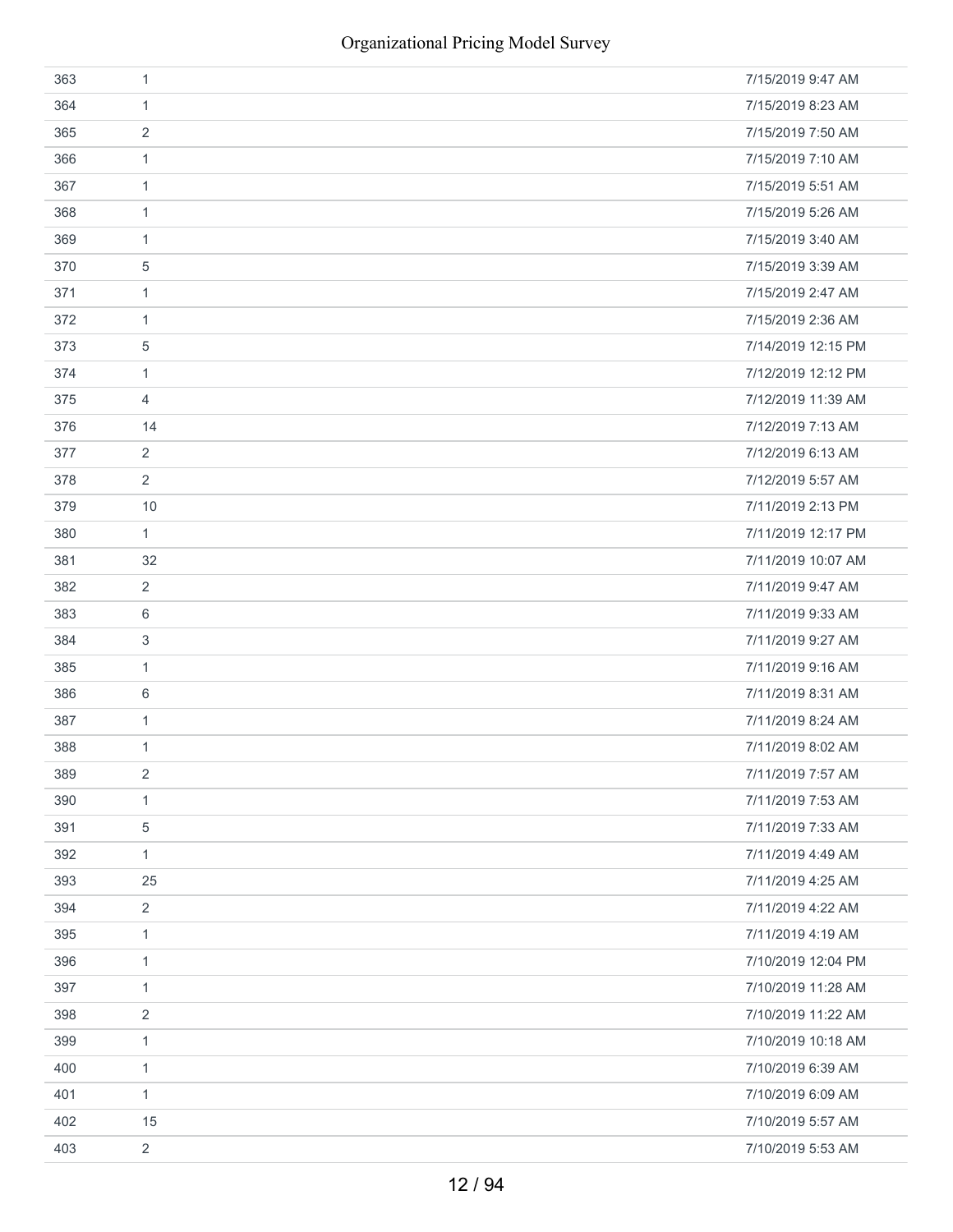| 404 | $\mathbf{1}$              | 7/10/2019 5:36 AM |
|-----|---------------------------|-------------------|
| 405 | 10                        | 7/10/2019 5:17 AM |
| 406 | $\mathbf{1}$              | 7/10/2019 3:38 AM |
| 407 | $\mathbf{1}$              | 7/10/2019 3:34 AM |
| 408 | $\sqrt{2}$                | 7/10/2019 3:31 AM |
| 409 | $\mathbf{1}$              | 7/10/2019 3:15 AM |
| 410 | 6                         | 7/10/2019 2:15 AM |
| 411 | $\sqrt{3}$                | 7/9/2019 3:31 PM  |
| 412 | 15                        | 7/9/2019 1:59 PM  |
| 413 | $\overline{2}$            | 7/9/2019 1:43 PM  |
| 414 | $\mathbf{1}$              | 7/9/2019 1:09 PM  |
| 415 | $\sqrt{2}$                | 7/9/2019 11:10 AM |
| 416 | $\mathbf{1}$              | 7/9/2019 11:03 AM |
| 417 | $\ensuremath{\mathsf{3}}$ | 7/9/2019 10:41 AM |
| 418 | $\mathbf{1}$              | 7/9/2019 9:36 AM  |
| 419 | 12                        | 7/9/2019 9:35 AM  |
| 420 | $\overline{4}$            | 7/9/2019 9:30 AM  |
| 421 | 17                        | 7/9/2019 9:25 AM  |
| 422 | $\mathbf{1}$              | 7/9/2019 9:02 AM  |
| 423 | $\mathbf{1}$              | 7/9/2019 9:00 AM  |
| 424 | $\mathbf{1}$              | 7/9/2019 8:30 AM  |
| 425 | 2                         | 7/9/2019 8:27 AM  |
| 426 | $\mathfrak{S}$            | 7/9/2019 8:10 AM  |
| 427 | $\mathbf{1}$              | 7/9/2019 7:54 AM  |
| 428 | 11                        | 7/9/2019 7:52 AM  |
| 429 | $\mathbf{1}$              | 7/9/2019 7:13 AM  |
| 430 | 5                         | 7/9/2019 7:00 AM  |
| 431 | $\overline{2}$            | 7/9/2019 6:52 AM  |
| 432 | $\overline{7}$            | 7/9/2019 6:42 AM  |
| 433 | $\mathbf{1}$              | 7/9/2019 6:23 AM  |
| 434 | $\sqrt{2}$                | 7/9/2019 6:17 AM  |
| 435 | $\sqrt{2}$                | 7/9/2019 6:14 AM  |
| 436 | $\mathbf{1}$              | 7/9/2019 6:14 AM  |
| 437 | $\overline{4}$            | 7/9/2019 5:49 AM  |
| 438 | $\mathbf{1}$              | 7/9/2019 5:20 AM  |
| 439 | $\overline{2}$            | 7/9/2019 5:15 AM  |
| 440 | $\mathbf{1}$              | 7/9/2019 5:06 AM  |
| 441 | 14                        | 7/9/2019 4:53 AM  |
| 442 | $\mathbf{1}$              | 7/9/2019 4:43 AM  |
| 443 | $\mathbf{1}$              | 7/9/2019 4:10 AM  |
| 444 | $\mathbf{1}$              | 7/9/2019 3:54 AM  |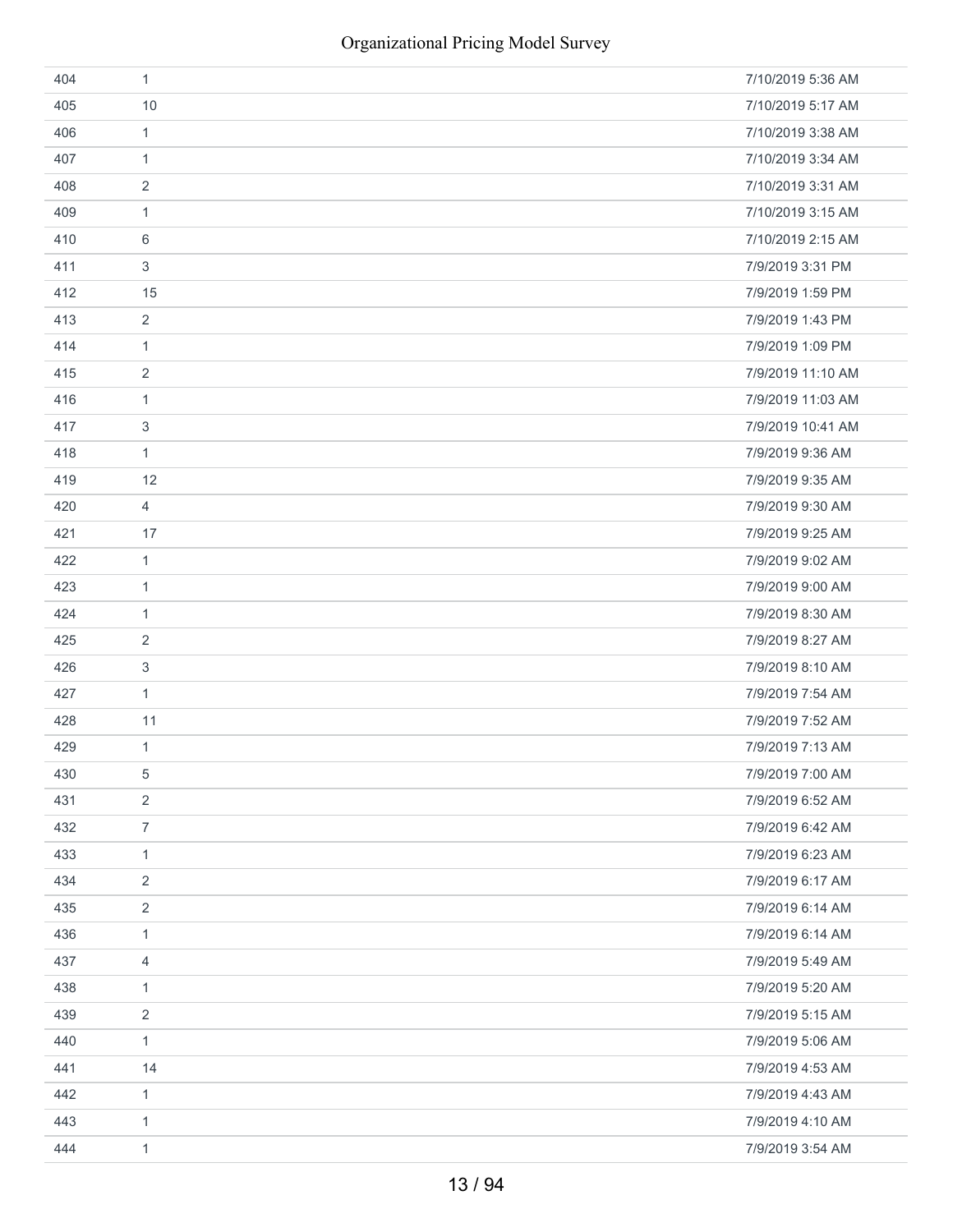| 445 | 1              | 7/9/2019 3:52 AM  |
|-----|----------------|-------------------|
| 446 | $\overline{2}$ | 7/9/2019 3:40 AM  |
| 447 | 3              | 7/9/2019 3:33 AM  |
| 448 | $\mathbf{1}$   | 7/9/2019 3:28 AM  |
| 449 | $\mathbf{1}$   | 7/9/2019 3:21 AM  |
| 450 | 1              | 7/9/2019 2:58 AM  |
| 451 | 2              | 7/9/2019 2:48 AM  |
| 452 | 5              | 7/9/2019 2:30 AM  |
| 453 | $\mathbf{1}$   | 7/9/2019 1:51 AM  |
| 454 | 3              | 7/9/2019 1:41 AM  |
| 455 | $\mathbf{1}$   | 7/8/2019 2:49 PM  |
| 456 | 13             | 7/8/2019 1:36 PM  |
| 457 | $\mathbf{1}$   | 7/8/2019 1:16 PM  |
| 458 | 1              | 7/8/2019 12:38 PM |
| 459 | 8              | 7/8/2019 11:56 AM |
| 460 | $\mathbf{1}$   | 7/8/2019 11:53 AM |
| 461 | 1              | 7/8/2019 11:50 AM |
| 462 | 3              | 7/8/2019 11:46 AM |
| 463 | 5              | 7/8/2019 11:27 AM |
| 464 | $\mathbf{1}$   | 7/8/2019 11:19 AM |
| 465 | 3              | 7/8/2019 11:16 AM |
| 466 | 1              | 7/8/2019 11:08 AM |
| 467 | 7              | 7/8/2019 11:07 AM |
| 468 | $\mathbf{1}$   | 7/8/2019 11:07 AM |
| 469 | 10             | 7/8/2019 11:00 AM |
| 470 | $\overline{2}$ | 7/8/2019 10:36 AM |
| 471 | 5              | 7/8/2019 10:35 AM |
| 472 | $\mathbf{1}$   | 7/8/2019 10:33 AM |
| 473 | $\mathbf{1}$   | 7/8/2019 10:21 AM |
| 474 | $\mathbf{1}$   | 7/8/2019 10:12 AM |
| 475 | 5              | 7/8/2019 10:11 AM |
| 476 | 1              | 7/8/2019 10:03 AM |
| 477 | 3              | 7/8/2019 10:03 AM |
| 478 | $\mathbf{1}$   | 7/8/2019 9:52 AM  |
| 479 | $\overline{7}$ | 7/8/2019 9:50 AM  |
| 480 | $\mathbf{1}$   | 7/8/2019 9:50 AM  |
| 481 | 2              | 7/8/2019 9:47 AM  |
| 482 | $\mathbf{1}$   | 7/8/2019 9:43 AM  |
| 483 | $\mathbf{1}$   | 7/8/2019 9:33 AM  |
| 484 | 6              | 7/8/2019 9:28 AM  |
| 485 | 3              | 7/8/2019 9:22 AM  |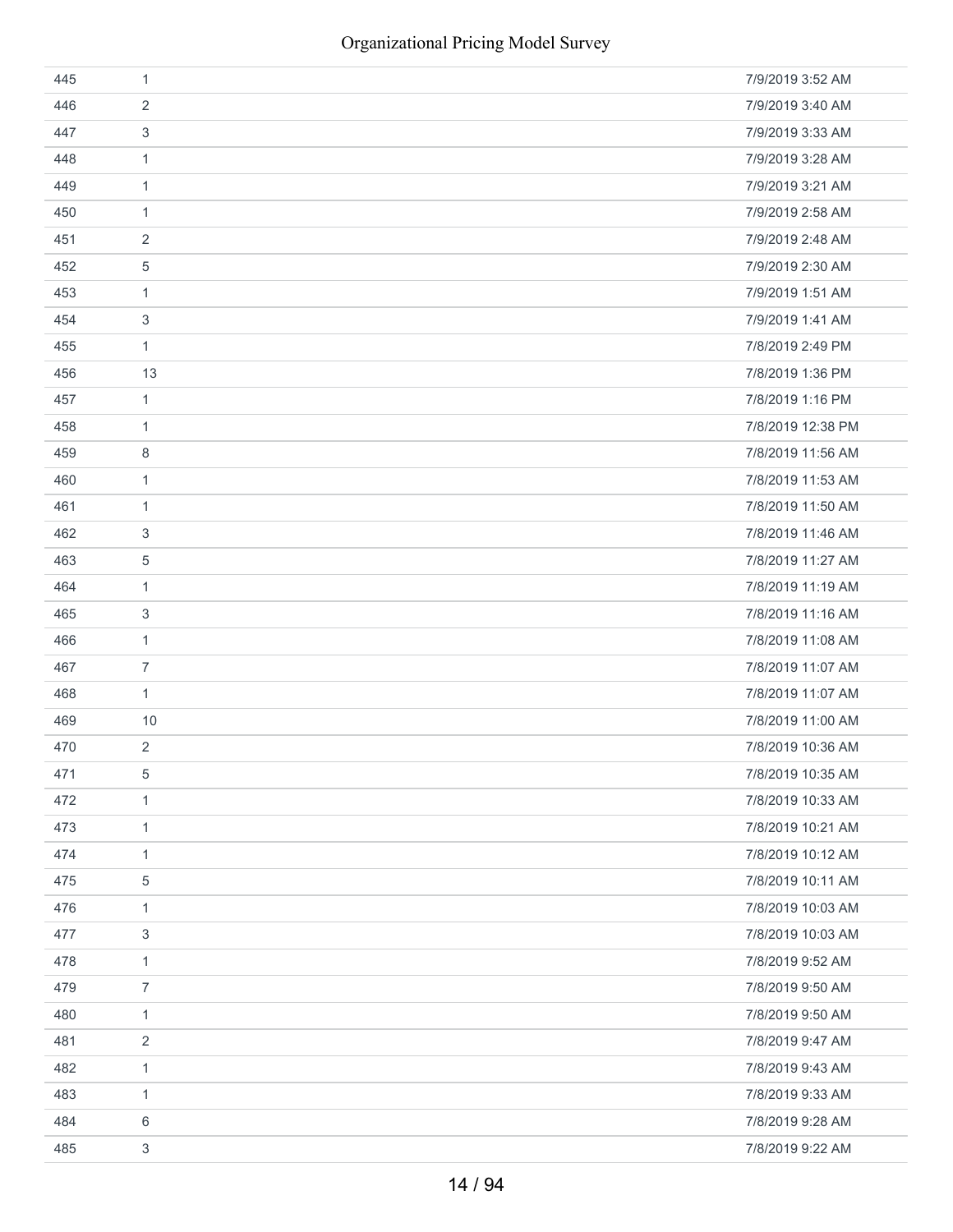| 486 | 0                | 7/8/2019 9:14 AM |
|-----|------------------|------------------|
| 487 | $\overline{2}$   | 7/8/2019 9:14 AM |
| 488 | $\mathbf{1}$     | 7/8/2019 9:08 AM |
| 489 | 2                | 7/8/2019 9:06 AM |
| 490 | 20               | 7/8/2019 9:06 AM |
| 491 | $\mathbf{1}$     | 7/8/2019 9:04 AM |
| 492 | $\mathbf{1}$     | 7/8/2019 9:02 AM |
| 493 | 2                | 7/8/2019 8:55 AM |
| 494 | 25               | 7/8/2019 8:55 AM |
| 495 | $\boldsymbol{7}$ | 7/8/2019 8:47 AM |
| 496 | $\mathbf{1}$     | 7/8/2019 8:46 AM |
| 497 | $\mathbf{1}$     | 7/8/2019 8:46 AM |
| 498 | $\mathbf{1}$     | 7/8/2019 8:44 AM |
| 499 | $\mathbf{1}$     | 7/8/2019 8:42 AM |
| 500 | $\overline{2}$   | 7/8/2019 8:41 AM |
| 501 | 4                | 7/8/2019 8:41 AM |
| 502 | $10$             | 7/8/2019 8:41 AM |
| 503 | $\sqrt{2}$       | 7/8/2019 8:33 AM |
| 504 | $\mathbf{1}$     | 7/8/2019 8:32 AM |
| 505 | 4                | 7/8/2019 8:32 AM |
| 506 | $\mathbf{1}$     | 7/8/2019 8:30 AM |
| 507 | 1                | 7/8/2019 8:25 AM |
| 508 | $\mathbf{1}$     | 7/8/2019 8:25 AM |
| 509 | 3                | 7/8/2019 8:24 AM |
| 510 | $\mathbf{1}$     | 7/8/2019 8:18 AM |
| 511 | $\mathbf{1}$     | 7/8/2019 8:17 AM |
| 512 | $\overline{2}$   | 7/8/2019 8:16 AM |
| 513 | $\mathbf{1}$     | 7/8/2019 8:15 AM |
| 514 | $\mathbf{1}$     | 7/8/2019 8:15 AM |
| 515 | 10               | 7/8/2019 8:13 AM |
| 516 | 3                | 7/8/2019 8:13 AM |
| 517 | 4                | 7/8/2019 8:11 AM |
| 518 | 3                | 7/8/2019 8:05 AM |
| 519 | $\mathbf{1}$     | 7/8/2019 8:04 AM |
| 520 | 20               | 7/8/2019 8:01 AM |
| 521 | $\mathbf{1}$     | 7/8/2019 7:59 AM |
| 522 | $\overline{7}$   | 7/8/2019 7:57 AM |
| 523 | $\overline{2}$   | 7/8/2019 7:54 AM |
| 524 | 11               | 7/8/2019 7:54 AM |
| 525 | $\mathbf{1}$     | 7/8/2019 7:49 AM |
| 526 | $\mathbf{1}$     | 7/8/2019 7:48 AM |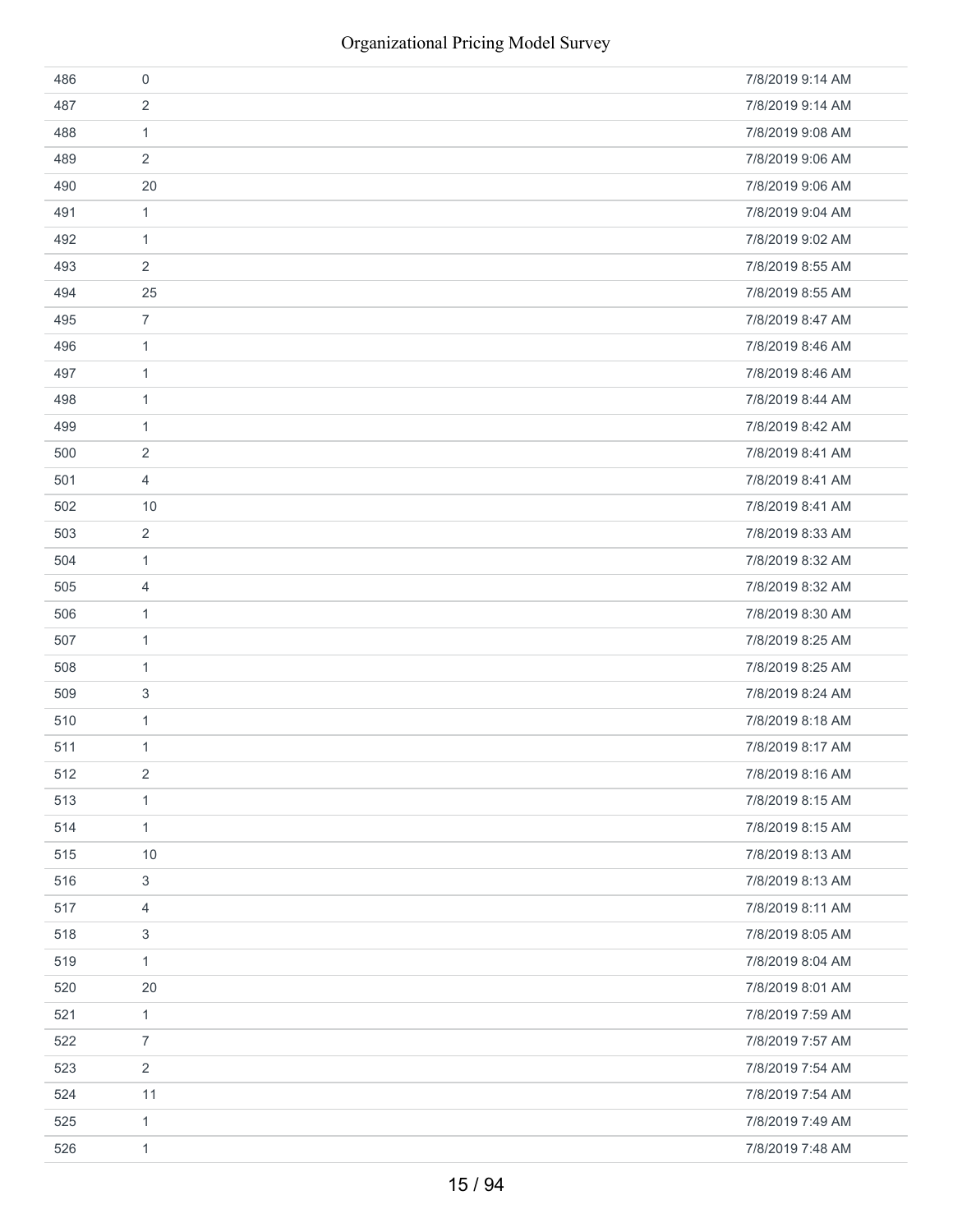| 527 | $\mathbf{1}$              | 7/8/2019 7:47 AM |
|-----|---------------------------|------------------|
| 528 | 4                         | 7/8/2019 7:43 AM |
| 529 | $\mathbf{1}$              | 7/8/2019 7:42 AM |
| 530 | $\overline{2}$            | 7/8/2019 7:42 AM |
| 531 | $\mathbf{1}$              | 7/8/2019 7:42 AM |
| 532 | 6                         | 7/8/2019 7:41 AM |
| 533 | $\overline{2}$            | 7/8/2019 7:40 AM |
| 534 | $\mathbf{1}$              | 7/8/2019 7:40 AM |
| 535 | 14                        | 7/8/2019 7:40 AM |
| 536 | $\ensuremath{\mathsf{3}}$ | 7/8/2019 7:40 AM |
| 537 | $\mathbf{1}$              | 7/8/2019 7:39 AM |
| 538 | $\mathbf{1}$              | 7/8/2019 7:38 AM |
| 539 | $\mathbf{1}$              | 7/8/2019 7:38 AM |
| 540 | $\overline{2}$            | 7/8/2019 7:38 AM |
| 541 | $\mathbf{1}$              | 7/8/2019 7:36 AM |
| 542 | $\mathbf{1}$              | 7/8/2019 7:36 AM |
| 543 | $\mathbf{1}$              | 7/8/2019 7:34 AM |
| 544 | $\mathbf{1}$              | 7/8/2019 7:32 AM |
| 545 | 3                         | 7/8/2019 7:32 AM |
| 546 | $\mathbf{1}$              | 7/8/2019 7:32 AM |
| 547 | 4                         | 7/8/2019 7:31 AM |
| 548 | $\mathbf{1}$              | 7/8/2019 7:30 AM |
| 549 | 2                         | 7/8/2019 7:30 AM |
| 550 | $\overline{2}$            | 7/8/2019 7:30 AM |
| 551 | $\mathbf{1}$              | 7/8/2019 7:29 AM |
| 552 | $\overline{2}$            | 7/8/2019 7:29 AM |
| 553 | $10$                      | 7/8/2019 7:29 AM |
| 554 | $\mathbf{1}$              | 7/8/2019 7:28 AM |
| 555 | 6                         | 7/8/2019 7:28 AM |
| 556 | $\overline{2}$            | 7/8/2019 7:28 AM |
| 557 | 32                        | 7/8/2019 7:27 AM |
| 558 | $\mathbf{1}$              | 7/8/2019 7:27 AM |
| 559 | $\mathbf{1}$              | 7/8/2019 7:26 AM |
| 560 | $\mathbf 5$               | 7/8/2019 7:26 AM |
| 561 | $\mathbf{1}$              | 7/8/2019 7:26 AM |
| 562 | $\overline{2}$            | 7/8/2019 7:26 AM |
| 563 | $\overline{2}$            | 7/8/2019 7:25 AM |
| 564 | $\mathbf{1}$              | 7/8/2019 7:24 AM |
| 565 | $\mathbf{1}$              | 7/8/2019 7:24 AM |
| 566 | $\mathbf{1}$              | 7/8/2019 7:22 AM |
| 567 | 3                         | 7/8/2019 7:21 AM |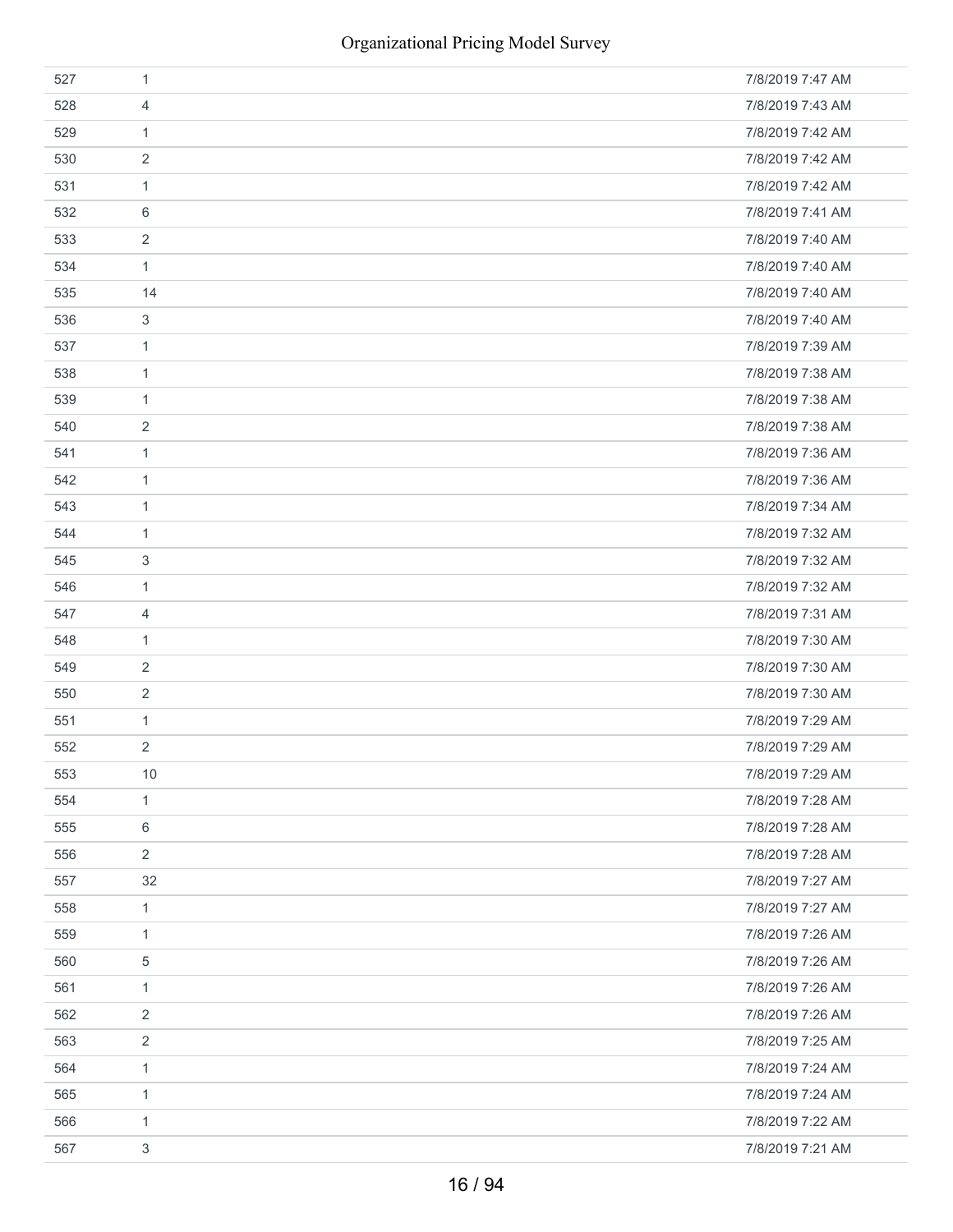| 568 | 2              | 7/8/2019 7:21 AM |
|-----|----------------|------------------|
| 569 | 3              | 7/8/2019 7:20 AM |
| 570 | 1              | 7/8/2019 7:19 AM |
| 571 | $\mathbf{1}$   | 7/8/2019 7:18 AM |
| 572 | 3              | 7/8/2019 7:18 AM |
| 573 | $\mathbf{1}$   | 7/8/2019 7:18 AM |
| 574 | 1              | 7/8/2019 7:18 AM |
| 575 | 1              | 7/8/2019 7:18 AM |
| 576 | $\mathbf{1}$   | 7/8/2019 7:18 AM |
| 577 | 10             | 7/8/2019 7:18 AM |
| 578 | $\mathbf{1}$   | 7/8/2019 7:16 AM |
| 579 | 6              | 7/8/2019 7:15 AM |
| 580 | $\mathbf{1}$   | 7/8/2019 7:14 AM |
| 581 | $\mathbf{1}$   | 7/8/2019 7:14 AM |
| 582 | 1              | 7/8/2019 7:14 AM |
| 583 | 6              | 7/8/2019 7:14 AM |
| 584 | 1              | 7/8/2019 7:14 AM |
| 585 | 1              | 7/8/2019 7:13 AM |
| 586 | 3              | 7/8/2019 7:13 AM |
| 587 | $\mathbf 5$    | 7/8/2019 7:13 AM |
| 588 | $\mathbf{1}$   | 7/8/2019 7:13 AM |
| 589 | 5              | 7/8/2019 7:13 AM |
| 590 | 4              | 7/8/2019 7:13 AM |
| 591 | 1              | 7/8/2019 7:13 AM |
| 592 | $\mathbf{1}$   | 7/8/2019 7:13 AM |
| 593 | 1              | 7/8/2019 7:13 AM |
| 594 | $\mathbf{1}$   | 7/8/2019 7:13 AM |
| 595 | $\mathbf{1}$   | 7/8/2019 7:13 AM |
| 596 | $\mathbf{1}$   | 7/8/2019 7:13 AM |
| 597 | $\mathbf{1}$   | 7/8/2019 7:12 AM |
| 598 | $\overline{2}$ | 7/8/2019 7:12 AM |
| 599 | 10             | 7/8/2019 7:12 AM |
| 600 | $\overline{4}$ | 7/8/2019 7:11 AM |
| 601 | $\overline{2}$ | 7/8/2019 7:11 AM |
| 602 | $\mathbf{1}$   | 7/8/2019 7:10 AM |
| 603 | $\mathbf{1}$   | 7/8/2019 7:10 AM |
| 604 | 1              | 7/8/2019 7:10 AM |
| 605 | $\mathbf{1}$   | 7/8/2019 7:10 AM |
| 606 | 5              | 7/8/2019 7:10 AM |
| 607 | $\mathbf{1}$   | 7/8/2019 7:10 AM |
| 608 | 8              | 7/8/2019 7:10 AM |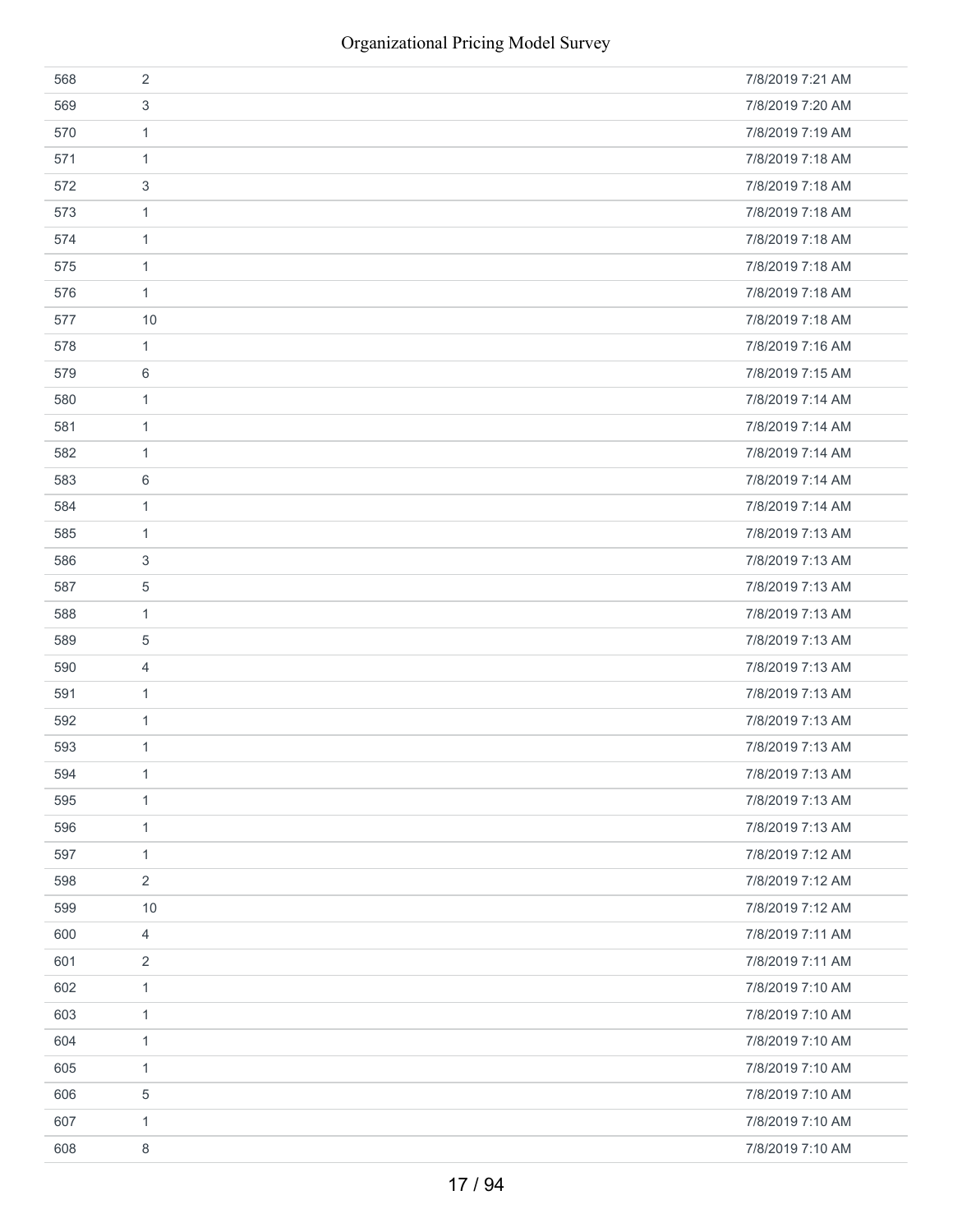| 609 | $\mathbf{1}$              | 7/8/2019 7:10 AM  |
|-----|---------------------------|-------------------|
| 610 | $\ensuremath{\mathsf{3}}$ | 7/8/2019 7:09 AM  |
| 611 | $\mathbf{1}$              | 7/8/2019 7:09 AM  |
| 612 | 20                        | 7/8/2019 7:09 AM  |
| 613 | $\mathbf{1}$              | 7/8/2019 7:08 AM  |
| 614 | 2                         | 7/8/2019 4:57 AM  |
| 615 | 2                         | 7/7/2019 4:31 AM  |
| 616 | 2                         | 7/7/2019 4:12 AM  |
| 617 | $\mathbf{1}$              | 7/6/2019 5:28 AM  |
| 618 | 8                         | 7/5/2019 7:27 AM  |
| 619 | 20                        | 7/4/2019 6:08 AM  |
| 620 | $\mathbf{1}$              | 7/3/2019 3:27 PM  |
| 621 | $\mathbf{1}$              | 7/3/2019 11:49 AM |
| 622 | $\mathbf{1}$              | 7/3/2019 9:35 AM  |
| 623 | 1                         | 7/3/2019 9:19 AM  |
| 624 | $\mathbf{1}$              | 7/3/2019 8:45 AM  |
| 625 | 1                         | 7/3/2019 8:41 AM  |
| 626 | $\mathbf{1}$              | 7/3/2019 7:09 AM  |
| 627 | $\overline{2}$            | 7/3/2019 4:53 AM  |
| 628 | 2                         | 7/3/2019 4:38 AM  |
| 629 | 26                        | 7/3/2019 2:39 AM  |
| 630 | $\mathbf{1}$              | 7/2/2019 4:06 PM  |
| 631 | $\mathbf{1}$              | 7/2/2019 12:18 PM |
| 632 | 1                         | 7/2/2019 11:20 AM |
| 633 | 2                         | 7/2/2019 10:01 AM |
| 634 | $\mathbf{1}$              | 7/2/2019 9:36 AM  |
| 635 | 14                        | 7/2/2019 8:23 AM  |
| 636 | 5                         | 7/2/2019 8:06 AM  |
| 637 | $\mathbf{1}$              | 7/2/2019 7:13 AM  |
| 638 | $\mathbf{1}$              | 7/2/2019 6:56 AM  |
| 639 | 2                         | 7/2/2019 6:13 AM  |
| 640 | $\mathbf{1}$              | 7/2/2019 5:54 AM  |
| 641 | 17                        | 7/2/2019 5:47 AM  |
| 642 | $\mathfrak{S}$            | 7/2/2019 5:41 AM  |
| 643 | $\mathbf{1}$              | 7/2/2019 4:28 AM  |
| 644 | $\mathbf{1}$              | 7/2/2019 4:13 AM  |
| 645 | $\overline{2}$            | 7/2/2019 3:24 AM  |
| 646 | $\mathbf{1}$              | 7/2/2019 2:38 AM  |
| 647 | $\mathbf{1}$              | 7/2/2019 1:17 AM  |
| 648 | 18                        | 7/2/2019 12:40 AM |
| 649 | $\sqrt{5}$                | 7/1/2019 4:23 PM  |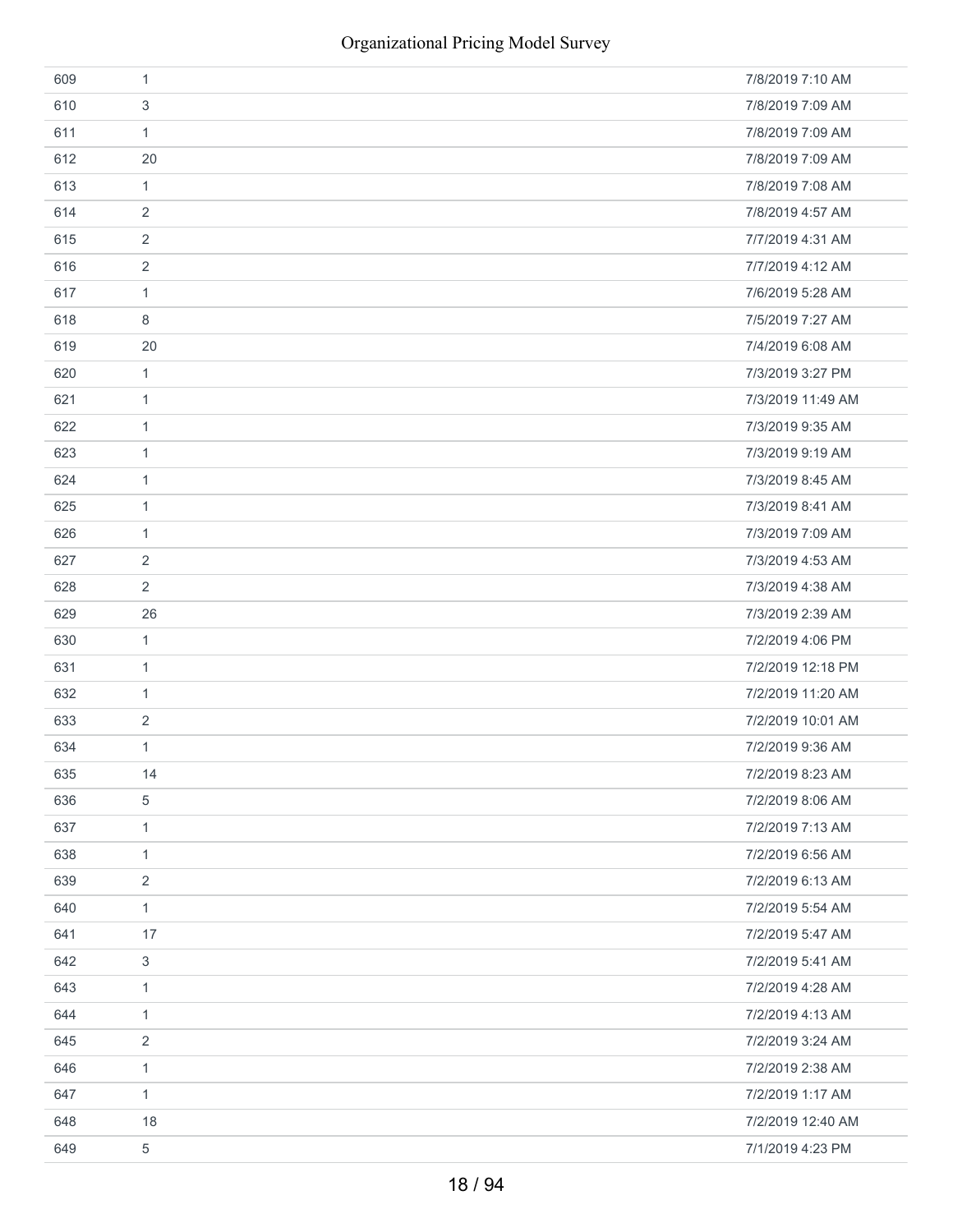| 650 | 1              | 7/1/2019 3:31 PM  |
|-----|----------------|-------------------|
| 651 | 1              | 7/1/2019 2:15 PM  |
| 652 | 1              | 7/1/2019 2:10 PM  |
| 653 | 3              | 7/1/2019 1:10 PM  |
| 654 | $\mathbf{1}$   | 7/1/2019 12:58 PM |
| 655 | 2              | 7/1/2019 12:47 PM |
| 656 | $\mathbf{1}$   | 7/1/2019 12:19 PM |
| 657 | 3              | 7/1/2019 11:52 AM |
| 658 | $\mathbf{1}$   | 7/1/2019 11:46 AM |
| 659 | 1              | 7/1/2019 11:44 AM |
| 660 | $\mathbf{1}$   | 7/1/2019 11:32 AM |
| 661 | 8              | 7/1/2019 11:26 AM |
| 662 | $\mathbf{1}$   | 7/1/2019 11:13 AM |
| 663 | 26             | 7/1/2019 11:08 AM |
| 664 | $\overline{2}$ | 7/1/2019 11:00 AM |
| 665 | $\mathbf{1}$   | 7/1/2019 10:45 AM |
| 666 | 3              | 7/1/2019 10:45 AM |
| 667 | $\mathbf{1}$   | 7/1/2019 10:32 AM |
| 668 | $\mathbf{1}$   | 7/1/2019 10:28 AM |
| 669 | 3              | 7/1/2019 10:23 AM |
| 670 | 4              | 7/1/2019 10:21 AM |
| 671 | 6              | 7/1/2019 10:11 AM |
| 672 | $\mathbf{1}$   | 7/1/2019 10:05 AM |
| 673 | $\mathbf{1}$   | 7/1/2019 10:04 AM |
| 674 | $\overline{2}$ | 7/1/2019 10:04 AM |
| 675 | 10             | 7/1/2019 9:59 AM  |
| 676 | 8              | 7/1/2019 9:58 AM  |
| 677 | $\mathbf{1}$   | 7/1/2019 9:57 AM  |
| 678 | $\mathbf{1}$   | 7/1/2019 9:45 AM  |
| 679 | 4              | 7/1/2019 9:43 AM  |
| 680 | 2              | 7/1/2019 9:43 AM  |
| 681 | $\mathbf{1}$   | 7/1/2019 9:42 AM  |
| 682 | 2              | 7/1/2019 9:41 AM  |
| 683 | $\overline{2}$ | 7/1/2019 9:41 AM  |
| 684 | 2              | 7/1/2019 9:39 AM  |
| 685 | $\mathbf{1}$   | 7/1/2019 9:37 AM  |
| 686 | 10             | 7/1/2019 9:37 AM  |
| 687 | $\mathbf{1}$   | 7/1/2019 9:36 AM  |
| 688 | 1              | 7/1/2019 9:35 AM  |
| 689 | 10             | 7/1/2019 9:34 AM  |
| 690 | 3              | 7/1/2019 9:33 AM  |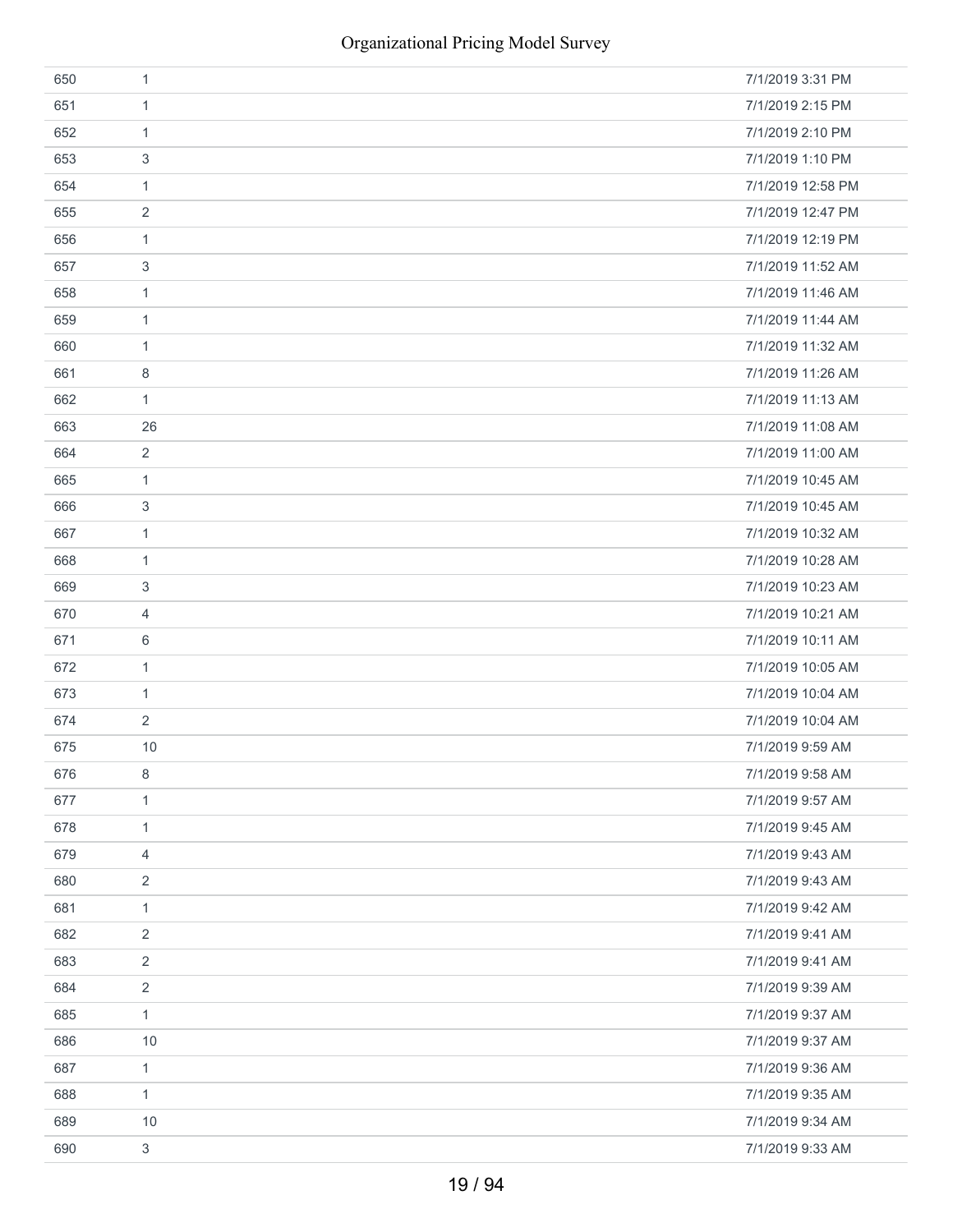| 691 | 1              | 7/1/2019 9:11 AM   |
|-----|----------------|--------------------|
| 692 | $\mathbf{1}$   | 7/1/2019 9:01 AM   |
| 693 | 1              | 7/1/2019 8:45 AM   |
| 694 | $\mathbf{1}$   | 7/1/2019 7:24 AM   |
| 695 | 3              | 7/1/2019 7:23 AM   |
| 696 | $\overline{2}$ | 7/1/2019 7:21 AM   |
| 697 | $\overline{2}$ | 7/1/2019 7:21 AM   |
| 698 | $\overline{2}$ | 7/1/2019 7:19 AM   |
| 699 | $\mathbf{1}$   | 7/1/2019 6:55 AM   |
| 700 | 17             | 7/1/2019 6:43 AM   |
| 701 | 12             | 7/1/2019 6:32 AM   |
| 702 | $\mathbf{1}$   | 7/1/2019 5:45 AM   |
| 703 | $\mathbf{1}$   | 7/1/2019 5:43 AM   |
| 704 | $\mathbf{1}$   | 7/1/2019 5:27 AM   |
| 705 | 2              | 7/1/2019 5:05 AM   |
| 706 | $\mathbf{1}$   | 7/1/2019 4:58 AM   |
| 707 | 1              | 7/1/2019 4:32 AM   |
| 708 | 2              | 7/1/2019 4:19 AM   |
| 709 | 6              | 7/1/2019 4:06 AM   |
| 710 | $\mathbf{1}$   | 7/1/2019 3:51 AM   |
| 711 | 1              | 7/1/2019 2:47 AM   |
| 712 | 3              | 7/1/2019 2:43 AM   |
| 713 | $\mathbf{1}$   | 7/1/2019 12:58 AM  |
| 714 | $\mathbf{1}$   | 6/30/2019 4:57 PM  |
| 715 | $\mathbf{1}$   | 6/30/2019 4:32 PM  |
| 716 | $\mathbf{1}$   | 6/30/2019 9:52 AM  |
| 717 | 2              | 6/29/2019 2:59 PM  |
| 718 | $\overline{2}$ | 6/29/2019 8:52 AM  |
| 719 | $\mathbf{1}$   | 6/29/2019 8:07 AM  |
| 720 | $\mathbf{1}$   | 6/29/2019 6:59 AM  |
| 721 | $\mathbf{1}$   | 6/29/2019 6:43 AM  |
| 722 | 6              | 6/29/2019 2:12 AM  |
| 723 | $\mathbf{1}$   | 6/28/2019 10:55 PM |
| 724 | $\mathbf{1}$   | 6/28/2019 4:17 PM  |
| 725 | 2              | 6/28/2019 2:04 PM  |
| 726 | 4              | 6/28/2019 1:49 PM  |
| 727 | 1              | 6/28/2019 1:46 PM  |
| 728 | $\mathbf{1}$   | 6/28/2019 1:41 PM  |
| 729 | $\mathbf{1}$   | 6/28/2019 1:25 PM  |
| 730 | $\overline{7}$ | 6/28/2019 12:15 PM |
| 731 | 15             | 6/28/2019 11:55 AM |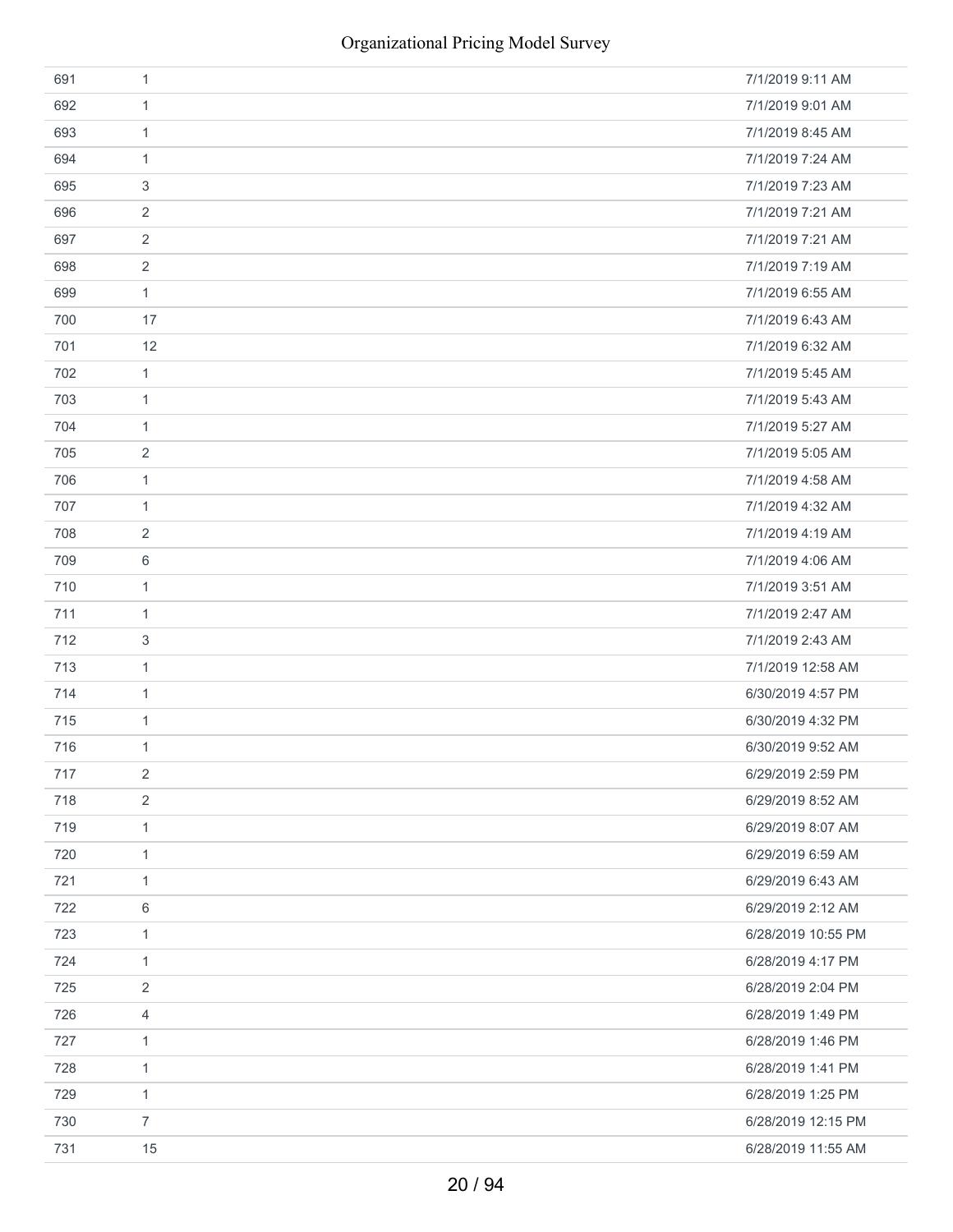| 732 | 1              | 6/28/2019 11:46 AM |
|-----|----------------|--------------------|
| 733 | 2              | 6/28/2019 11:36 AM |
| 734 | $\mathbf{1}$   | 6/28/2019 11:31 AM |
| 735 | $\overline{7}$ | 6/28/2019 11:25 AM |
| 736 | 2              | 6/28/2019 11:22 AM |
| 737 | 1              | 6/28/2019 11:05 AM |
| 738 | $\overline{7}$ | 6/28/2019 10:38 AM |
| 739 | 1              | 6/28/2019 10:38 AM |
| 740 | $\mathbf{1}$   | 6/28/2019 10:20 AM |
| 741 | 14             | 6/28/2019 10:15 AM |
| 742 | 3              | 6/28/2019 10:11 AM |
| 743 | 5              | 6/28/2019 10:05 AM |
| 744 | 1              | 6/28/2019 9:59 AM  |
| 745 | 1              | 6/28/2019 9:55 AM  |
| 746 | 1              | 6/28/2019 9:49 AM  |
| 747 | 2              | 6/28/2019 9:35 AM  |
| 748 | 1              | 6/28/2019 9:31 AM  |
| 749 | 3              | 6/28/2019 9:31 AM  |
| 750 | 3              | 6/28/2019 9:28 AM  |
| 751 | 3              | 6/28/2019 9:26 AM  |
| 752 | 2              | 6/28/2019 9:25 AM  |
| 753 | 1              | 6/28/2019 9:22 AM  |
| 754 | $\mathbf{1}$   | 6/28/2019 9:17 AM  |
| 755 | 1              | 6/28/2019 9:13 AM  |
| 756 | 1              | 6/28/2019 9:09 AM  |
| 757 | 2              | 6/28/2019 9:00 AM  |
| 758 | 1              | 6/28/2019 8:56 AM  |
| 759 | 1              | 6/28/2019 8:52 AM  |
| 760 | 2              | 6/28/2019 8:50 AM  |
| 761 | 3              | 6/28/2019 8:47 AM  |
| 762 | $\mathbf{1}$   | 6/28/2019 8:38 AM  |
| 763 | $\,$ 5 $\,$    | 6/28/2019 8:29 AM  |
| 764 | 3              | 6/28/2019 8:26 AM  |
| 765 | $\overline{2}$ | 6/28/2019 8:22 AM  |
| 766 | 1              | 6/28/2019 8:18 AM  |
| 767 | 16             | 6/28/2019 8:14 AM  |
| 768 | 1              | 6/28/2019 8:06 AM  |
| 769 | $\mathbf{1}$   | 6/28/2019 8:05 AM  |
| 770 | $\overline{4}$ | 6/28/2019 7:59 AM  |
| 771 | 2              | 6/28/2019 7:57 AM  |
| 772 | $\mathbf{1}$   | 6/28/2019 7:55 AM  |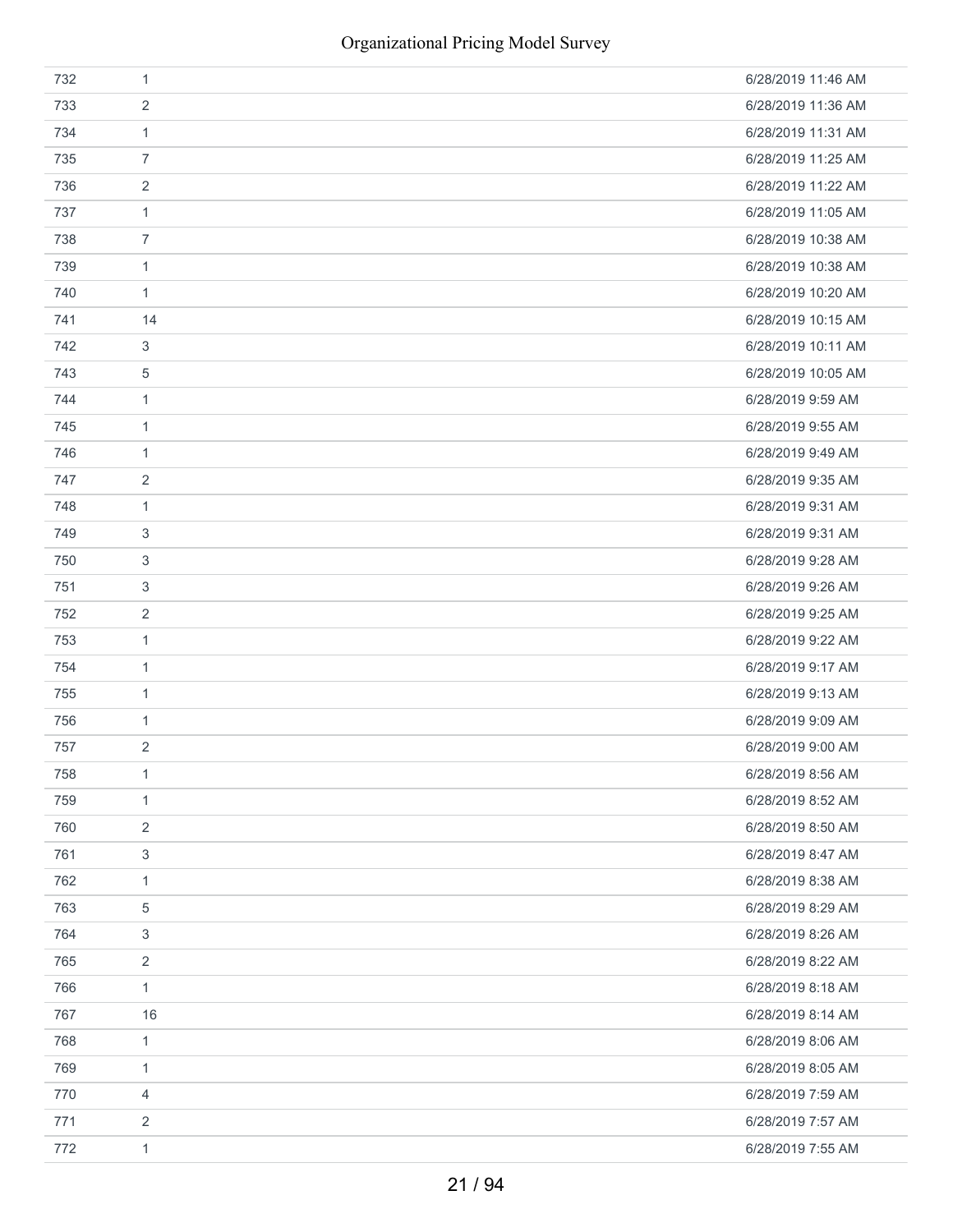| 773 | $\mathbf{1}$     | 6/28/2019 7:40 AM |
|-----|------------------|-------------------|
| 774 | $\overline{7}$   | 6/28/2019 7:27 AM |
| 775 | $\mathbf{1}$     | 6/28/2019 7:25 AM |
| 776 | 4                | 6/28/2019 7:22 AM |
| 777 | 4                | 6/28/2019 7:21 AM |
| 778 | $\overline{2}$   | 6/28/2019 7:19 AM |
| 779 | $\mathbf{1}$     | 6/28/2019 7:15 AM |
| 780 | 1                | 6/28/2019 7:11 AM |
| 781 | $\overline{4}$   | 6/28/2019 7:08 AM |
| 782 | 2                | 6/28/2019 7:07 AM |
| 783 | 3                | 6/28/2019 7:04 AM |
| 784 | $\mathbf{1}$     | 6/28/2019 6:49 AM |
| 785 | 3                | 6/28/2019 6:47 AM |
| 786 | 4                | 6/28/2019 6:45 AM |
| 787 | 2                | 6/28/2019 6:42 AM |
| 788 | $\overline{2}$   | 6/28/2019 6:40 AM |
| 789 | $\mathbf{1}$     | 6/28/2019 6:40 AM |
| 790 | 5                | 6/28/2019 6:39 AM |
| 791 | 10               | 6/28/2019 6:38 AM |
| 792 | $\overline{2}$   | 6/28/2019 6:36 AM |
| 793 | $\overline{2}$   | 6/28/2019 6:35 AM |
| 794 | $\overline{2}$   | 6/28/2019 6:34 AM |
| 795 | 11               | 6/28/2019 6:29 AM |
| 796 | $\mathbf{1}$     | 6/28/2019 6:27 AM |
| 797 | $\overline{2}$   | 6/28/2019 6:25 AM |
| 798 | 12               | 6/28/2019 6:24 AM |
| 799 | $\sqrt{2}$       | 6/28/2019 6:22 AM |
| 800 | $\sqrt{2}$       | 6/28/2019 6:16 AM |
| 801 | $\mathbf{1}$     | 6/28/2019 6:15 AM |
| 802 | 5                | 6/28/2019 6:14 AM |
| 803 | $\overline{2}$   | 6/28/2019 6:11 AM |
| 804 | $\mathbf{1}$     | 6/28/2019 6:09 AM |
| 805 | $\mathbf{1}$     | 6/28/2019 6:08 AM |
| 806 | $\sqrt{2}$       | 6/28/2019 6:08 AM |
| 807 | $\mathbf{1}$     | 6/28/2019 6:04 AM |
| 808 | $\overline{2}$   | 6/28/2019 6:02 AM |
| 809 | $\boldsymbol{7}$ | 6/28/2019 6:01 AM |
| 810 | $\mathbf{1}$     | 6/28/2019 5:55 AM |
| 811 | $\mathbf{1}$     | 6/28/2019 5:54 AM |
| 812 | $\overline{2}$   | 6/28/2019 5:54 AM |
| 813 | $\overline{2}$   | 6/28/2019 5:53 AM |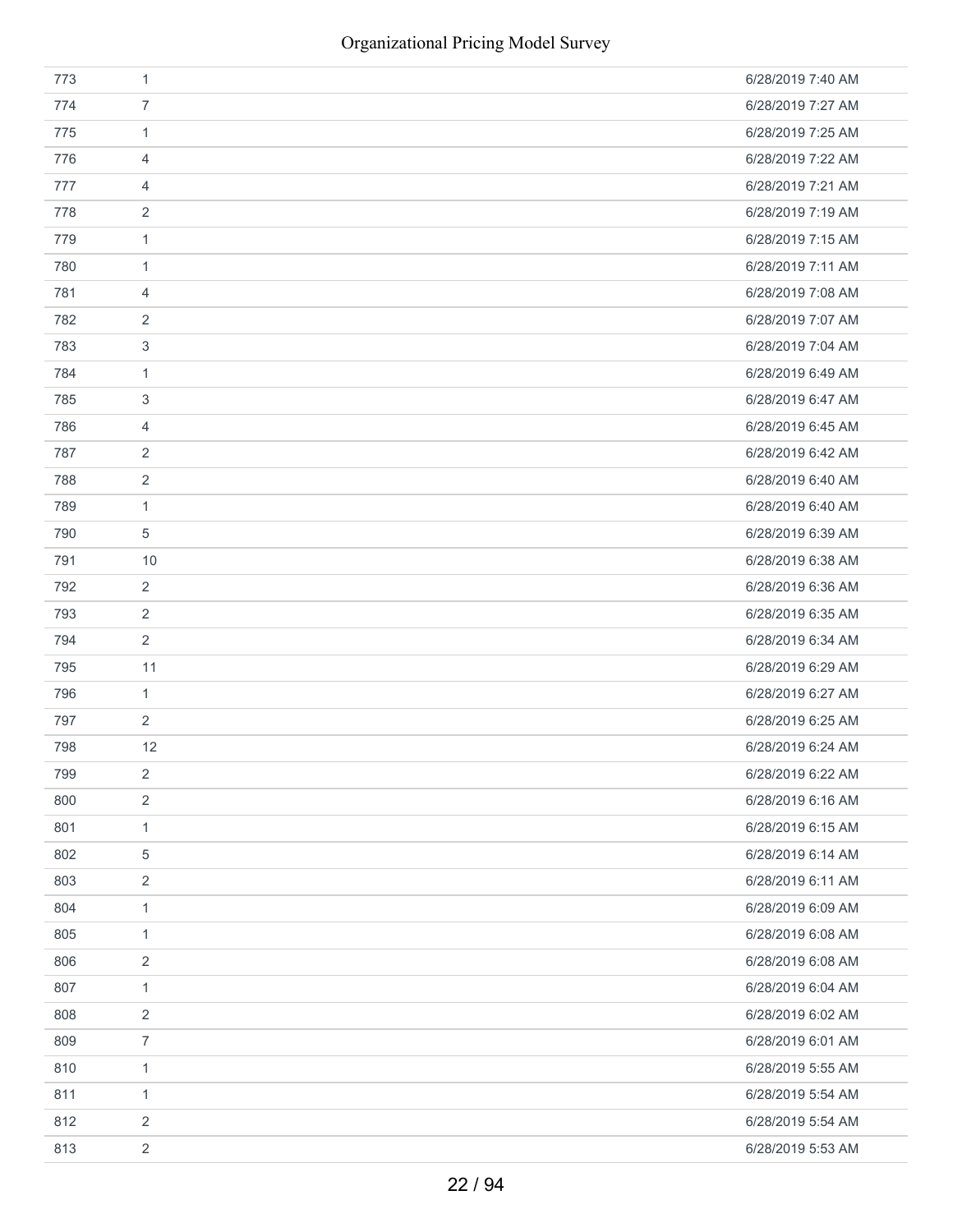| 814 | $\mathbf{1}$   | 6/28/2019 5:51 AM |
|-----|----------------|-------------------|
| 815 | 8              | 6/28/2019 5:46 AM |
| 816 | $\mathbf{1}$   | 6/28/2019 5:45 AM |
| 817 | $\mathbf{1}$   | 6/28/2019 5:42 AM |
| 818 | 5              | 6/28/2019 5:41 AM |
| 819 | 2              | 6/28/2019 5:41 AM |
| 820 | $\mathbf{1}$   | 6/28/2019 5:39 AM |
| 821 | 3              | 6/28/2019 5:39 AM |
| 822 | 3              | 6/28/2019 5:35 AM |
| 823 | $\sqrt{2}$     | 6/28/2019 5:34 AM |
| 824 | $\mathbf{1}$   | 6/28/2019 5:34 AM |
| 825 | $\overline{2}$ | 6/28/2019 5:33 AM |
| 826 | $\mathbf{1}$   | 6/28/2019 5:33 AM |
| 827 | $\mathbf{1}$   | 6/28/2019 5:32 AM |
| 828 | 3              | 6/28/2019 5:29 AM |
| 829 | $\overline{2}$ | 6/28/2019 5:28 AM |
| 830 | 2              | 6/28/2019 5:28 AM |
| 831 | 3              | 6/28/2019 5:27 AM |
| 832 | $\mathbf{1}$   | 6/28/2019 5:27 AM |
| 833 | 2              | 6/28/2019 5:25 AM |
| 834 | $\mathbf{1}$   | 6/28/2019 5:24 AM |
| 835 | 8              | 6/28/2019 5:23 AM |
| 836 | $\mathbf{1}$   | 6/28/2019 5:17 AM |
| 837 | $\mathbf{1}$   | 6/28/2019 5:17 AM |
| 838 | $\mathbf{1}$   | 6/28/2019 5:16 AM |
| 839 | $\mathbf{1}$   | 6/28/2019 5:12 AM |
| 840 | $\overline{2}$ | 6/28/2019 5:12 AM |
| 841 | $\mathbf{1}$   | 6/28/2019 5:08 AM |
| 842 | $\mathbf{1}$   | 6/28/2019 5:05 AM |
| 843 | 3              | 6/28/2019 5:05 AM |
| 844 | $\mathbf{1}$   | 6/28/2019 5:05 AM |
| 845 | $\mathbf 5$    | 6/28/2019 5:01 AM |
| 846 | $\mathbf{1}$   | 6/28/2019 5:00 AM |
| 847 | $\overline{2}$ | 6/28/2019 4:59 AM |
| 848 | $\mathbf{1}$   | 6/28/2019 4:59 AM |
| 849 | $\overline{2}$ | 6/28/2019 4:59 AM |
| 850 | $\mathbf{1}$   | 6/28/2019 4:58 AM |
| 851 | $\mathbf{1}$   | 6/28/2019 4:57 AM |
| 852 | 1              | 6/28/2019 4:56 AM |
| 853 | $\mathbf{1}$   | 6/28/2019 4:55 AM |
| 854 | $\mathbf{1}$   | 6/28/2019 4:54 AM |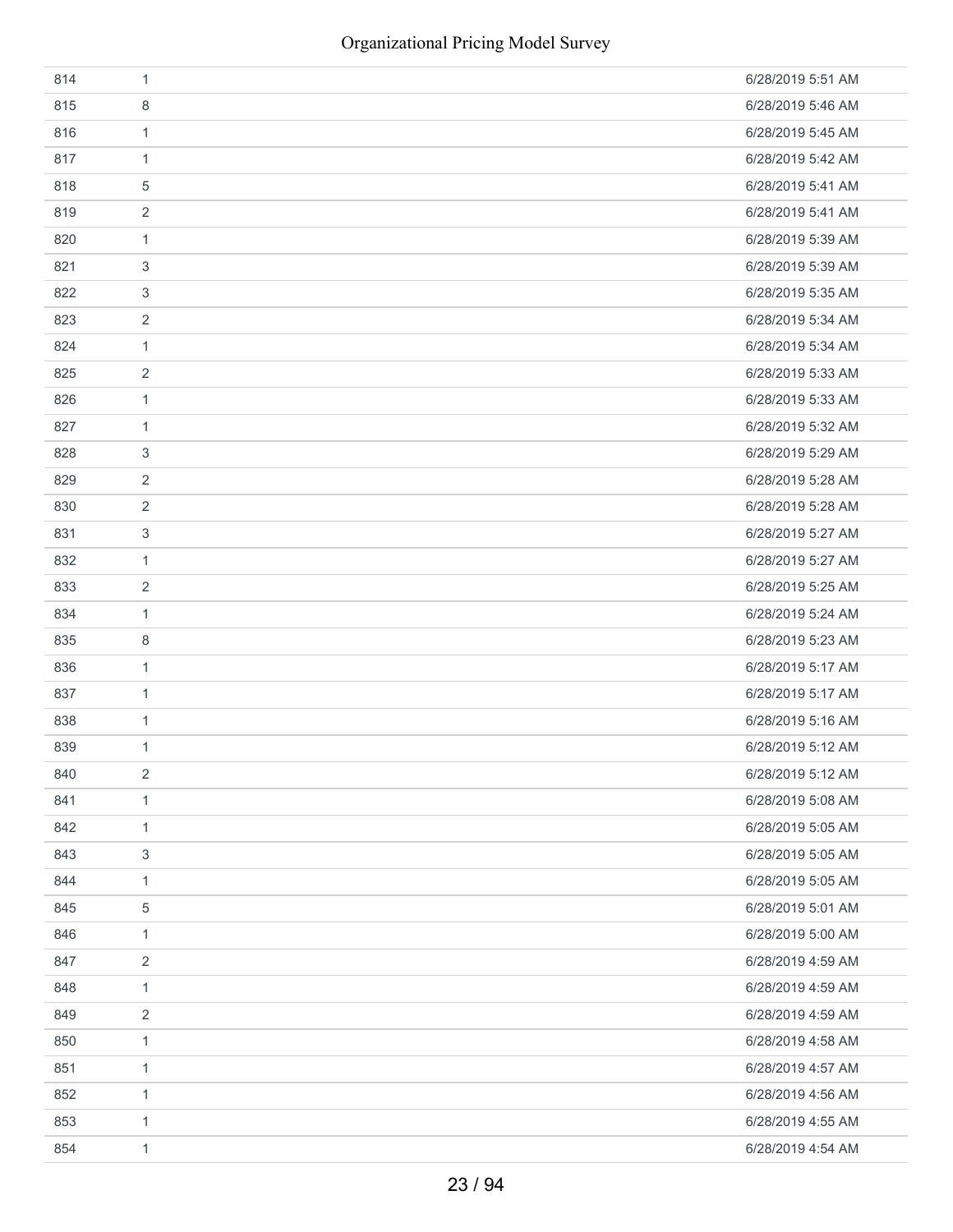| 855 | 26             | 6/28/2019 4:53 AM |
|-----|----------------|-------------------|
| 856 | 3              | 6/28/2019 4:50 AM |
| 857 | 3              | 6/28/2019 4:49 AM |
| 858 | 1              | 6/28/2019 4:48 AM |
| 859 | 1              | 6/28/2019 4:44 AM |
| 860 | 2              | 6/28/2019 4:43 AM |
| 861 | 1              | 6/28/2019 4:43 AM |
| 862 | 1              | 6/28/2019 4:42 AM |
| 863 | $\mathbf{1}$   | 6/28/2019 4:42 AM |
| 864 | 1              | 6/28/2019 4:41 AM |
| 865 | $\mathbf{1}$   | 6/28/2019 4:39 AM |
| 866 | $\mathbf{1}$   | 6/28/2019 4:39 AM |
| 867 | $\overline{2}$ | 6/28/2019 4:38 AM |
| 868 | $\mathbf{1}$   | 6/28/2019 4:37 AM |
| 869 | 2              | 6/28/2019 4:37 AM |
| 870 | $\overline{2}$ | 6/28/2019 4:37 AM |
| 871 | $\overline{7}$ | 6/28/2019 4:36 AM |
| 872 | 2              | 6/28/2019 4:35 AM |
| 873 | $\mathbf{1}$   | 6/28/2019 4:33 AM |
| 874 | 3              | 6/28/2019 4:33 AM |
| 875 | $\mathbf{1}$   | 6/28/2019 4:32 AM |
| 876 | 15             | 6/28/2019 4:32 AM |
| 877 | $\mathbf{1}$   | 6/28/2019 4:32 AM |
| 878 | 2              | 6/28/2019 4:32 AM |
| 879 | $\mathbf{1}$   | 6/28/2019 4:30 AM |
| 880 | 2              | 6/28/2019 4:30 AM |
| 881 | 2              | 6/28/2019 4:29 AM |
| 882 | 1              | 6/28/2019 4:29 AM |
| 883 | $\mathbf{1}$   | 6/28/2019 4:29 AM |
| 884 | 1              | 6/28/2019 4:28 AM |
| 885 | 2              | 6/28/2019 4:27 AM |
| 886 | 3              | 6/28/2019 4:27 AM |
| 887 | 3              | 6/28/2019 4:26 AM |
| 888 | $\mathbf{1}$   | 6/28/2019 4:26 AM |
| 889 | 1              | 6/28/2019 4:25 AM |
| 890 | 1              | 6/28/2019 4:25 AM |
| 891 | 9              | 6/28/2019 4:24 AM |
| 892 | 2              | 6/28/2019 4:24 AM |
| 893 | 1              | 6/28/2019 4:24 AM |
| 894 | $\mathbf{1}$   | 6/28/2019 4:23 AM |
| 895 | $\mathbf{1}$   | 6/28/2019 4:23 AM |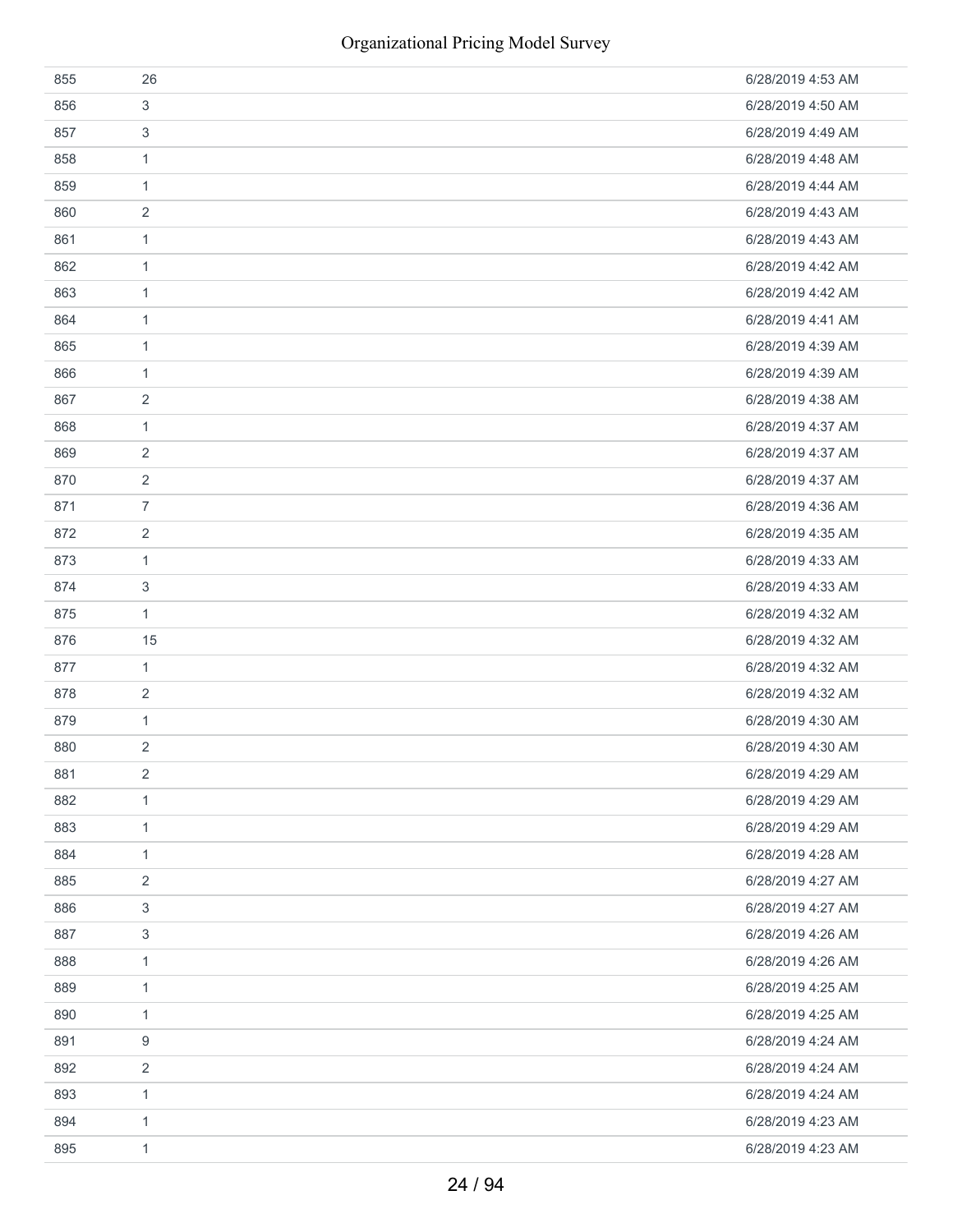| 896 | $\mathbf{1}$   | 6/28/2019 4:23 AM |
|-----|----------------|-------------------|
| 897 | $\sqrt{2}$     | 6/28/2019 4:22 AM |
| 898 | $\mathbf{1}$   | 6/28/2019 4:21 AM |
| 899 | $\mathbf{1}$   | 6/28/2019 4:21 AM |
| 900 | 3              | 6/28/2019 4:19 AM |
| 901 | 8              | 6/28/2019 4:18 AM |
| 902 | $\mathbf{1}$   | 6/28/2019 4:17 AM |
| 903 | $\mathbf{1}$   | 6/28/2019 4:17 AM |
| 904 | $\overline{2}$ | 6/28/2019 4:17 AM |
| 905 | $\mathbf{1}$   | 6/28/2019 4:17 AM |
| 906 | $\mathbf{1}$   | 6/28/2019 4:17 AM |
| 907 | 12             | 6/28/2019 4:17 AM |
| 908 | $\sqrt{2}$     | 6/28/2019 4:16 AM |
| 909 | $\mathbf{1}$   | 6/28/2019 4:16 AM |
| 910 | 2              | 6/28/2019 4:16 AM |
| 911 | 6              | 6/28/2019 4:16 AM |
| 912 | 3              | 6/28/2019 4:16 AM |
| 913 | 12             | 6/28/2019 4:16 AM |
| 914 | $\mathbf{1}$   | 6/28/2019 4:15 AM |
| 915 | 20             | 6/28/2019 4:15 AM |
| 916 | $\mathbf{1}$   | 6/28/2019 4:15 AM |
| 917 | $\overline{2}$ | 6/28/2019 4:14 AM |
| 918 | $\mathbf{1}$   | 6/28/2019 4:14 AM |
| 919 | 25             | 6/28/2019 4:14 AM |
| 920 | $\mathbf{1}$   | 6/28/2019 4:13 AM |
| 921 | 4              | 6/28/2019 4:13 AM |
| 922 | $\mathbf{1}$   | 6/28/2019 4:13 AM |
| 923 | $\mathbf{1}$   | 6/28/2019 4:13 AM |
| 924 | $\mathbf{1}$   | 6/28/2019 4:12 AM |
| 925 | $\mathbf{1}$   | 6/28/2019 4:12 AM |
| 926 | $\sqrt{2}$     | 6/28/2019 4:12 AM |
| 927 | $\mathbf{1}$   | 6/28/2019 4:12 AM |
| 928 | $\mathbf{1}$   | 6/28/2019 4:12 AM |
| 929 | $\mathbf{1}$   | 6/28/2019 4:12 AM |
| 930 | 6              | 6/28/2019 4:11 AM |
| 931 | $\mathbf{1}$   | 6/28/2019 4:11 AM |
| 932 | $\overline{2}$ | 6/28/2019 4:10 AM |
| 933 | $\mathbf{1}$   | 6/28/2019 4:10 AM |
| 934 | $\sqrt{2}$     | 6/28/2019 4:10 AM |
| 935 | $\mathbf{1}$   | 6/28/2019 4:10 AM |
| 936 | $\mathbf{1}$   | 6/28/2019 4:10 AM |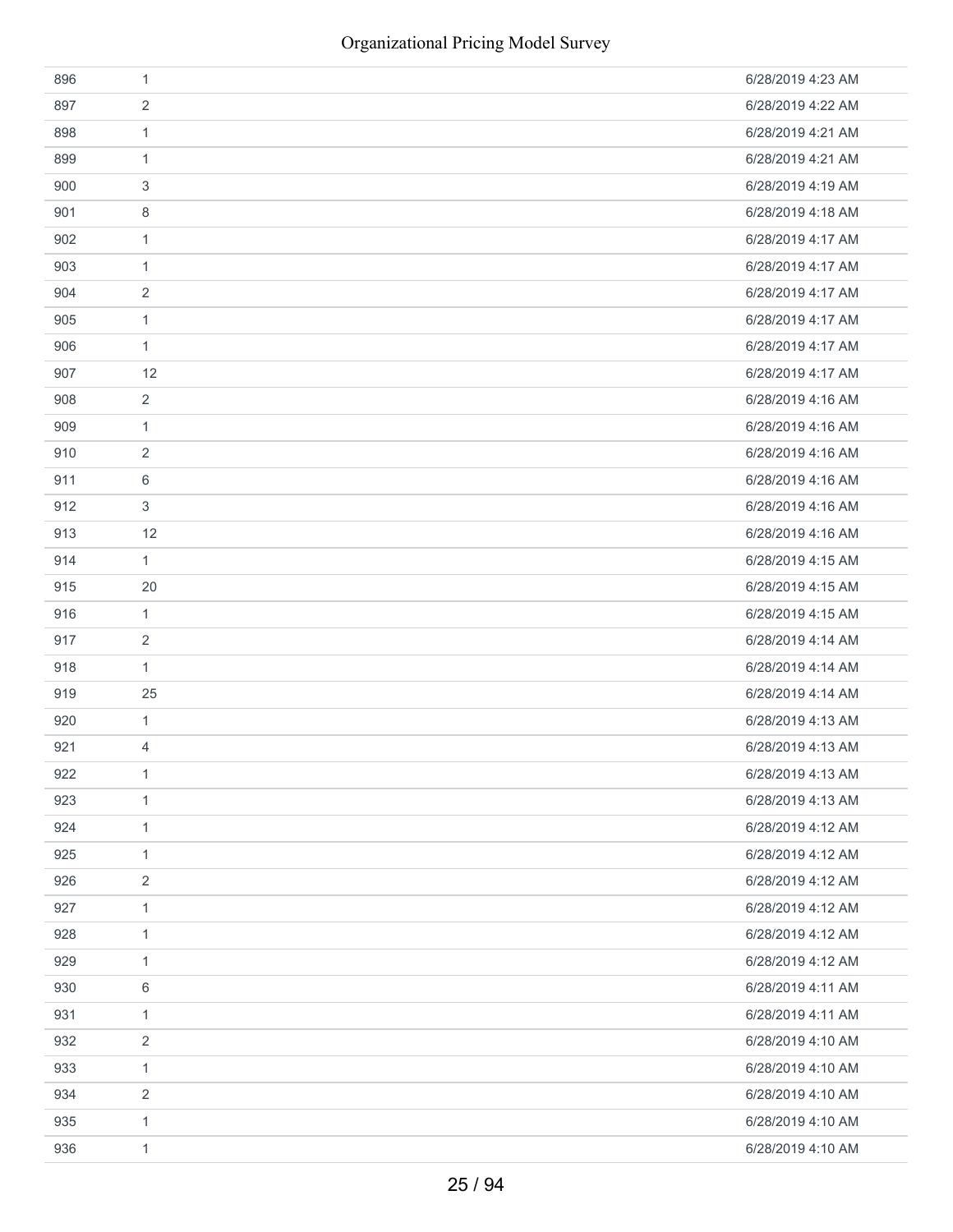### Organizational Pricing Model Survey

| 937 | 6/28/2019 4:10 AM |
|-----|-------------------|
| 938 | 6/28/2019 4:10 AM |
| 939 | 6/28/2019 4:09 AM |
| 940 | 6/28/2019 4:09 AM |
| 941 | 6/28/2019 4:08 AM |
|     |                   |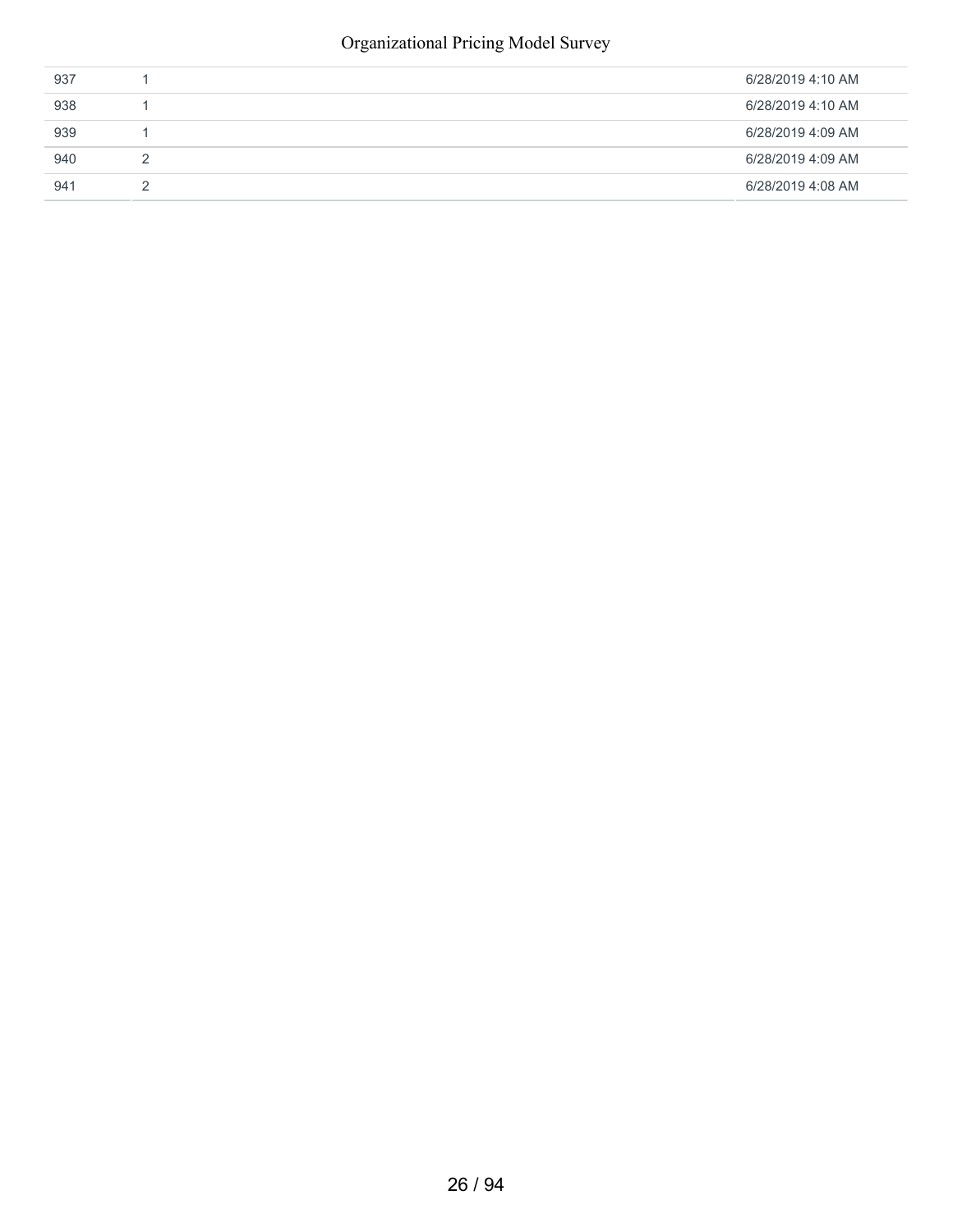### Q4 Who is responsible for covering the cost for your current membership?



| <b>ANSWER CHOICES</b> | <b>RESPONSES</b> |     |
|-----------------------|------------------|-----|
| You                   | 3.93%            | 37  |
| Your organization     | 96.07%           | 904 |
| <b>TOTAL</b>          |                  | 941 |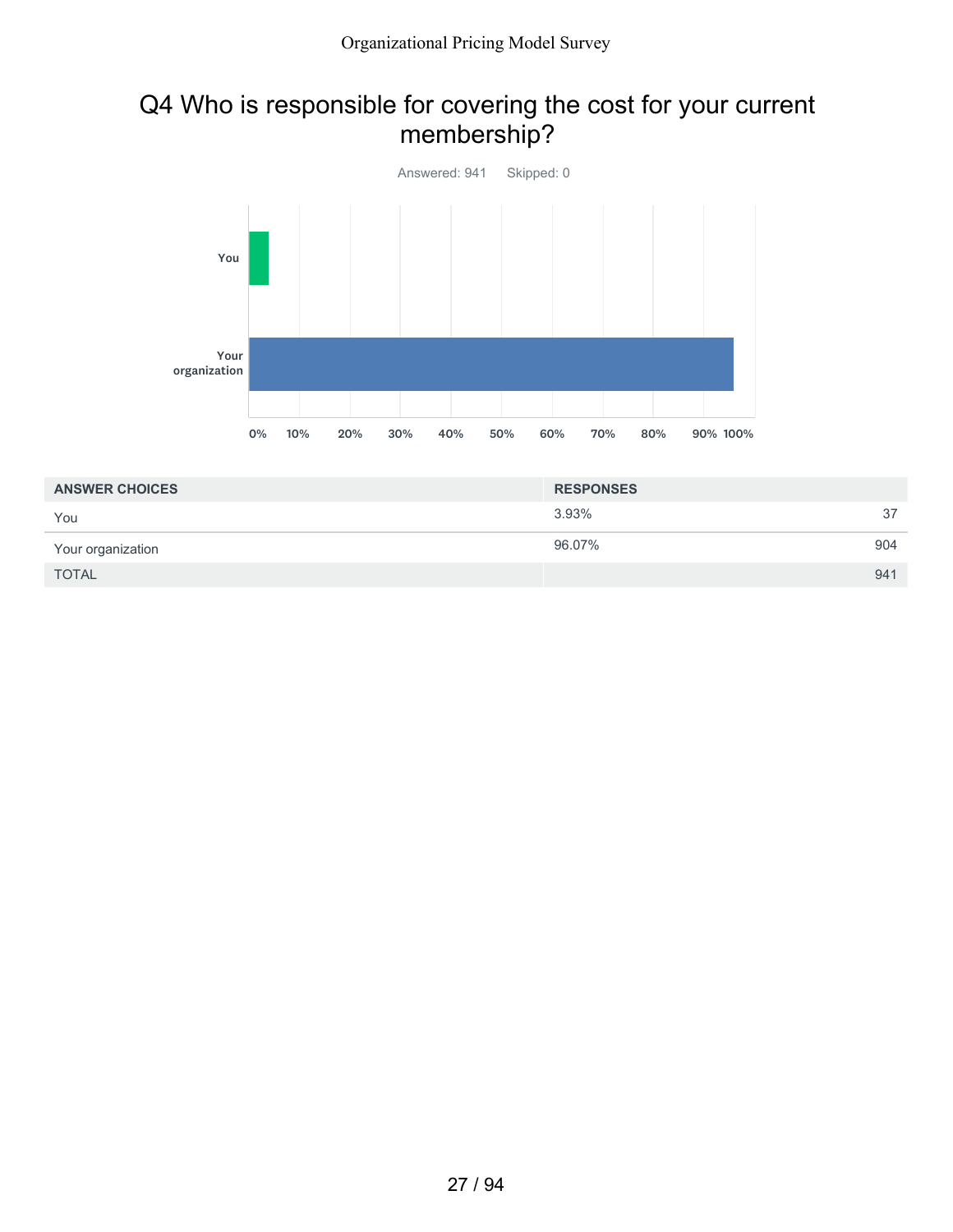## Q5 Do you expect your organization will adopt this organizational pricing model for ALA membership(s) when it becomes available?



| <b>ANSWER CHOICES</b> | <b>RESPONSES</b> |     |
|-----------------------|------------------|-----|
| Yes                   | 47.72%           | 449 |
| No                    | 24.02%           | 226 |
| Unsure                | 28.27%           | 266 |
| <b>TOTAL</b>          |                  | 941 |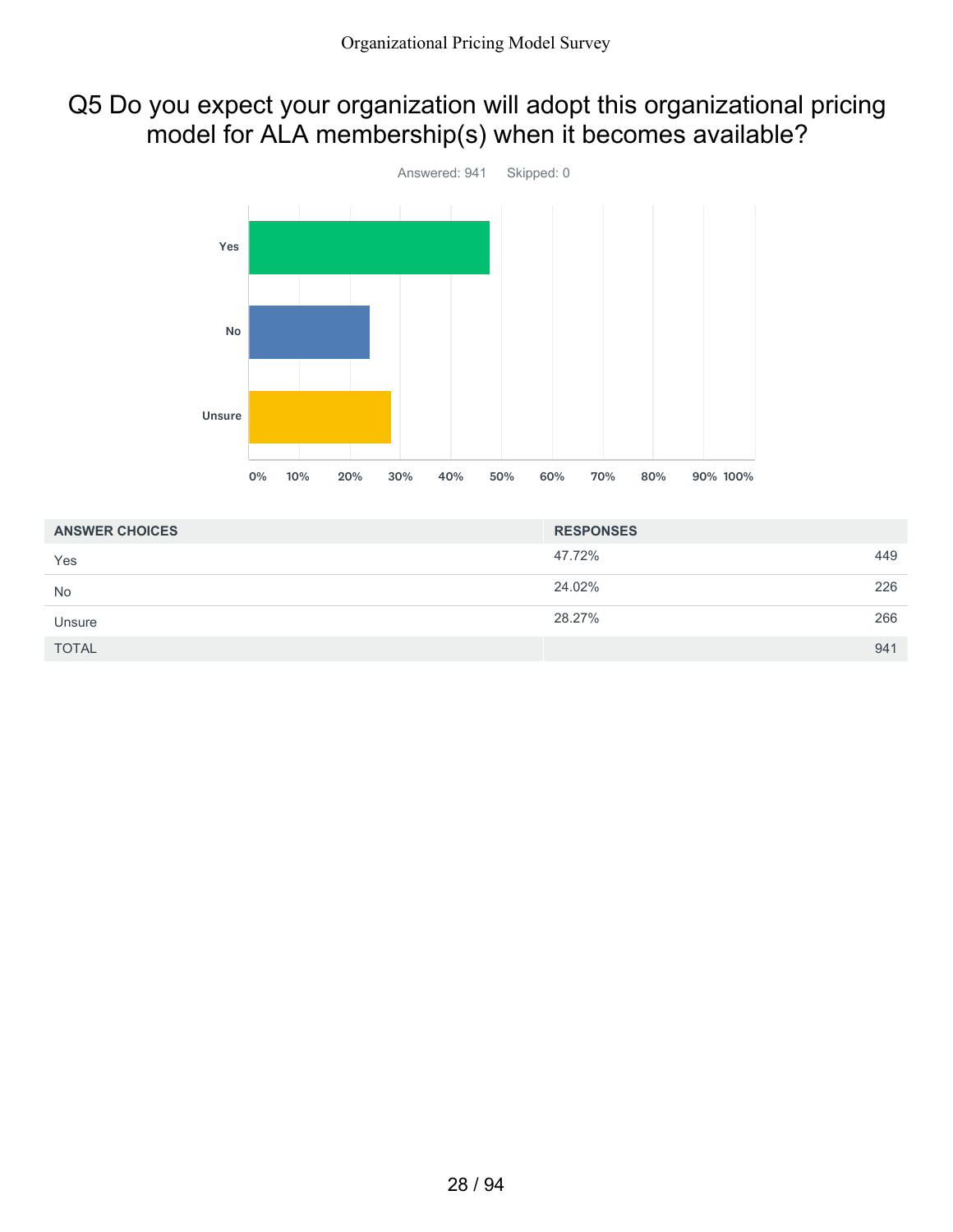### Q6 The primary reason(s) for renewing my membership within this model is (choose up to three):



| <b>ANSWER CHOICES</b>                                                                                                                                                                                                  | <b>RESPONSES</b> |     |
|------------------------------------------------------------------------------------------------------------------------------------------------------------------------------------------------------------------------|------------------|-----|
| The cost of renewing existing individual memberships would be higher compared to the organizational pricing model (in total,<br>membership dues would be less expensive by utilizing the organizational pricing model) | 63.33%           | 278 |
| The organization can now add an unlimited number of employees as members                                                                                                                                               | 68.56%           | 301 |
| Ready-made transition planning to help develop our next leaders                                                                                                                                                        | 25.51%           | 112 |
| Enables a wider net of professional development for diverse talent                                                                                                                                                     | 33.26%           | 146 |
| Other (please specify)                                                                                                                                                                                                 | 6.38%            | 28  |
| Total Respondents: 439                                                                                                                                                                                                 |                  |     |

| #              | <b>OTHER (PLEASE SPECIFY)</b>                                                                                                                                                   | <b>DATE</b>        |
|----------------|---------------------------------------------------------------------------------------------------------------------------------------------------------------------------------|--------------------|
|                | Will not affect me.                                                                                                                                                             | 8/6/2019 5:33 AM   |
| $\mathcal{P}$  | To be able to be a member of the PSALA                                                                                                                                          | 8/5/2019 2:07 PM   |
| 3              | It may be the only option if I want to stay involved. It will be more expensive for smaller firms.                                                                              | 8/1/2019 8:20 AM   |
| $\overline{4}$ | Currently doesnt change our fee or plans                                                                                                                                        | 8/1/2019 8:17 AM   |
| 5              | The firm wants me to remain a member                                                                                                                                            | 8/1/2019 8:16 AM   |
| 6              | N/A                                                                                                                                                                             | 8/1/2019 7:35 AM   |
|                | am not in favor of having everybody now become ALA members - it's the Association of LEGAL<br>ADMINISTRATORS, not attorneys, paralegals, legal assistants and the receptionist! | 7/29/2019 12:21 PM |
| 8              | am the only member and there would be a little savings over last years pricing.                                                                                                 | 7/29/2019 8:36 AM  |
| 9              | Price is slightly lower, my firm is too small for changes to affect us, that I see                                                                                              | 7/29/2019 6:42 AM  |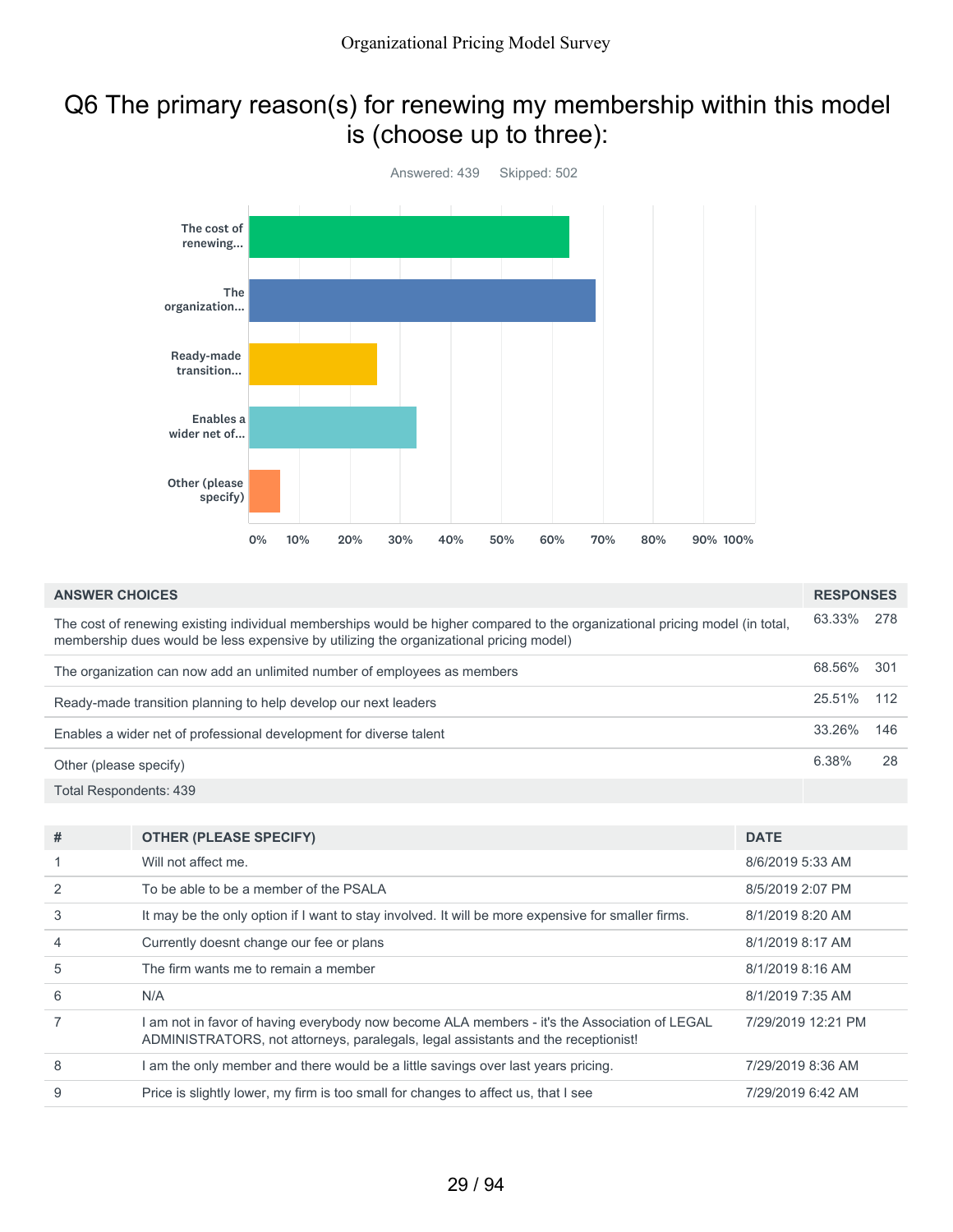### Organizational Pricing Model Survey

| 10 | The price is less than what I am currently paying. If I had a staff member that was in an<br>appropriate position I would love for them to be a member and not pay the additional membership<br>fees.                                         | 7/9/2019 9:03 AM  |
|----|-----------------------------------------------------------------------------------------------------------------------------------------------------------------------------------------------------------------------------------------------|-------------------|
| 11 | essentially same cost                                                                                                                                                                                                                         | 7/9/2019 3:54 AM  |
| 12 | I will automatically enroll other qualifying members - so they can get the benefits of membership<br>without having to sign up themselves.                                                                                                    | 7/8/2019 9:48 AM  |
| 13 | Do I really have a choice?                                                                                                                                                                                                                    | 7/8/2019 8:26 AM  |
| 14 | I don't think it will come up at this firm                                                                                                                                                                                                    | 7/8/2019 7:49 AM  |
| 15 | It would be more cost effective for my firm.                                                                                                                                                                                                  | 7/8/2019 7:25 AM  |
| 16 | The increase is only \$20 so it's not a real issue for my firm                                                                                                                                                                                | 7/2/2019 12:19 PM |
| 17 | Bring back a member who left ALA to save the firm money                                                                                                                                                                                       | 7/1/2019 2:16 PM  |
| 18 | With the current rates, our firm only covers one membership. We would be THRILLED to allow<br>more individuals to access member benefits. This would make good sense for our firm.                                                            | 7/1/2019 12:59 PM |
| 19 | It basically stays the same                                                                                                                                                                                                                   | 7/1/2019 10:28 AM |
| 20 | Allows for greater flexibility and interaction. I don't have to pick just one team member to be<br>involved in ALA.                                                                                                                           | 6/30/2019 5:05 PM |
| 21 | Would be nice to reduce expenses for my Firm.                                                                                                                                                                                                 | 6/28/2019 1:49 PM |
| 22 | Will increase chapter membership, without another expensive national membership needed.                                                                                                                                                       | 6/28/2019 8:01 AM |
| 23 | This is a small firm and the member cost for National and Local Chapter was getting very high.                                                                                                                                                | 6/28/2019 4:58 AM |
| 24 | We are a small firm and I have been asking for this (lowering my cost-so I can stay a member) for<br>several years                                                                                                                            | 6/28/2019 4:34 AM |
| 25 | National ALA Dues are too high for the benefits received.                                                                                                                                                                                     | 6/28/2019 4:28 AM |
| 26 | it doesn't change much barely any reduction i am the only qualifying person to be a member                                                                                                                                                    | 6/28/2019 4:25 AM |
| 27 | I am the only person that meets the guidelines to be a member, so the pricing doesn't change the<br>number of members for my firm. I would still be a member no matter what the pricing was because<br>I get so much value for my membership. | 6/28/2019 4:23 AM |
| 28 | The price would stay about the same for me. If it goes up too much, I won't be able to join ALA.                                                                                                                                              | 6/28/2019 4:17 AM |
|    |                                                                                                                                                                                                                                               |                   |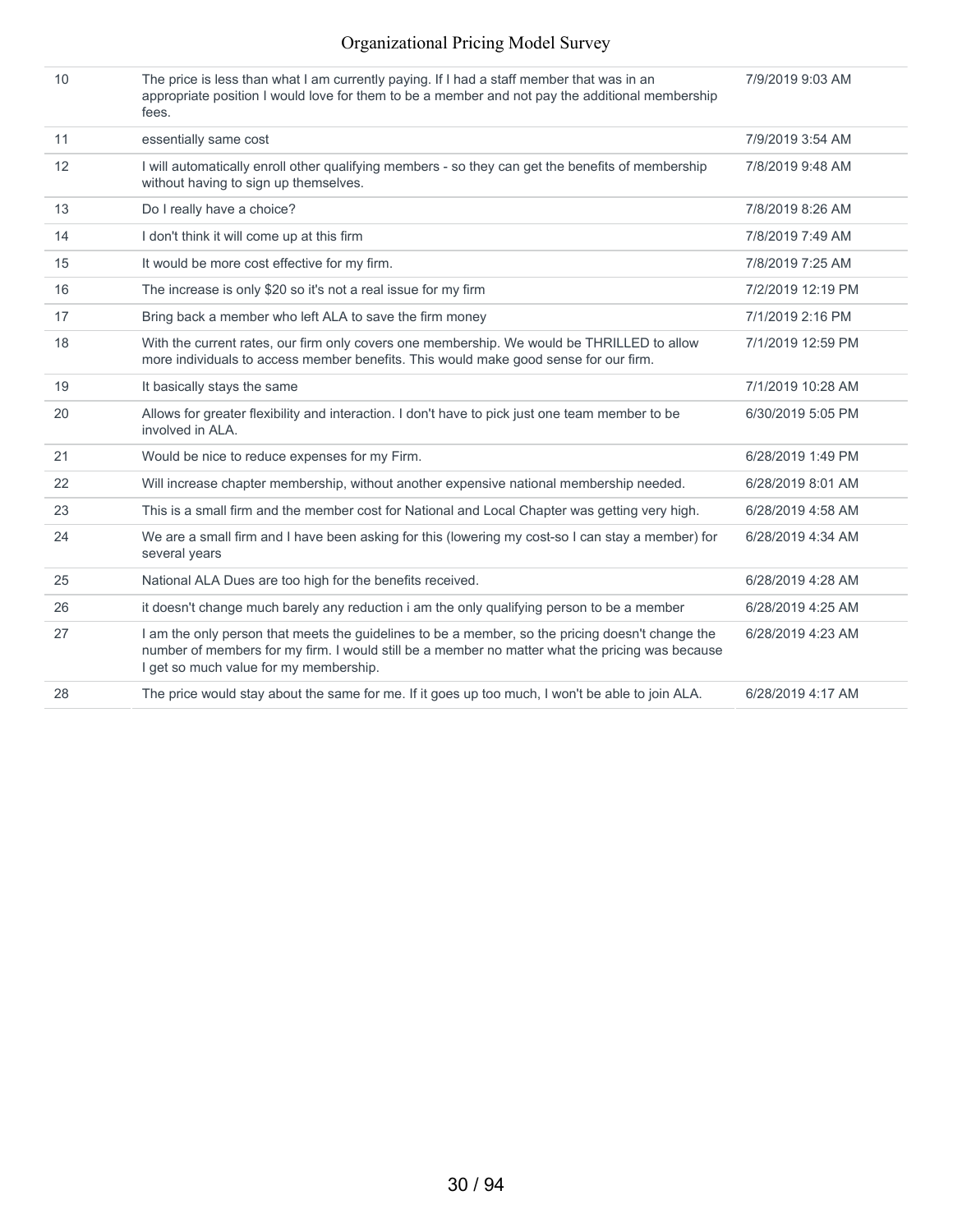# Q7 Under this Organizational Pricing model, how many new ALA members would your organization add (numeric values only)?

Answered: 439 Skipped: 502

| #  | <b>RESPONSES</b>          | <b>DATE</b>       |
|----|---------------------------|-------------------|
| 1  | 5                         | 8/22/2019 6:14 AM |
| 2  | $\mathbf{1}$              | 8/16/2019 4:54 AM |
| 3  | 3                         | 8/12/2019 9:32 AM |
| 4  | $\mathbf{1}$              | 8/9/2019 9:45 AM  |
| 5  | 3                         | 8/8/2019 9:10 AM  |
| 6  | $\mathbf 0$               | 8/7/2019 1:28 PM  |
| 7  | $\mathbf{1}$              | 8/7/2019 1:03 PM  |
| 8  | $\mathbf{1}$              | 8/6/2019 8:20 AM  |
| 9  | $\mathbf{1}$              | 8/6/2019 6:25 AM  |
| 10 | $\sqrt{5}$                | 8/6/2019 5:52 AM  |
| 11 | $\mathbf 0$               | 8/6/2019 5:33 AM  |
| 12 | $\mathbf 0$               | 8/6/2019 5:00 AM  |
| 13 | $\mathbf 0$               | 8/5/2019 2:07 PM  |
| 14 | $\mathbf{1}$              | 8/5/2019 1:15 PM  |
| 15 | $\mathbf{1}$              | 8/5/2019 11:04 AM |
| 16 | 10                        | 8/5/2019 9:41 AM  |
| 17 | $\overline{4}$            | 8/5/2019 8:38 AM  |
| 18 | $\mathbf 0$               | 8/5/2019 7:49 AM  |
| 19 | $\overline{7}$            | 8/3/2019 7:09 AM  |
| 20 | $\mathbf 0$               | 8/2/2019 10:45 AM |
| 21 | $\mathbf{1}$              | 8/2/2019 9:13 AM  |
| 22 | $\mathbf{1}$              | 8/2/2019 8:59 AM  |
| 23 | $\overline{2}$            | 8/2/2019 8:47 AM  |
| 24 | 0                         | 8/2/2019 8:15 AM  |
| 25 | $\mathbf{1}$              | 8/2/2019 8:05 AM  |
| 26 | $\overline{4}$            | 8/2/2019 6:54 AM  |
| 27 | $\overline{2}$            | 8/2/2019 6:21 AM  |
| 28 | $\ensuremath{\mathsf{3}}$ | 8/2/2019 5:22 AM  |
| 29 | $\,$ 5 $\,$               | 8/2/2019 5:08 AM  |
| 30 | $\overline{2}$            | 8/2/2019 5:07 AM  |
| 31 | $\mathbf{1}$              | 8/2/2019 4:58 AM  |
| 32 | $\overline{2}$            | 8/2/2019 4:55 AM  |
| 33 | $\mathbf{1}$              | 8/2/2019 4:54 AM  |
| 34 | $\sqrt{3}$                | 8/2/2019 4:27 AM  |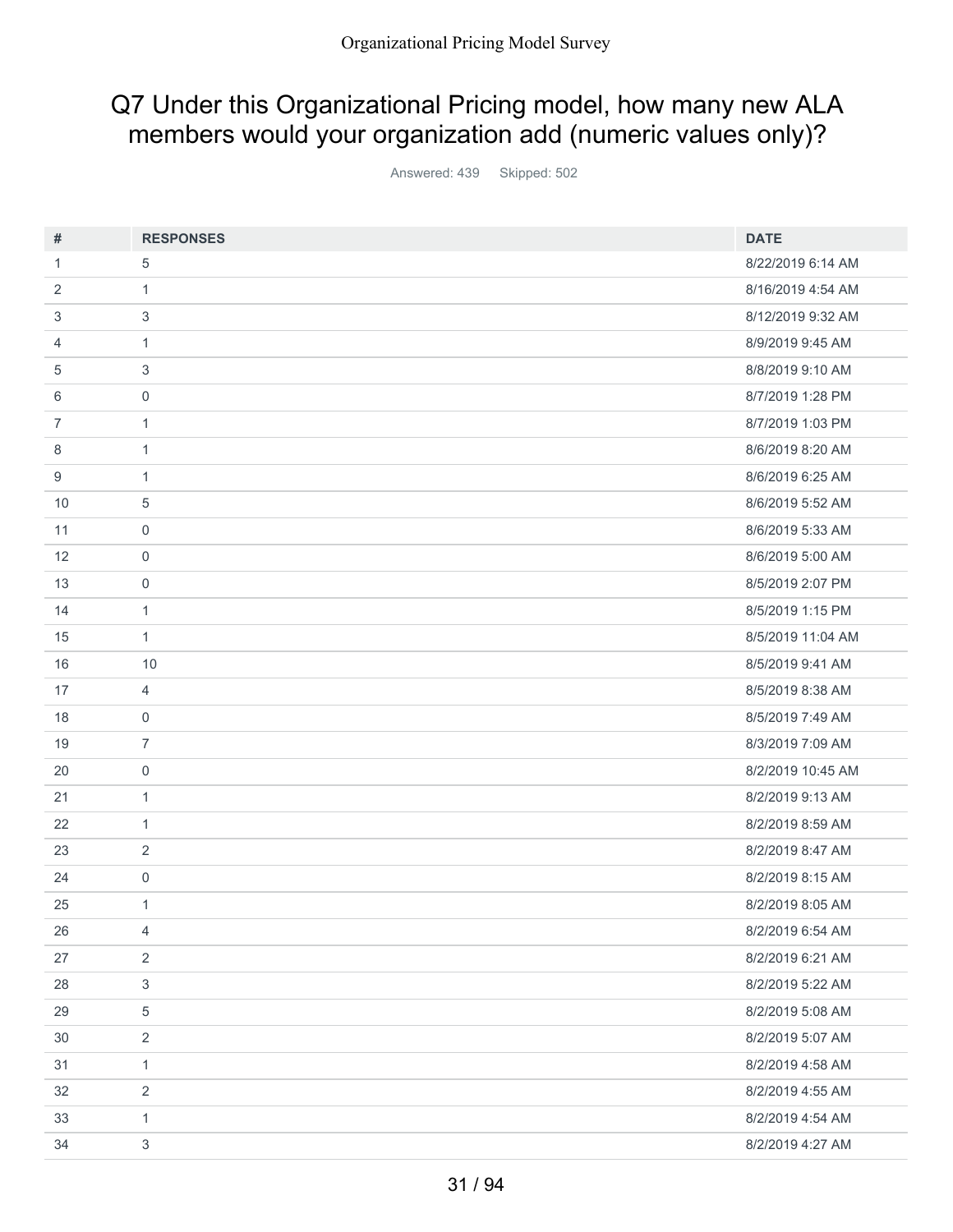| 35 | 0                   | 8/2/2019 4:23 AM  |
|----|---------------------|-------------------|
| 36 | 5                   | 8/2/2019 4:13 AM  |
| 37 | $\mathbf{1}$        | 8/2/2019 4:01 AM  |
| 38 | $\boldsymbol{0}$    | 8/2/2019 3:51 AM  |
| 39 | $\mathbf{1}$        | 8/2/2019 3:48 AM  |
| 40 | $\mathbf 0$         | 8/2/2019 3:42 AM  |
| 41 | $\overline{2}$      | 8/2/2019 3:39 AM  |
| 42 | 10                  | 8/2/2019 2:33 AM  |
| 43 | $\mathbf{1}$        | 8/1/2019 3:27 PM  |
| 44 | $\mathbf{1}$        | 8/1/2019 1:33 PM  |
| 45 | $\mathbf{1}$        | 8/1/2019 1:26 PM  |
| 46 | $\mathbf{1}$        | 8/1/2019 1:13 PM  |
| 47 | 2                   | 8/1/2019 12:45 PM |
| 48 | 3                   | 8/1/2019 12:00 PM |
| 49 | 2                   | 8/1/2019 11:40 AM |
| 50 | $\mathbf{1}$        | 8/1/2019 11:20 AM |
| 51 | 0                   | 8/1/2019 10:24 AM |
| 52 | $\mathbf{1}$        | 8/1/2019 9:54 AM  |
| 53 | 1                   | 8/1/2019 9:33 AM  |
| 54 | 3                   | 8/1/2019 9:21 AM  |
| 55 | $\mathbf{1}$        | 8/1/2019 9:20 AM  |
| 56 | 10                  | 8/1/2019 9:19 AM  |
| 57 | $\mathbf{1}$        | 8/1/2019 9:15 AM  |
| 58 | 1                   | 8/1/2019 9:08 AM  |
| 59 | $\mathbf{1}$        | 8/1/2019 9:07 AM  |
| 60 | $\overline{2}$      | 8/1/2019 9:00 AM  |
| 61 | 3                   | 8/1/2019 8:56 AM  |
| 62 | 0                   | 8/1/2019 8:48 AM  |
| 63 | $\overline{2}$      | 8/1/2019 8:48 AM  |
| 64 | $\mathbf{1}$        | 8/1/2019 8:38 AM  |
| 65 | $\overline{2}$      | 8/1/2019 8:36 AM  |
| 66 | $\mathbf{1}$        | 8/1/2019 8:35 AM  |
| 67 | $\overline{2}$      | 8/1/2019 8:30 AM  |
| 68 | 2                   | 8/1/2019 8:28 AM  |
| 69 | $\mathbf{1}$        | 8/1/2019 8:27 AM  |
| 70 | $\mathbf{1}$        | 8/1/2019 8:26 AM  |
| 71 | 5                   | 8/1/2019 8:24 AM  |
| 72 | $\mathbf{1}$        | 8/1/2019 8:24 AM  |
| 73 | 2                   | 8/1/2019 8:22 AM  |
| 74 | $\boldsymbol{0}$    | 8/1/2019 8:20 AM  |
| 75 | $\mathsf{O}\xspace$ | 8/1/2019 8:19 AM  |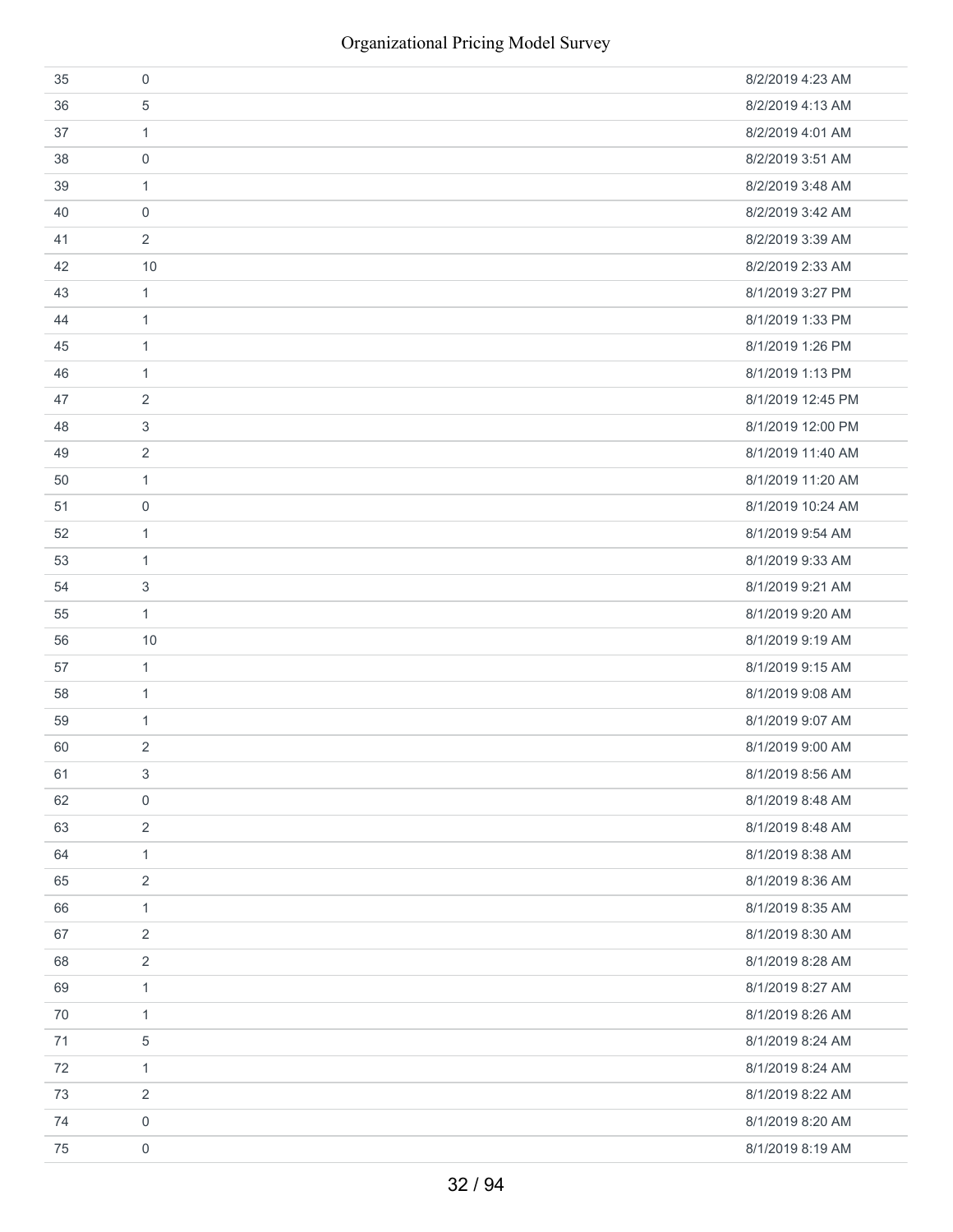| 76  | 1                   | 8/1/2019 8:18 AM   |
|-----|---------------------|--------------------|
| 77  | 0                   | 8/1/2019 8:17 AM   |
| 78  | $\mathbf 0$         | 8/1/2019 8:16 AM   |
| 79  | 2                   | 8/1/2019 8:16 AM   |
| 80  | $\mathbf 0$         | 8/1/2019 8:16 AM   |
| 81  | 2                   | 8/1/2019 8:15 AM   |
| 82  | $\mathbf{1}$        | 8/1/2019 8:15 AM   |
| 83  | 10                  | 8/1/2019 8:13 AM   |
| 84  | $\mathbf{1}$        | 8/1/2019 8:12 AM   |
| 85  | 0                   | 8/1/2019 8:11 AM   |
| 86  | 10                  | 8/1/2019 8:11 AM   |
| 87  | $\mathbf 0$         | 8/1/2019 7:39 AM   |
| 88  | 0                   | 8/1/2019 7:35 AM   |
| 89  | 10                  | 8/1/2019 7:23 AM   |
| 90  | 0                   | 8/1/2019 6:37 AM   |
| 91  | 0                   | 8/1/2019 6:03 AM   |
| 92  | 1                   | 8/1/2019 5:57 AM   |
| 93  | $\boldsymbol{0}$    | 8/1/2019 5:50 AM   |
| 94  | $\overline{2}$      | 8/1/2019 5:06 AM   |
| 95  | 0                   | 8/1/2019 4:52 AM   |
| 96  | 1                   | 8/1/2019 4:36 AM   |
| 97  | $\overline{2}$      | 8/1/2019 4:33 AM   |
| 98  | 0                   | 8/1/2019 4:22 AM   |
| 99  | 1                   | 8/1/2019 4:00 AM   |
| 100 | $\mathbf{1}$        | 8/1/2019 3:32 AM   |
| 101 | $\mathbf{1}$        | 8/1/2019 2:56 AM   |
| 102 | $\mathbf 0$         | 8/1/2019 2:12 AM   |
| 103 | $\mathsf{O}\xspace$ | 7/31/2019 1:08 PM  |
| 104 | $\overline{2}$      | 7/31/2019 11:56 AM |
| 105 | $\mathbf{1}$        | 7/31/2019 6:36 AM  |
| 106 | 6                   | 7/31/2019 5:51 AM  |
| 107 | $\overline{2}$      | 7/31/2019 5:43 AM  |
| 108 | $\mathbf{1}$        | 7/31/2019 5:23 AM  |
| 109 | 0                   | 7/31/2019 4:30 AM  |
| 110 | 2                   | 7/31/2019 4:18 AM  |
| 111 | $\boldsymbol{0}$    | 7/31/2019 3:12 AM  |
| 112 | $\overline{2}$      | 7/30/2019 1:19 PM  |
| 113 | $\overline{2}$      | 7/30/2019 11:44 AM |
| 114 | $\overline{c}$      | 7/30/2019 10:46 AM |
| 115 | 0                   | 7/30/2019 10:38 AM |
| 116 | 0                   | 7/30/2019 10:31 AM |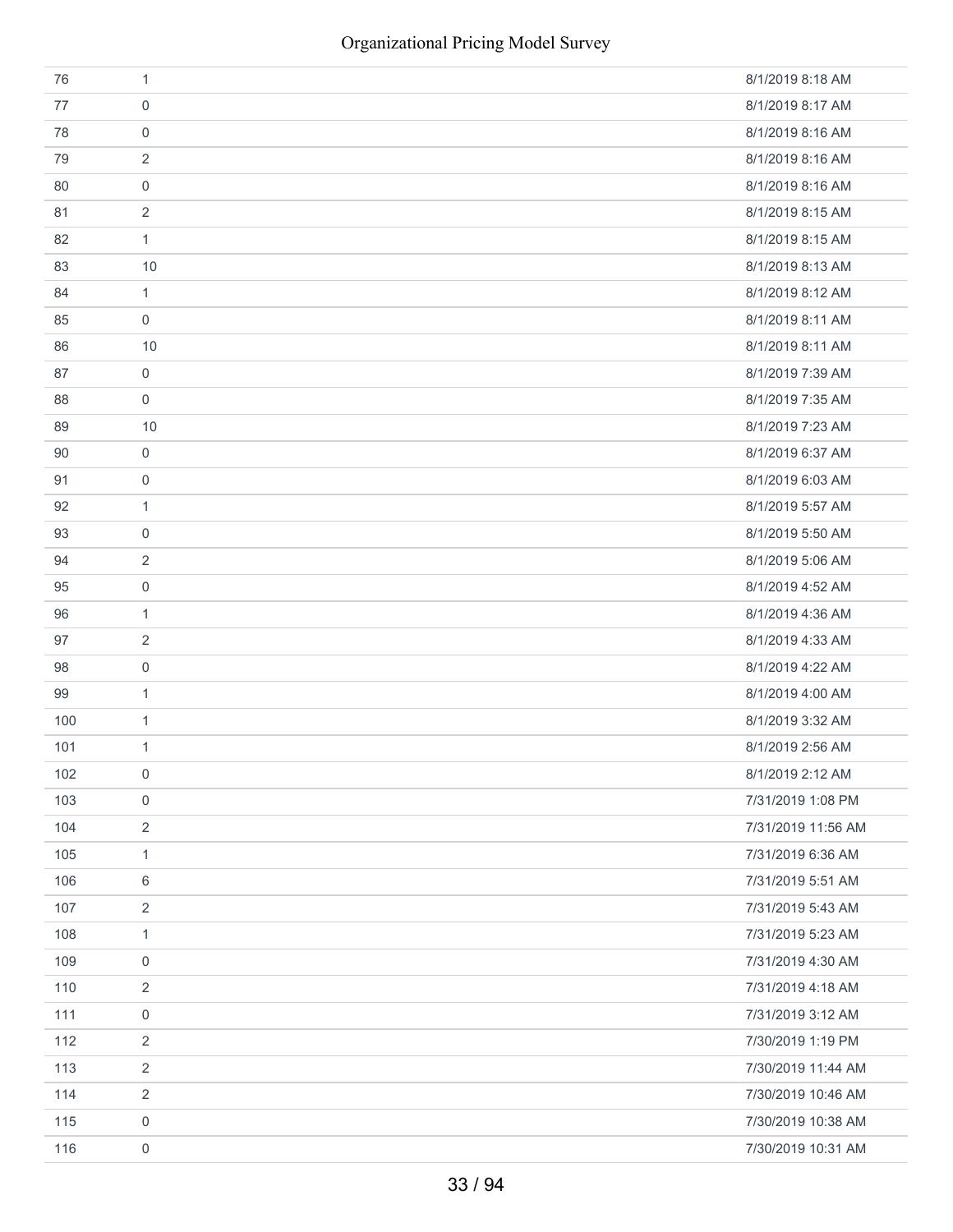| 117 | $\mathbf 0$               | 7/30/2019 10:26 AM |
|-----|---------------------------|--------------------|
| 118 | $\overline{4}$            | 7/30/2019 10:16 AM |
| 119 | $\mathbf{1}$              | 7/30/2019 9:51 AM  |
| 120 | 5                         | 7/30/2019 9:15 AM  |
| 121 | $\overline{2}$            | 7/30/2019 8:53 AM  |
| 122 | 10                        | 7/30/2019 8:24 AM  |
| 123 | $\mathbf{1}$              | 7/30/2019 8:13 AM  |
| 124 | $\overline{2}$            | 7/30/2019 7:01 AM  |
| 125 | $\mathsf{O}\xspace$       | 7/30/2019 6:48 AM  |
| 126 | $\ensuremath{\mathsf{3}}$ | 7/30/2019 6:46 AM  |
| 127 | 6                         | 7/30/2019 6:11 AM  |
| 128 | $\sqrt{2}$                | 7/30/2019 5:03 AM  |
| 129 | $\overline{2}$            | 7/30/2019 4:59 AM  |
| 130 | 15                        | 7/30/2019 4:03 AM  |
| 131 | $\overline{2}$            | 7/30/2019 3:23 AM  |
| 132 | $\mathbf{1}$              | 7/30/2019 2:20 AM  |
| 133 | $\sqrt{2}$                | 7/29/2019 1:09 PM  |
| 134 | $\mathsf{O}\xspace$       | 7/29/2019 12:21 PM |
| 135 | $\mathsf{O}\xspace$       | 7/29/2019 11:07 AM |
| 136 | $\mathbf{1}$              | 7/29/2019 10:54 AM |
| 137 | $\mathbf{1}$              | 7/29/2019 10:50 AM |
| 138 | 10                        | 7/29/2019 10:38 AM |
| 139 | $\mathbf{3}$              | 7/29/2019 9:10 AM  |
| 140 | $\mathbf{1}$              | 7/29/2019 9:08 AM  |
| 141 | $\mathbf{1}$              | 7/29/2019 8:36 AM  |
| 142 | $\overline{2}$            | 7/29/2019 7:42 AM  |
| 143 | $\mathbf 0$               | 7/29/2019 7:20 AM  |
| 144 | $\sqrt{2}$                | 7/29/2019 7:02 AM  |
| 145 | $\mathbf{1}$              | 7/29/2019 6:42 AM  |
| 146 | $\sqrt{2}$                | 7/29/2019 5:15 AM  |
| 147 | $\mathsf{O}\xspace$       | 7/29/2019 4:51 AM  |
| 148 | $\ensuremath{\mathsf{3}}$ | 7/29/2019 4:34 AM  |
| 149 | $\overline{2}$            | 7/29/2019 4:31 AM  |
| 150 | 10                        | 7/29/2019 4:18 AM  |
| 151 | $\boldsymbol{0}$          | 7/29/2019 4:13 AM  |
| 152 | $\mathbf{1}$              | 7/29/2019 4:13 AM  |
| 153 | $\boldsymbol{0}$          | 7/29/2019 4:07 AM  |
| 154 | $\boldsymbol{0}$          | 7/29/2019 4:04 AM  |
| 155 | $\mathbf{1}$              | 7/29/2019 4:01 AM  |
| 156 | $\boldsymbol{0}$          | 7/29/2019 3:52 AM  |
| 157 | $\sqrt{5}$                | 7/29/2019 3:52 AM  |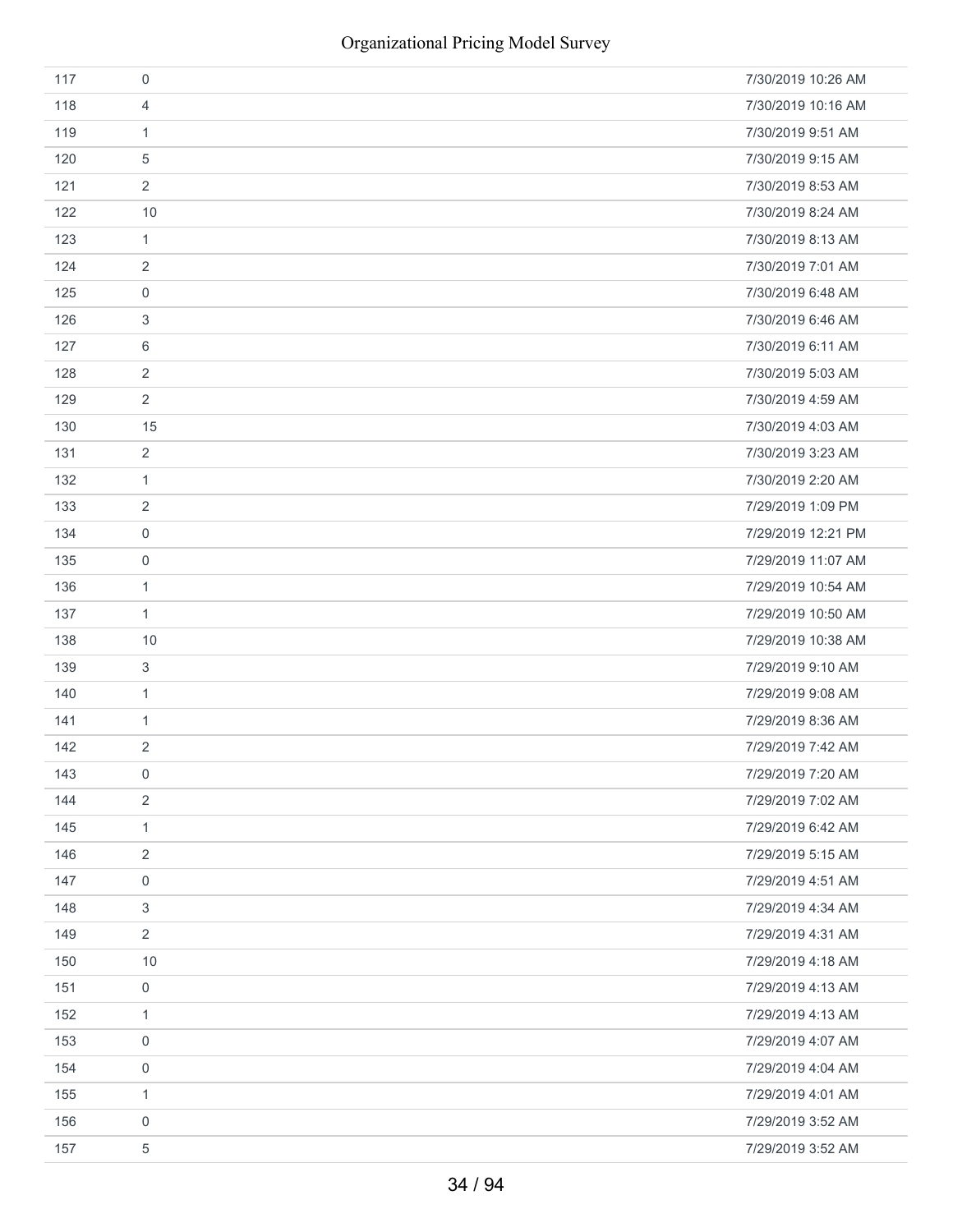| 158 | $\mathbf 0$         | 7/29/2019 3:50 AM  |
|-----|---------------------|--------------------|
| 159 | 3                   | 7/27/2019 9:40 AM  |
| 160 | 15                  | 7/26/2019 4:03 AM  |
| 161 | $\overline{2}$      | 7/26/2019 4:02 AM  |
| 162 | $\mathbf 0$         | 7/23/2019 7:39 AM  |
| 163 | $\mathbf{1}$        | 7/22/2019 2:24 PM  |
| 164 | $\mathfrak{S}$      | 7/22/2019 1:20 PM  |
| 165 | $\mathbf{1}$        | 7/22/2019 2:30 AM  |
| 166 | $\mathfrak{S}$      | 7/18/2019 12:25 PM |
| 167 | $\mathbf 0$         | 7/17/2019 8:53 AM  |
| 168 | $\overline{2}$      | 7/16/2019 11:11 AM |
| 169 | 10                  | 7/16/2019 6:54 AM  |
| 170 | $\mathbf 0$         | 7/15/2019 11:16 AM |
| 171 | $\overline{4}$      | 7/15/2019 10:28 AM |
| 172 | $\mathbf{1}$        | 7/15/2019 9:49 AM  |
| 173 | $\overline{2}$      | 7/15/2019 8:24 AM  |
| 174 | $\mathbf{1}$        | 7/15/2019 3:41 AM  |
| 175 | $\mathsf{O}\xspace$ | 7/15/2019 3:40 AM  |
| 176 | $\boldsymbol{0}$    | 7/12/2019 12:13 PM |
| 177 | $\mathfrak{S}$      | 7/12/2019 11:40 AM |
| 178 | $\mathfrak{S}$      | 7/12/2019 6:13 AM  |
| 179 | $\mathbf 0$         | 7/11/2019 9:48 AM  |
| 180 | $\overline{2}$      | 7/11/2019 9:28 AM  |
| 181 | $\overline{2}$      | 7/11/2019 8:35 AM  |
| 182 | 10                  | 7/11/2019 4:25 AM  |
| 183 | $\overline{2}$      | 7/11/2019 4:23 AM  |
| 184 | $\mathbf{1}$        | 7/11/2019 4:20 AM  |
| 185 | $\boldsymbol{0}$    | 7/10/2019 12:04 PM |
| 186 | $\mathsf{O}\xspace$ | 7/10/2019 11:29 AM |
| 187 | $\mathbf{1}$        | 7/10/2019 11:22 AM |
| 188 | $\overline{2}$      | 7/10/2019 2:15 AM  |
| 189 | $\mathsf{O}\xspace$ | 7/9/2019 1:10 PM   |
| 190 | $\mathbf{1}$        | 7/9/2019 11:11 AM  |
| 191 | $\overline{2}$      | 7/9/2019 11:03 AM  |
| 192 | $\overline{2}$      | 7/9/2019 10:42 AM  |
| 193 | $\overline{4}$      | 7/9/2019 9:35 AM   |
| 194 | 10                  | 7/9/2019 9:26 AM   |
| 195 | $\mathsf{O}\xspace$ | 7/9/2019 9:03 AM   |
| 196 | $\mathbf 0$         | 7/9/2019 8:12 AM   |
| 197 | $\overline{2}$      | 7/9/2019 7:55 AM   |
| 198 | 20                  | 7/9/2019 7:53 AM   |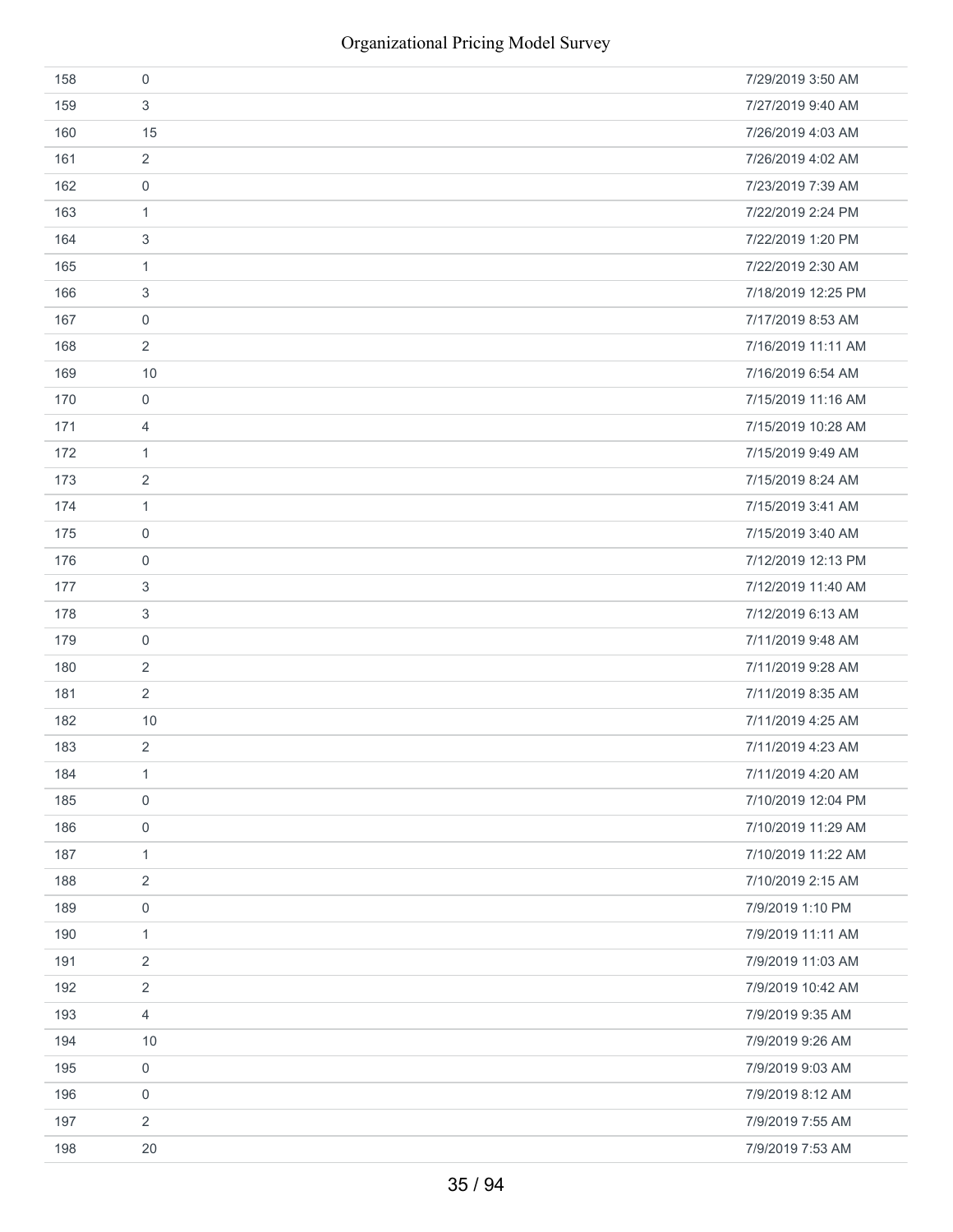| 199 | 3                | 7/9/2019 7:00 AM  |
|-----|------------------|-------------------|
| 200 | $\mathbf{1}$     | 7/9/2019 6:15 AM  |
| 201 | 5                | 7/9/2019 5:16 AM  |
| 202 | $\mathbf{1}$     | 7/9/2019 5:07 AM  |
| 203 | 5                | 7/9/2019 4:54 AM  |
| 204 | 0                | 7/9/2019 3:54 AM  |
| 205 | $\mathbf{1}$     | 7/9/2019 3:41 AM  |
| 206 | 3                | 7/9/2019 3:35 AM  |
| 207 | $\mathbf{1}$     | 7/9/2019 3:29 AM  |
| 208 | $\mathbf{1}$     | 7/9/2019 3:22 AM  |
| 209 | 2                | 7/9/2019 2:49 AM  |
| 210 | $\overline{2}$   | 7/9/2019 2:31 AM  |
| 211 | $\mathbf{1}$     | 7/9/2019 1:52 AM  |
| 212 | $\mathbf 0$      | 7/9/2019 1:41 AM  |
| 213 | 3                | 7/8/2019 1:36 PM  |
| 214 | $\overline{2}$   | 7/8/2019 1:18 PM  |
| 215 | 0                | 7/8/2019 11:57 AM |
| 216 | $\mathbf{1}$     | 7/8/2019 11:54 AM |
| 217 | 4                | 7/8/2019 11:47 AM |
| 218 | 3                | 7/8/2019 11:31 AM |
| 219 | $\overline{2}$   | 7/8/2019 11:16 AM |
| 220 | $\mathbf{1}$     | 7/8/2019 11:09 AM |
| 221 | 0                | 7/8/2019 10:37 AM |
| 222 | 4                | 7/8/2019 10:12 AM |
| 223 | $\boldsymbol{0}$ | 7/8/2019 10:03 AM |
| 224 | 15               | 7/8/2019 9:51 AM  |
| 225 | $\overline{2}$   | 7/8/2019 9:48 AM  |
| 226 | $\sqrt{2}$       | 7/8/2019 9:22 AM  |
| 227 | $\mathbf{1}$     | 7/8/2019 9:15 AM  |
| 228 | $\mathbf{1}$     | 7/8/2019 9:08 AM  |
| 229 | 5                | 7/8/2019 9:07 AM  |
| 230 | $\overline{2}$   | 7/8/2019 9:05 AM  |
| 231 | 10               | 7/8/2019 8:59 AM  |
| 232 | $\overline{2}$   | 7/8/2019 8:48 AM  |
| 233 | $\boldsymbol{0}$ | 7/8/2019 8:41 AM  |
| 234 | $\boldsymbol{0}$ | 7/8/2019 8:26 AM  |
| 235 | 4                | 7/8/2019 8:14 AM  |
| 236 | $\overline{4}$   | 7/8/2019 8:11 AM  |
| 237 | $\mathbf{1}$     | 7/8/2019 8:05 AM  |
| 238 | 15               | 7/8/2019 8:01 AM  |
| 239 | $\mathfrak{Z}$   | 7/8/2019 7:59 AM  |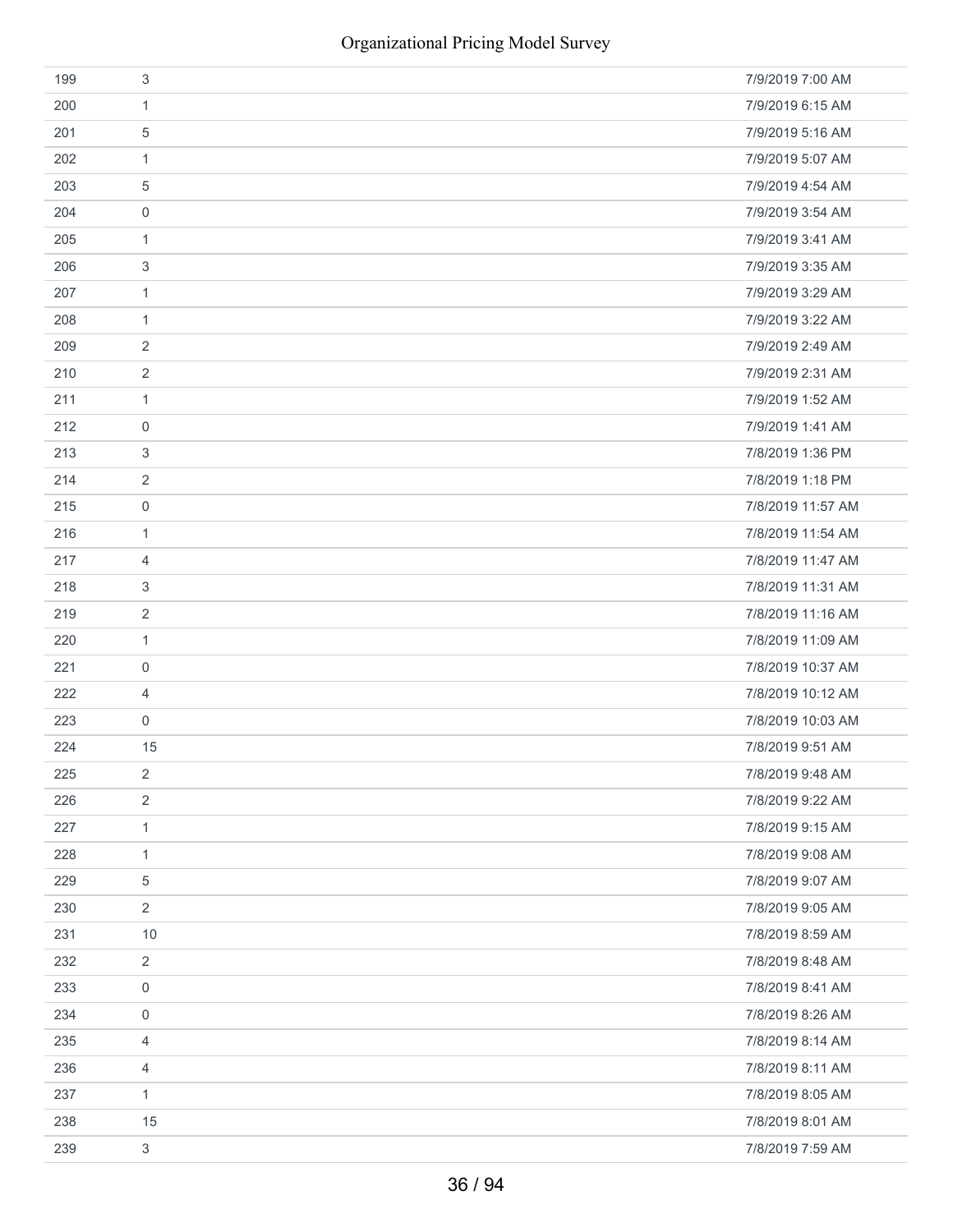| 240 | 0              | 7/8/2019 7:49 AM |
|-----|----------------|------------------|
| 241 | 6              | 7/8/2019 7:42 AM |
| 242 | $\mathbf 0$    | 7/8/2019 7:41 AM |
| 243 | 0              | 7/8/2019 7:40 AM |
| 244 | 2              | 7/8/2019 7:38 AM |
| 245 | 1              | 7/8/2019 7:35 AM |
| 246 | 2              | 7/8/2019 7:33 AM |
| 247 | 1              | 7/8/2019 7:32 AM |
| 248 | 4              | 7/8/2019 7:32 AM |
| 249 | $\overline{2}$ | 7/8/2019 7:31 AM |
| 250 | $\mathbf{1}$   | 7/8/2019 7:31 AM |
| 251 | 5              | 7/8/2019 7:31 AM |
| 252 | 10             | 7/8/2019 7:29 AM |
| 253 | 20             | 7/8/2019 7:28 AM |
| 254 | $\mathbf{1}$   | 7/8/2019 7:25 AM |
| 255 | 0              | 7/8/2019 7:25 AM |
| 256 | 1              | 7/8/2019 7:24 AM |
| 257 | $\mathbf{1}$   | 7/8/2019 7:23 AM |
| 258 | 2              | 7/8/2019 7:22 AM |
| 259 | $\overline{2}$ | 7/8/2019 7:20 AM |
| 260 | $\overline{2}$ | 7/8/2019 7:18 AM |
| 261 | 1              | 7/8/2019 7:14 AM |
| 262 | 5              | 7/8/2019 7:14 AM |
| 263 | $\mathbf{1}$   | 7/8/2019 7:14 AM |
| 264 | $\mathbf{1}$   | 7/8/2019 7:14 AM |
| 265 | 3              | 7/8/2019 7:14 AM |
| 266 | 1              | 7/8/2019 7:13 AM |
| 267 | $\sqrt{2}$     | 7/8/2019 7:13 AM |
| 268 | $\mathbf{1}$   | 7/8/2019 7:13 AM |
| 269 | $\mathbf 0$    | 7/8/2019 7:13 AM |
| 270 | $\mathbf{1}$   | 7/8/2019 7:12 AM |
| 271 | $\sqrt{2}$     | 7/8/2019 7:11 AM |
| 272 | $\mathbf 0$    | 7/8/2019 7:11 AM |
| 273 | 10             | 7/8/2019 7:11 AM |
| 274 | $\mathbf 0$    | 7/8/2019 7:10 AM |
| 275 | $\mathbf 0$    | 7/8/2019 7:10 AM |
| 276 | 20             | 7/8/2019 7:10 AM |
| 277 | $\,6\,$        | 7/7/2019 4:24 AM |
| 278 | 20             | 7/4/2019 6:09 AM |
| 279 | 0              | 7/3/2019 3:27 PM |
| 280 | $\mathbf{1}$   | 7/3/2019 9:36 AM |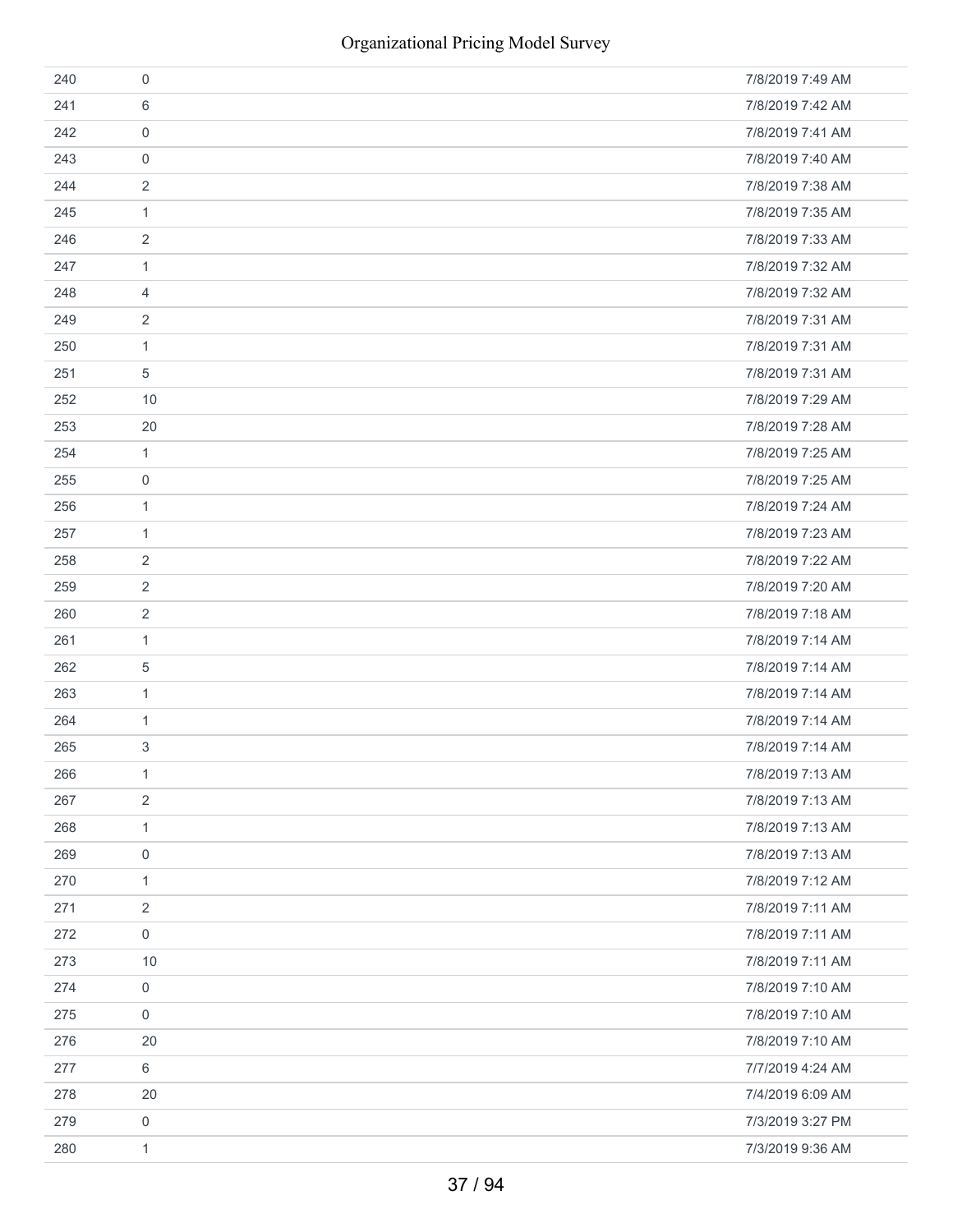| 281 | 1                | 7/3/2019 9:20 AM  |
|-----|------------------|-------------------|
| 282 | 0                | 7/3/2019 8:42 AM  |
| 283 | $\mathbf 0$      | 7/3/2019 7:09 AM  |
| 284 | 4                | 7/3/2019 4:54 AM  |
| 285 | $\mathbf{1}$     | 7/3/2019 4:38 AM  |
| 286 | 10               | 7/3/2019 2:40 AM  |
| 287 | $\overline{2}$   | 7/2/2019 4:07 PM  |
| 288 | 0                | 7/2/2019 12:19 PM |
| 289 | $\mathbf{1}$     | 7/2/2019 11:21 AM |
| 290 | 2                | 7/2/2019 10:02 AM |
| 291 | 2                | 7/2/2019 9:36 AM  |
| 292 | $\overline{2}$   | 7/2/2019 8:06 AM  |
| 293 | $\mathbf{1}$     | 7/2/2019 7:14 AM  |
| 294 | $\mathbf 0$      | 7/2/2019 6:14 AM  |
| 295 | 2                | 7/2/2019 5:54 AM  |
| 296 | 0                | 7/2/2019 5:41 AM  |
| 297 | 1                | 7/2/2019 4:29 AM  |
| 298 | 0                | 7/2/2019 4:13 AM  |
| 299 | 5                | 7/2/2019 12:41 AM |
| 300 | 3                | 7/1/2019 4:23 PM  |
| 301 | $\overline{2}$   | 7/1/2019 2:16 PM  |
| 302 | 1                | 7/1/2019 2:12 PM  |
| 303 | 2                | 7/1/2019 12:59 PM |
| 304 | $\mathbf{1}$     | 7/1/2019 12:47 PM |
| 305 | 2                | 7/1/2019 11:34 AM |
| 306 | 2                | 7/1/2019 10:46 AM |
| 307 | $\mathbf 0$      | 7/1/2019 10:28 AM |
| 308 | 0                | 7/1/2019 10:23 AM |
| 309 | $\,6$            | 7/1/2019 10:12 AM |
| 310 | $\mathbf{1}$     | 7/1/2019 10:05 AM |
| 311 | $\mathbf{1}$     | 7/1/2019 10:05 AM |
| 312 | $\mathbf 5$      | 7/1/2019 9:59 AM  |
| 313 | $\mathbf{1}$     | 7/1/2019 9:58 AM  |
| 314 | $\mathbf{1}$     | 7/1/2019 9:46 AM  |
| 315 | $\mathbf{1}$     | 7/1/2019 9:44 AM  |
| 316 | $\boldsymbol{0}$ | 7/1/2019 9:42 AM  |
| 317 | $\mathbf{1}$     | 7/1/2019 9:42 AM  |
| 318 | 2                | 7/1/2019 9:37 AM  |
| 319 | 3                | 7/1/2019 9:02 AM  |
| 320 | 0                | 7/1/2019 7:24 AM  |
| 321 | 4                | 7/1/2019 7:21 AM  |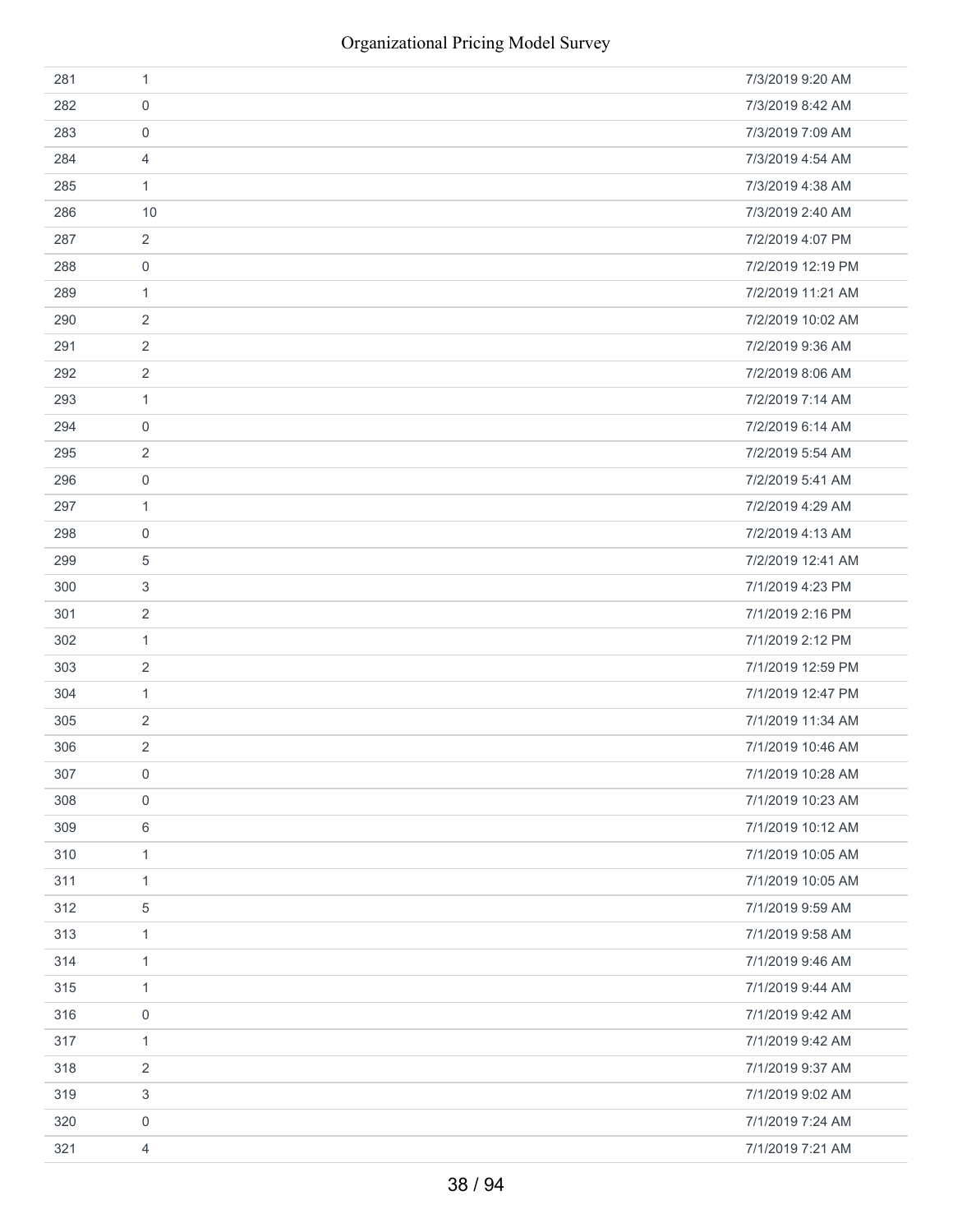| 322 | 0              | 7/1/2019 7:19 AM   |
|-----|----------------|--------------------|
| 323 | $\mathbf{1}$   | 7/1/2019 5:44 AM   |
| 324 | 1              | 7/1/2019 5:28 AM   |
| 325 | $\overline{2}$ | 7/1/2019 5:06 AM   |
| 326 | 1              | 7/1/2019 4:59 AM   |
| 327 | $\overline{2}$ | 7/1/2019 4:07 AM   |
| 328 | 1              | 7/1/2019 3:52 AM   |
| 329 | 2              | 7/1/2019 2:48 AM   |
| 330 | 1              | 6/30/2019 5:05 PM  |
| 331 | 15             | 6/29/2019 2:12 AM  |
| 332 | 3              | 6/28/2019 4:18 PM  |
| 333 | $\mathbf 0$    | 6/28/2019 1:49 PM  |
| 334 | 0              | 6/28/2019 1:26 PM  |
| 335 | 3              | 6/28/2019 11:47 AM |
| 336 | 2              | 6/28/2019 11:38 AM |
| 337 | 1              | 6/28/2019 11:31 AM |
| 338 | 5              | 6/28/2019 11:25 AM |
| 339 | 4              | 6/28/2019 11:06 AM |
| 340 | 5              | 6/28/2019 10:38 AM |
| 341 | $\overline{2}$ | 6/28/2019 10:38 AM |
| 342 | $\mathbf 0$    | 6/28/2019 10:23 AM |
| 343 | $\mathbf 0$    | 6/28/2019 10:14 AM |
| 344 | 3              | 6/28/2019 10:06 AM |
| 345 | 0              | 6/28/2019 9:36 AM  |
| 346 | 10             | 6/28/2019 9:32 AM  |
| 347 | $\overline{2}$ | 6/28/2019 8:49 AM  |
| 348 | $\mathbf{1}$   | 6/28/2019 8:39 AM  |
| 349 | 4              | 6/28/2019 8:29 AM  |
| 350 | 3              | 6/28/2019 8:26 AM  |
| 351 | 1              | 6/28/2019 8:22 AM  |
| 352 | 1              | 6/28/2019 8:01 AM  |
| 353 | 1              | 6/28/2019 7:56 AM  |
| 354 | 3              | 6/28/2019 7:26 AM  |
| 355 | 4              | 6/28/2019 7:23 AM  |
| 356 | $\mathbf 0$    | 6/28/2019 7:11 AM  |
| 357 | 5              | 6/28/2019 7:08 AM  |
| 358 | 8              | 6/28/2019 7:07 AM  |
| 359 | $\mathbf{1}$   | 6/28/2019 6:50 AM  |
| 360 | 4              | 6/28/2019 6:46 AM  |
| 361 | $\mathbf 0$    | 6/28/2019 6:43 AM  |
| 362 | 1              | 6/28/2019 6:41 AM  |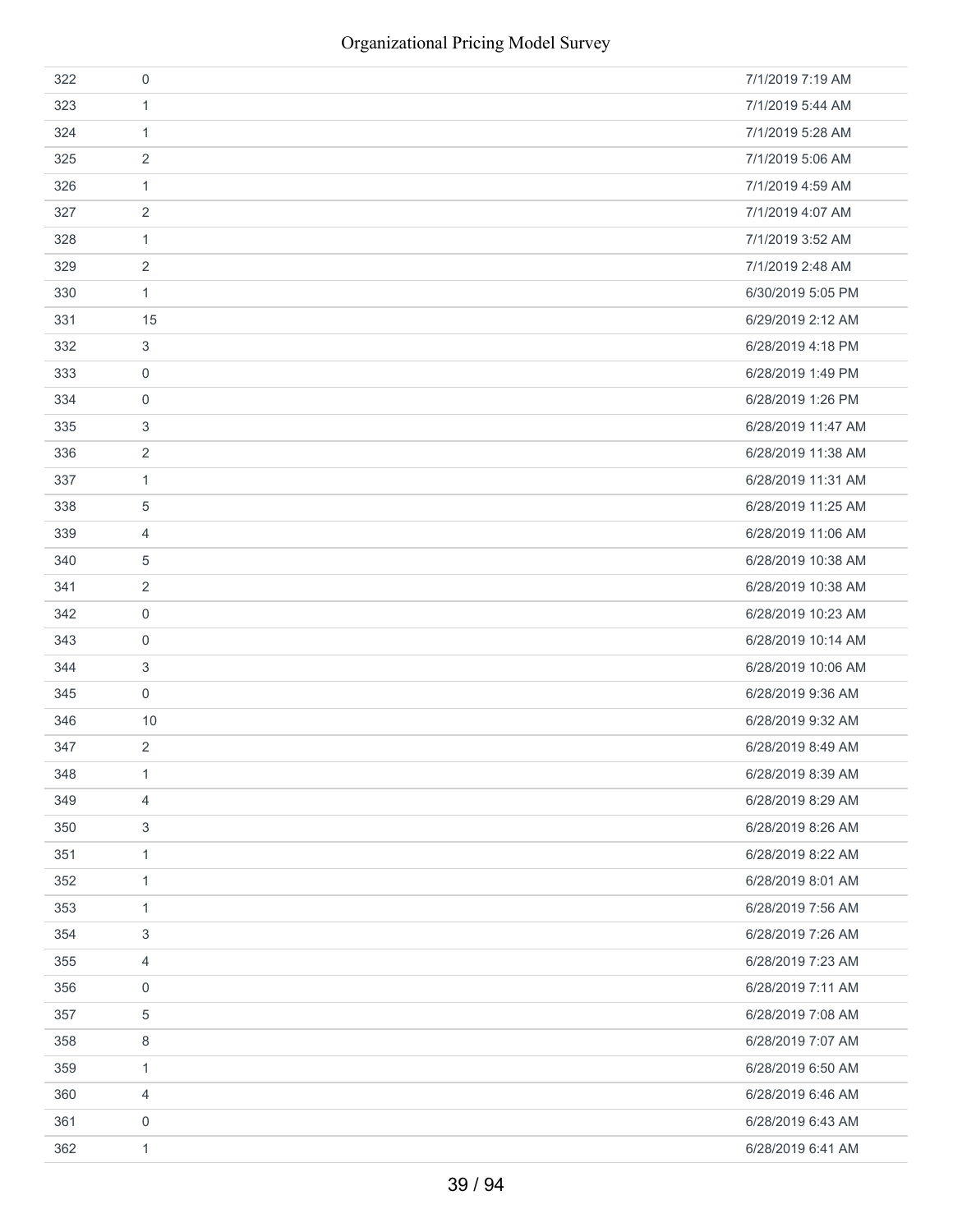| 363 | 4              | 6/28/2019 6:39 AM |
|-----|----------------|-------------------|
| 364 | 2              | 6/28/2019 6:26 AM |
| 365 | 6              | 6/28/2019 6:25 AM |
| 366 | 0              | 6/28/2019 6:16 AM |
| 367 | $\mathbf 0$    | 6/28/2019 6:14 AM |
| 368 | 2              | 6/28/2019 6:10 AM |
| 369 | 1              | 6/28/2019 6:05 AM |
| 370 | 6              | 6/28/2019 6:02 AM |
| 371 | 2              | 6/28/2019 5:55 AM |
| 372 | 1              | 6/28/2019 5:54 AM |
| 373 | 1              | 6/28/2019 5:46 AM |
| 374 | 1              | 6/28/2019 5:43 AM |
| 375 | 1              | 6/28/2019 5:41 AM |
| 376 | 1              | 6/28/2019 5:36 AM |
| 377 | 0              | 6/28/2019 5:35 AM |
| 378 | $\mathbf{1}$   | 6/28/2019 5:34 AM |
| 379 | 2              | 6/28/2019 5:34 AM |
| 380 | 2              | 6/28/2019 5:29 AM |
| 381 | 2              | 6/28/2019 5:29 AM |
| 382 | 1              | 6/28/2019 5:28 AM |
| 383 | 2              | 6/28/2019 5:26 AM |
| 384 | 5              | 6/28/2019 5:24 AM |
| 385 | $\mathbf{1}$   | 6/28/2019 5:18 AM |
| 386 | 0              | 6/28/2019 5:17 AM |
| 387 | 3              | 6/28/2019 5:17 AM |
| 388 | $\mathbf{1}$   | 6/28/2019 5:13 AM |
| 389 | 1              | 6/28/2019 5:13 AM |
| 390 | 3              | 6/28/2019 5:08 AM |
| 391 | $\mathbf{1}$   | 6/28/2019 4:59 AM |
| 392 | $\mathbf{1}$   | 6/28/2019 4:59 AM |
| 393 | 2              | 6/28/2019 4:58 AM |
| 394 | 0              | 6/28/2019 4:58 AM |
| 395 | 0              | 6/28/2019 4:55 AM |
| 396 | 0              | 6/28/2019 4:53 AM |
| 397 | 2              | 6/28/2019 4:51 AM |
| 398 | 0              | 6/28/2019 4:51 AM |
| 399 | $\mathbf{1}$   | 6/28/2019 4:48 AM |
| 400 | $\mathbf{1}$   | 6/28/2019 4:45 AM |
| 401 | $\mathbf{1}$   | 6/28/2019 4:43 AM |
| 402 | 0              | 6/28/2019 4:40 AM |
| 403 | $\overline{c}$ | 6/28/2019 4:39 AM |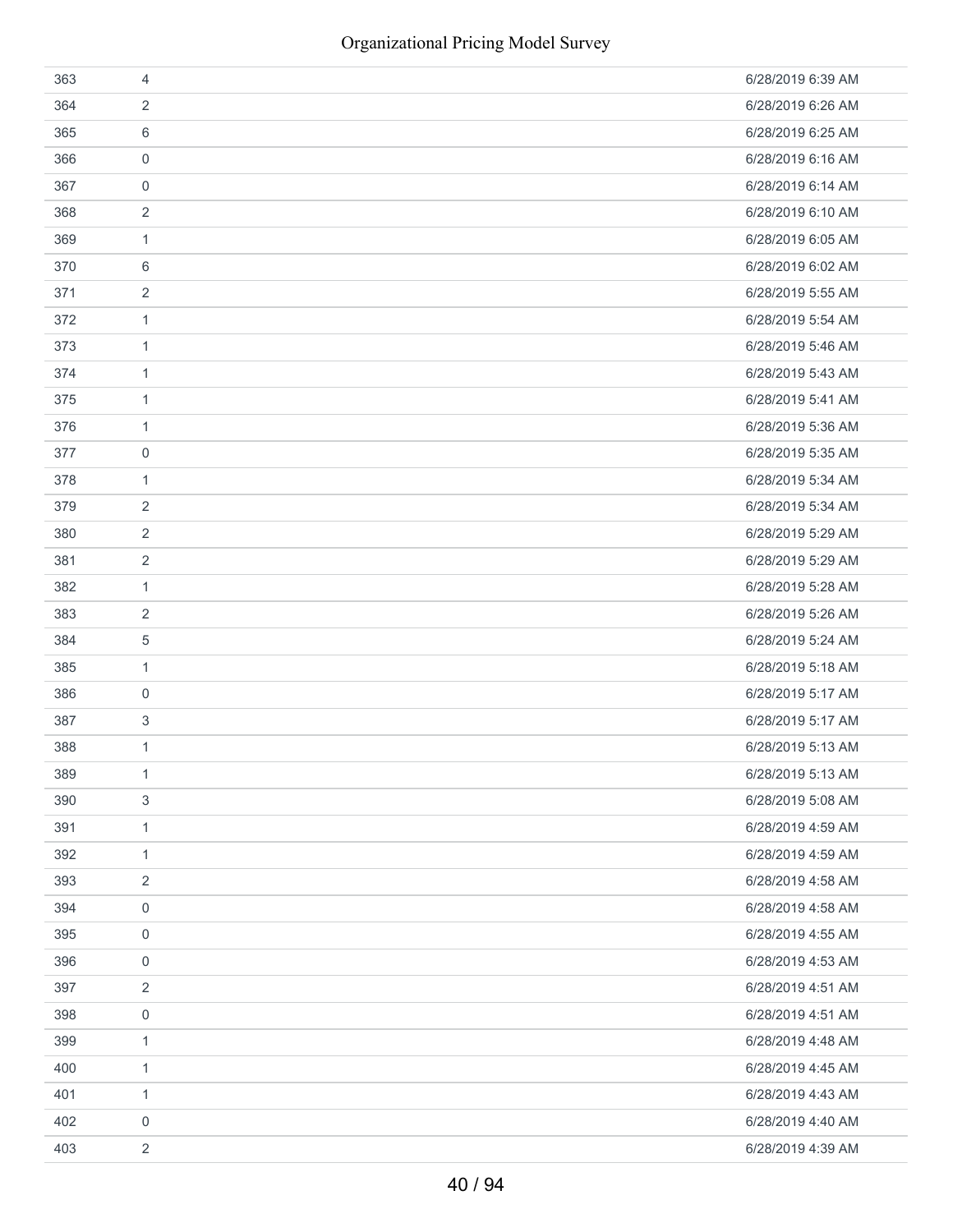| 404 | 2                | 6/28/2019 4:39 AM |
|-----|------------------|-------------------|
| 405 | $\mathbf{1}$     | 6/28/2019 4:37 AM |
| 406 | $\sqrt{2}$       | 6/28/2019 4:36 AM |
| 407 | $\mathbf{1}$     | 6/28/2019 4:34 AM |
| 408 | 0                | 6/28/2019 4:34 AM |
| 409 | 2                | 6/28/2019 4:33 AM |
| 410 | 3                | 6/28/2019 4:33 AM |
| 411 | 0                | 6/28/2019 4:33 AM |
| 412 | 15               | 6/28/2019 4:32 AM |
| 413 | $\mathbf{1}$     | 6/28/2019 4:30 AM |
| 414 | 3                | 6/28/2019 4:30 AM |
| 415 | $\mathbf{1}$     | 6/28/2019 4:30 AM |
| 416 | 2                | 6/28/2019 4:28 AM |
| 417 | 3                | 6/28/2019 4:28 AM |
| 418 | 0                | 6/28/2019 4:26 AM |
| 419 | 0                | 6/28/2019 4:25 AM |
| 420 | 2                | 6/28/2019 4:24 AM |
| 421 | $\mathbf{1}$     | 6/28/2019 4:24 AM |
| 422 | 2                | 6/28/2019 4:24 AM |
| 423 | $\mathbf 0$      | 6/28/2019 4:24 AM |
| 424 | 0                | 6/28/2019 4:23 AM |
| 425 | 0                | 6/28/2019 4:22 AM |
| 426 | 2                | 6/28/2019 4:19 AM |
| 427 | 2                | 6/28/2019 4:18 AM |
| 428 | 9                | 6/28/2019 4:17 AM |
| 429 | $\boldsymbol{0}$ | 6/28/2019 4:17 AM |
| 430 | 5                | 6/28/2019 4:16 AM |
| 431 | $\overline{2}$   | 6/28/2019 4:15 AM |
| 432 | $\overline{2}$   | 6/28/2019 4:15 AM |
| 433 | $\overline{2}$   | 6/28/2019 4:13 AM |
| 434 | $\overline{2}$   | 6/28/2019 4:13 AM |
| 435 | $\mathbf{1}$     | 6/28/2019 4:11 AM |
| 436 | $\overline{2}$   | 6/28/2019 4:10 AM |
| 437 | $\overline{2}$   | 6/28/2019 4:10 AM |
| 438 | $\sqrt{2}$       | 6/28/2019 4:10 AM |
| 439 | $\overline{2}$   | 6/28/2019 4:08 AM |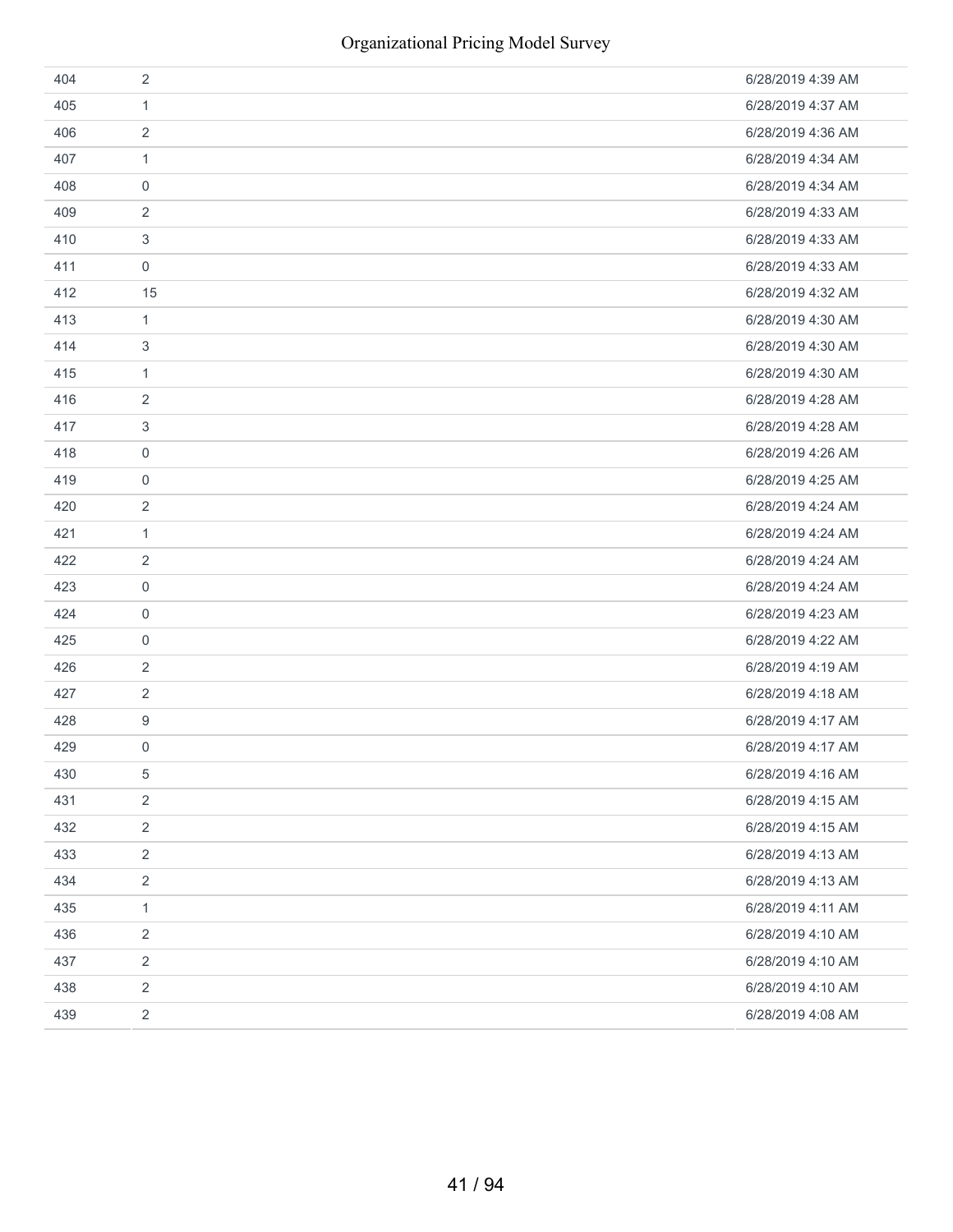## Q8 The primary reason for not renewing my membership within this model is (choose up to three):



| <b>ANSWER CHOICES</b>                                                                         |        | <b>RESPONSES</b> |  |
|-----------------------------------------------------------------------------------------------|--------|------------------|--|
| Organizational pricing would be more expensive compared to the cost of individual memberships | 73.45% | 166              |  |
| I prefer the individual pricing model and want to keep it that way                            | 31.86% | 72               |  |
| My organization wouldn't see the benefit of adding more members                               | 50.44% | 114              |  |
| I am a decision-maker for my location only (not for all locations)                            | 4.42%  | 10               |  |
| Other (please specify)                                                                        | 11.95% | 27               |  |
| Total Respondents: 226                                                                        |        |                  |  |
|                                                                                               |        |                  |  |

| # | <b>OTHER (PLEASE SPECIFY)</b>                                                                                                                                                       | <b>DATE</b>        |
|---|-------------------------------------------------------------------------------------------------------------------------------------------------------------------------------------|--------------------|
|   | there are no other potential members at my organization to add                                                                                                                      | 8/2/2019 4:11 AM   |
| 2 | Small firm and have a flat organizational chart - no additional members could take advantage of<br>this pricing                                                                     | 8/1/2019 9:02 AM   |
| 3 | I think the pricing is to high; it should be more in line with SHRM pricing.                                                                                                        | 8/1/2019 4:51 AM   |
| 4 | I receive the reduced government rate of \$219. I hope this will still be offered.                                                                                                  | 7/31/2019 6:11 AM  |
| 5 | I believe this will dilute the membership so there will be more members who are not legal<br>administrators.                                                                        | 7/30/2019 11:00 AM |
| 6 | We are a small firm; therefore, this pricing model wouldn't have a huge impact for us.                                                                                              | 7/30/2019 9:10 AM  |
|   | My employer is a small Bar Association with 9 staff total - no practicing attorneys. \$399 dues plus<br>local ALA dues are going to eliminate me from being able to a member at all | 7/30/2019 8:54 AM  |
| 8 | I am the only member and we are small. It really does not make a pri                                                                                                                | 7/29/2019 8:35 AM  |
| 9 | ALA's desire to increase membership is ignoring the basis of the organization: legal management.<br>As an example, a secretary is not management.                                   | 7/16/2019 12:41 PM |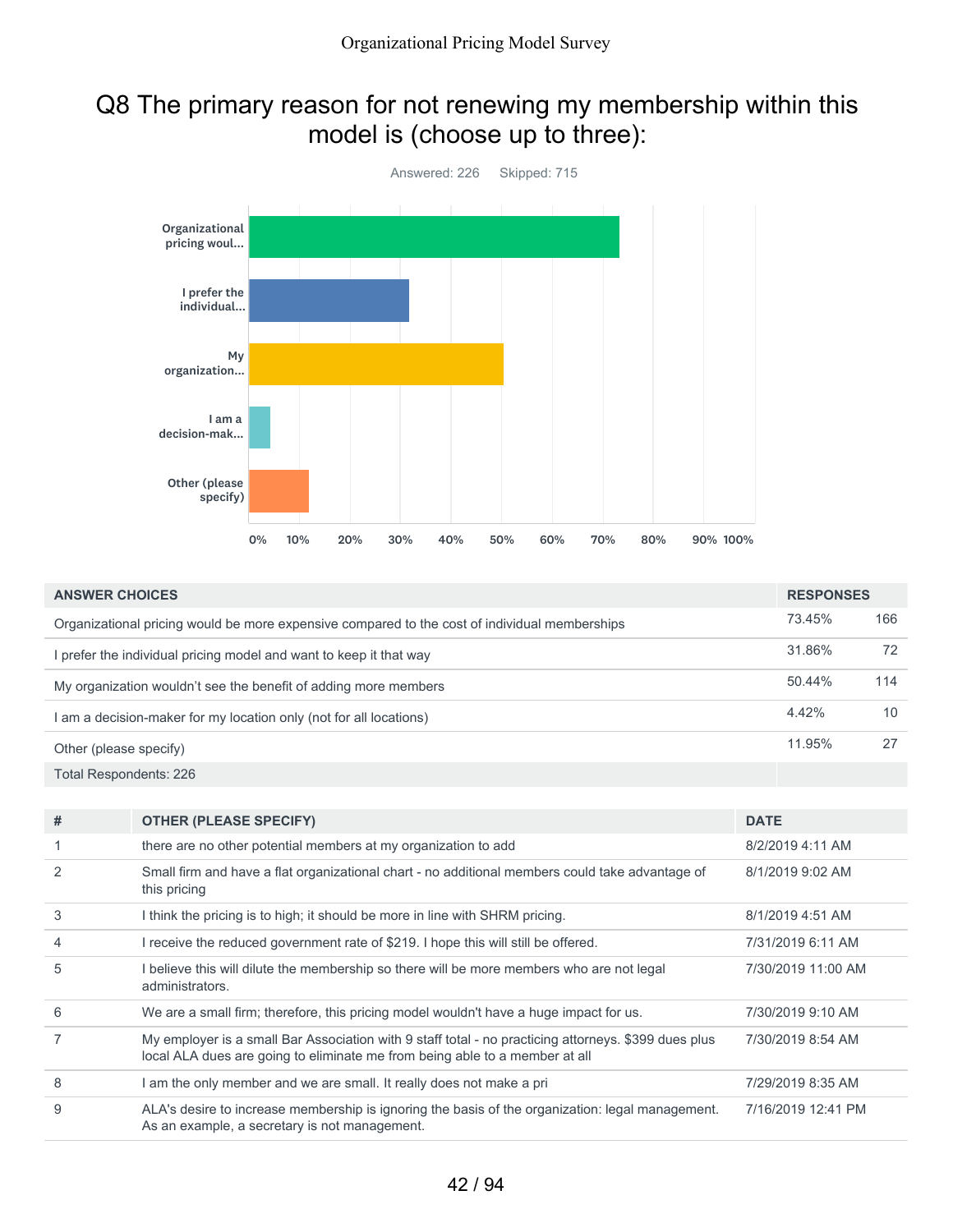| 10 | We are a one attorney law firm. Organization pricing will not benefit a small (solo practice) firm.                                                                                                                                                                                                                                                                                                                                                              | 7/8/2019 9:52 AM   |
|----|------------------------------------------------------------------------------------------------------------------------------------------------------------------------------------------------------------------------------------------------------------------------------------------------------------------------------------------------------------------------------------------------------------------------------------------------------------------|--------------------|
| 11 | <b>TESTING ONLY</b>                                                                                                                                                                                                                                                                                                                                                                                                                                              | 7/8/2019 9:15 AM   |
| 12 | The pricing really doesn't help the smaller firms that only have one member. That is why we are<br>loosing members for our chapter                                                                                                                                                                                                                                                                                                                               | 7/8/2019 7:49 AM   |
| 13 | This new model assumes more administrators would join from member firms. There is no certainty<br>of that as the content offered by ALA by design focusses on a subset of potential members. Until<br>ALA content offeres value to a broader spectrum of administrators, this approach will not acheive<br>its desired outcome. In short, the potential members this is deisgned to attract are not avoiding<br>membership because of the money its the content. | 7/8/2019 7:46 AM   |
| 14 | Individual membership cost should be lower and that would encourage smaller firms to cover the<br>expense. We have been unable to recruit Admins in our local chapter because dues are too high.                                                                                                                                                                                                                                                                 | 7/8/2019 7:17 AM   |
| 15 | I am the only one that is a member.                                                                                                                                                                                                                                                                                                                                                                                                                              | 7/6/2019 5:29 AM   |
| 16 | This will greatly dilute the membership of ALA. I'm betting that people in larger organizations won't<br>be able to renew.                                                                                                                                                                                                                                                                                                                                       | 7/3/2019 11:50 AM  |
| 17 | I'm not entirely clear on the impact to international members based on the details in the<br>communication                                                                                                                                                                                                                                                                                                                                                       | 7/2/2019 1:19 AM   |
| 18 | A price increase of \$600+ per year for my membership, not acceptable                                                                                                                                                                                                                                                                                                                                                                                            | 7/1/2019 11:15 AM  |
| 19 | We are so small and likely to remain so for a long time, so I do not envision adding any staff that<br>would qualify for ALA membership.                                                                                                                                                                                                                                                                                                                         | 6/29/2019 7:00 AM  |
| 20 | I am a 25+ year member; I pay my own dues to ALA, AIIM, ARMA, SHRM, etc. Don't lose me by<br>raising rates!                                                                                                                                                                                                                                                                                                                                                      | 6/28/2019 10:57 PM |
| 21 | N/A. 3-Attorney firm, so only me; but would like to see a categtory for 1-5 attorneys. Don't feel my<br>firm will pay even \$399 (even though I'm worth it!)                                                                                                                                                                                                                                                                                                     | 6/28/2019 8:09 AM  |
| 22 | I don't see a correlation between the number of attorneys and the number of ALA members in a<br>firm.                                                                                                                                                                                                                                                                                                                                                            | 6/28/2019 6:24 AM  |
| 23 | The firm could not pay the membership for all of us. The employee might end financing the<br>membership by itself                                                                                                                                                                                                                                                                                                                                                | 6/28/2019 5:40 AM  |
| 24 | No one else really fits for an ALA membership                                                                                                                                                                                                                                                                                                                                                                                                                    | 6/28/2019 5:00 AM  |
| 25 | I began the survey with hopes that there was a very small firm tier. (ie les than 5 attorneys.) I've<br>been a long term member, but as the firm is small, we may not renew next year due to the cost<br>burden of both national & local dues. The cost is becoming too great to justify.                                                                                                                                                                        | 6/28/2019 4:43 AM  |
| 26 | We are a 5 person firm                                                                                                                                                                                                                                                                                                                                                                                                                                           | 6/28/2019 4:32 AM  |
| 27 | Too Small to participate                                                                                                                                                                                                                                                                                                                                                                                                                                         | 6/28/2019 4:10 AM  |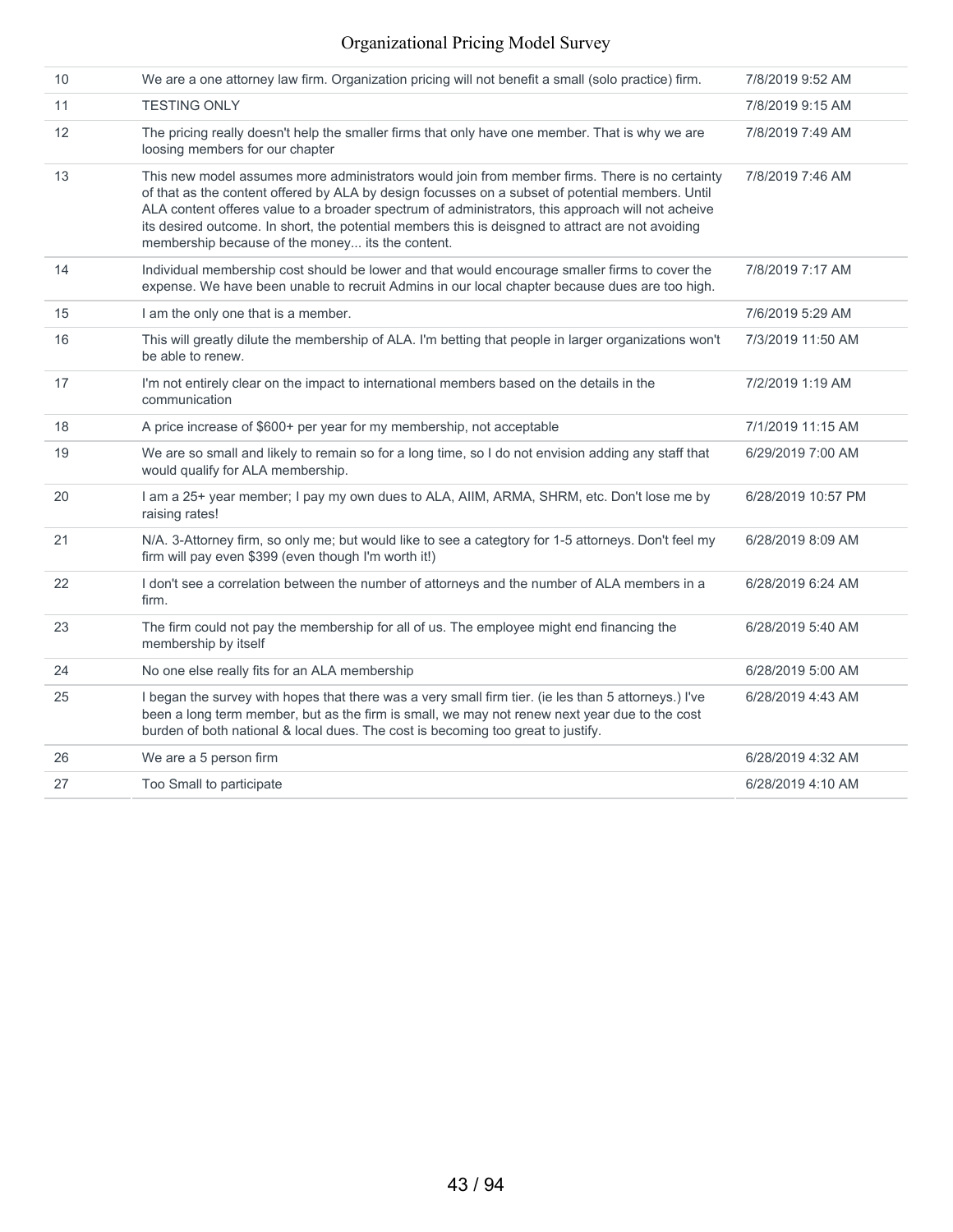## Q9 The primary reason I am unsure about renewing my membership within this model is:



| <b>ANSWER CHOICES</b>                                                                 | <b>RESPONSES</b> |     |
|---------------------------------------------------------------------------------------|------------------|-----|
| I am not the decision maker when it comes to this decision                            | 18.05%           | 48  |
| I would need to discuss further with organization leadership before making a decision | 47.74%           | 127 |
| Other (please specify)                                                                | $34.21\%$        | 91  |
| <b>TOTAL</b>                                                                          |                  | 266 |

| # | <b>OTHER (PLEASE SPECIFY)</b>                                                                                                                                                                                                                                                                                                        | <b>DATE</b>       |
|---|--------------------------------------------------------------------------------------------------------------------------------------------------------------------------------------------------------------------------------------------------------------------------------------------------------------------------------------|-------------------|
| 1 | Our current membership cost would increase by 66% under the new model                                                                                                                                                                                                                                                                | 8/6/2019 8:19 AM  |
| 2 | I disagree with this approach, a ALA member should not be penalized due to the number of<br>attorneys in the Firm, especially if they are paying thier own fees.                                                                                                                                                                     | 8/5/2019 4:22 AM  |
| 3 | We would likely renew, but I would expect questions from the partners about why the number of<br>attorneys - and not the number of administrators - would drive the pricing. I would also expect that<br>if we did renew under the new pricing structure, we would expect to send more administrators to<br>the meetings and events. | 8/5/2019 12:55 AM |
| 4 | Cost                                                                                                                                                                                                                                                                                                                                 | 8/2/2019 6:14 AM  |
| 5 | I haven't really thought about it.                                                                                                                                                                                                                                                                                                   | 8/1/2019 12:50 PM |
| 6 | We are in the 100-149 band and have 4 members currently. The proposed rate is more than the<br>dues per individual \$419.                                                                                                                                                                                                            | 8/1/2019 11:46 AM |
| 7 | Obviously, the change in pricing will help/hurt, depending on the number of employees we have<br>that want to be members. The price structure incentives more people to join which is to your<br>advantage (it would seem), but not necessarily to ours since they may "join" but not necessarily be<br>engaged.                     | 8/1/2019 10:49 AM |
| 8 | We may be adding more attorneys so we would have to see if it would be more cost effective if we<br>went over 50 attorneys to do it seperate vs organizational pricing. Right now it would save us to do<br>organizational pricing. But I don't know if that is the case or not if we went above 50 attorneys.                       | 8/1/2019 9:05 AM  |
| 9 | The high cost of membership. It is more than most Bar dues.                                                                                                                                                                                                                                                                          | 8/1/2019 8:59 AM  |
|   |                                                                                                                                                                                                                                                                                                                                      |                   |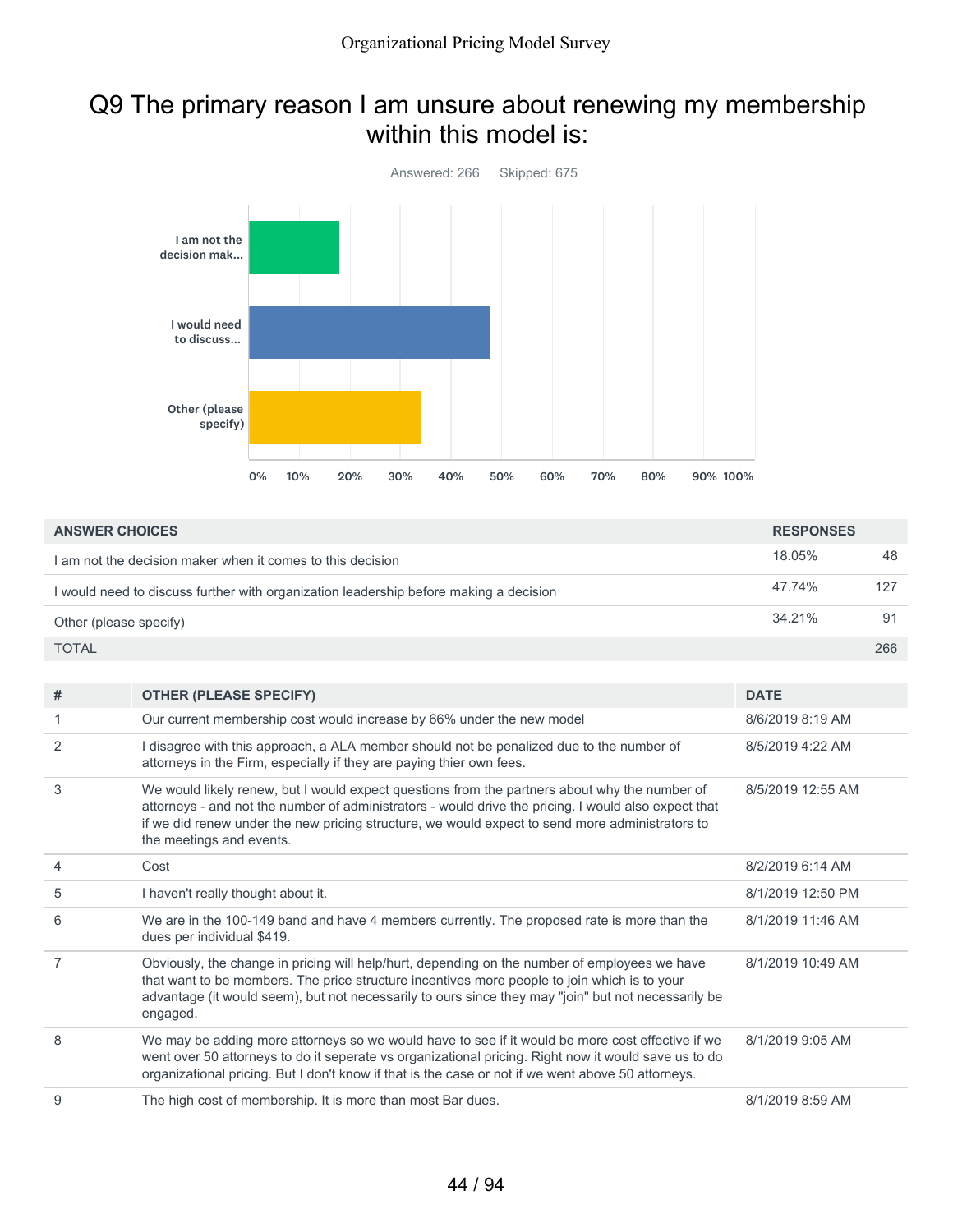| 10 | I am the only person who would be eligible in our Pittsburgh Office. However, I have someone in<br>our Philadelphia office who might be eligible and would want to know if that would cover her as<br>well.                                                                                                                                                                                                                                                                                                                                                                           | 8/1/2019 8:19 AM   |
|----|---------------------------------------------------------------------------------------------------------------------------------------------------------------------------------------------------------------------------------------------------------------------------------------------------------------------------------------------------------------------------------------------------------------------------------------------------------------------------------------------------------------------------------------------------------------------------------------|--------------------|
| 11 | First, the question asked whether the ORGANIZATION would adopt the model, not whether I<br>personally would. I think membership should be limited to at least supervisory roles; there's a lot of<br>content I don't believe is appropriate for lower-level staff. Additionally, I think it's a bad move from<br>the perspective of business partners, who will no longer be sure they're speaking with a decision-<br>maker, or even an influencer. This has been a big issue within ILTA, and a lot of vendors have<br>stopped exhibiting at ILTA-sponsored events for this reason. | 8/1/2019 8:18 AM   |
| 12 | For us, it would be more expensive, unless there is a non-profit option here as well. Currently I'm<br>paying half the normal dues.                                                                                                                                                                                                                                                                                                                                                                                                                                                   | 8/1/2019 8:08 AM   |
| 13 | unsure if organization would agree if this new model results in a price increase.                                                                                                                                                                                                                                                                                                                                                                                                                                                                                                     | 7/31/2019 8:37 AM  |
| 14 | We have 5 attorneys and since we are a government department, our dues would more than<br>double. No other individuals in the office are interested in belonging to ALA.                                                                                                                                                                                                                                                                                                                                                                                                              | 7/31/2019 7:08 AM  |
| 15 | I am not unsure about renewing MY membership within this model; only unsure about adding<br>additional members.                                                                                                                                                                                                                                                                                                                                                                                                                                                                       | 7/31/2019 2:13 AM  |
| 16 | Depends on my ability to be a voting member; I was disqualified last year for doing the same job I<br>have done for 30 years of membership but for a non-profit. No one bothered to ask for my job<br>description, just disqualified me as a voting member because I fell within a category.                                                                                                                                                                                                                                                                                          | 7/30/2019 5:06 AM  |
| 17 | Will need to know the how the new pricing affects my organization.                                                                                                                                                                                                                                                                                                                                                                                                                                                                                                                    | 7/29/2019 1:18 PM  |
| 18 | The new pricing model increases the financial outlay that my organization incurs, so this is a<br>matter that will need to be discussed amongst the partners. They will likely discuss the value they<br>receive as an organization through my membership.                                                                                                                                                                                                                                                                                                                            | 7/29/2019 11:38 AM |
| 19 | It's more expensive than what we currently pay for my membership.                                                                                                                                                                                                                                                                                                                                                                                                                                                                                                                     | 7/29/2019 10:35 AM |
| 20 | It would be more costly for us to renew this way. No other people in the firm to add.                                                                                                                                                                                                                                                                                                                                                                                                                                                                                                 | 7/29/2019 7:31 AM  |
| 21 | I would need to see the specifics of the structure.                                                                                                                                                                                                                                                                                                                                                                                                                                                                                                                                   | 7/29/2019 7:23 AM  |
| 22 | I will need to compare the cost prior to this "organizational pricing" to the new pricing. If the<br>increase is significant, I would consider leaving the ALA.                                                                                                                                                                                                                                                                                                                                                                                                                       | 7/29/2019 6:11 AM  |
| 23 | I have not compared prices yet using the old model and new model. If it costs more and we don't<br>get any additional benefits, then we are not for it.                                                                                                                                                                                                                                                                                                                                                                                                                               | 7/29/2019 4:34 AM  |
| 24 | They don't pay my dues now, so it wouldn't really make a difference to them.                                                                                                                                                                                                                                                                                                                                                                                                                                                                                                          | 7/29/2019 4:01 AM  |
| 25 | We would need more members for it to be a financially good choice for us                                                                                                                                                                                                                                                                                                                                                                                                                                                                                                              | 7/26/2019 7:04 AM  |
| 26 | Too small of a firm to warrant a second membership.                                                                                                                                                                                                                                                                                                                                                                                                                                                                                                                                   | 7/19/2019 5:07 AM  |
| 27 | I don't agree with referencing the dues to the number of attorneys. This is the Westlaw model<br>which everyone hates.                                                                                                                                                                                                                                                                                                                                                                                                                                                                | 7/17/2019 9:02 AM  |
| 28 | If we only have one participant for our firm, my firm will be penalized with a higher cost because of<br>my attorney number                                                                                                                                                                                                                                                                                                                                                                                                                                                           | 7/16/2019 11:25 AM |
| 29 | We have 12 office administrators and a few assistan office administrators. of those only 5 of us are<br>members and all of those 5 are new to the firm, within the last 5 years. The perceived value of the<br>organization to the firm/individuals is not as great as other organizations, such as ILTA or SHRM.<br>That is slowly changing as we try to promote the benefits, but I think this change will be too early<br>to try to push that big of a jump of cost when the perceived benefits are still low.                                                                     | 7/14/2019 12:17 PM |
| 30 | I'm concerned about opening up the possibility for all my staff members to join.                                                                                                                                                                                                                                                                                                                                                                                                                                                                                                      | 7/12/2019 5:58 AM  |
| 31 | (1) Calling attention to the total spent on ALA Membership firmwide, which right now is individually<br>approved at the office level, may have a chilling effect on the whole thing. It will require an internal<br>champion. (2) Managing the cost allocation to each office will be a headache, although it can be<br>overcome.                                                                                                                                                                                                                                                     | 7/11/2019 10:11 AM |
| 32 | I have to make sure it will be a savings.                                                                                                                                                                                                                                                                                                                                                                                                                                                                                                                                             | 7/10/2019 3:31 AM  |
| 33 | Sidley \$\$/pp would increase unless additional members were recruited to join. It seems to be a<br>method to boost membership.                                                                                                                                                                                                                                                                                                                                                                                                                                                       | 7/9/2019 2:01 PM   |
|    |                                                                                                                                                                                                                                                                                                                                                                                                                                                                                                                                                                                       |                    |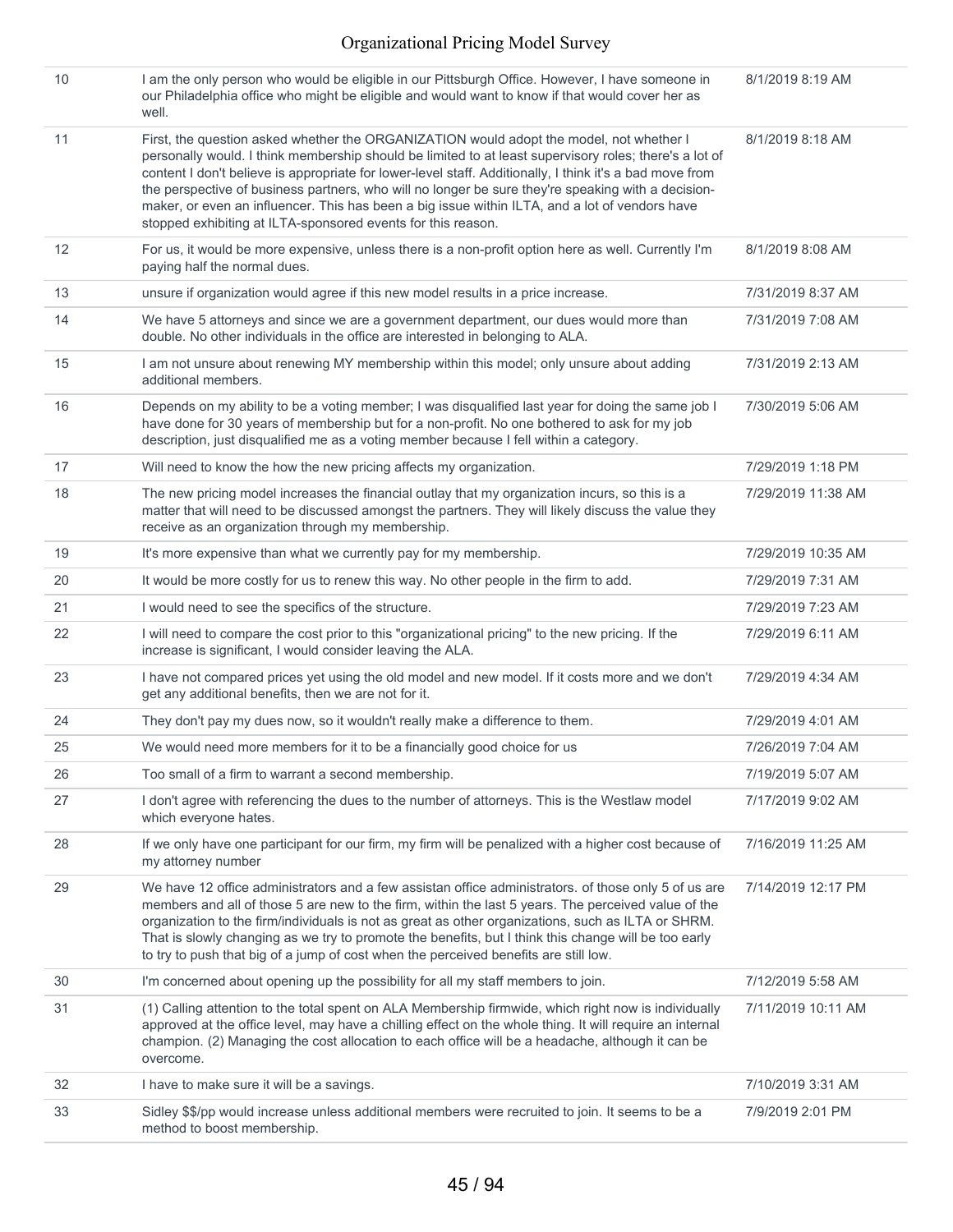| 34 | While my firm pays for my dues as principal administrator, they do not currently pay the dues of the<br>second member in our firm.                                                                                                                                                                                                                                          | 7/9/2019 1:44 PM  |
|----|-----------------------------------------------------------------------------------------------------------------------------------------------------------------------------------------------------------------------------------------------------------------------------------------------------------------------------------------------------------------------------|-------------------|
| 35 | Currently I am the only member so I know it wouldn't be worth the cost at the new level to pay for<br>organization pricing, unless other firm administrators wanted to join as well. That's the part I'm<br>unsure of. If I continue to be the only person to be an ALA member, we would not subscribe to<br>organizational pricing since it's a significant cost increase. | 7/9/2019 9:01 AM  |
| 36 | We will be paying more than we are currently paying for my membership and I'm not sure I am<br>getting the value of the membership since the local chapter holds their monthly meeting on the<br>same day as the firm's partner lunch meetings. Plus it seems we have to pay for any seminars that<br>the ALA sponsers.                                                     | 7/9/2019 6:15 AM  |
| 37 | Would have to decide if someone else would benefit from membership.                                                                                                                                                                                                                                                                                                         | 7/9/2019 5:21 AM  |
| 38 | I'm not unsure about renewing my membership.                                                                                                                                                                                                                                                                                                                                | 7/9/2019 4:10 AM  |
| 39 | Haven't decided                                                                                                                                                                                                                                                                                                                                                             | 7/8/2019 2:50 PM  |
| 40 | What is a "Qualified" employee? Would like to know the meaning of this first.                                                                                                                                                                                                                                                                                               | 7/8/2019 11:07 AM |
| 41 | small firm and not sure if others would be eligible to join ALA                                                                                                                                                                                                                                                                                                             | 7/8/2019 9:34 AM  |
| 42 | The new pricing model would represent an increase in cost                                                                                                                                                                                                                                                                                                                   | 7/8/2019 9:06 AM  |
| 43 | They have always been supportive about my membership, but if the cost increases, I am just not<br>sure. It's expensive, in my opinion, and I don't see the value myself to the firm for being a member<br>of the national organization.                                                                                                                                     | 7/8/2019 8:47 AM  |
| 44 | Looking at the example looks like price would go up for my size organization for just one member,<br>currently I believe only 1 employee from our Firm would qualify for ALA membership. But will be a<br>potential benefit perhaps if I am incorrect in that assumption.                                                                                                   | 7/8/2019 8:45 AM  |
| 45 | It will likely not save us any money                                                                                                                                                                                                                                                                                                                                        | 7/8/2019 8:33 AM  |
| 46 | I would be more interested in belonging to just my local chapter                                                                                                                                                                                                                                                                                                            | 7/8/2019 8:31 AM  |
| 47 | For the small and medium sized firm the cost of membership goes up - our number would the<br>\$1399 - I'm not sure that can be justified                                                                                                                                                                                                                                    | 7/8/2019 8:17 AM  |
| 48 | I don't think it benefits an organization of 3 people, none of whom are attorneys, BTW.                                                                                                                                                                                                                                                                                     | 7/8/2019 7:41 AM  |
| 49 | 2019 Dues cost \$419.00. The sample organizational pricing lists membership at \$499.00                                                                                                                                                                                                                                                                                     | 7/8/2019 7:41 AM  |
| 50 | If we continue to have only one member it is not cost effective. If they want to add members then<br>maybe it would be.                                                                                                                                                                                                                                                     | 7/8/2019 7:39 AM  |
| 51 | My rate goes up but I am small enough that I don't have others who should be ALA members. I<br>think the rate should be lower for the smaller firms especially when the Administrator wears many<br>hats (IT, HR, CFO, etc)                                                                                                                                                 | 7/8/2019 7:38 AM  |
| 52 | A cost benefit analysis would need to be applied based on the change of cost.                                                                                                                                                                                                                                                                                               | 7/8/2019 7:31 AM  |
| 53 | We are often on the bubble between 2 breakdowns. It will depend on pricing and expected return.<br>I expect that membership would continue.                                                                                                                                                                                                                                 | 7/8/2019 7:19 AM  |
| 54 | I will certainly continue my ALA membership but there are no other individuals who would want<br>membership so I am not interested in paying a higher fee based on the # of attorneys in my firm                                                                                                                                                                            | 7/8/2019 7:16 AM  |
| 55 | Since we have only one ALA MEmber, I am not sure this model brings value to us                                                                                                                                                                                                                                                                                              | 7/8/2019 7:15 AM  |
| 56 | I am unsure of the number of members under the current model and therefore cannot determine if<br>the new pricing model offers any savings to my organization.                                                                                                                                                                                                              | 7/8/2019 7:14 AM  |
| 57 | This would be a very big price jump for us given we only have one member.                                                                                                                                                                                                                                                                                                   | 7/8/2019 7:09 AM  |
| 58 | We only have one ALA member in our firm.                                                                                                                                                                                                                                                                                                                                    | 7/2/2019 5:55 AM  |
| 59 | <b>International Member</b>                                                                                                                                                                                                                                                                                                                                                 | 7/1/2019 3:31 PM  |
| 60 | They may initially but if pricing increases significantly over time I think it would be a deal breaker.                                                                                                                                                                                                                                                                     | 7/1/2019 11:01 AM |
| 61 | I'm not sure it has any impact (other than the lower price) because we are so small: two attorneys<br>and myself.                                                                                                                                                                                                                                                           | 7/1/2019 10:47 AM |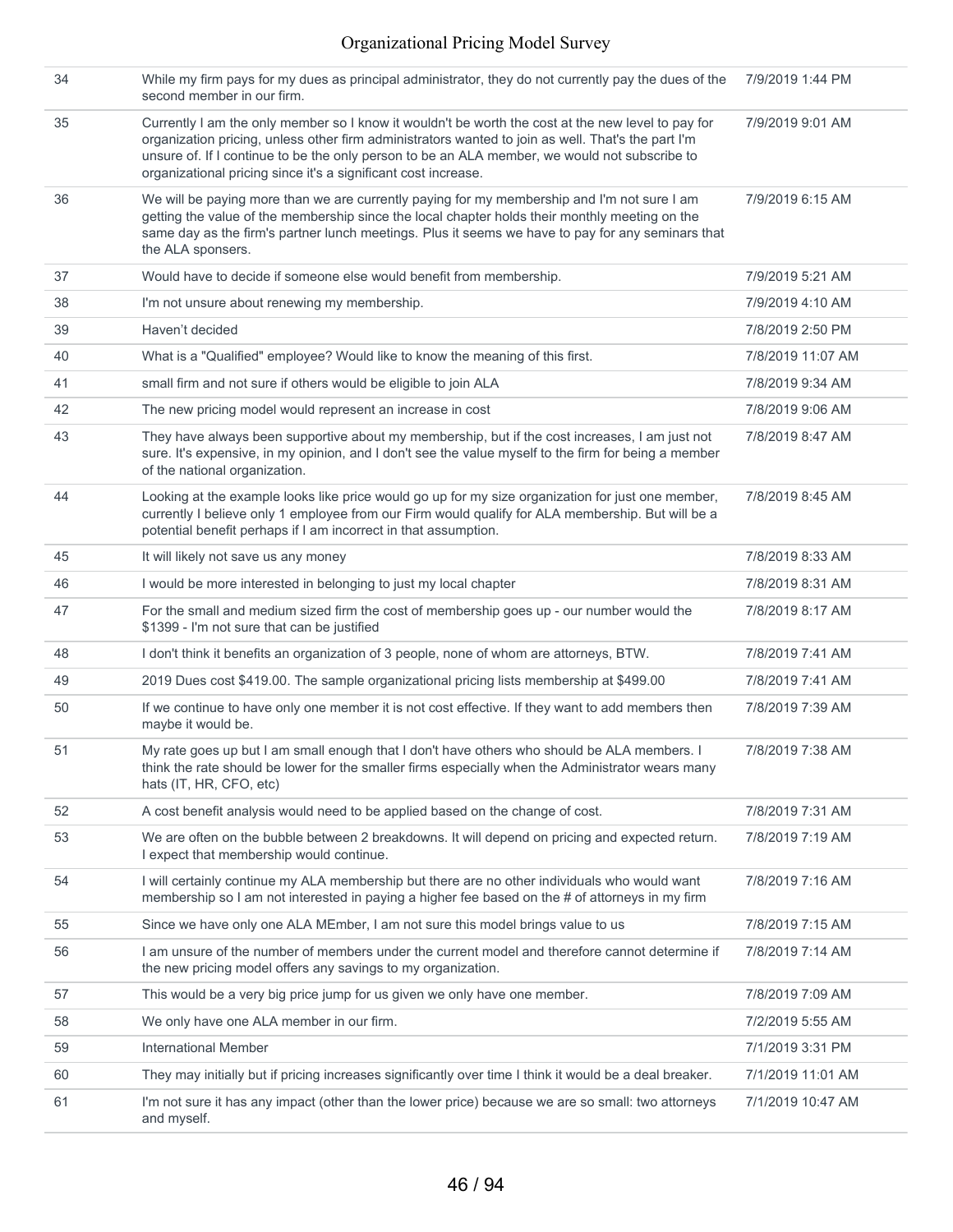| 62 | I can see the potential value for larger firms with multiple members but not for smaller firms with 1<br>qualifying member.                                                                                                                                                                                                                                                                                    | 7/1/2019 10:36 AM |
|----|----------------------------------------------------------------------------------------------------------------------------------------------------------------------------------------------------------------------------------------------------------------------------------------------------------------------------------------------------------------------------------------------------------------|-------------------|
| 63 | Since we only have 3 members, the new system would cost us more unless we encouraged our<br>HR director to join (she's already in SHRM and HRM) or others who may or may not be eligible<br>due to their position.                                                                                                                                                                                             | 7/1/2019 9:35 AM  |
| 64 | We do not have anyone else that would qualify for membership and price is more than current<br>individual membership                                                                                                                                                                                                                                                                                           | 7/1/2019 9:12 AM  |
| 65 | not sure members receive value for membership fees.                                                                                                                                                                                                                                                                                                                                                            | 7/1/2019 12:59 AM |
| 66 | This would increase our cost with no increase in beneifts                                                                                                                                                                                                                                                                                                                                                      | 6/29/2019 8:53 AM |
| 67 | Since a small firm and only 1 person eligible for ALA, would choose the cheaper membership rate                                                                                                                                                                                                                                                                                                                | 6/28/2019 1:47 PM |
| 68 | I would need to review membership eligibility rules to see if we have others who are eligible, then,<br>if so, determine whether the firm would benefit from those persons being involved                                                                                                                                                                                                                      | 6/28/2019 1:42 PM |
| 69 | I am the only ALA member and the membership fee is steep in relation to the benefit received,<br>particularly since my office is located in Marin.                                                                                                                                                                                                                                                             | 6/28/2019 9:22 AM |
| 70 | Not applicable                                                                                                                                                                                                                                                                                                                                                                                                 | 6/28/2019 8:07 AM |
| 71 | It is triple the amount that we are paying now so I don't see why larger firms have to pay more for<br>just one member                                                                                                                                                                                                                                                                                         | 6/28/2019 7:41 AM |
| 72 | At present, we do not have other employees that would join the ALA.                                                                                                                                                                                                                                                                                                                                            | 6/28/2019 6:16 AM |
| 73 | The number of members affiliated with ALA varies. I there is just 1 person as a member of ALA,<br>this pricing model is much more expensive. We also are growing, so the price will go up with the<br>number of attorneys.                                                                                                                                                                                     | 6/28/2019 6:12 AM |
| 74 | Only makes sense if we have any others to enroll in the organization. It isn't really a good fit for<br>most of our administrative staff.                                                                                                                                                                                                                                                                      | 6/28/2019 6:09 AM |
| 75 | i have been paying my own membership dues for the last couple of years                                                                                                                                                                                                                                                                                                                                         | 6/28/2019 5:55 AM |
| 76 | The pricing model is more expensive than the current dues for the 2 of us that are members of<br>ALA.                                                                                                                                                                                                                                                                                                          | 6/28/2019 5:30 AM |
| 77 | This would be a significant increase, and the cost would impact our ability to attend conferences in<br>the future.                                                                                                                                                                                                                                                                                            | 6/28/2019 5:29 AM |
| 78 | I am concerned that there is a trend to remove membership coverage paid by the Firm and have<br>individuals pay their own membership dues. In that case, how would I as an individual paying the<br>dues be able to manage that expense as there is no benefit to me personally to have a multiple<br>membership discount. I would prefer an option to choose individual membership OR multiple<br>membership. | 6/28/2019 5:01 AM |
| 79 | The dues will be higher than we currently pay for one membership. I see the benefit for having the<br>new coverage include more than one member but not certain a firm of our size will benefit unless<br>we just have another person join.                                                                                                                                                                    | 6/28/2019 4:45 AM |
| 80 | I pay my own dues. The decision is mine. Price reduction for small firms is very minimal.                                                                                                                                                                                                                                                                                                                      | 6/28/2019 4:39 AM |
| 81 | not sure of the benefit to a small firm                                                                                                                                                                                                                                                                                                                                                                        | 6/28/2019 4:30 AM |
| 82 | I think \$1400 is a lot to ask any firm to pay for ALA national membership. Our managers, directors,<br>C-level employees are also members of associations that specialize in their functional areas, e.g.,<br>SHRM, LMA, CALPA, ILTA, etc. Coupled with the additional dues for the local chapter - it is in my<br>opinion too much money.                                                                    | 6/28/2019 4:29 AM |
| 83 | Depends on several factors.                                                                                                                                                                                                                                                                                                                                                                                    | 6/28/2019 4:26 AM |
| 84 | The cost is higher thank paying individually. Each person is only allowed one membership, so I'm<br>not sure paying the increased cost would mean that more people can join the ALA.                                                                                                                                                                                                                           | 6/28/2019 4:25 AM |
| 85 | The jump in pricing from 35-49 attorneys and 50-74 is too high for smaller firms. Other ranges see<br>a savings in cost, while this group sees a significant increase.                                                                                                                                                                                                                                         | 6/28/2019 4:19 AM |
| 86 | My cost will go up significantly - with no added benefits to me or the firm                                                                                                                                                                                                                                                                                                                                    | 6/28/2019 4:18 AM |
| 87 | Cost vs. value                                                                                                                                                                                                                                                                                                                                                                                                 | 6/28/2019 4:17 AM |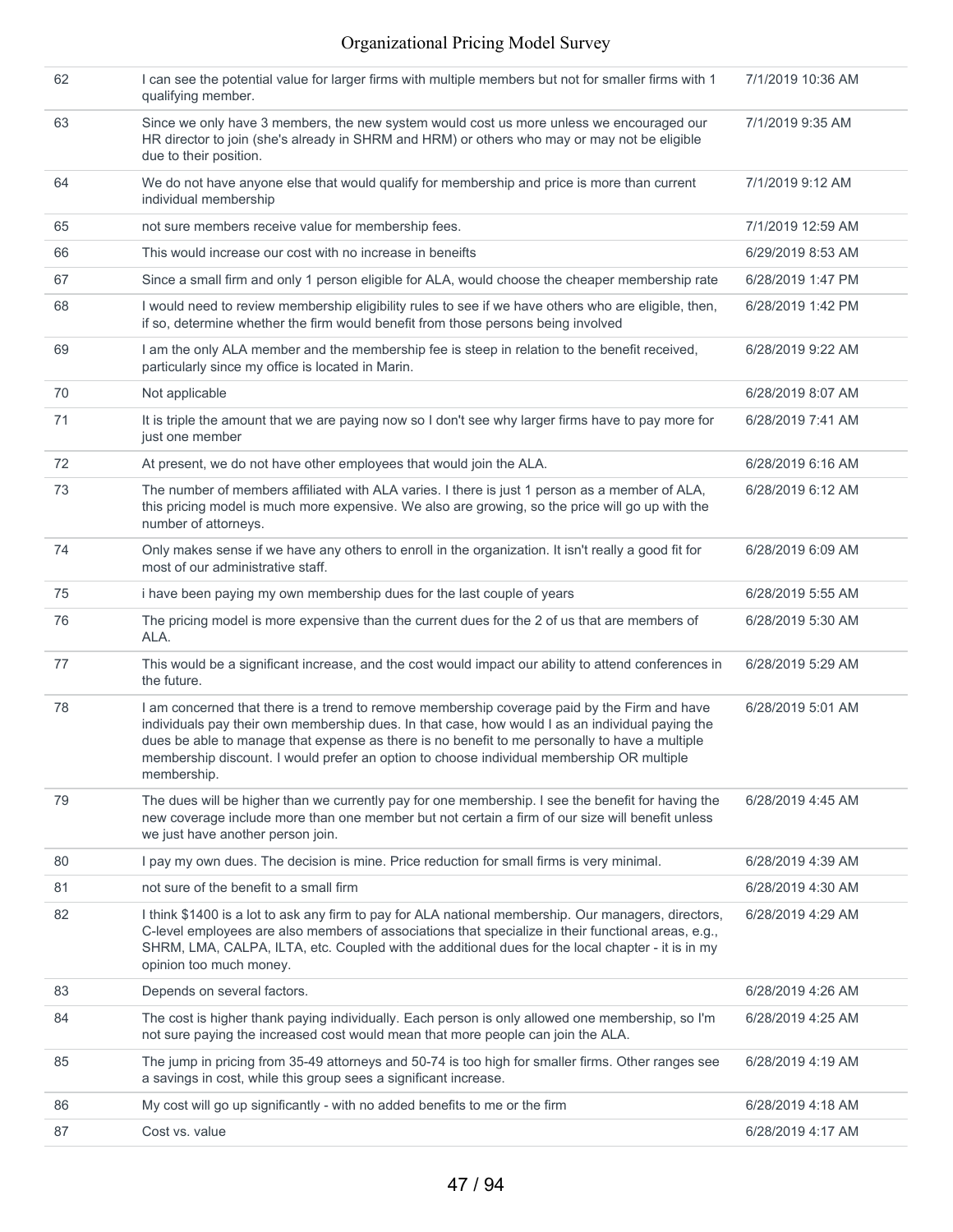| 88 | DEPENDS ON WHETHER THE PRIOR MODEL IS STILL AVAILABLE                                                                                                                                                                                                                                                                                                            | 6/28/2019 4:13 AM |
|----|------------------------------------------------------------------------------------------------------------------------------------------------------------------------------------------------------------------------------------------------------------------------------------------------------------------------------------------------------------------|-------------------|
| 89 | Need to determine if any other staff member would benefit from ALA membership                                                                                                                                                                                                                                                                                    | 6/28/2019 4:13 AM |
| 90 | Savings is only beneficial for small or large firms; we might be better off with individual pricing for 2<br>people, or we might reduce it to only 1 member. There are too many pricing levels/divisions in this<br>proposed model.                                                                                                                              | 6/28/2019 4:13 AM |
| 91 | This will not affect me as it is no more than I am currently paying. What I feel it lacks is<br>consideration for small firms such as mine. I believe there should be another tier with perhaps a<br>\$300/year annual dues for firms with less than 10+- if ALA wants to get on a growth track. It's very<br>difficult to justify the high cost to small firms. | 6/28/2019 4:13 AM |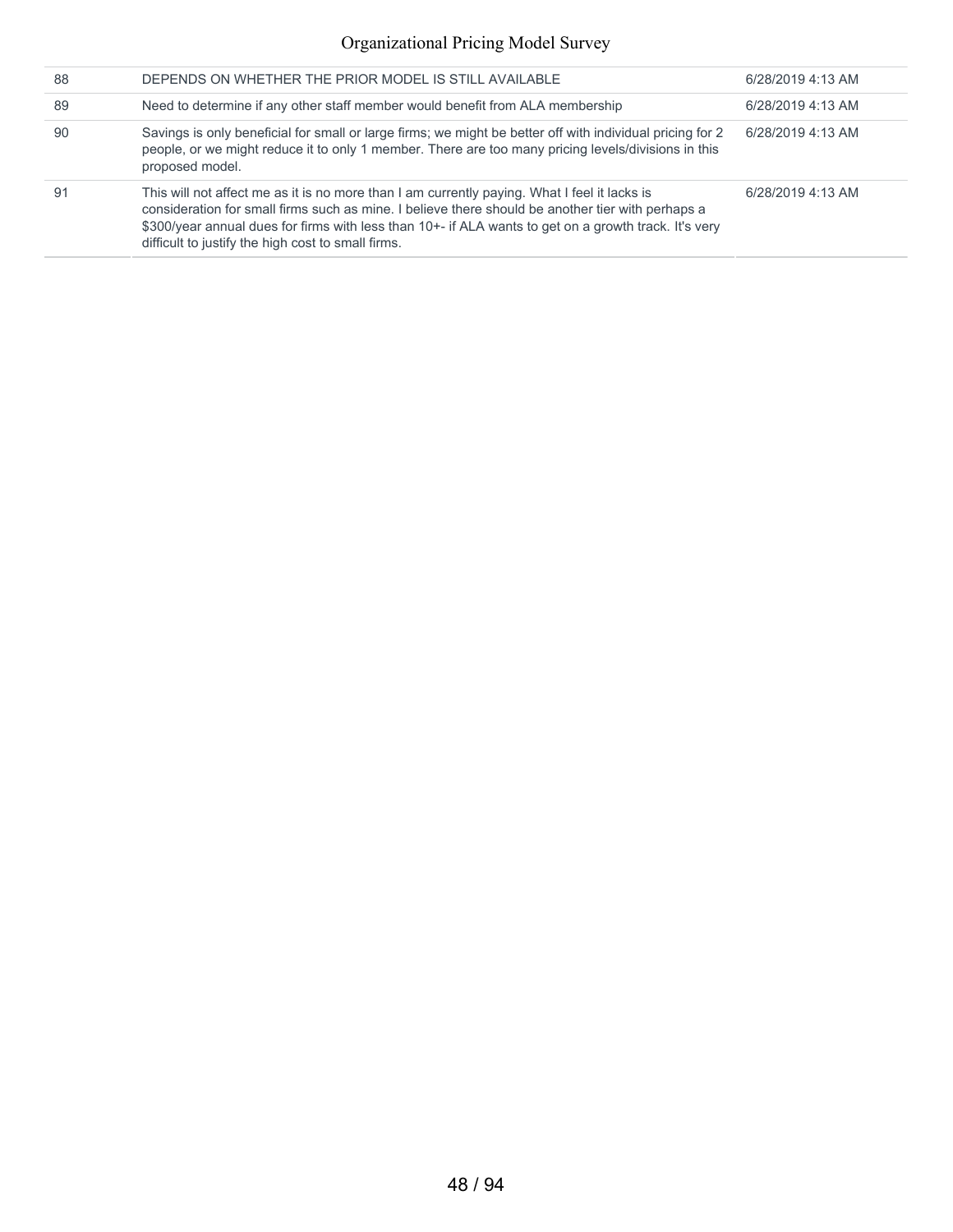# Q10 Please tell us your job title.

Answered: 889 Skipped: 52

| #  | <b>RESPONSES</b>                      | <b>DATE</b>        |
|----|---------------------------------------|--------------------|
| 1  | Human Resources Manager               | 8/23/2019 9:04 AM  |
| 2  | Director of Human Resources           | 8/22/2019 6:15 AM  |
| 3  | <b>Business Manager</b>               | 8/16/2019 5:56 AM  |
| 4  | <b>Director of Finance</b>            | 8/16/2019 4:55 AM  |
| 5  | Office Manager                        | 8/12/2019 12:13 PM |
| 6  | COO                                   | 8/12/2019 9:33 AM  |
| 7  | Human Resources Manager               | 8/9/2019 9:45 AM   |
| 8  | <b>Executive Director</b>             | 8/8/2019 10:09 AM  |
| 9  | Legal Admin                           | 8/7/2019 1:29 PM   |
| 10 | Director of Finance & Operations      | 8/7/2019 1:04 PM   |
| 11 | <b>Chief Operating Officer</b>        | 8/6/2019 8:22 AM   |
| 12 | Director of Administration            | 8/6/2019 8:19 AM   |
| 13 | Administrator/manager                 | 8/6/2019 6:25 AM   |
| 14 | Director, Programs                    | 8/6/2019 5:53 AM   |
| 15 | Attorney and Office Administrator     | 8/6/2019 5:37 AM   |
| 16 | Office Manager                        | 8/6/2019 5:33 AM   |
| 17 | Firm Manager                          | 8/6/2019 5:00 AM   |
| 18 | Office Administrator                  | 8/5/2019 2:08 PM   |
| 19 | <b>Executive Director</b>             | 8/5/2019 1:16 PM   |
| 20 | Office Manager                        | 8/5/2019 11:06 AM  |
| 21 | Administrator                         | 8/5/2019 11:04 AM  |
| 22 | Legal Administrator                   | 8/5/2019 9:41 AM   |
| 23 | Executive Director, Seattle Office    | 8/5/2019 8:39 AM   |
| 24 | Office Administrator                  | 8/5/2019 7:50 AM   |
| 25 | <b>Office Administrator</b>           | 8/5/2019 6:31 AM   |
| 26 | Office Administrator                  | 8/5/2019 5:57 AM   |
| 27 | ΗR                                    | 8/5/2019 4:22 AM   |
| 28 | Office Administration Coordinator     | 8/5/2019 4:18 AM   |
| 29 | <b>Chief Operating Officer</b>        | 8/5/2019 12:56 AM  |
| 30 | Director of Administration            | 8/3/2019 7:10 AM   |
| 31 | <b>Chief Talent Officer</b>           | 8/2/2019 3:53 PM   |
| 32 | <b>Executive Director</b>             | 8/2/2019 10:46 AM  |
| 33 | Director of Administrative Operations | 8/2/2019 9:13 AM   |
| 34 | Director of Office Operations         | 8/2/2019 9:10 AM   |
| 35 | <b>Financial Manager</b>              | 8/2/2019 8:47 AM   |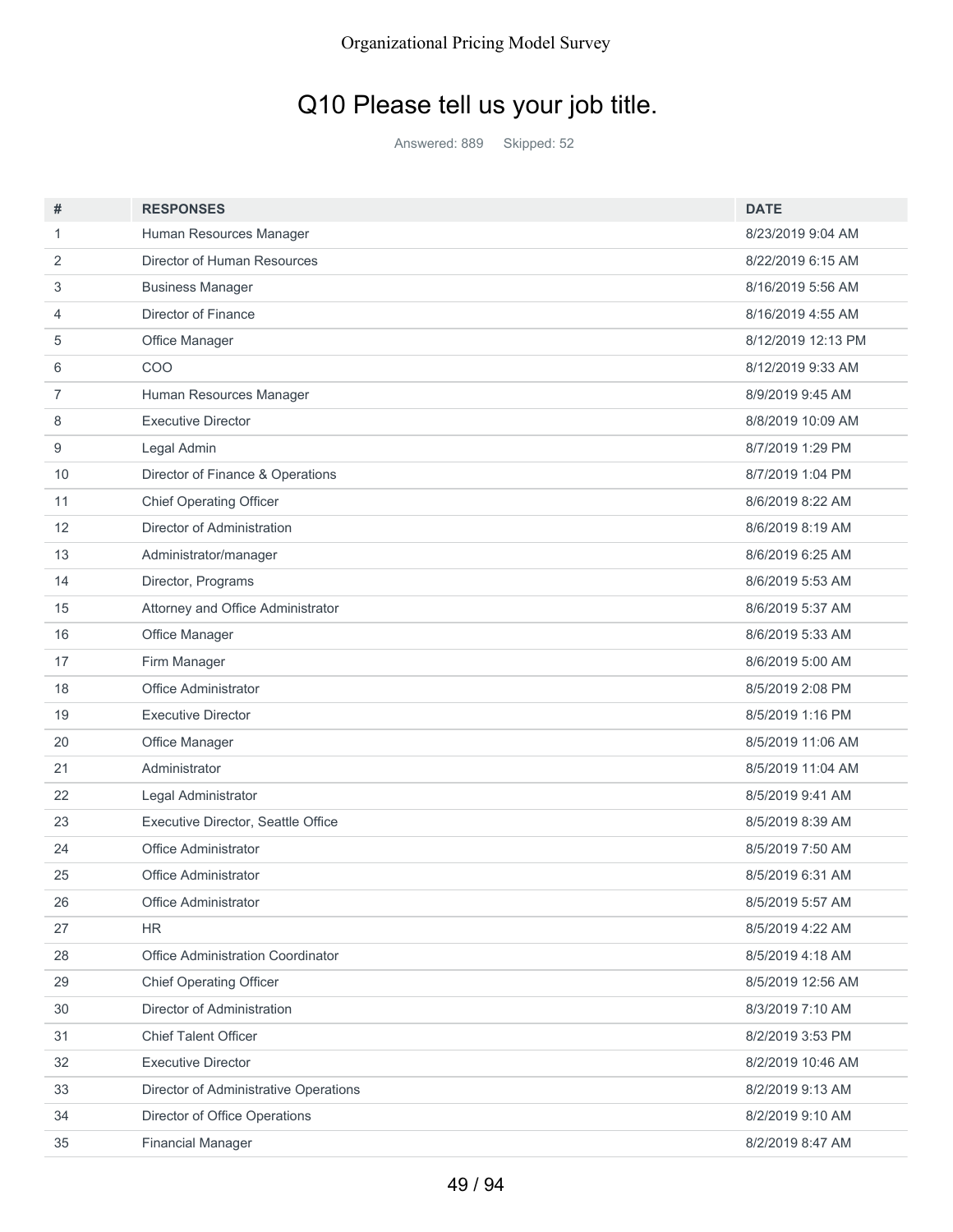| 36 | Firm Administrator                                   | 8/2/2019 8:15 AM |
|----|------------------------------------------------------|------------------|
| 37 | <b>Office Administrator</b>                          | 8/2/2019 8:06 AM |
| 38 | <b>IT Department</b>                                 | 8/2/2019 7:38 AM |
| 39 | <b>Executive Director</b>                            | 8/2/2019 6:55 AM |
| 40 | <b>Executive Director</b>                            | 8/2/2019 6:51 AM |
| 41 | <b>Business Systems &amp; Facilities Manager</b>     | 8/2/2019 6:49 AM |
| 42 | Human Resources Manager                              | 8/2/2019 6:22 AM |
| 43 | Controller                                           | 8/2/2019 6:15 AM |
| 44 | <b>Business Manager</b>                              | 8/2/2019 6:14 AM |
| 45 | <b>CFO</b>                                           | 8/2/2019 5:57 AM |
| 46 | VP, Legal Operations                                 | 8/2/2019 5:50 AM |
| 47 | <b>Business Manager</b>                              | 8/2/2019 5:38 AM |
| 48 | Director of Finance & Operations                     | 8/2/2019 5:23 AM |
| 49 | Network Administrator                                | 8/2/2019 5:09 AM |
| 50 | Firm Administrator                                   | 8/2/2019 5:08 AM |
| 51 | Firm Administrator                                   | 8/2/2019 4:58 AM |
| 52 | <b>Executive Director</b>                            | 8/2/2019 4:56 AM |
| 53 | Firm Administrator                                   | 8/2/2019 4:55 AM |
| 54 | <b>CFO</b>                                           | 8/2/2019 4:34 AM |
| 55 | Manager of Accounting                                | 8/2/2019 4:27 AM |
| 56 | Firm Administrator                                   | 8/2/2019 4:23 AM |
| 57 | <b>Accounting Manager</b>                            | 8/2/2019 4:22 AM |
| 58 | Office Manager                                       | 8/2/2019 4:17 AM |
| 59 | Regional Director of Administration - Capital Region | 8/2/2019 4:14 AM |
| 60 | Director of Administration                           | 8/2/2019 4:11 AM |
| 61 | Legal and Corporate Services Manager                 | 8/2/2019 4:02 AM |
| 62 | Legal Administrator                                  | 8/2/2019 3:52 AM |
| 63 | Administrator                                        | 8/2/2019 3:49 AM |
| 64 | Administration                                       | 8/2/2019 3:45 AM |
| 65 | Office Manager                                       | 8/2/2019 3:42 AM |
| 66 | <b>Director of Operations</b>                        | 8/2/2019 3:40 AM |
| 67 | Director of Administration                           | 8/2/2019 2:56 AM |
| 68 | Regional Office Manager                              | 8/2/2019 2:34 AM |
| 69 | Director of Human Resources                          | 8/2/2019 2:20 AM |
| 70 | Office Administrator                                 | 8/2/2019 2:13 AM |
| 71 | Ex Dir                                               | 8/2/2019 2:06 AM |
| 72 | Office Manager                                       | 8/2/2019 2:00 AM |
| 73 | Director of Human Resources                          | 8/2/2019 1:14 AM |
| 74 | <b>Chief Operating Officer</b>                       | 8/1/2019 3:28 PM |
| 75 | <b>HR Director</b>                                   | 8/1/2019 3:15 PM |
| 76 | Partner in charge of Administration                  | 8/1/2019 2:15 PM |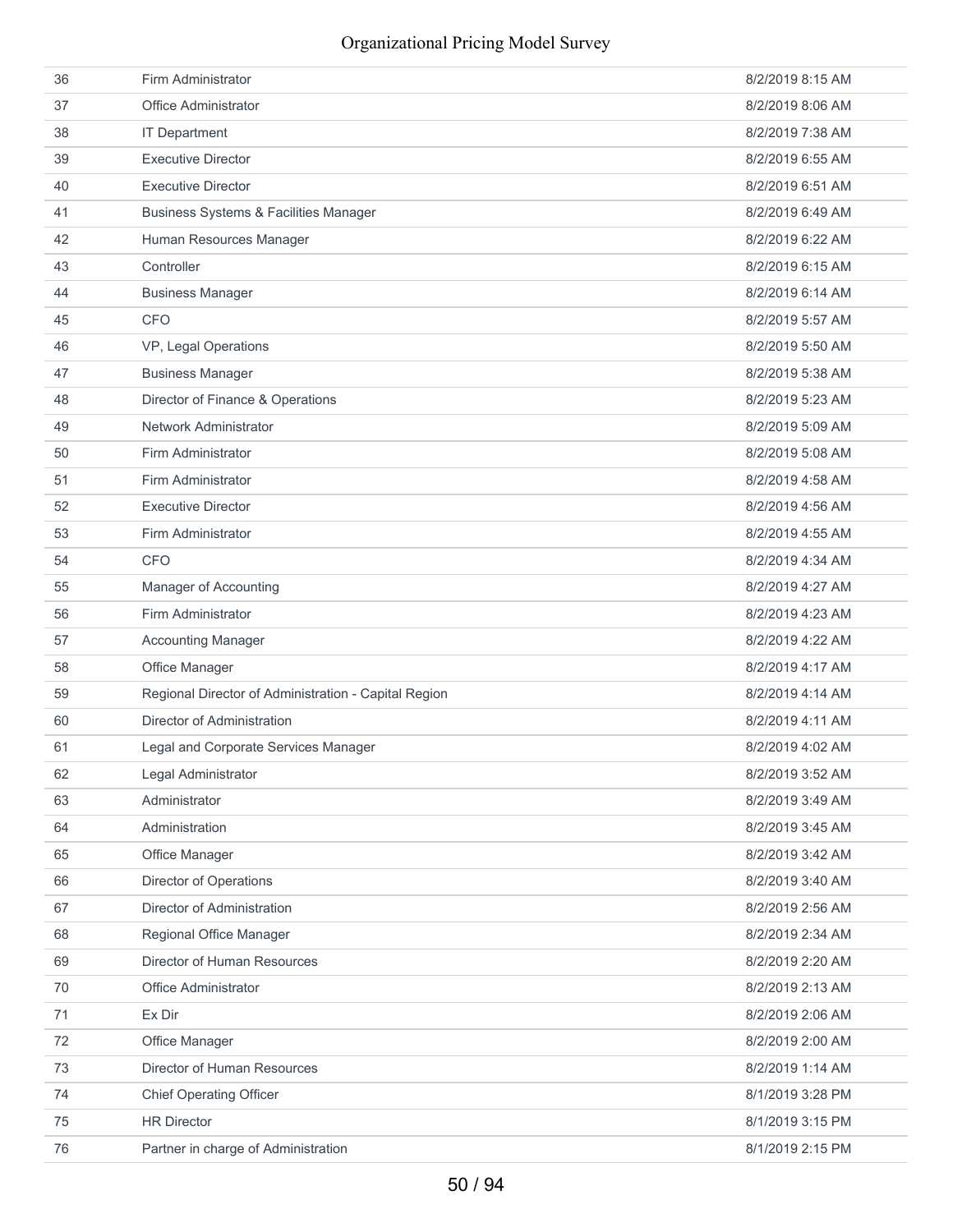| 77  | Law Firm Administrator               | 8/1/2019 1:34 PM  |
|-----|--------------------------------------|-------------------|
| 78  | Pacific NW Office Administrator      | 8/1/2019 1:32 PM  |
| 79  | Firm Administrator                   | 8/1/2019 1:27 PM  |
| 80  | Office Manager                       | 8/1/2019 1:20 PM  |
| 81  | Director of IT                       | 8/1/2019 1:13 PM  |
| 82  | Administrative Manager               | 8/1/2019 12:52 PM |
| 83  | Administrator                        | 8/1/2019 12:50 PM |
| 84  | Administrator                        | 8/1/2019 12:46 PM |
| 85  | Controller                           | 8/1/2019 12:03 PM |
| 86  | Controller                           | 8/1/2019 12:00 PM |
| 87  | Regional Office Administrator        | 8/1/2019 11:47 AM |
| 88  | <b>CFO</b>                           | 8/1/2019 11:46 AM |
| 89  | Administrator                        | 8/1/2019 11:40 AM |
| 90  | <b>Executive Director</b>            | 8/1/2019 11:21 AM |
| 91  | <b>CFO</b>                           | 8/1/2019 10:50 AM |
| 92  | <b>Executive Director</b>            | 8/1/2019 10:49 AM |
| 93  | <b>Office Administrator</b>          | 8/1/2019 10:32 AM |
| 94  | Office Manager                       | 8/1/2019 10:25 AM |
| 95  | Administrative Coordinator           | 8/1/2019 10:24 AM |
| 96  | Office Administrator                 | 8/1/2019 10:03 AM |
| 97  | Administrator                        | 8/1/2019 9:59 AM  |
| 98  | <b>Office Administrator</b>          | 8/1/2019 9:55 AM  |
| 99  | Chief                                | 8/1/2019 9:45 AM  |
| 100 | Office Manager                       | 8/1/2019 9:42 AM  |
| 101 | Director of Administration           | 8/1/2019 9:35 AM  |
| 102 | <b>Chief Operating Officer</b>       | 8/1/2019 9:21 AM  |
| 103 | Office Administrator                 | 8/1/2019 9:21 AM  |
| 104 | Director of HR                       | 8/1/2019 9:20 AM  |
| 105 | Firm Administrator                   | 8/1/2019 9:15 AM  |
| 106 | <b>Controller/Operations Manager</b> | 8/1/2019 9:09 AM  |
| 107 | Office Administrator                 | 8/1/2019 9:07 AM  |
| 108 | Senior HR Generalist                 | 8/1/2019 9:06 AM  |
| 109 | <b>Executive Director</b>            | 8/1/2019 9:02 AM  |
| 110 | Firm Administrator                   | 8/1/2019 9:01 AM  |
| 111 | Office Administrator                 | 8/1/2019 9:00 AM  |
| 112 | Firm Administrator                   | 8/1/2019 9:00 AM  |
| 113 | Office Administrator                 | 8/1/2019 8:57 AM  |
| 114 | <b>Executive Director</b>            | 8/1/2019 8:56 AM  |
| 115 | Director of HR                       | 8/1/2019 8:53 AM  |
| 116 | Legal Administrator                  | 8/1/2019 8:52 AM  |
| 117 | Firm Administrator                   | 8/1/2019 8:49 AM  |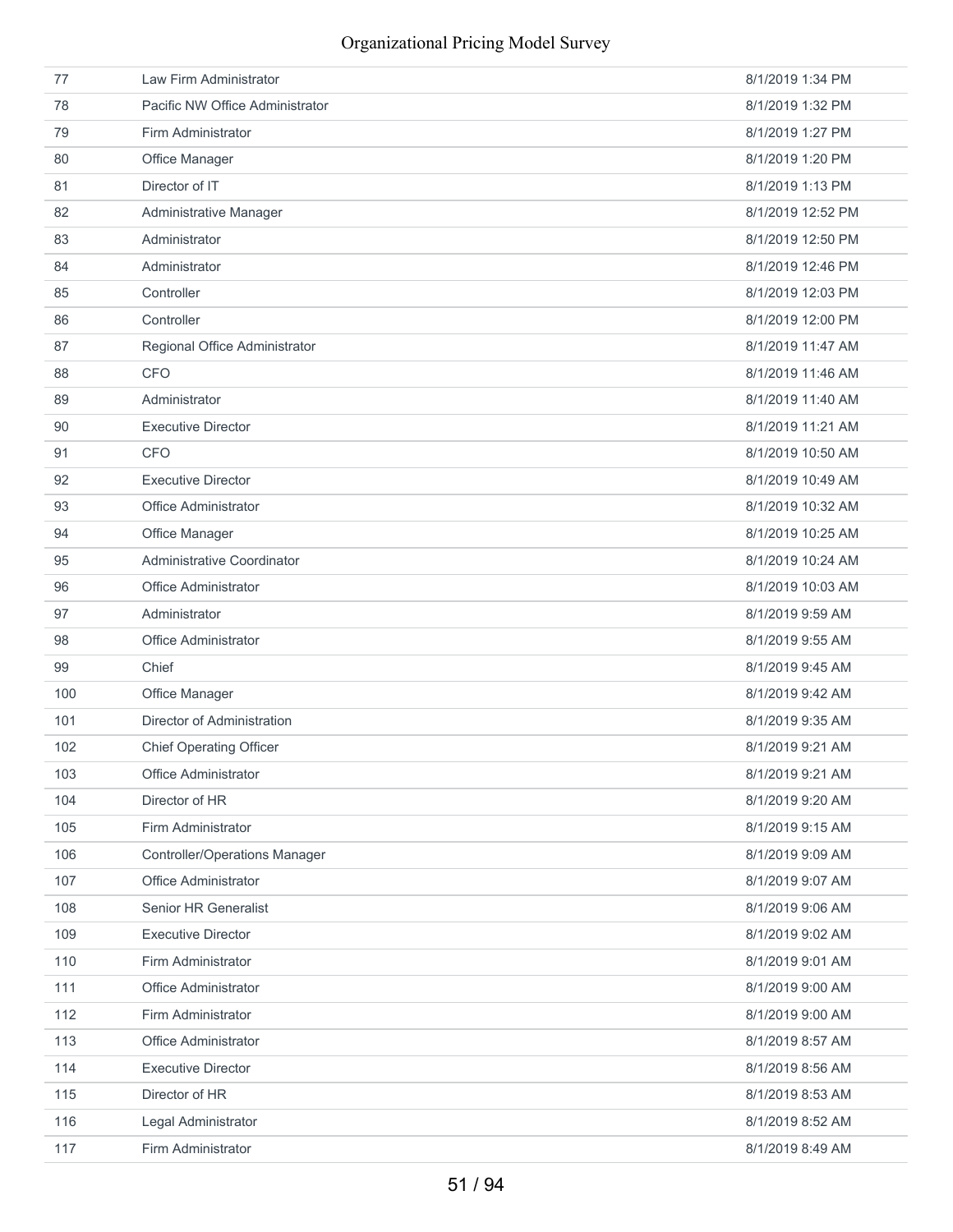| 118 | Firm Administrator             | 8/1/2019 8:48 AM |
|-----|--------------------------------|------------------|
| 119 | <b>Office Director</b>         | 8/1/2019 8:48 AM |
| 120 | <b>Executive Director</b>      | 8/1/2019 8:46 AM |
| 121 | Office Manager                 | 8/1/2019 8:46 AM |
| 122 | Firm Administrator             | 8/1/2019 8:44 AM |
| 123 | Director of Administration     | 8/1/2019 8:44 AM |
| 124 | <b>Office Administrator</b>    | 8/1/2019 8:41 AM |
| 125 | Office Administrator           | 8/1/2019 8:39 AM |
| 126 | <b>Financial Manager</b>       | 8/1/2019 8:38 AM |
| 127 | Director of Business Affairs   | 8/1/2019 8:38 AM |
| 128 | <b>CFO</b>                     | 8/1/2019 8:36 AM |
| 129 | Administration                 | 8/1/2019 8:36 AM |
| 130 | Office Administrator           | 8/1/2019 8:36 AM |
| 131 | Human Resource Manager         | 8/1/2019 8:35 AM |
| 132 | Office Manager                 | 8/1/2019 8:33 AM |
| 133 | Firm Administrator             | 8/1/2019 8:30 AM |
| 134 | <b>Client Services Manager</b> | 8/1/2019 8:30 AM |
| 135 | Firm Administrator             | 8/1/2019 8:29 AM |
| 136 | Office Manager                 | 8/1/2019 8:28 AM |
| 137 | <b>Executive Director</b>      | 8/1/2019 8:27 AM |
| 138 | Legal Administrator            | 8/1/2019 8:27 AM |
| 139 | <b>Business Manager</b>        | 8/1/2019 8:26 AM |
| 140 | Director of Administration     | 8/1/2019 8:25 AM |
| 141 | Administrator                  | 8/1/2019 8:25 AM |
| 142 | <b>HR Manager</b>              | 8/1/2019 8:23 AM |
| 143 | Firm Administrator             | 8/1/2019 8:22 AM |
| 144 | Administrator                  | 8/1/2019 8:21 AM |
| 145 | Director of Administration     | 8/1/2019 8:21 AM |
| 146 | <b>Executive Director</b>      | 8/1/2019 8:21 AM |
| 147 | Controller                     | 8/1/2019 8:21 AM |
| 148 | Legal Administrator            | 8/1/2019 8:20 AM |
| 149 | Administrator                  | 8/1/2019 8:20 AM |
| 150 | <b>Business Director</b>       | 8/1/2019 8:20 AM |
| 151 | <b>HR Manager</b>              | 8/1/2019 8:19 AM |
| 152 | <b>Executive Director</b>      | 8/1/2019 8:19 AM |
| 153 | Firm Administrator             | 8/1/2019 8:19 AM |
| 154 | Chief Technology Officer       | 8/1/2019 8:19 AM |
| 155 | Firm Administrator             | 8/1/2019 8:18 AM |
| 156 | CAO                            | 8/1/2019 8:18 AM |
| 157 | Administrator                  | 8/1/2019 8:17 AM |
| 158 | Office Manager                 | 8/1/2019 8:17 AM |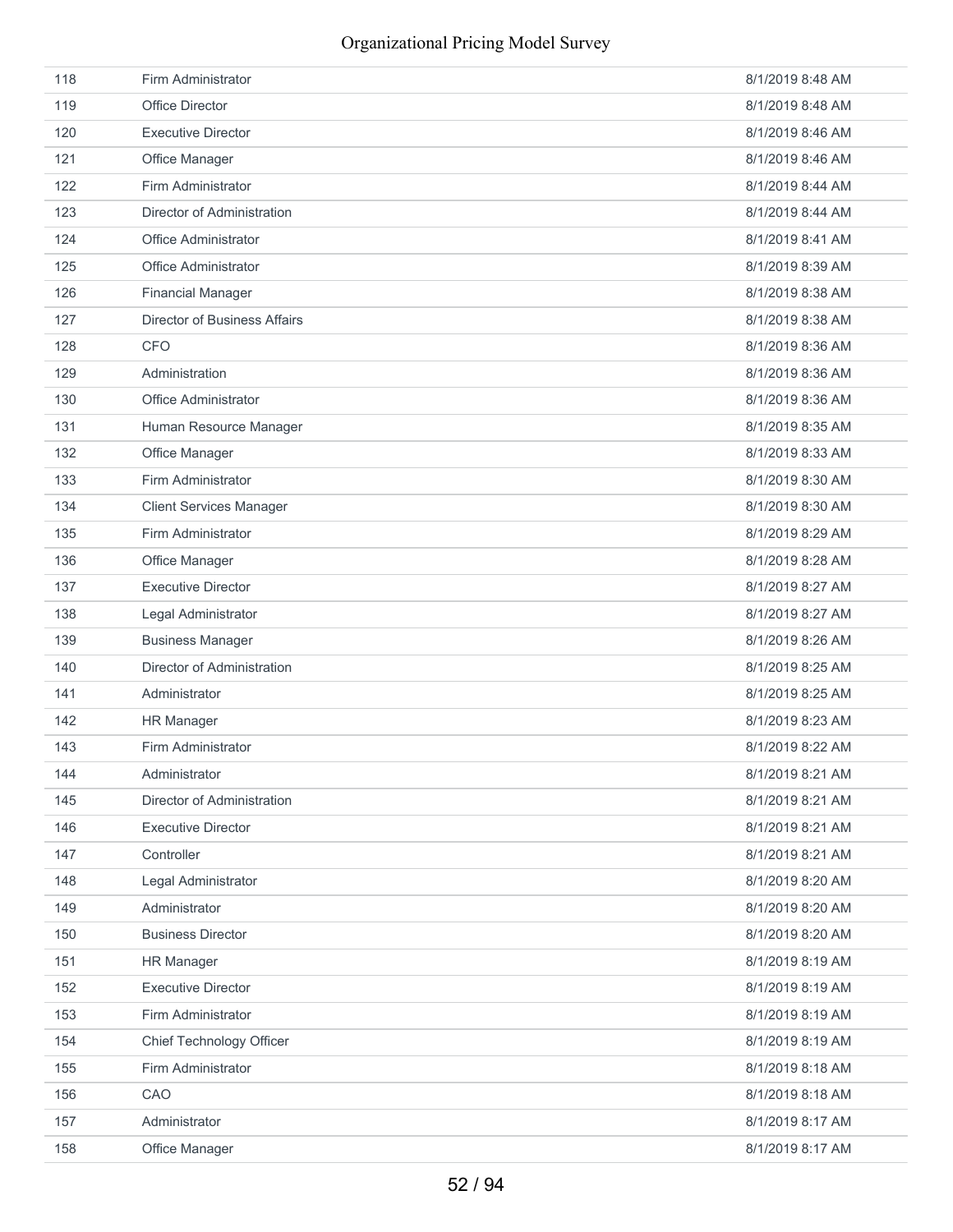| 159 | <b>Executive Director</b>            | 8/1/2019 8:16 AM  |
|-----|--------------------------------------|-------------------|
| 160 | <b>Executive Director</b>            | 8/1/2019 8:14 AM  |
| 161 | <b>Litigation Operations Manager</b> | 8/1/2019 8:14 AM  |
| 162 | Office Manager                       | 8/1/2019 8:13 AM  |
| 163 | Administrative Manager               | 8/1/2019 8:13 AM  |
| 164 | Firm Administrator                   | 8/1/2019 8:12 AM  |
| 165 | Firm Administrator                   | 8/1/2019 8:12 AM  |
| 166 | <b>Executive Director</b>            | 8/1/2019 8:11 AM  |
| 167 | <b>CFO</b>                           | 8/1/2019 8:11 AM  |
| 168 | Legal Administrator                  | 8/1/2019 8:09 AM  |
| 169 | <b>IT Director</b>                   | 8/1/2019 8:09 AM  |
| 170 | Firm Administrator                   | 8/1/2019 7:40 AM  |
| 171 | <b>Business Admin</b>                | 8/1/2019 7:36 AM  |
| 172 | Office Administrator                 | 8/1/2019 7:24 AM  |
| 173 | Administrator                        | 8/1/2019 7:21 AM  |
| 174 | COO                                  | 8/1/2019 6:42 AM  |
| 175 | <b>Executive Director</b>            | 8/1/2019 6:38 AM  |
| 176 | Administrator                        | 8/1/2019 6:38 AM  |
| 177 | Firm Administrator                   | 8/1/2019 6:34 AM  |
| 178 | <b>HR Manager</b>                    | 8/1/2019 6:21 AM  |
| 179 | <b>Executive Director</b>            | 8/1/2019 6:03 AM  |
| 180 | <b>Hr Director</b>                   | 8/1/2019 6:01 AM  |
| 181 | Firm Administrator                   | 8/1/2019 5:57 AM  |
| 182 | legal assistant                      | 8/1/2019 5:57 AM  |
| 183 | Controller                           | 8/1/2019 5:51 AM  |
| 184 | Director of Administration           | 8/1/2019 5:40 AM  |
| 185 | Office Manager                       | 8/1/2019 5:31 AM  |
| 186 | Senior Practice Management Advisor   | 8/1/2019 5:07 AM  |
| 187 | Firm Administrator                   | 8/1/2019 4:56 AM  |
| 188 | Office Manager                       | 8/1/2019 4:53 AM  |
| 189 | Regional HR Manager                  | 8/1/2019 4:52 AM  |
| 190 | Director of HR                       | 8/1/2019 4:42 AM  |
| 191 | Firm Administrator/COO               | 8/1/2019 4:40 AM  |
| 192 | Director of Adminsitration           | 8/1/2019 4:37 AM  |
| 193 | Controller                           | 8/1/2019 4:34 AM  |
| 194 | <b>Accounting Manager</b>            | 8/1/2019 4:22 AM  |
| 195 | Office Administrator                 | 8/1/2019 3:53 AM  |
| 196 | <b>Accounting Manager</b>            | 8/1/2019 3:34 AM  |
| 197 | Firm Administrator                   | 8/1/2019 2:57 AM  |
| 198 | Firm Administrator                   | 8/1/2019 2:13 AM  |
| 199 | <b>Executive Director</b>            | 7/31/2019 1:09 PM |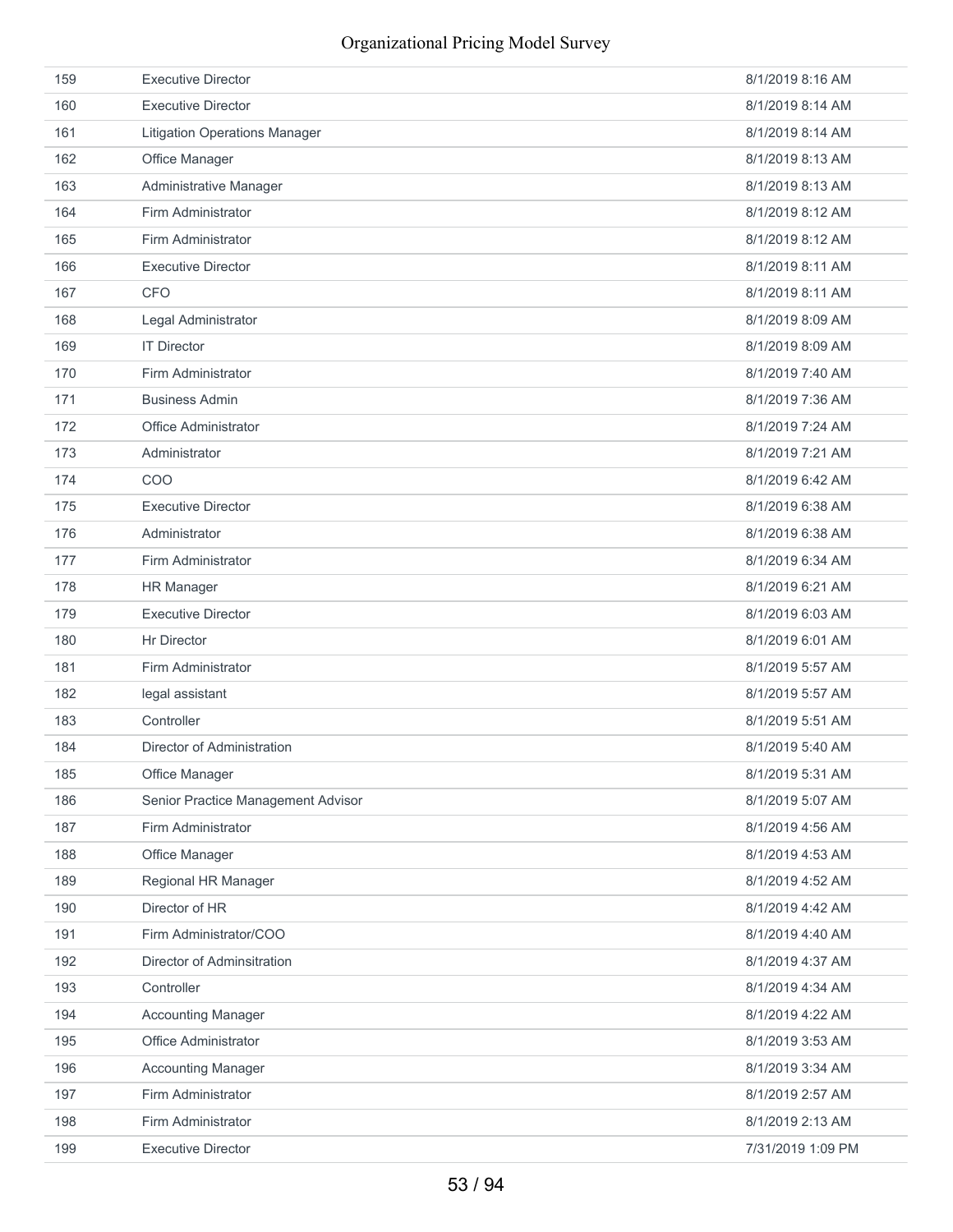| 200 | Firm Administrator                              | 7/31/2019 11:56 AM |
|-----|-------------------------------------------------|--------------------|
| 201 | Director of Administration                      | 7/31/2019 11:52 AM |
| 202 | Human Resource Director                         | 7/31/2019 8:53 AM  |
| 203 | Office Manager                                  | 7/31/2019 8:39 AM  |
| 204 | Law Firm Management Advisor                     | 7/31/2019 8:37 AM  |
| 205 | Firm Administrator                              | 7/31/2019 7:20 AM  |
| 206 | Director of Administration                      | 7/31/2019 7:16 AM  |
| 207 | Legal Administrator                             | 7/31/2019 7:08 AM  |
| 208 | <b>Accounting Manager</b>                       | 7/31/2019 6:52 AM  |
| 209 | <b>CFO</b>                                      | 7/31/2019 6:51 AM  |
| 210 | Administrator                                   | 7/31/2019 6:36 AM  |
| 211 | Legal Administrator / Administrative Supervisor | 7/31/2019 6:12 AM  |
| 212 | Office Administrator                            | 7/31/2019 5:53 AM  |
| 213 | Director of Administration                      | 7/31/2019 5:51 AM  |
| 214 | Legal Administrator                             | 7/31/2019 5:44 AM  |
| 215 | Financial Systems Administrator                 | 7/31/2019 5:38 AM  |
| 216 | HR Manager and Financial Administrator          | 7/31/2019 5:24 AM  |
| 217 | Director of Operations                          | 7/31/2019 4:52 AM  |
| 218 | Director of Human Resources                     | 7/31/2019 4:41 AM  |
| 219 | <b>Office Administrator</b>                     | 7/31/2019 4:33 AM  |
| 220 | Legal Administrator                             | 7/31/2019 4:31 AM  |
| 221 | HR & Ofc Mgr                                    | 7/31/2019 4:21 AM  |
| 222 | Office Administrator                            | 7/31/2019 3:12 AM  |
| 223 | Firm Administrator                              | 7/31/2019 2:13 AM  |
| 224 | Director of HR and Operations                   | 7/30/2019 1:20 PM  |
| 225 | Controller                                      | 7/30/2019 12:44 PM |
| 226 | Executive Director/Chief Financial Officer      | 7/30/2019 11:45 AM |
| 227 | Director of Administration                      | 7/30/2019 11:01 AM |
| 228 | Controller                                      | 7/30/2019 10:47 AM |
| 229 | Office Manager                                  | 7/30/2019 10:42 AM |
| 230 | Administrator                                   | 7/30/2019 10:40 AM |
| 231 | <b>Executive Director</b>                       | 7/30/2019 10:39 AM |
| 232 | Director of Human Resources                     | 7/30/2019 10:32 AM |
| 233 | Office Administrator                            | 7/30/2019 10:28 AM |
| 234 | Law Firm Administrator                          | 7/30/2019 10:26 AM |
| 235 | Office Manager                                  | 7/30/2019 10:17 AM |
| 236 | <b>Chief Talent Officer</b>                     | 7/30/2019 9:16 AM  |
| 237 | Firm Administrator                              | 7/30/2019 9:11 AM  |
| 238 | Finance and Operations Manager                  | 7/30/2019 8:56 AM  |
| 239 | COO                                             | 7/30/2019 8:53 AM  |
| 240 | DC Office Administrator                         | 7/30/2019 8:24 AM  |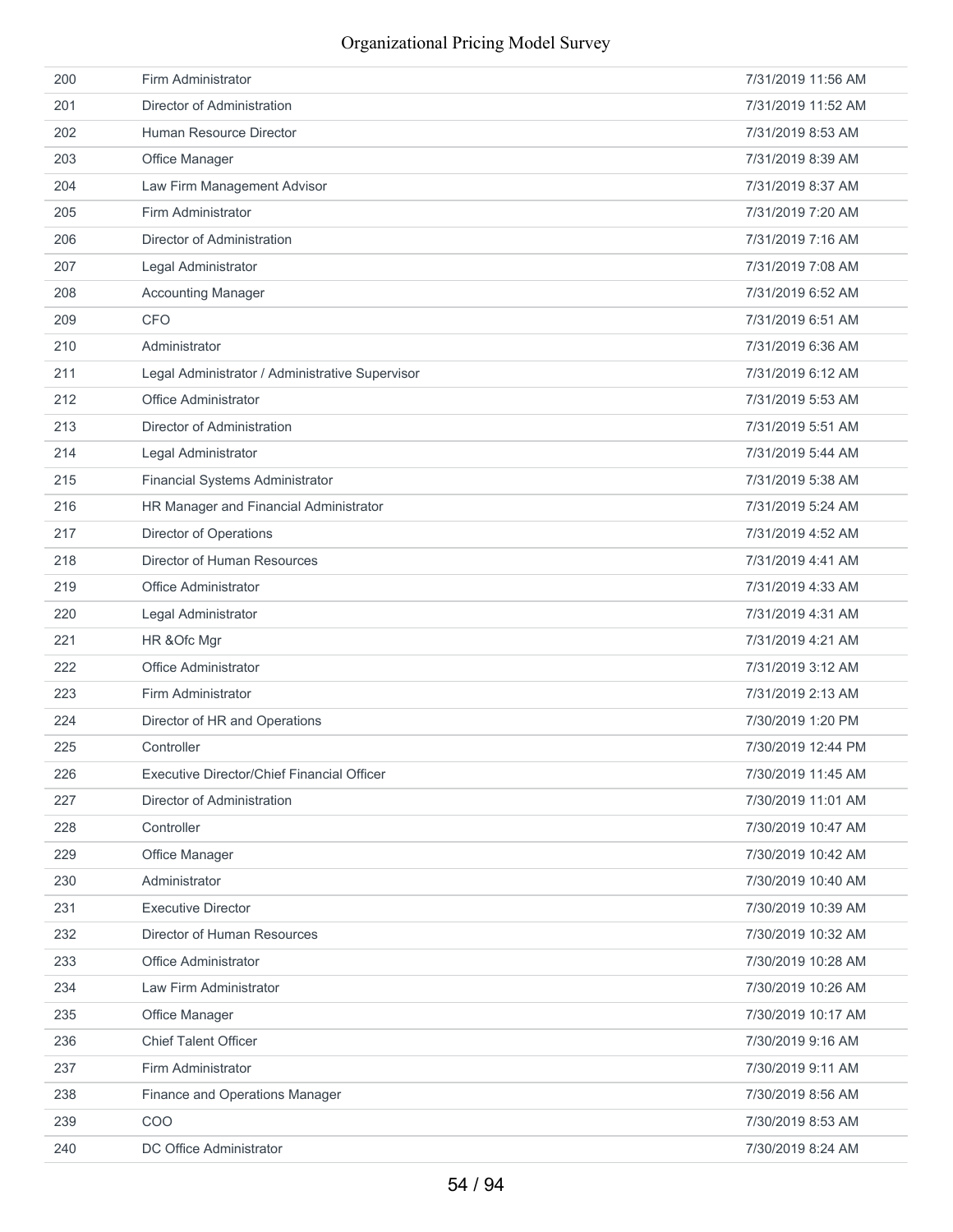| 241 | COO                                   | 7/30/2019 8:13 AM  |
|-----|---------------------------------------|--------------------|
| 242 | Office Manager                        | 7/30/2019 7:19 AM  |
| 243 | Finance Administrator                 | 7/30/2019 7:02 AM  |
| 244 | Director of Human Resources           | 7/30/2019 6:49 AM  |
| 245 | Administrator                         | 7/30/2019 6:47 AM  |
| 246 | Administrator                         | 7/30/2019 6:45 AM  |
| 247 | Office Manager                        | 7/30/2019 6:36 AM  |
| 248 | Director of Facilities and Operations | 7/30/2019 6:11 AM  |
| 249 | <b>Executive Director</b>             | 7/30/2019 5:06 AM  |
| 250 | Director of Administration            | 7/30/2019 5:04 AM  |
| 251 | <b>Executive Director</b>             | 7/30/2019 5:02 AM  |
| 252 | Office Manager                        | 7/30/2019 5:00 AM  |
| 253 | Legal Administrator                   | 7/30/2019 4:53 AM  |
| 254 | <b>Office Administrator</b>           | 7/30/2019 4:44 AM  |
| 255 | <b>Office Administrator</b>           | 7/30/2019 4:08 AM  |
| 256 | Sr. Manager of HR                     | 7/30/2019 4:04 AM  |
| 257 | Office Manager                        | 7/30/2019 3:53 AM  |
| 258 | Office Manager                        | 7/30/2019 3:45 AM  |
| 259 | Office Manager                        | 7/30/2019 3:41 AM  |
| 260 | CFO & Director of Administration      | 7/30/2019 3:36 AM  |
| 261 | Firm Administrator                    | 7/30/2019 3:24 AM  |
| 262 | COO                                   | 7/30/2019 2:21 AM  |
| 263 | Office manager                        | 7/30/2019 12:34 AM |
| 264 | <b>Director</b>                       | 7/29/2019 3:25 PM  |
| 265 | Administrator                         | 7/29/2019 1:19 PM  |
| 266 | Administrator                         | 7/29/2019 1:10 PM  |
| 267 | <b>Business Manager</b>               | 7/29/2019 11:39 AM |
| 268 | Firm Administrator                    | 7/29/2019 11:07 AM |
| 269 | Administrator                         | 7/29/2019 10:54 AM |
| 270 | <b>Director of Marketing</b>          | 7/29/2019 10:51 AM |
| 271 | Office Administrator                  | 7/29/2019 10:39 AM |
| 272 | Legal Administrator                   | 7/29/2019 10:35 AM |
| 273 | Controller                            | 7/29/2019 10:27 AM |
| 274 | <b>Executive Operations Manager</b>   | 7/29/2019 10:14 AM |
| 275 | <b>Executive Director</b>             | 7/29/2019 10:09 AM |
| 276 | OFFICE ADMINISTRATOR                  | 7/29/2019 9:59 AM  |
| 277 | <b>Executive Director</b>             | 7/29/2019 9:42 AM  |
| 278 | Manager, HR                           | 7/29/2019 9:11 AM  |
| 279 | Director of Firm Operations           | 7/29/2019 9:09 AM  |
| 280 | Office Administrator                  | 7/29/2019 8:37 AM  |
| 281 | Office Administrator                  | 7/29/2019 8:27 AM  |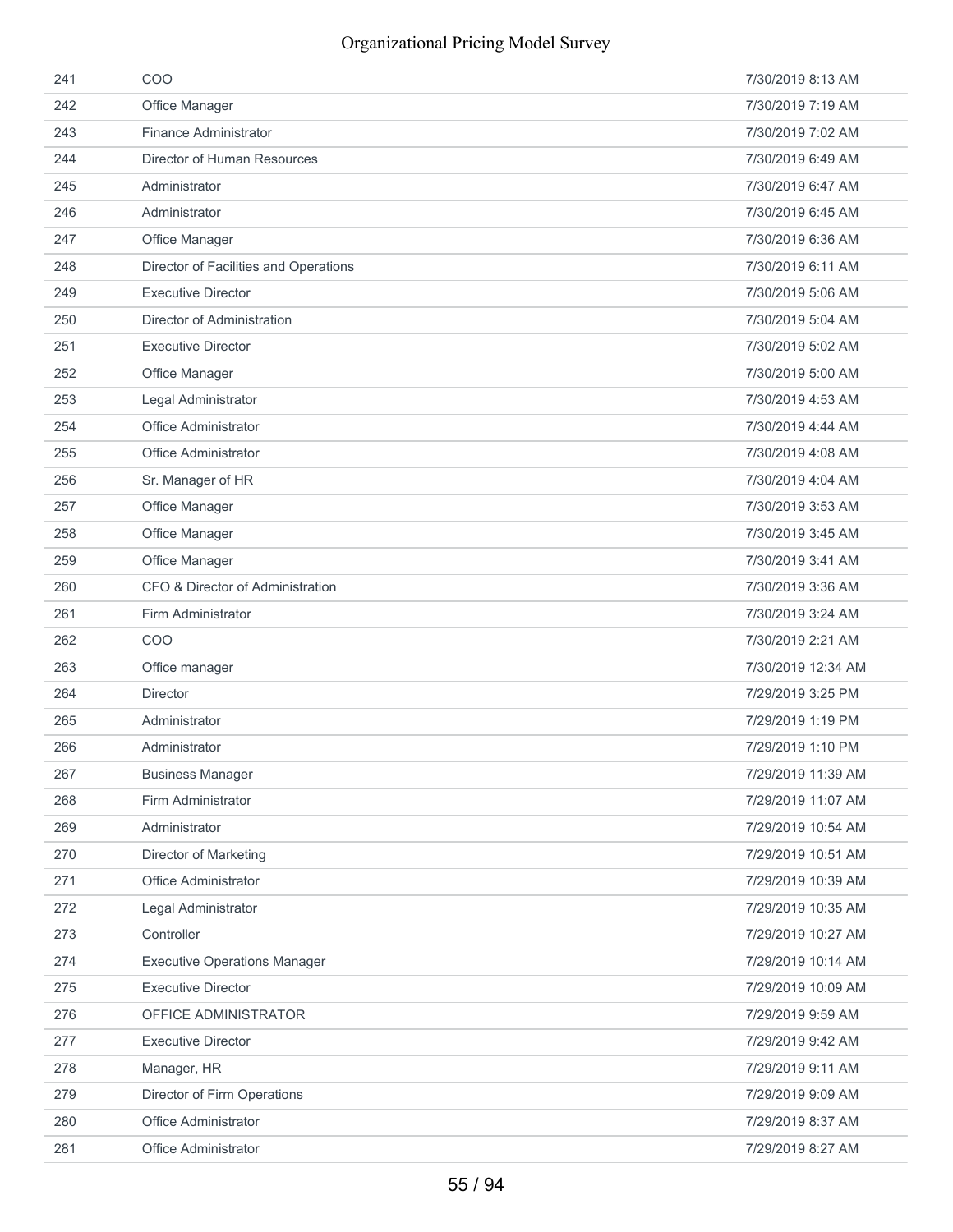| 282 | Firm Administrator                  | 7/29/2019 7:42 AM |
|-----|-------------------------------------|-------------------|
| 283 | Legal Administrator                 | 7/29/2019 7:37 AM |
| 284 | Controller                          | 7/29/2019 7:31 AM |
| 285 | <b>Executive Director</b>           | 7/29/2019 7:23 AM |
| 286 | Controller                          | 7/29/2019 7:21 AM |
| 287 | Legal Administrator                 | 7/29/2019 7:16 AM |
| 288 | Office Manager                      | 7/29/2019 7:13 AM |
| 289 | <b>Office Administrator</b>         | 7/29/2019 7:03 AM |
| 290 | Firm Administrator                  | 7/29/2019 6:53 AM |
| 291 | Director of Administration          | 7/29/2019 6:51 AM |
| 292 | Firm Administrator                  | 7/29/2019 6:43 AM |
| 293 | Chief Operating Officer, emeritus   | 7/29/2019 6:36 AM |
| 294 | Administrator                       | 7/29/2019 6:34 AM |
| 295 | <b>Office Administrator</b>         | 7/29/2019 6:26 AM |
| 296 | Administrator                       | 7/29/2019 6:22 AM |
| 297 | Administrator                       | 7/29/2019 6:11 AM |
| 298 | Director of Human Resources         | 7/29/2019 5:45 AM |
| 299 | Director of Administration          | 7/29/2019 5:39 AM |
| 300 | Firm Administrator                  | 7/29/2019 5:15 AM |
| 301 | Human Resources Manager             | 7/29/2019 5:07 AM |
| 302 | Firm Administrator                  | 7/29/2019 4:59 AM |
| 303 | Office Administrator                | 7/29/2019 4:52 AM |
| 304 | Human Resource Manager              | 7/29/2019 4:43 AM |
| 305 | COO                                 | 7/29/2019 4:35 AM |
| 306 | <b>Chief Administrative Officer</b> | 7/29/2019 4:34 AM |
| 307 | Firm Administrator                  | 7/29/2019 4:31 AM |
| 308 | Administrator/Controller            | 7/29/2019 4:29 AM |
| 309 | <b>Executive Director</b>           | 7/29/2019 4:27 AM |
| 310 | Firm Services Manager               | 7/29/2019 4:19 AM |
| 311 | <b>Chief Operating Officer</b>      | 7/29/2019 4:18 AM |
| 312 | Director of Administration          | 7/29/2019 4:14 AM |
| 313 | <b>Chief Operating Officer</b>      | 7/29/2019 4:13 AM |
| 314 | Human Resources Director            | 7/29/2019 4:07 AM |
| 315 | Director of Administration          | 7/29/2019 4:05 AM |
| 316 | Administrator                       | 7/29/2019 4:01 AM |
| 317 | Firm Administrator                  | 7/29/2019 4:01 AM |
| 318 | Firm Administrator                  | 7/29/2019 3:53 AM |
| 319 | Regional Office Administrator       | 7/29/2019 3:53 AM |
| 320 | Chapter Manager                     | 7/29/2019 3:51 AM |
| 321 | Director of Human Resources         | 7/27/2019 9:41 AM |
| 322 | Director of Human Resources         | 7/27/2019 9:12 AM |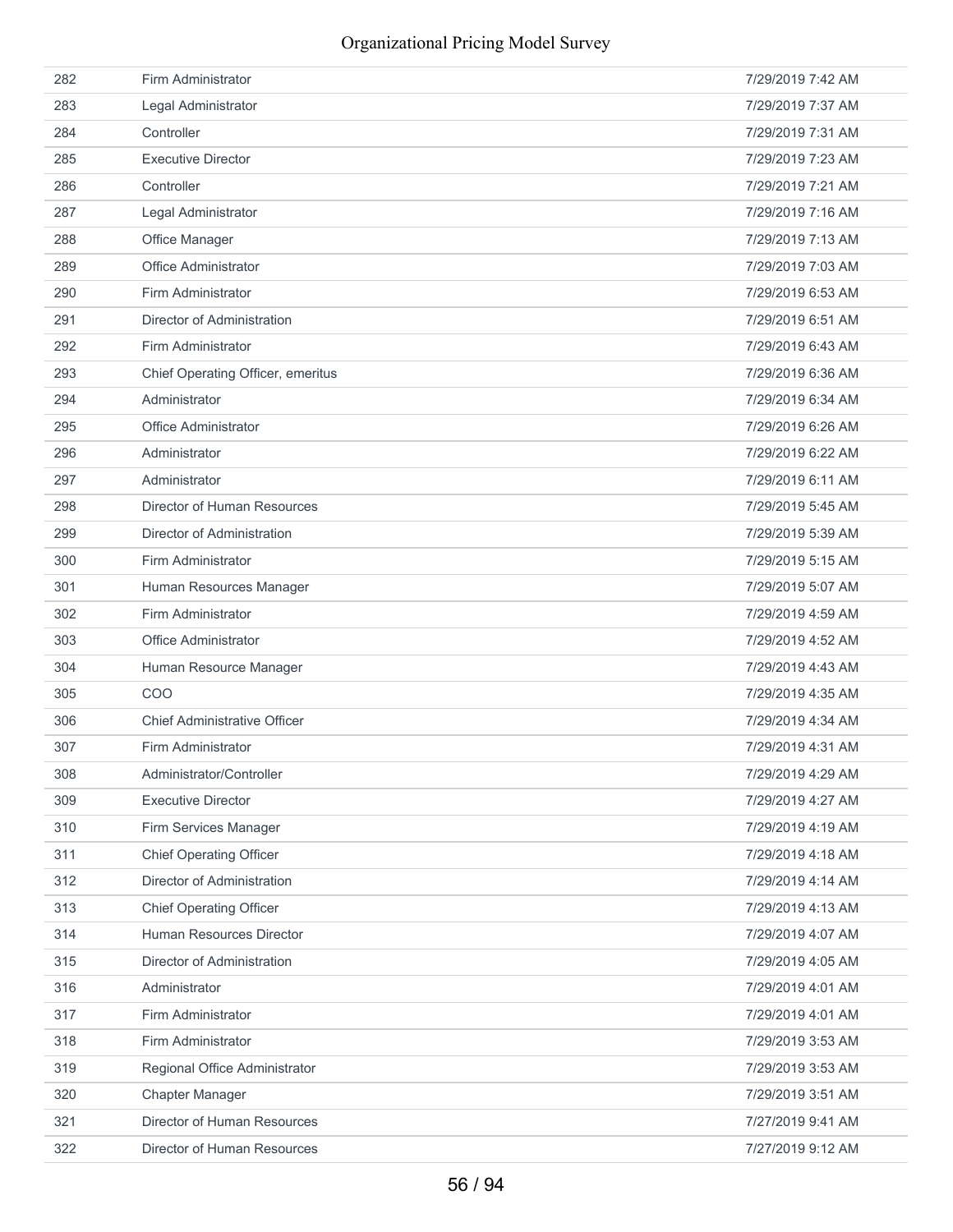| 323 | Human Resources Director                 | 7/26/2019 7:04 AM  |
|-----|------------------------------------------|--------------------|
| 324 | Marketing manager                        | 7/26/2019 4:03 AM  |
| 325 | Director, Information Management         | 7/26/2019 4:02 AM  |
| 326 | <b>Engagement Director</b>               | 7/23/2019 7:39 AM  |
| 327 | Firm Administrator                       | 7/22/2019 2:24 PM  |
| 328 | <b>Chief Operating Officer</b>           | 7/22/2019 1:21 PM  |
| 329 | Legal Recruitmement & Operations Manager | 7/22/2019 5:54 AM  |
| 330 | Director of Administration and Finance   | 7/22/2019 2:32 AM  |
| 331 | Legal Administrator                      | 7/19/2019 5:07 AM  |
| 332 | Administrator                            | 7/19/2019 4:01 AM  |
| 333 | <b>Chief Operating Officer</b>           | 7/17/2019 9:03 AM  |
| 334 | Office Administrator/Accountant          | 7/17/2019 8:53 AM  |
| 335 | Firm Administrator                       | 7/17/2019 5:44 AM  |
| 336 | Director of Administration               | 7/16/2019 12:42 PM |
| 337 | <b>Office Administrator</b>              | 7/16/2019 11:31 AM |
| 338 | <b>Financial Manager</b>                 | 7/16/2019 11:12 AM |
| 339 | Office Administrator                     | 7/16/2019 6:56 AM  |
| 340 | office Administrator Columbus Office     | 7/16/2019 5:35 AM  |
| 341 | <b>Executive Director</b>                | 7/15/2019 11:16 AM |
| 342 | <b>Office Administrator</b>              | 7/15/2019 10:30 AM |
| 343 | Legal Administrator                      | 7/15/2019 9:50 AM  |
| 344 | Administrator                            | 7/15/2019 8:24 AM  |
| 345 | Chief Human Resources Officer            | 7/15/2019 7:10 AM  |
| 346 | <b>Executive Director</b>                | 7/15/2019 5:51 AM  |
| 347 | Legal Administrator                      | 7/15/2019 5:27 AM  |
| 348 | Firm Administrator                       | 7/15/2019 3:42 AM  |
| 349 | <b>Executive Director</b>                | 7/15/2019 3:41 AM  |
| 350 | Firm Adminstrator                        | 7/15/2019 2:47 AM  |
| 351 | Office Administrator                     | 7/14/2019 12:18 PM |
| 352 | Firm Administrator                       | 7/12/2019 12:13 PM |
| 353 | <b>HR Director</b>                       | 7/12/2019 11:41 AM |
| 354 | <b>HR Manager</b>                        | 7/12/2019 7:14 AM  |
| 355 | Special Projects Manager                 | 7/12/2019 7:05 AM  |
| 356 | Firm Administrator                       | 7/12/2019 5:58 AM  |
| 357 | Office Administrator                     | 7/11/2019 2:14 PM  |
| 358 | COO                                      | 7/11/2019 12:18 PM |
| 359 | <b>Business Director</b>                 | 7/11/2019 10:16 AM |
| 360 | Office Manager                           | 7/11/2019 9:58 AM  |
| 361 | Assistant Administrator                  | 7/11/2019 9:49 AM  |
| 362 | Legal Office Administrator               | 7/11/2019 9:33 AM  |
| 363 | Director of Human Resources              | 7/11/2019 9:29 AM  |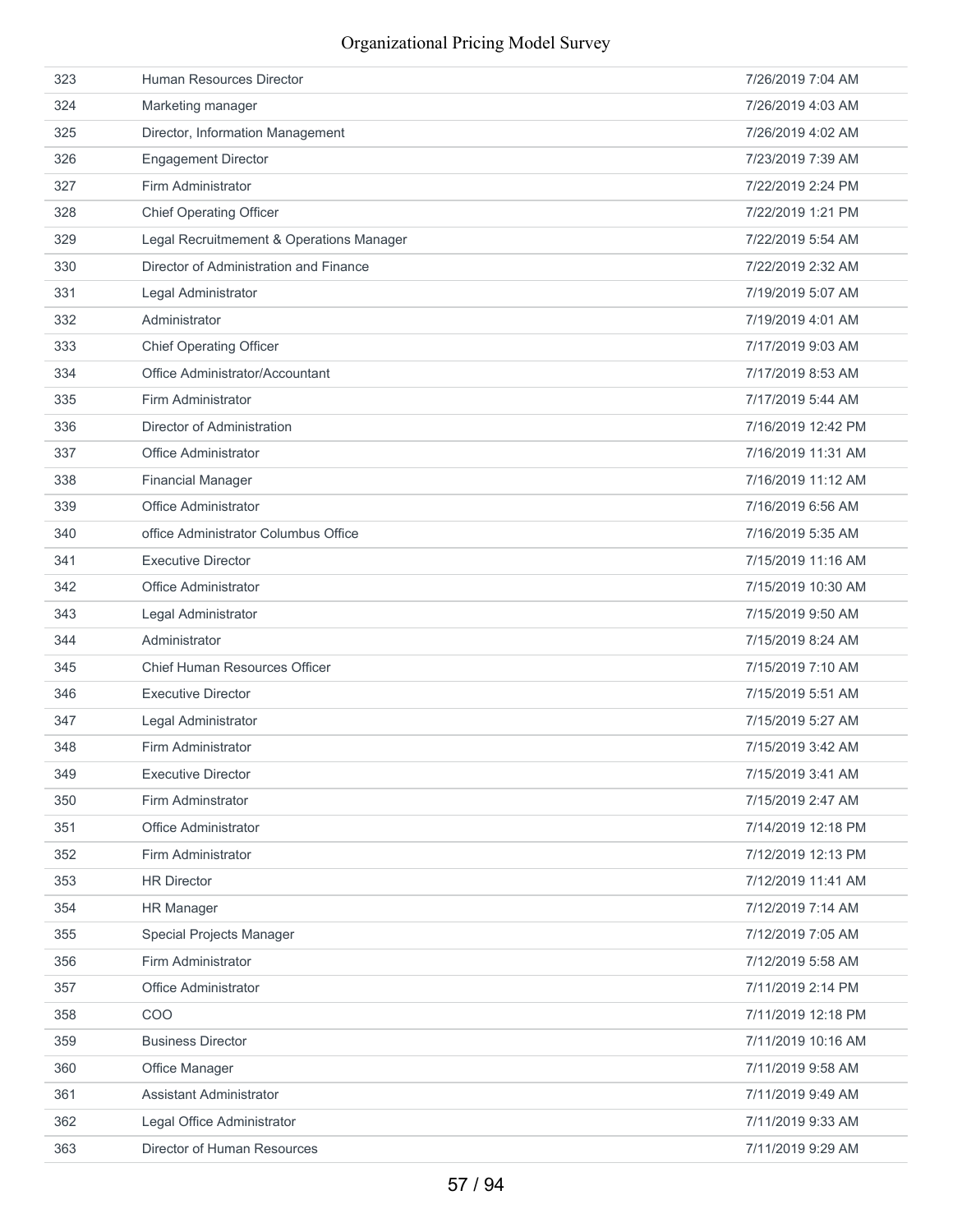| 364 | Administrator                          | 7/11/2019 8:25 AM  |
|-----|----------------------------------------|--------------------|
| 365 | Office Administrator                   | 7/11/2019 8:03 AM  |
| 366 | firm administrator/consultant          | 7/11/2019 7:59 AM  |
| 367 | Legal Administrator                    | 7/11/2019 7:55 AM  |
| 368 | <b>Office Administrator</b>            | 7/11/2019 7:34 AM  |
| 369 | <b>Chief Operating Officer</b>         | 7/11/2019 4:58 AM  |
| 370 | Office Administrator                   | 7/11/2019 4:26 AM  |
| 371 | Director of HR                         | 7/11/2019 4:23 AM  |
| 372 | Office Manager                         | 7/11/2019 4:21 AM  |
| 373 | <b>Chief Operating Officer</b>         | 7/10/2019 12:05 PM |
| 374 | Firm Administrator                     | 7/10/2019 11:29 AM |
| 375 | <b>Deputy Executive Director</b>       | 7/10/2019 11:23 AM |
| 376 | Firm Administrator                     | 7/10/2019 10:19 AM |
| 377 | Aministrator                           | 7/10/2019 6:39 AM  |
| 378 | Firm Administrator                     | 7/10/2019 6:11 AM  |
| 379 | Regional Office Manager                | 7/10/2019 5:58 AM  |
| 380 | Legal Administrator                    | 7/10/2019 5:54 AM  |
| 381 | Firm Administrator                     | 7/10/2019 5:37 AM  |
| 382 | Office Administrator                   | 7/10/2019 5:18 AM  |
| 383 | <b>Office Administrator</b>            | 7/10/2019 3:39 AM  |
| 384 | Firm Administrator                     | 7/10/2019 3:35 AM  |
| 385 | Director of Administration             | 7/10/2019 3:33 AM  |
| 386 | Director of Finance and Administration | 7/10/2019 3:19 AM  |
| 387 | <b>CHRO</b>                            | 7/10/2019 2:16 AM  |
| 388 | <b>CHRO</b>                            | 7/9/2019 3:32 PM   |
| 389 | Office Manager                         | 7/9/2019 2:01 PM   |
| 390 | Legal Administrator                    | 7/9/2019 1:45 PM   |
| 391 | Legal Administrator and Controller     | 7/9/2019 1:10 PM   |
| 392 | <b>HR</b>                              | 7/9/2019 11:11 AM  |
| 393 | <b>Chief Operating Officer</b>         | 7/9/2019 11:04 AM  |
| 394 | <b>IT Director</b>                     | 7/9/2019 10:43 AM  |
| 395 | <b>Executive Director</b>              | 7/9/2019 9:37 AM   |
| 396 | Director of Human Resources            | 7/9/2019 9:36 AM   |
| 397 | Office Manager                         | 7/9/2019 9:27 AM   |
| 398 | Manager                                | 7/9/2019 9:03 AM   |
| 399 | <b>HR Director</b>                     | 7/9/2019 9:01 AM   |
| 400 | Director of Administration             | 7/9/2019 8:31 AM   |
| 401 | Human Resources Manager                | 7/9/2019 8:28 AM   |
| 402 | COO                                    | 7/9/2019 8:12 AM   |
| 403 | Firm Administratoar                    | 7/9/2019 7:56 AM   |
| 404 | Manager of Office Support Services     | 7/9/2019 7:53 AM   |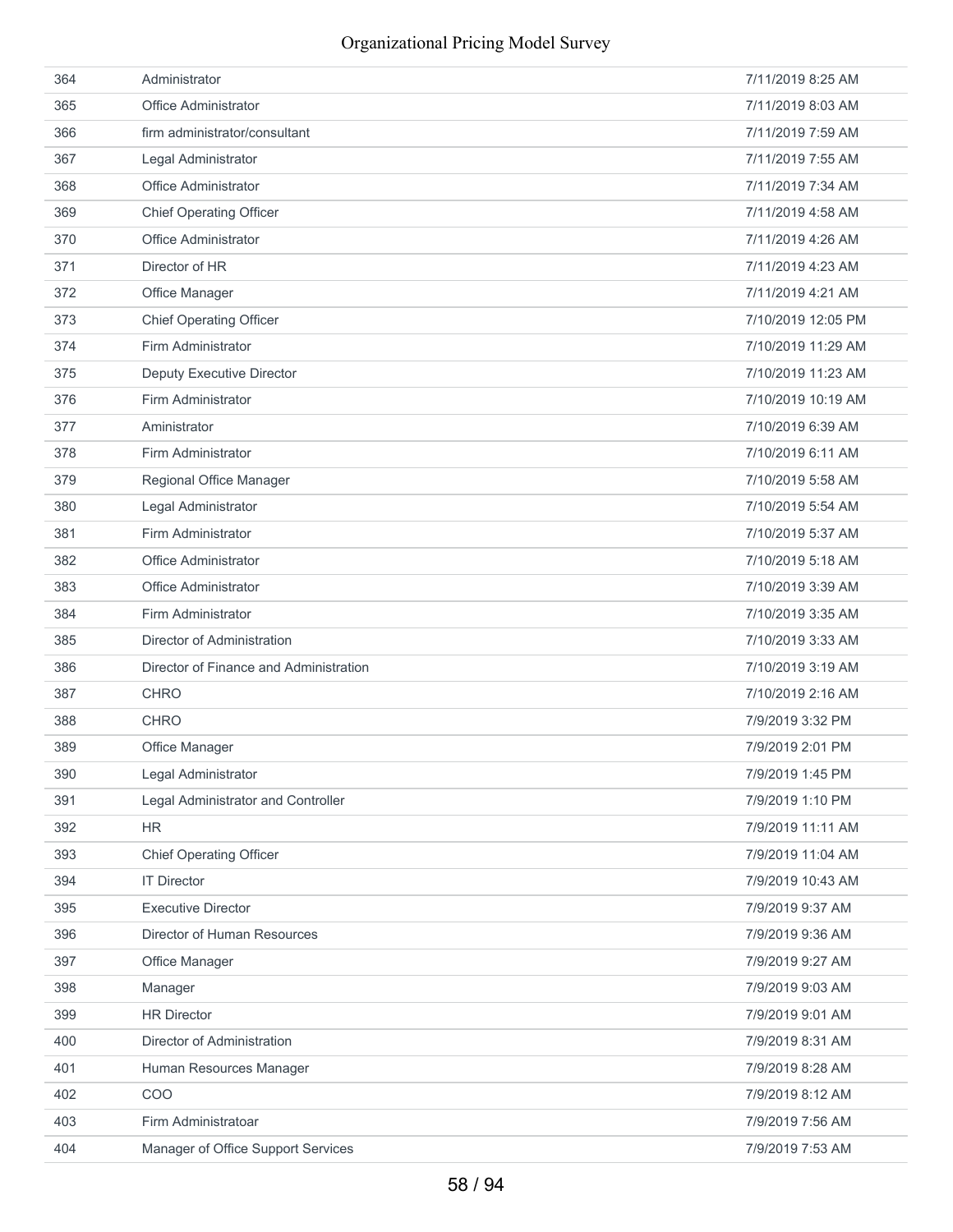| 405 | Firm Administrator                     | 7/9/2019 7:13 AM  |
|-----|----------------------------------------|-------------------|
| 406 | Director of Office Administration - NY | 7/9/2019 7:01 AM  |
| 407 | Firm Administrator                     | 7/9/2019 6:53 AM  |
| 408 | Office Adminstrator for Tampa          | 7/9/2019 6:43 AM  |
| 409 | CONTROLLER/OFFICE MANAGER              | 7/9/2019 6:24 AM  |
| 410 | <b>Operations Administrator</b>        | 7/9/2019 6:18 AM  |
| 411 | Firm Administrator                     | 7/9/2019 6:16 AM  |
| 412 | Office Administrator                   | 7/9/2019 6:16 AM  |
| 413 | Sr HR Manager                          | 7/9/2019 5:50 AM  |
| 414 | Administrator                          | 7/9/2019 5:22 AM  |
| 415 | Human Resource Manager                 | 7/9/2019 5:16 AM  |
| 416 | <b>Office Administrator</b>            | 7/9/2019 5:08 AM  |
| 417 | Office Administrator                   | 7/9/2019 4:54 AM  |
| 418 | <b>Office Administrator</b>            | 7/9/2019 4:44 AM  |
| 419 | <b>Executive Administrator</b>         | 7/9/2019 4:10 AM  |
| 420 | Office Manager                         | 7/9/2019 4:03 AM  |
| 421 | Office Manager                         | 7/9/2019 3:53 AM  |
| 422 | Office Manager                         | 7/9/2019 3:42 AM  |
| 423 | <b>Chief Administrative Officer</b>    | 7/9/2019 3:35 AM  |
| 424 | Office Administrator                   | 7/9/2019 3:30 AM  |
| 425 | Accounting/HR Manager                  | 7/9/2019 3:22 AM  |
| 426 | controller                             | 7/9/2019 2:59 AM  |
| 427 | Administrator                          | 7/9/2019 2:50 AM  |
| 428 | <b>HR Director</b>                     | 7/9/2019 2:33 AM  |
| 429 | <b>CFO</b>                             | 7/9/2019 1:52 AM  |
| 430 | <b>Executive Director</b>              | 7/9/2019 1:44 AM  |
| 431 | <b>Executive Director</b>              | 7/8/2019 2:51 PM  |
| 432 | <b>Practice Assistant Supervisor</b>   | 7/8/2019 1:37 PM  |
| 433 | Firm Manager                           | 7/8/2019 1:18 PM  |
| 434 | Legal Manager                          | 7/8/2019 12:38 PM |
| 435 | <b>Accounting Manager</b>              | 7/8/2019 11:58 AM |
| 436 | Office Administrator                   | 7/8/2019 11:54 AM |
| 437 | Legal Administrator                    | 7/8/2019 11:51 AM |
| 438 | <b>Chief Financial Officer</b>         | 7/8/2019 11:47 AM |
| 439 | <b>Chief Operating Officer</b>         | 7/8/2019 11:31 AM |
| 440 | Ex. Director                           | 7/8/2019 11:20 AM |
| 441 | <b>Accounting Department Manager</b>   | 7/8/2019 11:17 AM |
| 442 | Firm Administrator                     | 7/8/2019 11:10 AM |
| 443 | Administrator                          | 7/8/2019 11:08 AM |
| 444 | Office Manager                         | 7/8/2019 11:08 AM |
|     |                                        |                   |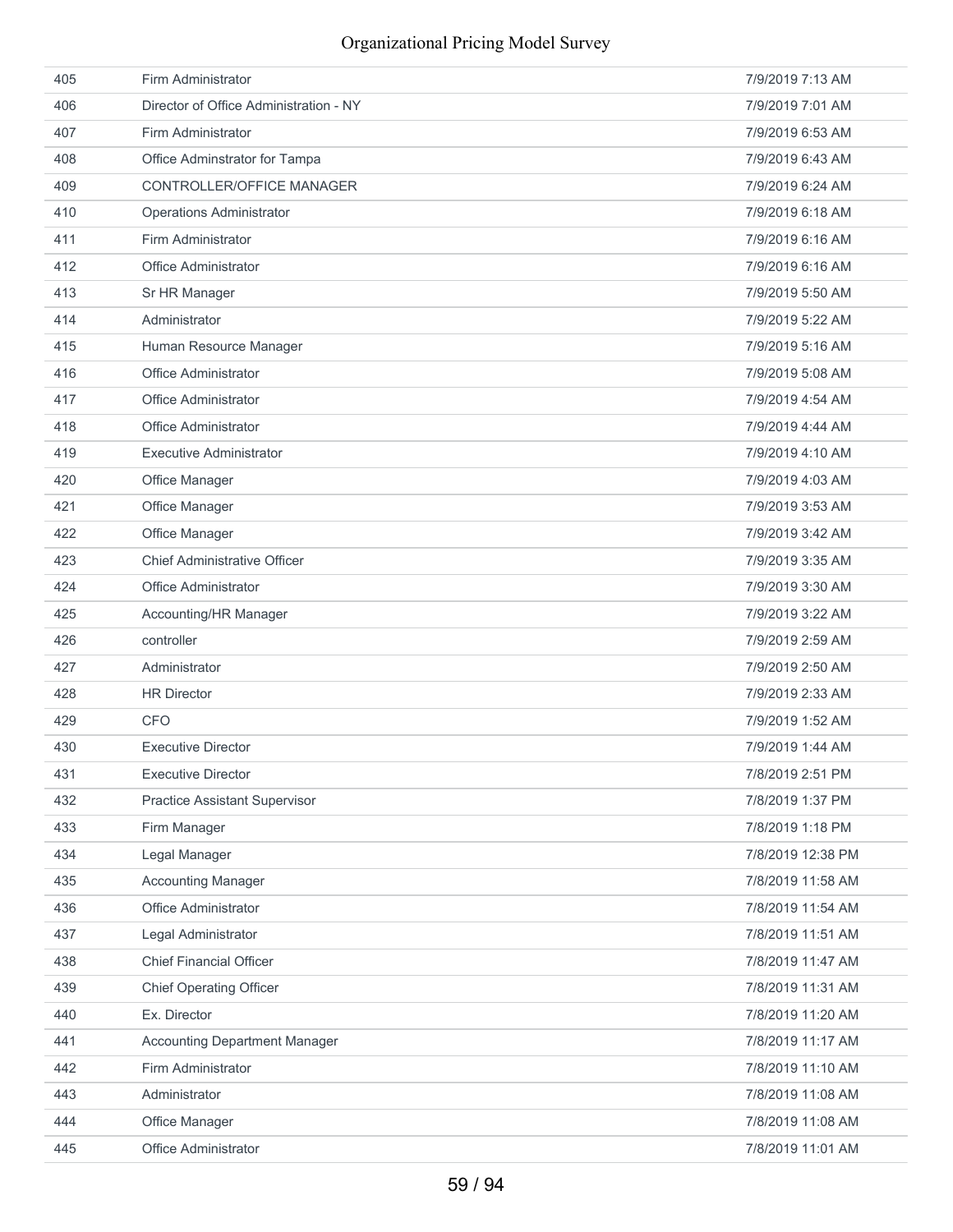| 446 | Administrator                           | 7/8/2019 10:37 AM |
|-----|-----------------------------------------|-------------------|
| 447 | CAO                                     | 7/8/2019 10:36 AM |
| 448 | <b>HR Manager</b>                       | 7/8/2019 10:34 AM |
| 449 | Administrator                           | 7/8/2019 10:22 AM |
| 450 | <b>Executive Director</b>               | 7/8/2019 10:13 AM |
| 451 | <b>Director of Information Services</b> | 7/8/2019 10:13 AM |
| 452 | Director of Administration              | 7/8/2019 10:04 AM |
| 453 | office coordinator                      | 7/8/2019 10:04 AM |
| 454 | Office Manager                          | 7/8/2019 9:53 AM  |
| 455 | Regional Administrator                  | 7/8/2019 9:51 AM  |
| 456 | Office Manager                          | 7/8/2019 9:50 AM  |
| 457 | Firm Administrator                      | 7/8/2019 9:48 AM  |
| 458 | Administrator                           | 7/8/2019 9:35 AM  |
| 459 | <b>Business Development Manager</b>     | 7/8/2019 9:29 AM  |
| 460 | Firm Administrator                      | 7/8/2019 9:23 AM  |
| 461 | Director of Finance                     | 7/8/2019 9:16 AM  |
| 462 | Firm Administrator                      | 7/8/2019 9:09 AM  |
| 463 | Office Adminstrator                     | 7/8/2019 9:08 AM  |
| 464 | <b>Chief Operating Officer</b>          | 7/8/2019 9:07 AM  |
| 465 | Legal Administrator                     | 7/8/2019 9:06 AM  |
| 466 | Sr. Director of Administration          | 7/8/2019 9:03 AM  |
| 467 | Director of Human Resources             | 7/8/2019 8:56 AM  |
| 468 | Office Administrator                    | 7/8/2019 8:48 AM  |
| 469 | Office Manager                          | 7/8/2019 8:48 AM  |
| 470 | Office administrator                    | 7/8/2019 8:47 AM  |
| 471 | Firm Administrator                      | 7/8/2019 8:46 AM  |
| 472 | Director of Administration              | 7/8/2019 8:43 AM  |
| 473 | Office Manager                          | 7/8/2019 8:43 AM  |
| 474 | Firm Administrator                      | 7/8/2019 8:42 AM  |
| 475 | <b>Executive Director</b>               | 7/8/2019 8:41 AM  |
| 476 | Administrator                           | 7/8/2019 8:34 AM  |
| 477 | COO                                     | 7/8/2019 8:34 AM  |
| 478 | <b>Business Manager</b>                 | 7/8/2019 8:31 AM  |
| 479 | <b>Chief Operating Officer</b>          | 7/8/2019 8:26 AM  |
| 480 | Office Administrator                    | 7/8/2019 8:26 AM  |
| 481 | <b>Operations Manager</b>               | 7/8/2019 8:26 AM  |
| 482 | <b>Executive Director</b>               | 7/8/2019 8:25 AM  |
| 483 | <b>Chief Operating Officer</b>          | 7/8/2019 8:20 AM  |
| 484 | Firm Administrator                      | 7/8/2019 8:18 AM  |
| 485 | <b>Executive Director</b>               | 7/8/2019 8:18 AM  |
| 486 | Office Manager                          | 7/8/2019 8:16 AM  |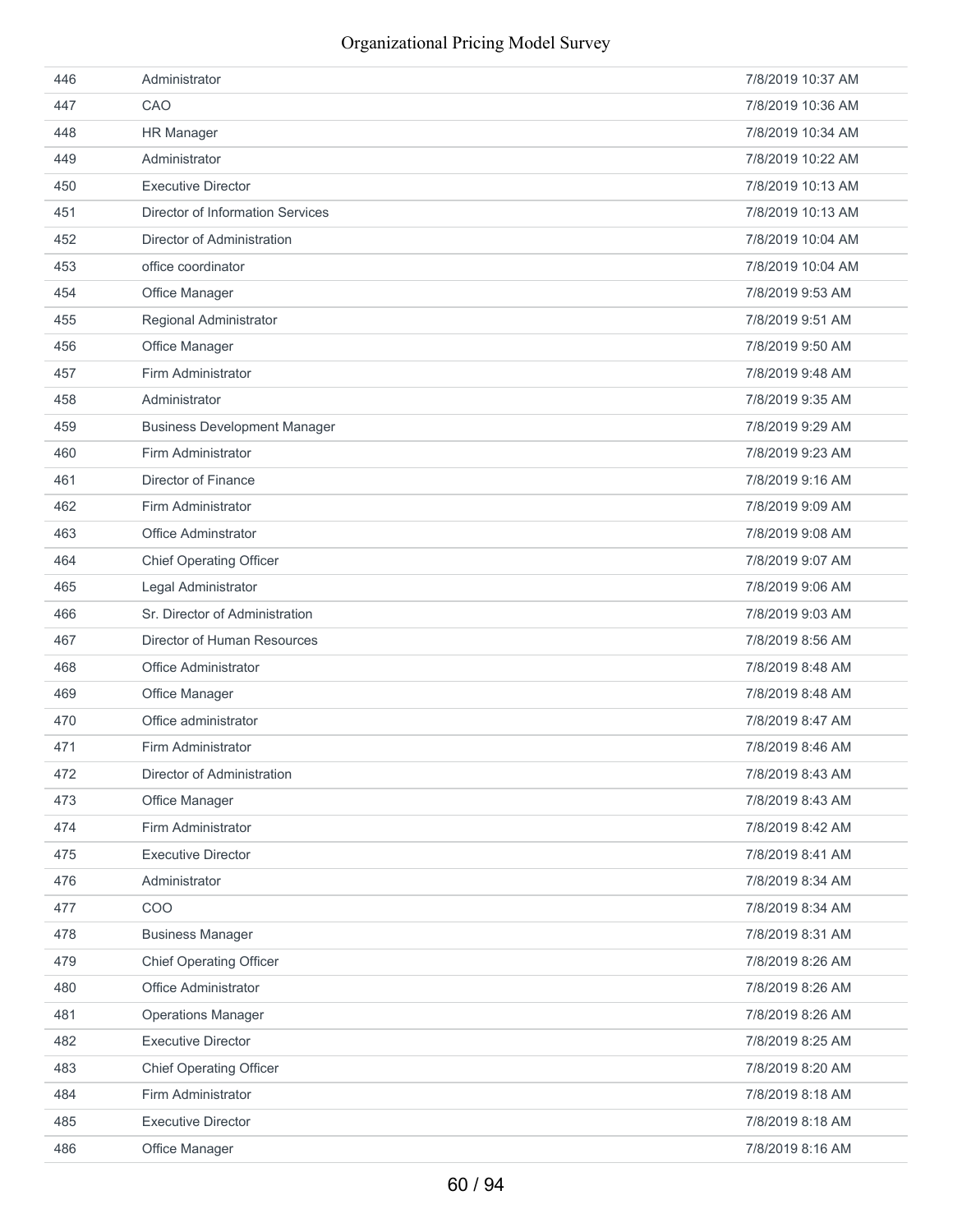| 487 | Legal Administrator                    | 7/8/2019 8:15 AM |
|-----|----------------------------------------|------------------|
| 488 | <b>HR Generalist</b>                   | 7/8/2019 8:14 AM |
| 489 | <b>IT Manager</b>                      | 7/8/2019 8:13 AM |
| 490 | <b>CFO</b>                             | 7/8/2019 8:12 AM |
| 491 | <b>HR Director</b>                     | 7/8/2019 8:06 AM |
| 492 | <b>Office Administrator</b>            | 7/8/2019 8:02 AM |
| 493 | Administrator                          | 7/8/2019 8:00 AM |
| 494 | Dir of Office Management               | 7/8/2019 7:55 AM |
| 495 | Office Manager                         | 7/8/2019 7:55 AM |
| 496 | Legal Administrator/Controller         | 7/8/2019 7:51 AM |
| 497 | <b>Business Manager</b>                | 7/8/2019 7:50 AM |
| 498 | COO                                    | 7/8/2019 7:46 AM |
| 499 | Office Administrator                   | 7/8/2019 7:44 AM |
| 500 | Administrator                          | 7/8/2019 7:43 AM |
| 501 | COO                                    | 7/8/2019 7:42 AM |
| 502 | <b>Talent Management Specialist</b>    | 7/8/2019 7:42 AM |
| 503 | Firm Administrator                     | 7/8/2019 7:42 AM |
| 504 | Firm Administrator                     | 7/8/2019 7:41 AM |
| 505 | President                              | 7/8/2019 7:41 AM |
| 506 | Lega Administrator                     | 7/8/2019 7:41 AM |
| 507 | <b>CFO</b>                             | 7/8/2019 7:41 AM |
| 508 | Controller                             | 7/8/2019 7:39 AM |
| 509 | controller                             | 7/8/2019 7:39 AM |
| 510 | Director of Finance & Administration   | 7/8/2019 7:38 AM |
| 511 | <b>Executive Administrator</b>         | 7/8/2019 7:38 AM |
| 512 | <b>Chief Operating Officer</b>         | 7/8/2019 7:38 AM |
| 513 | Firm Administrator                     | 7/8/2019 7:35 AM |
| 514 | Director of Technology                 | 7/8/2019 7:34 AM |
| 515 | Firm Administrator                     | 7/8/2019 7:33 AM |
| 516 | Firm Administrator                     | 7/8/2019 7:33 AM |
| 517 | Director of Finance and Administration | 7/8/2019 7:33 AM |
| 518 | Director of Finance                    | 7/8/2019 7:32 AM |
| 519 | Legal Administrator                    | 7/8/2019 7:32 AM |
| 520 | Firm Administrator                     | 7/8/2019 7:32 AM |
| 521 | President                              | 7/8/2019 7:31 AM |
| 522 | Human Resources Generalist             | 7/8/2019 7:31 AM |
| 523 | Firm Administrator                     | 7/8/2019 7:30 AM |
| 524 | Director of Human Resources            | 7/8/2019 7:30 AM |
| 525 | <b>CFO</b>                             | 7/8/2019 7:30 AM |
| 526 | Administrator                          | 7/8/2019 7:29 AM |
| 527 | Associate Director Human Resources     | 7/8/2019 7:28 AM |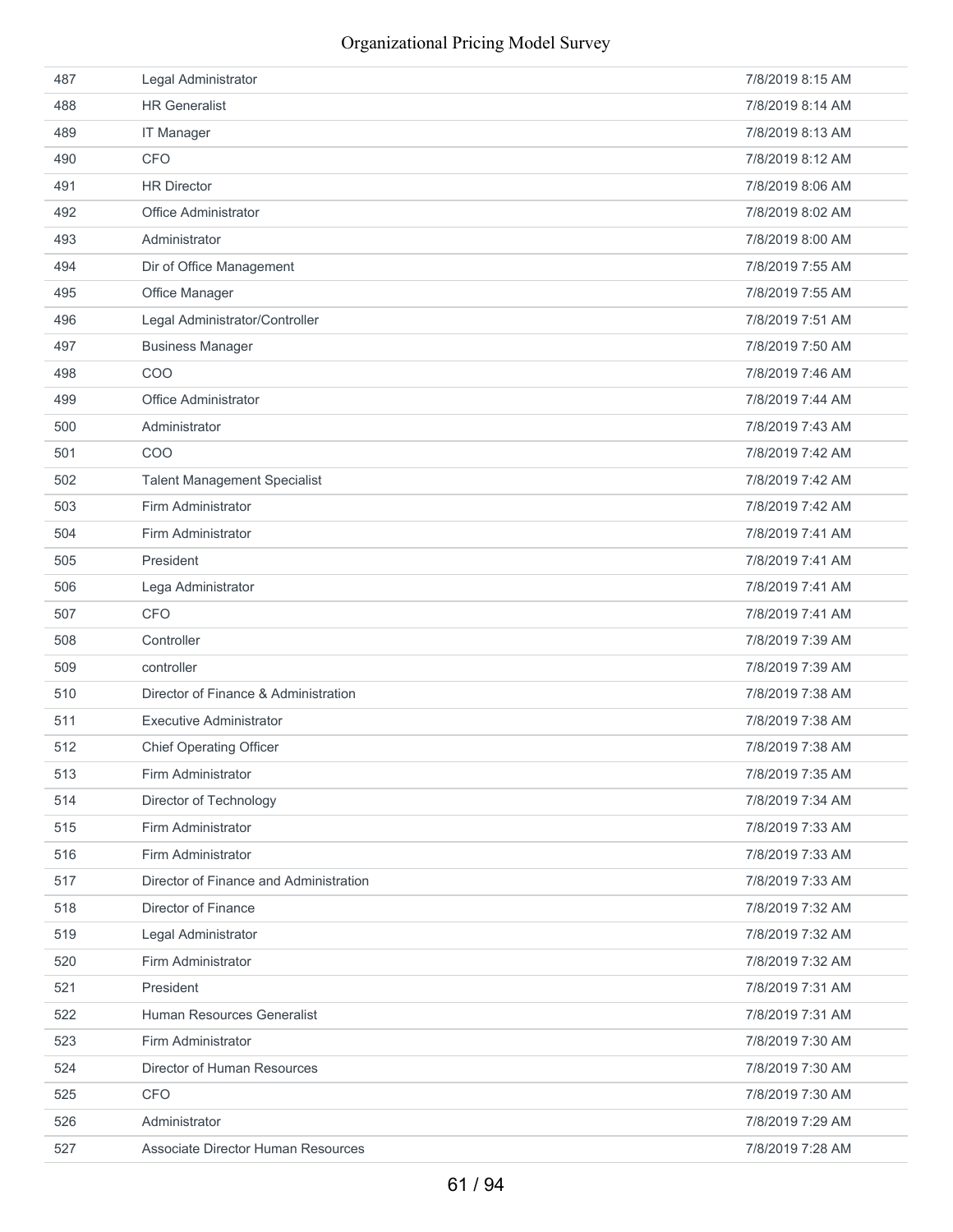| 528 | Office Manager                              | 7/8/2019 7:28 AM |
|-----|---------------------------------------------|------------------|
| 529 | Office Manager                              | 7/8/2019 7:27 AM |
| 530 | Human Resources Manager                     | 7/8/2019 7:27 AM |
| 531 | Director of Finance                         | 7/8/2019 7:26 AM |
| 532 | Firm Administrator                          | 7/8/2019 7:26 AM |
| 533 | Firm Administrator                          | 7/8/2019 7:25 AM |
| 534 | Wilmington Office Director                  | 7/8/2019 7:24 AM |
| 535 | <b>Accounting Manager</b>                   | 7/8/2019 7:23 AM |
| 536 | Legal Administrator                         | 7/8/2019 7:23 AM |
| 537 | <b>Business Operations Manager</b>          | 7/8/2019 7:22 AM |
| 538 | Controller                                  | 7/8/2019 7:21 AM |
| 539 | <b>Director</b>                             | 7/8/2019 7:20 AM |
| 540 | <b>Managing Partner</b>                     | 7/8/2019 7:20 AM |
| 541 | Legal Administrator                         | 7/8/2019 7:19 AM |
| 542 | <b>Operation Manager</b>                    | 7/8/2019 7:19 AM |
| 543 | Firm Administrator                          | 7/8/2019 7:19 AM |
| 544 | Legal Administrator                         | 7/8/2019 7:19 AM |
| 545 | Office Manager                              | 7/8/2019 7:19 AM |
| 546 | <b>Office Administrator</b>                 | 7/8/2019 7:17 AM |
| 547 | <b>Executive Director</b>                   | 7/8/2019 7:16 AM |
| 548 | Director of Admnistration                   | 7/8/2019 7:15 AM |
| 549 | Firm Administrator                          | 7/8/2019 7:15 AM |
| 550 | Legal Administrator                         | 7/8/2019 7:15 AM |
| 551 | Director of Knowledge Resources             | 7/8/2019 7:15 AM |
| 552 | Administrator of Human Resources & Planning | 7/8/2019 7:15 AM |
| 553 | <b>Chief Operating Officer</b>              | 7/8/2019 7:15 AM |
| 554 | Office Manager                              | 7/8/2019 7:15 AM |
| 555 | Office Administrator                        | 7/8/2019 7:14 AM |
| 556 | Director of Finance                         | 7/8/2019 7:14 AM |
| 557 | <b>HR Office Manager</b>                    | 7/8/2019 7:14 AM |
| 558 | Office Manager                              | 7/8/2019 7:14 AM |
| 559 | Firm Administrator                          | 7/8/2019 7:13 AM |
| 560 | Director of HR                              | 7/8/2019 7:13 AM |
| 561 | Administrator                               | 7/8/2019 7:13 AM |
| 562 | Office Administrator                        | 7/8/2019 7:13 AM |
| 563 | Office Administrator                        | 7/8/2019 7:13 AM |
| 564 | Office Manager                              | 7/8/2019 7:13 AM |
| 565 | Regional IT Director                        | 7/8/2019 7:12 AM |
| 566 | <b>Business Manager</b>                     | 7/8/2019 7:12 AM |
| 567 | Administrator                               | 7/8/2019 7:11 AM |
|     |                                             |                  |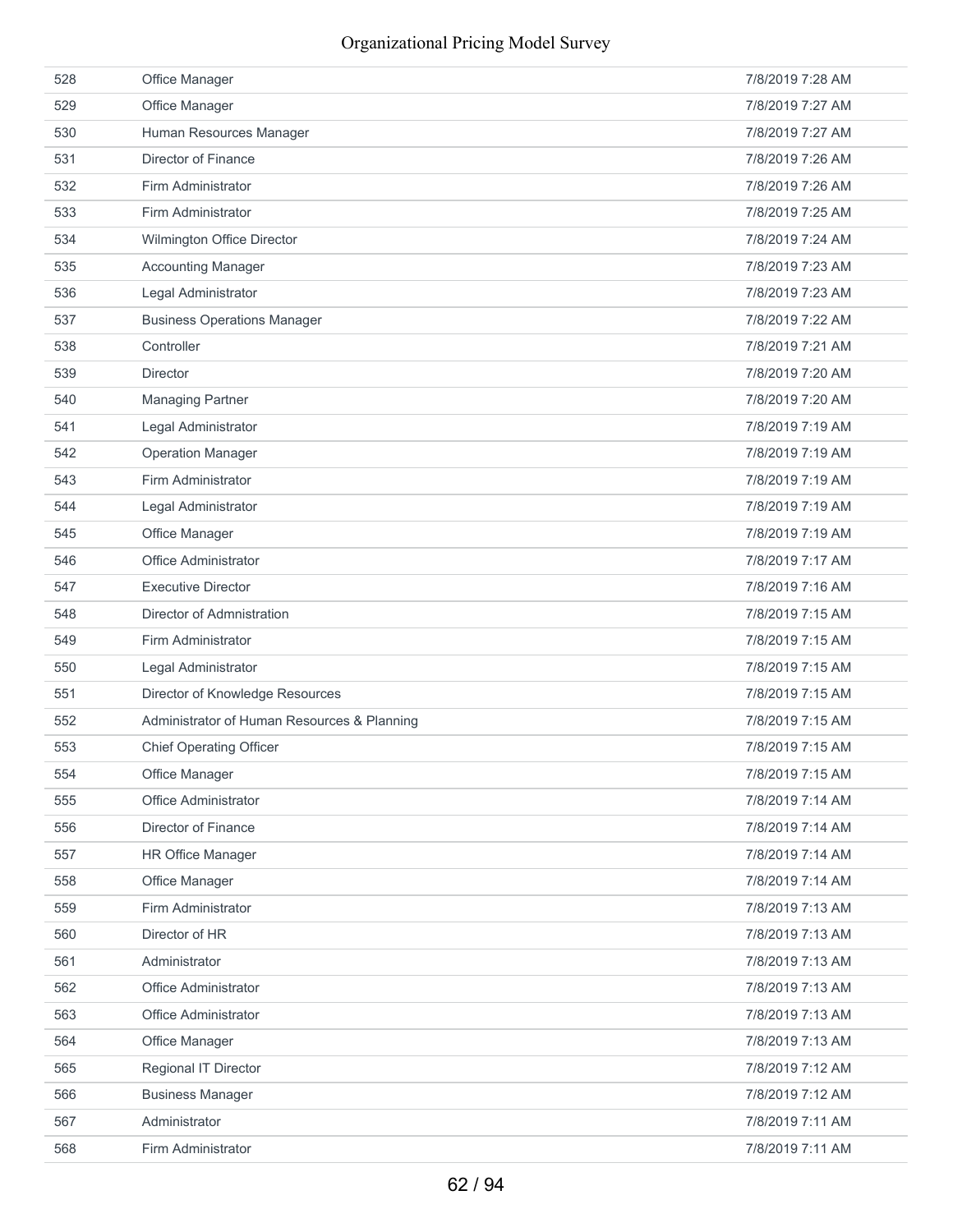| 569 | Office Manager                             | 7/8/2019 7:11 AM  |
|-----|--------------------------------------------|-------------------|
| 570 | Mortgage Services Manager                  | 7/8/2019 7:11 AM  |
| 571 | <b>Executive Director</b>                  | 7/8/2019 7:11 AM  |
| 572 | Administrator                              | 7/8/2019 7:10 AM  |
| 573 | <b>Office Administrator</b>                | 7/8/2019 7:10 AM  |
| 574 | <b>Executive Director</b>                  | 7/8/2019 7:10 AM  |
| 575 | Chief Human Resources Officer              | 7/8/2019 7:10 AM  |
| 576 | Director of Administration                 | 7/8/2019 7:09 AM  |
| 577 | Director of Office Operations              | 7/8/2019 4:58 AM  |
| 578 | <b>Chief Operating Officer</b>             | 7/7/2019 4:32 AM  |
| 579 | Office Manager                             | 7/6/2019 5:29 AM  |
| 580 | Office Administrator                       | 7/5/2019 7:30 AM  |
| 581 | <b>Office Administrator</b>                | 7/4/2019 6:10 AM  |
| 582 | Firm Administrator                         | 7/3/2019 3:27 PM  |
| 583 | Firm Administrator                         | 7/3/2019 11:51 AM |
| 584 | Director of Administration                 | 7/3/2019 9:37 AM  |
| 585 | Office Manager                             | 7/3/2019 9:21 AM  |
| 586 | Administsrator                             | 7/3/2019 8:57 AM  |
| 587 | Firm Administrator                         | 7/3/2019 8:42 AM  |
| 588 | <b>Chief Operating Officer</b>             | 7/3/2019 7:11 AM  |
| 589 | Director of Human Resources and Operations | 7/3/2019 4:55 AM  |
| 590 |                                            |                   |
|     | Firm Administrator                         | 7/3/2019 4:39 AM  |
| 591 | Office Administrator                       | 7/3/2019 2:41 AM  |
| 592 | <b>Director Administration</b>             | 7/2/2019 4:08 PM  |
| 593 | Administrator                              | 7/2/2019 12:20 PM |
| 594 | Firm Administrator                         | 7/2/2019 11:22 AM |
| 595 | <b>Accounting Coordinator</b>              | 7/2/2019 10:03 AM |
| 596 | Firm Administrator                         | 7/2/2019 9:37 AM  |
| 597 | Office Manager                             | 7/2/2019 8:24 AM  |
| 598 | Office Administrator                       | 7/2/2019 7:15 AM  |
| 599 | <b>Executive Director</b>                  | 7/2/2019 6:57 AM  |
| 600 | <b>Executive Director</b>                  | 7/2/2019 6:14 AM  |
| 601 | Director of Accounting                     | 7/2/2019 5:56 AM  |
| 602 | Director of Administrative Services        | 7/2/2019 5:50 AM  |
| 603 | <b>HR Manager</b>                          | 7/2/2019 5:42 AM  |
| 604 | Law Firm Administrator                     | 7/2/2019 4:30 AM  |
| 605 | FIRM ADMINISTRATOR & CONTROLLER            | 7/2/2019 4:15 AM  |
| 606 | <b>Chief Operating Officer</b>             | 7/2/2019 3:24 AM  |
| 607 | Flrm Administrator                         | 7/2/2019 2:38 AM  |
| 608 | Director, Legal Operations                 | 7/2/2019 1:19 AM  |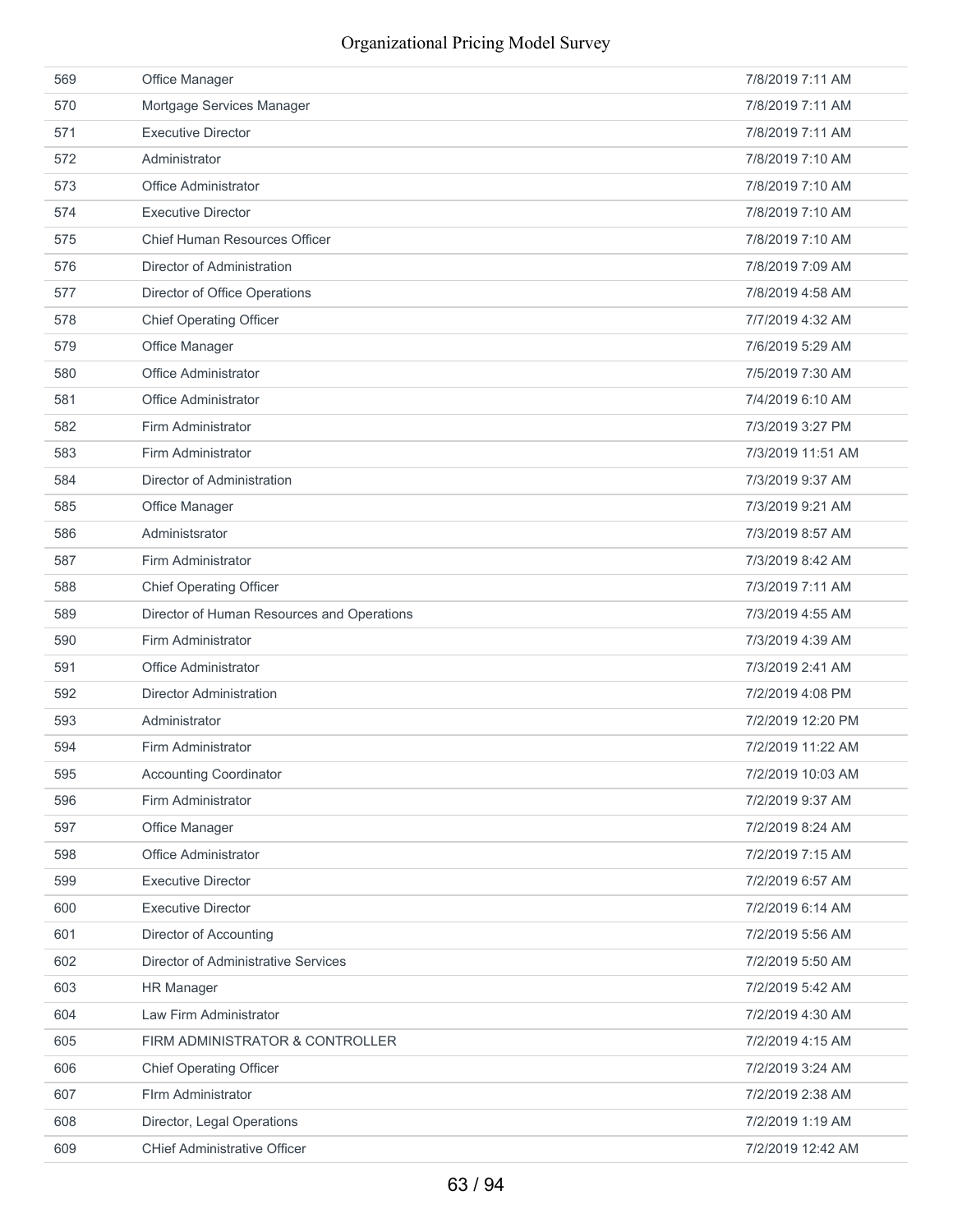| 610 | Chief Human Resources and Operations Strategist | 7/1/2019 4:24 PM  |
|-----|-------------------------------------------------|-------------------|
| 611 | CEO                                             | 7/1/2019 3:32 PM  |
| 612 | Systems Manager                                 | 7/1/2019 2:17 PM  |
| 613 | Firm Administrator                              | 7/1/2019 2:13 PM  |
| 614 | Director of Administration                      | 7/1/2019 1:10 PM  |
| 615 | <b>Chief Operating Officer</b>                  | 7/1/2019 12:59 PM |
| 616 | <b>Assistant Chief Operating Officer</b>        | 7/1/2019 12:48 PM |
| 617 | Administrator                                   | 7/1/2019 12:20 PM |
| 618 | Office Administrator                            | 7/1/2019 11:53 AM |
| 619 | Office Manager                                  | 7/1/2019 11:46 AM |
| 620 | Firm Administrator                              | 7/1/2019 11:45 AM |
| 621 | <b>Chief Operating Officer</b>                  | 7/1/2019 11:35 AM |
| 622 | Senior Office Administrator                     | 7/1/2019 11:27 AM |
| 623 | HR Director/Administrator                       | 7/1/2019 11:16 AM |
| 624 | <b>Business Manager</b>                         | 7/1/2019 11:09 AM |
| 625 | Director, Personnel and Administration          | 7/1/2019 11:05 AM |
| 626 | Paralegal, Office Administrator                 | 7/1/2019 10:48 AM |
| 627 | <b>Executive Director</b>                       | 7/1/2019 10:46 AM |
| 628 | <b>Chief Operating Officer</b>                  | 7/1/2019 10:36 AM |
| 629 | Firm Administrator                              | 7/1/2019 10:29 AM |
| 630 | Director of Finance & Operations                | 7/1/2019 10:22 AM |
| 631 | Practice Support Manager                        | 7/1/2019 10:13 AM |
| 632 | Director of Administration                      | 7/1/2019 10:06 AM |
| 633 | Office Administrator                            | 7/1/2019 10:05 AM |
| 634 | COO                                             | 7/1/2019 10:05 AM |
| 635 | Office Administrator                            | 7/1/2019 9:58 AM  |
| 636 | Firm Administrator                              | 7/1/2019 9:58 AM  |
| 637 | Firm Administrator                              | 7/1/2019 9:47 AM  |
| 638 | Director of HR                                  | 7/1/2019 9:44 AM  |
| 639 | <b>Chief Operating Officer</b>                  | 7/1/2019 9:44 AM  |
| 640 | Administrator                                   | 7/1/2019 9:43 AM  |
| 641 | Director of Administration                      | 7/1/2019 9:43 AM  |
| 642 | Director of Administration                      | 7/1/2019 9:40 AM  |
| 643 | <b>CFO</b>                                      | 7/1/2019 9:38 AM  |
| 644 | Firm Administrator                              | 7/1/2019 9:38 AM  |
| 645 | Office Manager                                  | 7/1/2019 9:35 AM  |
| 646 | Office Manager                                  | 7/1/2019 9:35 AM  |
| 647 | Office Administrator                            | 7/1/2019 9:35 AM  |
| 648 | Firm Administrator                              | 7/1/2019 9:12 AM  |
| 649 | Firm Administrator                              | 7/1/2019 9:02 AM  |
| 650 | Office Manager                                  | 7/1/2019 8:46 AM  |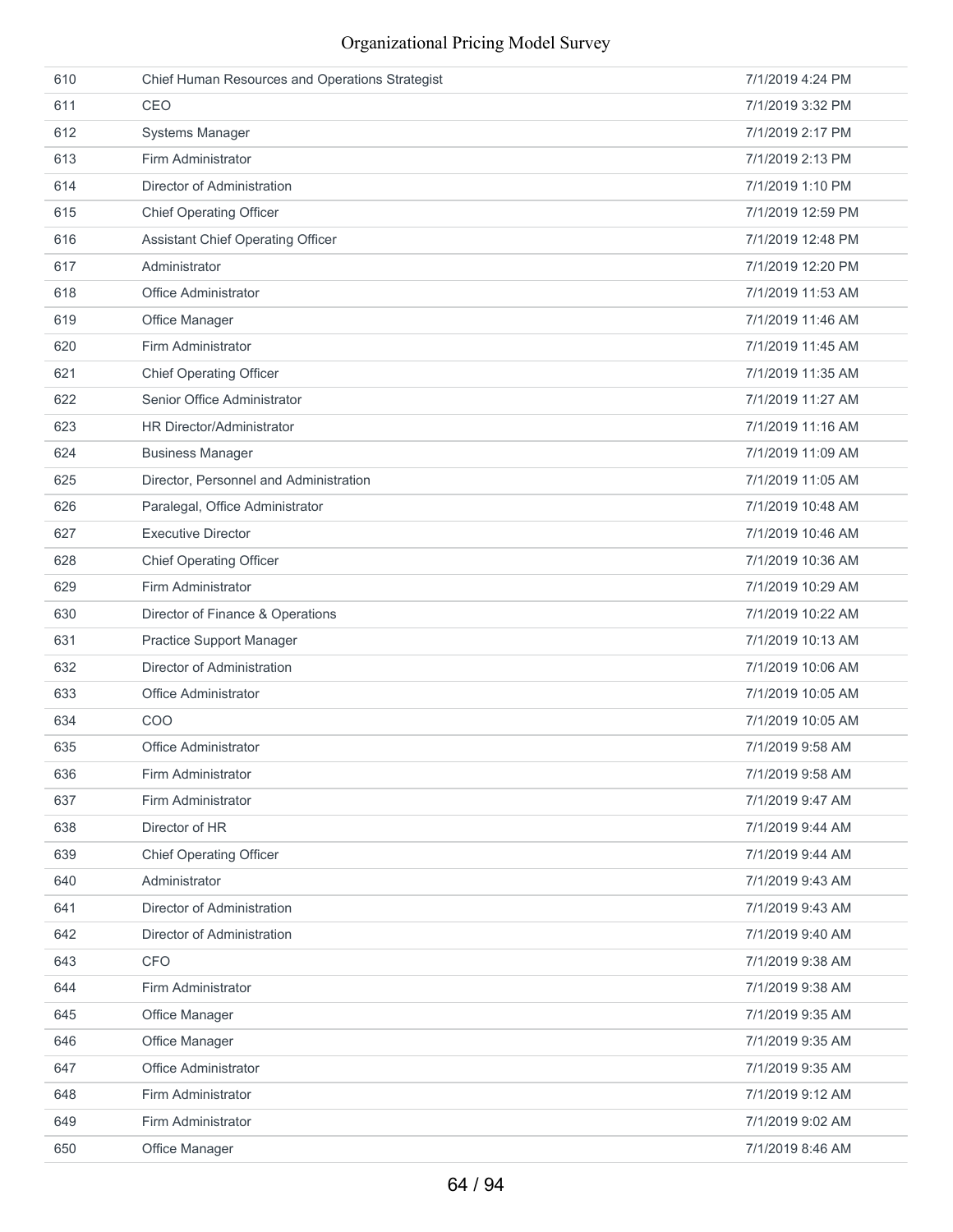| 651 | Legal Administrator                  | 7/1/2019 7:25 AM   |
|-----|--------------------------------------|--------------------|
| 652 | <b>Executive Director</b>            | 7/1/2019 7:24 AM   |
| 653 | Director of Human Resources          | 7/1/2019 7:22 AM   |
| 654 | Human Resources Manager              | 7/1/2019 7:22 AM   |
| 655 | Firm Administrator                   | 7/1/2019 7:20 AM   |
| 656 | Firm Administrator                   | 7/1/2019 6:55 AM   |
| 657 | <b>Human Resources Director</b>      | 7/1/2019 6:43 AM   |
| 658 | Office Administrator                 | 7/1/2019 6:33 AM   |
| 659 | <b>Business Manager</b>              | 7/1/2019 5:46 AM   |
| 660 | <b>Director of Operations</b>        | 7/1/2019 5:45 AM   |
| 661 | Firm Administrator                   | 7/1/2019 5:28 AM   |
| 662 | Controller                           | 7/1/2019 5:07 AM   |
| 663 | Office Administrator                 | 7/1/2019 4:59 AM   |
| 664 | Director of Administration           | 7/1/2019 4:33 AM   |
| 665 | <b>HR Director</b>                   | 7/1/2019 4:20 AM   |
| 666 | COO                                  | 7/1/2019 4:08 AM   |
| 667 | Legal Administrator                  | 7/1/2019 3:52 AM   |
| 668 | Firm Administrator                   | 7/1/2019 2:48 AM   |
| 669 | <b>Chief Operating Officer</b>       | 7/1/2019 2:44 AM   |
| 670 | Administrator                        | 7/1/2019 12:59 AM  |
| 671 | CEO                                  | 6/30/2019 5:06 PM  |
| 672 | <b>Chief Operating Officer</b>       | 6/30/2019 4:34 PM  |
| 673 | Director of Finance                  | 6/30/2019 9:53 AM  |
| 674 | Primary administrator                | 6/29/2019 8:54 AM  |
| 675 | Director of Finance & Administration | 6/29/2019 8:08 AM  |
| 676 | <b>Office Administrator</b>          | 6/29/2019 7:00 AM  |
| 677 | Office Administrator                 | 6/29/2019 6:44 AM  |
| 678 | CEO                                  | 6/29/2019 2:13 AM  |
| 679 | <b>Executive Director</b>            | 6/28/2019 10:57 PM |
| 680 | Legal Administrator                  | 6/28/2019 4:18 PM  |
| 681 | Vice President. Benefit Solutions    | 6/28/2019 2:05 PM  |
| 682 | <b>Finance Director</b>              | 6/28/2019 1:50 PM  |
| 683 | Executive director                   | 6/28/2019 1:47 PM  |
| 684 | Director of Finance & Administration | 6/28/2019 1:43 PM  |
| 685 | Administrator                        | 6/28/2019 1:26 PM  |
| 686 | Chief financial officer              | 6/28/2019 12:17 PM |
| 687 | COO/Director of Human Resources      | 6/28/2019 11:39 AM |
| 688 | Firm Administrator                   | 6/28/2019 11:32 AM |
| 689 | <b>CFO</b>                           | 6/28/2019 11:26 AM |
| 690 | <b>Executive Director</b>            | 6/28/2019 11:22 AM |
| 691 | Firm Administrator                   | 6/28/2019 11:06 AM |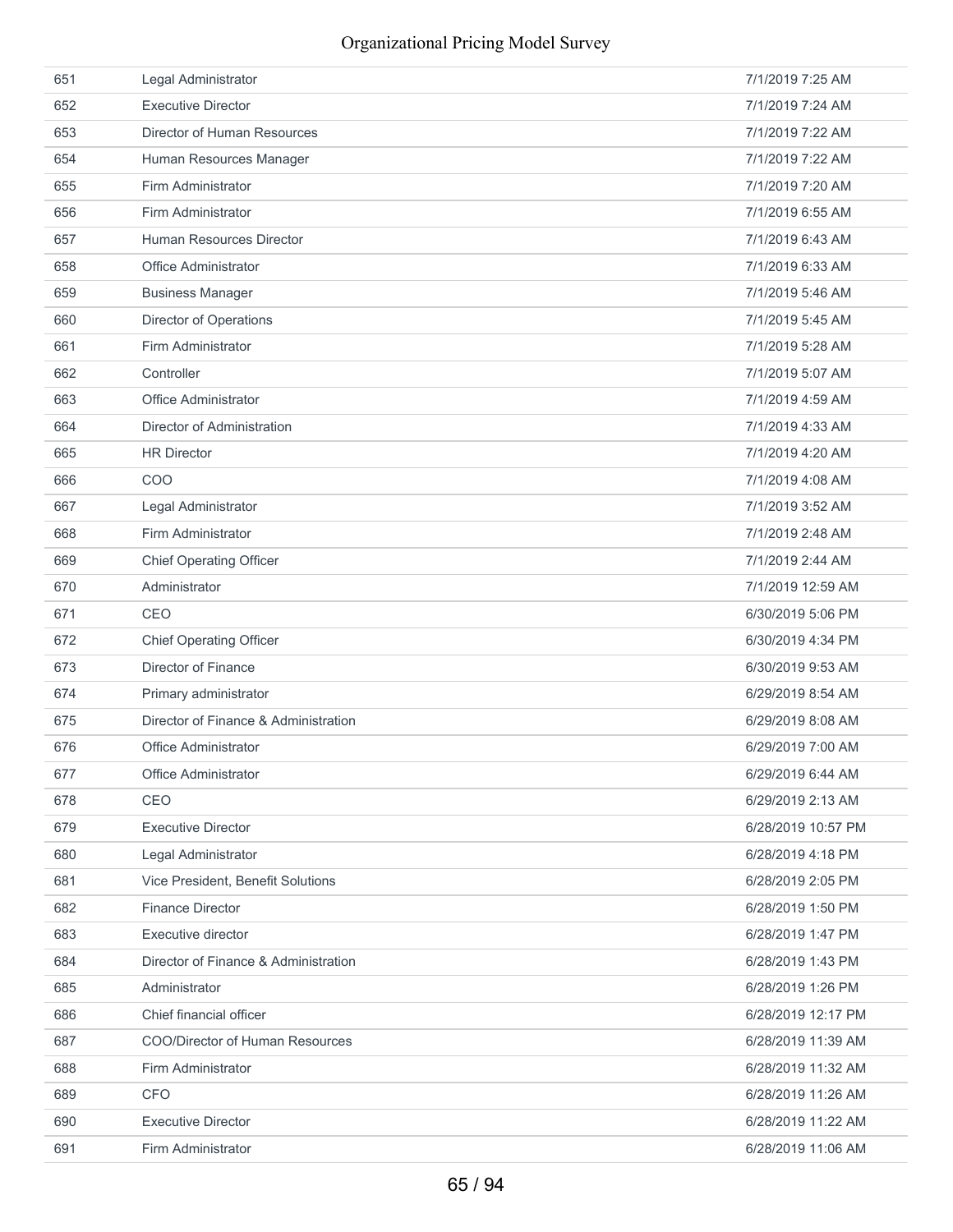| 692 | Office Administrator - Florida                                  | 6/28/2019 10:39 AM |
|-----|-----------------------------------------------------------------|--------------------|
| 693 | Consultant                                                      | 6/28/2019 10:39 AM |
| 694 | Legal Administrator                                             | 6/28/2019 10:24 AM |
| 695 | Firm Administrator                                              | 6/28/2019 10:20 AM |
| 696 | Dallas Office Administrator                                     | 6/28/2019 10:16 AM |
| 697 | Firm Administrator                                              | 6/28/2019 10:15 AM |
| 698 | Human Resources Director                                        | 6/28/2019 10:06 AM |
| 699 | Firm Administrator                                              | 6/28/2019 9:56 AM  |
| 700 | <b>Office Administrator</b>                                     | 6/28/2019 9:50 AM  |
| 701 | Director of Administration                                      | 6/28/2019 9:36 AM  |
| 702 | Director of Record Services (IP Docketing)                      | 6/28/2019 9:33 AM  |
| 703 | <b>CFAO</b>                                                     | 6/28/2019 9:32 AM  |
| 704 | Office Administrator, New England Offices (4) and Rochester, NY | 6/28/2019 9:29 AM  |
| 705 | Director of Human Resources                                     | 6/28/2019 9:27 AM  |
| 706 | Director of Finance                                             | 6/28/2019 9:25 AM  |
| 707 | Office Administrator                                            | 6/28/2019 9:22 AM  |
| 708 | Legal Administrator/Lead Paralegal                              | 6/28/2019 9:18 AM  |
| 709 | <b>Operations Manager</b>                                       | 6/28/2019 9:14 AM  |
| 710 | Legal Administrator                                             | 6/28/2019 9:11 AM  |
| 711 | Administrative Services Manager                                 | 6/28/2019 9:02 AM  |
| 712 | Firm Administrator                                              | 6/28/2019 8:57 AM  |
| 713 | Legal Administrator                                             | 6/28/2019 8:53 AM  |
| 714 | Office Administrator                                            | 6/28/2019 8:51 AM  |
| 715 | Director of Administration                                      | 6/28/2019 8:50 AM  |
| 716 | Administrator                                                   | 6/28/2019 8:39 AM  |
| 717 | <b>Executive Director</b>                                       | 6/28/2019 8:30 AM  |
| 718 | <b>Chief Administrative Officer</b>                             | 6/28/2019 8:28 AM  |
| 719 | <b>Executive Director</b>                                       | 6/28/2019 8:23 AM  |
| 720 | <b>Director of Business Affairs</b>                             | 6/28/2019 8:19 AM  |
| 721 | Office Administrator                                            | 6/28/2019 8:16 AM  |
| 722 | Office Manager                                                  | 6/28/2019 8:10 AM  |
| 723 | <b>CFO</b>                                                      | 6/28/2019 8:02 AM  |
| 724 | --                                                              | 6/28/2019 7:58 AM  |
| 725 | Office Manager                                                  | 6/28/2019 7:56 AM  |
| 726 | Director of Human Resources                                     | 6/28/2019 7:41 AM  |
| 727 | Director of Administration                                      | 6/28/2019 7:28 AM  |
| 728 | <b>Executive Director</b>                                       | 6/28/2019 7:26 AM  |
| 729 | Human Resources Manager                                         | 6/28/2019 7:24 AM  |
| 730 | <b>Operations Manager</b>                                       | 6/28/2019 7:22 AM  |
| 731 | Controller                                                      | 6/28/2019 7:20 AM  |
| 732 | Office Administrator                                            | 6/28/2019 7:17 AM  |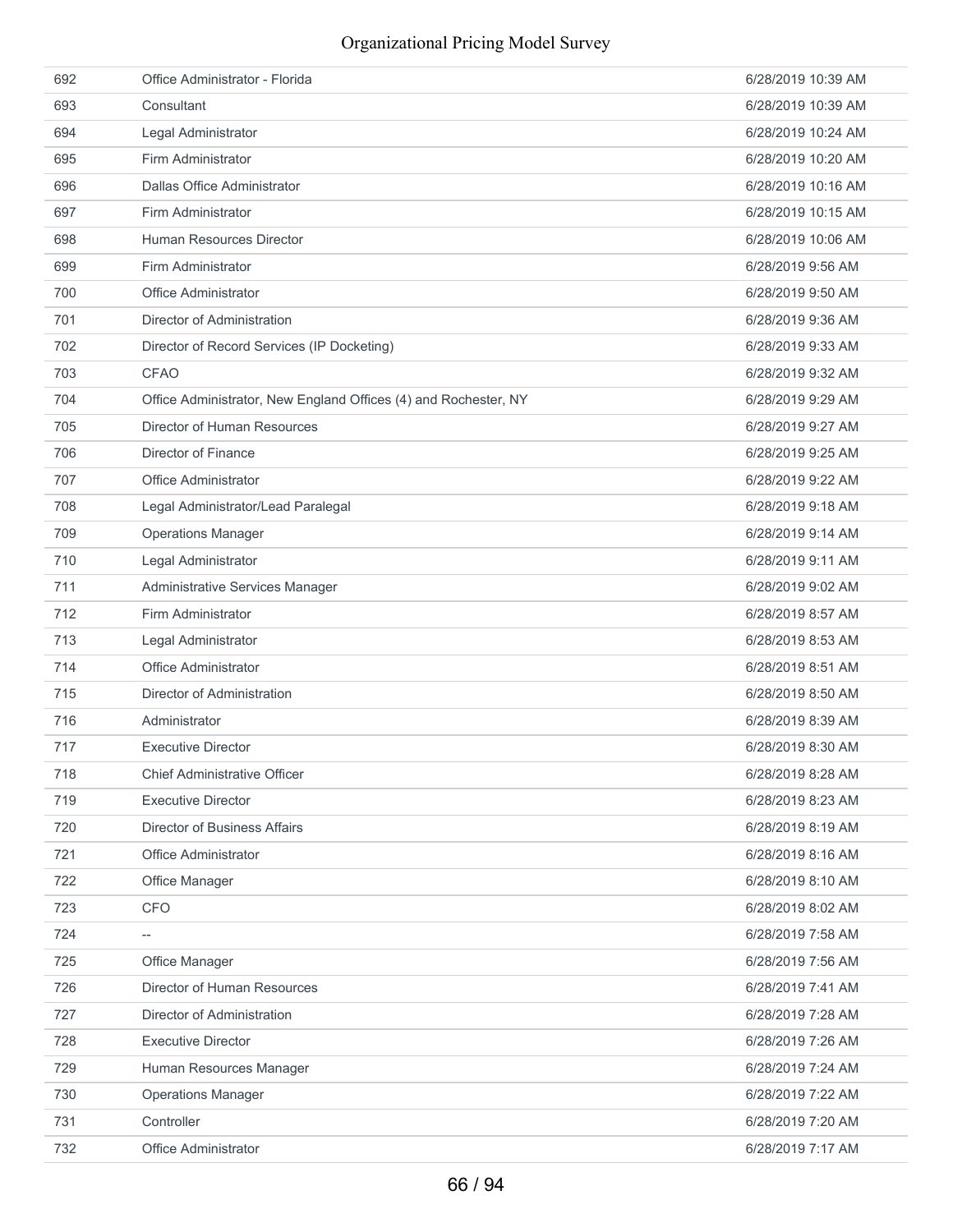| 733 | Office Manager                                       | 6/28/2019 7:12 AM |
|-----|------------------------------------------------------|-------------------|
| 734 | <b>HR</b>                                            | 6/28/2019 7:08 AM |
| 735 | <b>Public Relations &amp; Communications Manager</b> | 6/28/2019 7:05 AM |
| 736 | <b>Executive Director</b>                            | 6/28/2019 6:54 AM |
| 737 | <b>Branch Office Manager</b>                         | 6/28/2019 6:48 AM |
| 738 | <b>Executive Director</b>                            | 6/28/2019 6:47 AM |
| 739 | <b>Director of Operations</b>                        | 6/28/2019 6:44 AM |
| 740 | Director of Administration                           | 6/28/2019 6:42 AM |
| 741 | Office Administrator                                 | 6/28/2019 6:42 AM |
| 742 | Network Administrator                                | 6/28/2019 6:40 AM |
| 743 | Director Of Human Resources                          | 6/28/2019 6:39 AM |
| 744 | HR/Legal Administrator                               | 6/28/2019 6:37 AM |
| 745 | COO                                                  | 6/28/2019 6:35 AM |
| 746 | <b>CFO</b>                                           | 6/28/2019 6:34 AM |
| 747 | Director of Administration                           | 6/28/2019 6:30 AM |
| 748 | Director of Administration                           | 6/28/2019 6:28 AM |
| 749 | Director of Administration                           | 6/28/2019 6:27 AM |
| 750 | Office Administrator                                 | 6/28/2019 6:26 AM |
| 751 | <b>CFO</b>                                           | 6/28/2019 6:24 AM |
| 752 | Legal Administrator                                  | 6/28/2019 6:17 AM |
| 753 | Administrator                                        | 6/28/2019 6:17 AM |
| 754 | Office Manager, Firm Administrator                   | 6/28/2019 6:15 AM |
| 755 | Regional Administrator                               | 6/28/2019 6:13 AM |
| 756 | <b>Executive Director</b>                            | 6/28/2019 6:12 AM |
| 757 | Administrative Manager                               | 6/28/2019 6:10 AM |
| 758 | <b>Executive Director</b>                            | 6/28/2019 6:09 AM |
| 759 | Controller                                           | 6/28/2019 6:08 AM |
| 760 | Office Manager                                       | 6/28/2019 6:06 AM |
| 761 | Firm Administrator                                   | 6/28/2019 6:02 AM |
| 762 | Office Administrator                                 | 6/28/2019 5:57 AM |
| 763 | Director of Administration/Finance                   | 6/28/2019 5:56 AM |
| 764 | <b>Executive Director</b>                            | 6/28/2019 5:56 AM |
| 765 | Director of Human Resources                          | 6/28/2019 5:54 AM |
| 766 | Firm Admin                                           | 6/28/2019 5:52 AM |
| 767 | Director of Administration                           | 6/28/2019 5:47 AM |
| 768 | Manager, Legal Operations                            | 6/28/2019 5:46 AM |
| 769 | <b>Administrative Director</b>                       | 6/28/2019 5:43 AM |
| 770 | Controller                                           | 6/28/2019 5:42 AM |
| 771 | Director                                             | 6/28/2019 5:41 AM |
| 772 | <b>Managing Director</b>                             | 6/28/2019 5:41 AM |
| 773 | Director of Administration                           | 6/28/2019 5:37 AM |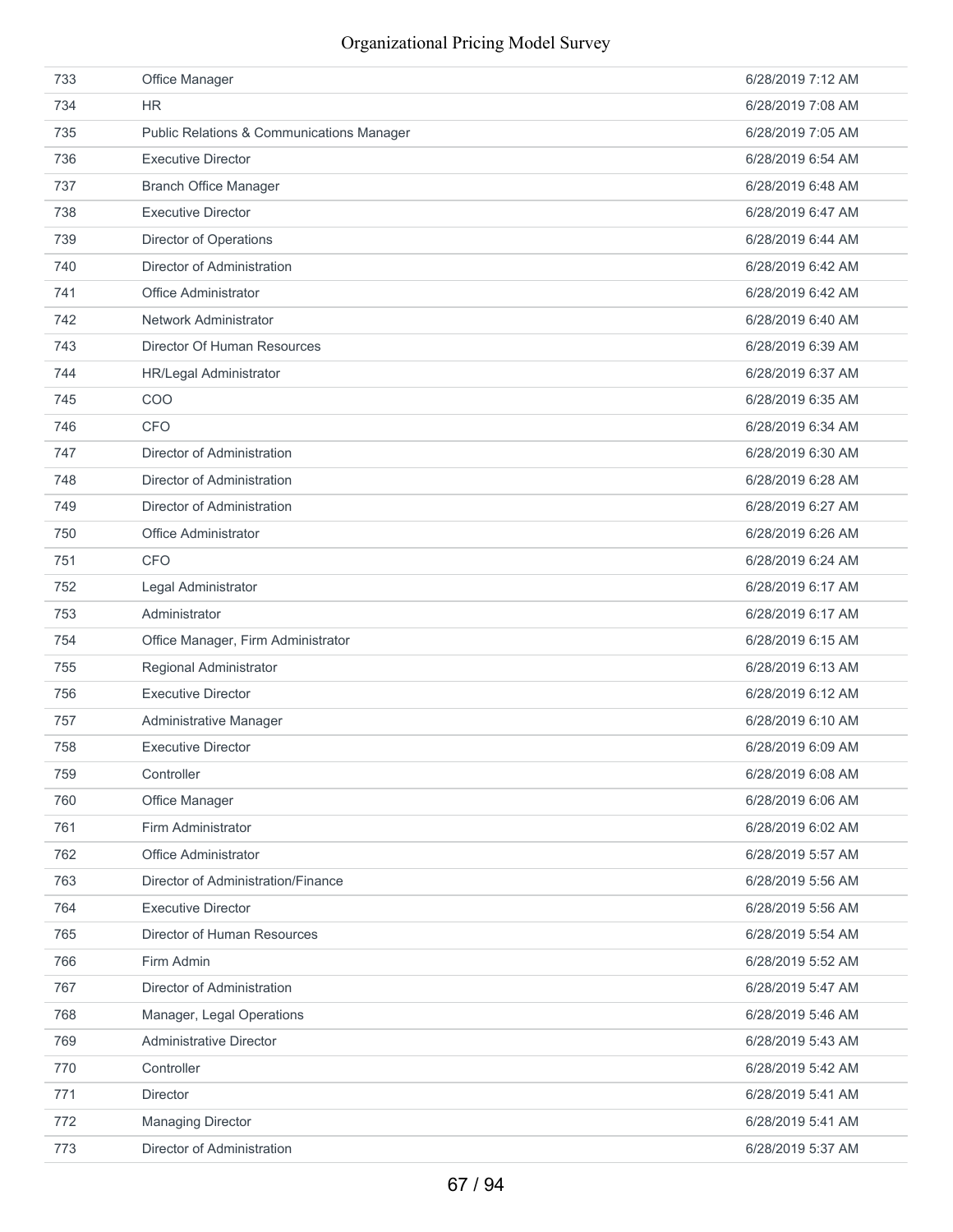| 774 | Office Administrator                                         | 6/28/2019 5:36 AM |
|-----|--------------------------------------------------------------|-------------------|
| 775 | Controller                                                   | 6/28/2019 5:35 AM |
| 776 | Office Administrator                                         | 6/28/2019 5:34 AM |
| 777 | Director of IT                                               | 6/28/2019 5:34 AM |
| 778 | Firm Administrator                                           | 6/28/2019 5:33 AM |
| 779 | Executive Asst. to Managing Partner and Benefits Coordinator | 6/28/2019 5:31 AM |
| 780 | Director of Operations & Human Resources                     | 6/28/2019 5:30 AM |
| 781 | <b>CFO</b>                                                   | 6/28/2019 5:30 AM |
| 782 | <b>HR Manager</b>                                            | 6/28/2019 5:29 AM |
| 783 | <b>Executive Director</b>                                    | 6/28/2019 5:28 AM |
| 784 | <b>Office Coordinator</b>                                    | 6/28/2019 5:25 AM |
| 785 | <b>Chief Operating Officer</b>                               | 6/28/2019 5:25 AM |
| 786 | <b>Director of Financial Services</b>                        | 6/28/2019 5:19 AM |
| 787 | Director of Administration                                   | 6/28/2019 5:18 AM |
| 788 | <b>Executive Director</b>                                    | 6/28/2019 5:17 AM |
| 789 | Firm Administrator                                           | 6/28/2019 5:14 AM |
| 790 | Administrator                                                | 6/28/2019 5:14 AM |
| 791 | Chief Operating Officer/Firm Administrator                   | 6/28/2019 5:09 AM |
| 792 | Firm Administrator                                           | 6/28/2019 5:06 AM |
| 793 | Office Manager                                               | 6/28/2019 5:06 AM |
| 794 | <b>Financial Analyst</b>                                     | 6/28/2019 5:06 AM |
| 795 | Human Resources Manager                                      | 6/28/2019 5:03 AM |
| 796 | Director of Information Technology                           | 6/28/2019 5:02 AM |
| 797 | <b>CFO</b>                                                   | 6/28/2019 5:01 AM |
| 798 | <b>Executive Director</b>                                    | 6/28/2019 5:00 AM |
| 799 | Firm Administrator                                           | 6/28/2019 4:59 AM |
| 800 | <b>Chief Operating Officer</b>                               | 6/28/2019 4:59 AM |
| 801 | Administrator                                                | 6/28/2019 4:59 AM |
| 802 | Firm Administrator                                           | 6/28/2019 4:56 AM |
| 803 | Administrative Officer                                       | 6/28/2019 4:56 AM |
| 804 | Office Administrator                                         | 6/28/2019 4:54 AM |
| 805 | Informations System Manager                                  | 6/28/2019 4:53 AM |
| 806 | <b>Executive Director</b>                                    | 6/28/2019 4:52 AM |
| 807 | Legal Administrator                                          | 6/28/2019 4:49 AM |
| 808 | <b>Chief Operating Officer</b>                               | 6/28/2019 4:46 AM |
| 809 | Office Manager                                               | 6/28/2019 4:45 AM |
| 810 | <b>HR Director</b>                                           | 6/28/2019 4:44 AM |
| 811 | Office Administrator                                         | 6/28/2019 4:43 AM |
| 812 | Office Manager                                               | 6/28/2019 4:43 AM |
| 813 | <b>Executive Director</b>                                    | 6/28/2019 4:43 AM |
| 814 | Office Manager                                               | 6/28/2019 4:41 AM |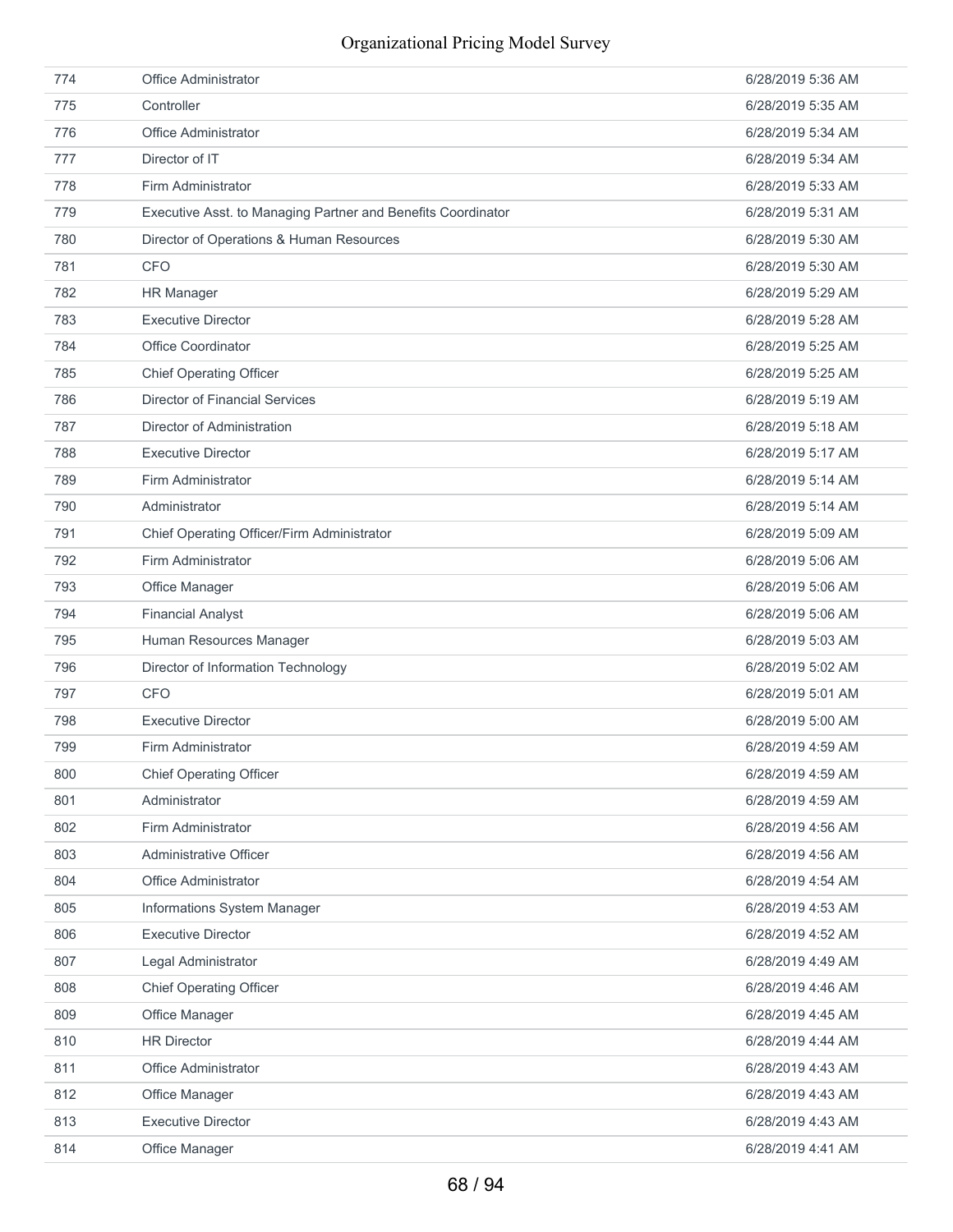| 815 | Firm Administrator                         | 6/28/2019 4:41 AM |
|-----|--------------------------------------------|-------------------|
| 816 | <b>Office Administrator</b>                | 6/28/2019 4:40 AM |
| 817 | Office Manger                              | 6/28/2019 4:39 AM |
| 818 | <b>Executive Director</b>                  | 6/28/2019 4:38 AM |
| 819 | Controller                                 | 6/28/2019 4:38 AM |
| 820 | COO                                        | 6/28/2019 4:37 AM |
| 821 | Office Manager                             | 6/28/2019 4:35 AM |
| 822 | Firm Administrator                         | 6/28/2019 4:35 AM |
| 823 | <b>Practice Manager</b>                    | 6/28/2019 4:34 AM |
| 824 | <b>Chief Operating Officer</b>             | 6/28/2019 4:34 AM |
| 825 | <b>Chief Operating Officer</b>             | 6/28/2019 4:34 AM |
| 826 | Office Manager                             | 6/28/2019 4:34 AM |
| 827 | Director of Administration                 | 6/28/2019 4:33 AM |
| 828 | Office Manager                             | 6/28/2019 4:32 AM |
| 829 | <b>CFO</b>                                 | 6/28/2019 4:31 AM |
| 830 | Administrator                              | 6/28/2019 4:31 AM |
| 831 | Controller/CFO                             | 6/28/2019 4:31 AM |
| 832 | <b>Personnel Director</b>                  | 6/28/2019 4:30 AM |
| 833 | Director of HR                             | 6/28/2019 4:30 AM |
| 834 | COO                                        | 6/28/2019 4:30 AM |
| 835 | Firm Administrator                         | 6/28/2019 4:29 AM |
| 836 | COO                                        | 6/28/2019 4:28 AM |
| 837 | Director of Finance                        | 6/28/2019 4:28 AM |
| 838 | <b>Chief Operating Officer</b>             | 6/28/2019 4:27 AM |
| 839 | Administrator                              | 6/28/2019 4:27 AM |
| 840 | Director of Human Resources/Office Manager | 6/28/2019 4:27 AM |
| 841 | Firm Administrator                         | 6/28/2019 4:26 AM |
| 842 | Docketing Manager                          | 6/28/2019 4:26 AM |
| 843 | Office Administrator                       | 6/28/2019 4:25 AM |
| 844 | Firm Administrator                         | 6/28/2019 4:25 AM |
| 845 | Office Administrator                       | 6/28/2019 4:24 AM |
| 846 | Firm Administrator                         | 6/28/2019 4:24 AM |
| 847 | Administrator                              | 6/28/2019 4:24 AM |
| 848 | Office Manager                             | 6/28/2019 4:23 AM |
| 849 | Firm Manager                               | 6/28/2019 4:22 AM |
| 850 | <b>CFO</b>                                 | 6/28/2019 4:20 AM |
| 851 | Firm Administrator                         | 6/28/2019 4:20 AM |
| 852 | Director of Human Resources                | 6/28/2019 4:20 AM |
| 853 | Firm Administrator                         | 6/28/2019 4:19 AM |
| 854 | Office Manager                             | 6/28/2019 4:18 AM |
| 855 | Director of HR/Operations                  | 6/28/2019 4:18 AM |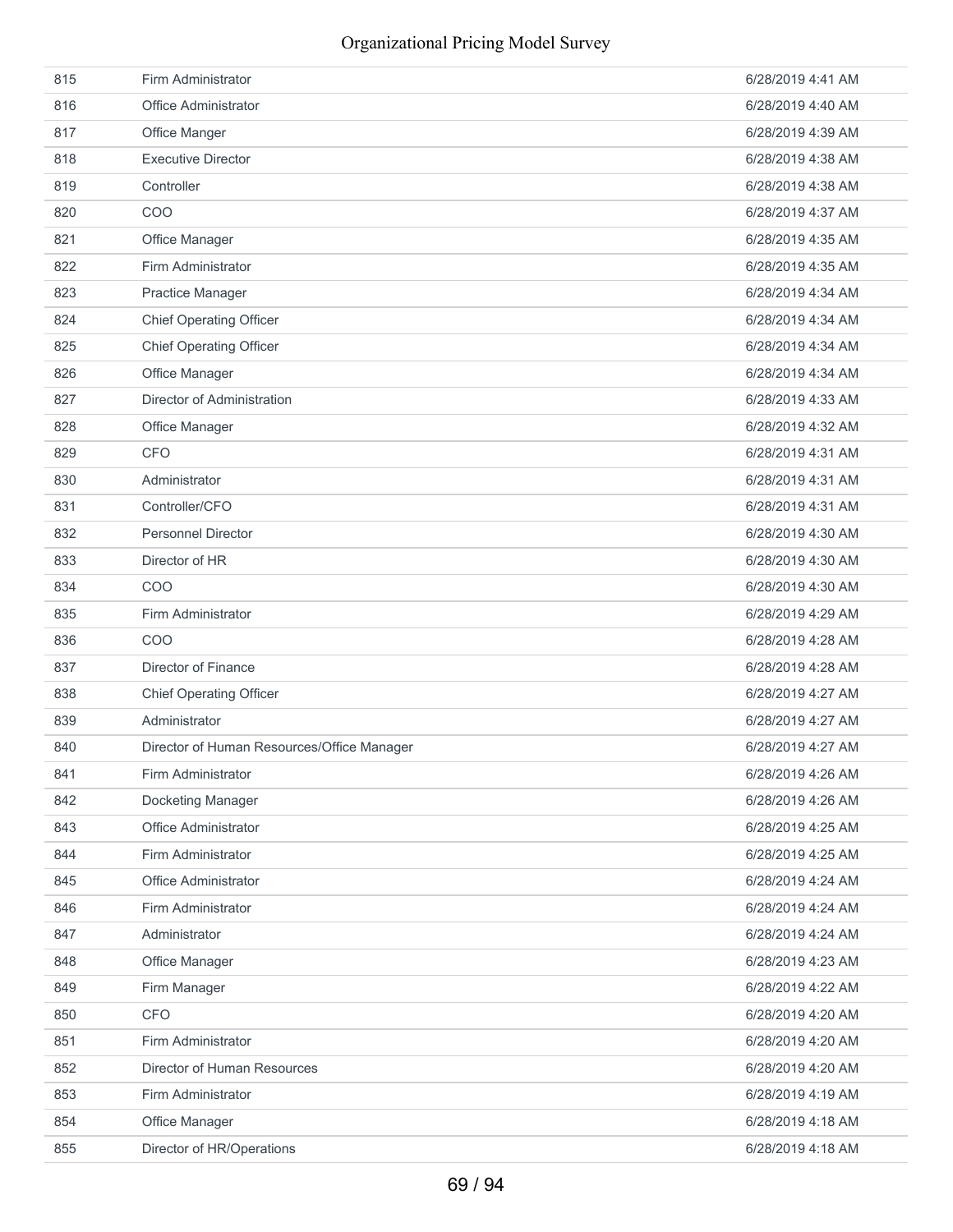| 856 | Legal Administrator                     | 6/28/2019 4:18 AM |
|-----|-----------------------------------------|-------------------|
| 857 | Firm Administrator                      | 6/28/2019 4:18 AM |
| 858 | Firm Manager                            | 6/28/2019 4:18 AM |
| 859 | Office Administrator                    | 6/28/2019 4:18 AM |
| 860 | <b>Branch Office Manager</b>            | 6/28/2019 4:17 AM |
| 861 | Office Manager                          | 6/28/2019 4:17 AM |
| 862 | Office Administrator                    | 6/28/2019 4:17 AM |
| 863 | <b>Executive Director</b>               | 6/28/2019 4:16 AM |
| 864 | <b>Business Administrator</b>           | 6/28/2019 4:16 AM |
| 865 | Legal Administrator                     | 6/28/2019 4:16 AM |
| 866 | Firm Administrator                      | 6/28/2019 4:16 AM |
| 867 | <b>HR MGR</b>                           | 6/28/2019 4:15 AM |
| 868 | Administrator, Benefits Director        | 6/28/2019 4:15 AM |
| 869 | Office Adminsitrator                    | 6/28/2019 4:15 AM |
| 870 | Recruiting & Human Resources Manager    | 6/28/2019 4:14 AM |
| 871 | <b>Accounting Manager</b>               | 6/28/2019 4:14 AM |
| 872 | <b>FIRM ADMINISTRATOR</b>               | 6/28/2019 4:14 AM |
| 873 | Firm Administrator                      | 6/28/2019 4:14 AM |
| 874 | <b>Business &amp; Financial Manager</b> | 6/28/2019 4:14 AM |
| 875 | COO                                     | 6/28/2019 4:13 AM |
| 876 | Director, Conflicts and Records         | 6/28/2019 4:13 AM |
| 877 | Administrator                           | 6/28/2019 4:13 AM |
| 878 | administrator                           | 6/28/2019 4:13 AM |
| 879 | Office Administrator                    | 6/28/2019 4:13 AM |
| 880 | <b>Executive Director</b>               | 6/28/2019 4:12 AM |
| 881 | <b>Chief Operating Officer</b>          | 6/28/2019 4:12 AM |
| 882 | CFO/Administrator                       | 6/28/2019 4:11 AM |
| 883 | Office Administrator                    | 6/28/2019 4:11 AM |
| 884 | Director of Administration              | 6/28/2019 4:11 AM |
| 885 | Office Administrator                    | 6/28/2019 4:11 AM |
| 886 | <b>Executive Director</b>               | 6/28/2019 4:11 AM |
| 887 | <b>CFO</b>                              | 6/28/2019 4:11 AM |
| 888 | <b>Executive Director</b>               | 6/28/2019 4:10 AM |
| 889 | Firm Administrator                      | 6/28/2019 4:09 AM |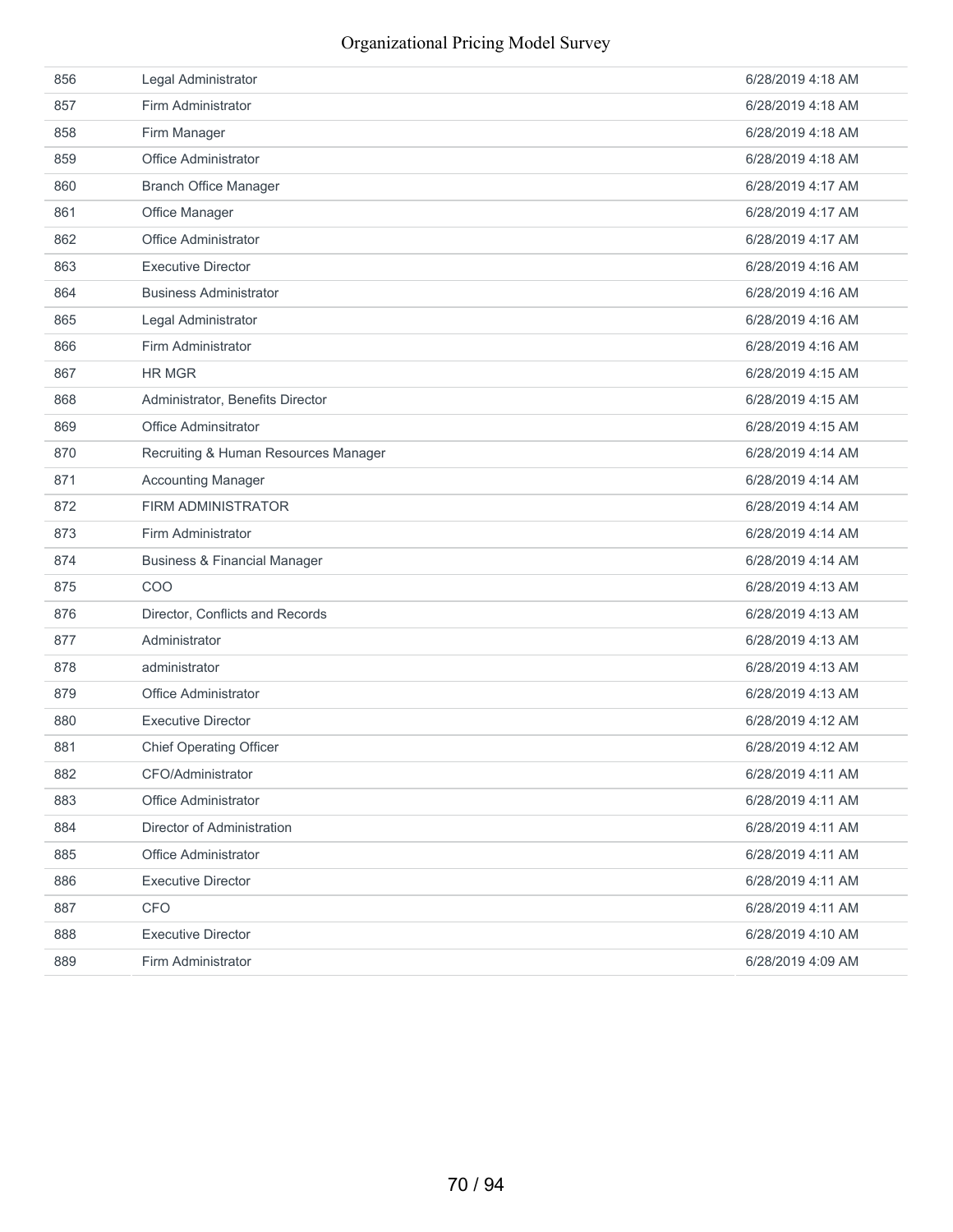# Q11 Please tell us the zip code of your place of employment.

Answered: 889 Skipped: 52

| #  | <b>RESPONSES</b> | <b>DATE</b>        |
|----|------------------|--------------------|
| 1  | 70002            | 8/23/2019 9:04 AM  |
| 2  | 55402            | 8/22/2019 6:15 AM  |
| 3  | 52401            | 8/16/2019 5:56 AM  |
| 4  | 50023            | 8/16/2019 4:55 AM  |
| 5  | 07701            | 8/12/2019 12:13 PM |
| 6  | 94105            | 8/12/2019 9:33 AM  |
| 7  | T2X 3J3          | 8/9/2019 9:45 AM   |
| 8  | 98101-4416       | 8/8/2019 10:09 AM  |
| 9  | 67206            | 8/7/2019 1:29 PM   |
| 10 | 97201            | 8/7/2019 1:04 PM   |
| 11 | 98101            | 8/6/2019 8:22 AM   |
| 12 | 67206            | 8/6/2019 8:19 AM   |
| 13 | 83702            | 8/6/2019 6:25 AM   |
| 14 | 55402            | 8/6/2019 5:53 AM   |
| 15 | 67202            | 8/6/2019 5:37 AM   |
| 16 | 67202            | 8/6/2019 5:33 AM   |
| 17 | 67202            | 8/6/2019 5:00 AM   |
| 18 | 98101            | 8/5/2019 2:08 PM   |
| 19 | 64152            | 8/5/2019 1:16 PM   |
| 20 | 10022            | 8/5/2019 11:06 AM  |
| 21 | 80112            | 8/5/2019 11:04 AM  |
| 22 | 80202            | 8/5/2019 9:41 AM   |
| 23 | 98104            | 8/5/2019 8:39 AM   |
| 24 | 07936            | 8/5/2019 7:50 AM   |
| 25 | 68114            | 8/5/2019 6:31 AM   |
| 26 | 10036            | 8/5/2019 5:57 AM   |
| 27 | 50309            | 8/5/2019 4:22 AM   |
| 28 | 12207            | 8/5/2019 4:18 AM   |
| 29 | 45202            | 8/5/2019 12:56 AM  |
| 30 | 84121            | 8/3/2019 7:10 AM   |
| 31 | 53202            | 8/2/2019 3:53 PM   |
| 32 | 50309            | 8/2/2019 10:46 AM  |
| 33 | 37203            | 8/2/2019 9:13 AM   |
| 34 | 77027            | 8/2/2019 9:10 AM   |
| 35 | 87501            | 8/2/2019 8:47 AM   |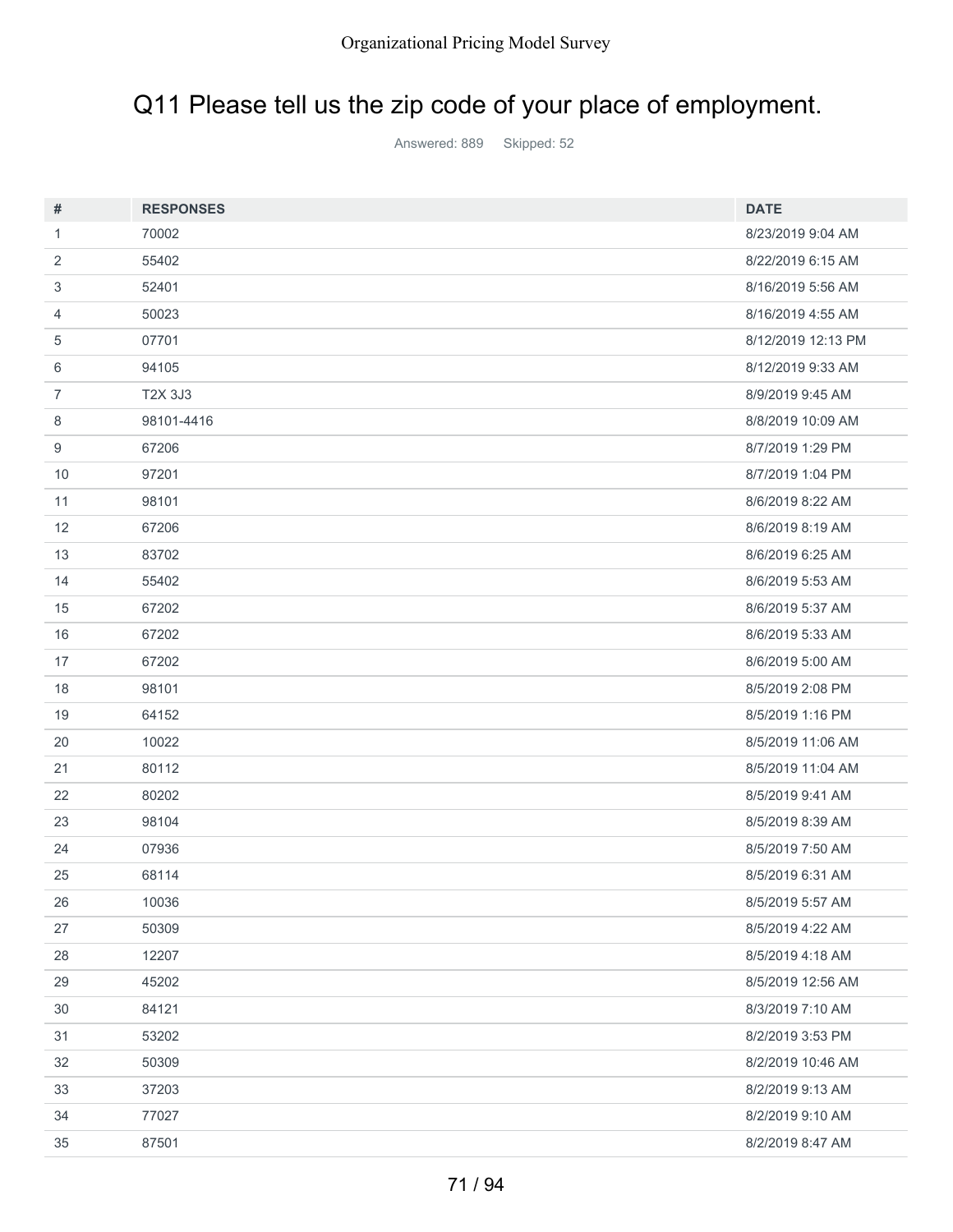| 36 | 12866       | 8/2/2019 8:15 AM |
|----|-------------|------------------|
| 37 | 63105       | 8/2/2019 8:06 AM |
| 38 | 83702       | 8/2/2019 7:38 AM |
| 39 | 98101       | 8/2/2019 6:55 AM |
| 40 | 85012       | 8/2/2019 6:51 AM |
| 41 | 98104       | 8/2/2019 6:49 AM |
| 42 | 98101       | 8/2/2019 6:22 AM |
| 43 | 43015       | 8/2/2019 6:15 AM |
| 44 | 12203       | 8/2/2019 6:14 AM |
| 45 | 62025       | 8/2/2019 5:57 AM |
| 46 | 98104       | 8/2/2019 5:50 AM |
| 47 | 12207       | 8/2/2019 5:38 AM |
| 48 | 98101       | 8/2/2019 5:23 AM |
| 49 | 98104       | 8/2/2019 5:09 AM |
| 50 | 98104       | 8/2/2019 5:08 AM |
| 51 | 32801       | 8/2/2019 4:58 AM |
| 52 | 10281       | 8/2/2019 4:56 AM |
| 53 | 21076       | 8/2/2019 4:55 AM |
| 54 | 33701       | 8/2/2019 4:34 AM |
| 55 | 64108       | 8/2/2019 4:27 AM |
| 56 | 12207       | 8/2/2019 4:23 AM |
| 57 | 12211       | 8/2/2019 4:22 AM |
| 58 | 12207       | 8/2/2019 4:17 AM |
| 59 | 12207       | 8/2/2019 4:14 AM |
| 60 | 10176       | 8/2/2019 4:11 AM |
| 61 | 83702       | 8/2/2019 4:02 AM |
| 62 | 50701       | 8/2/2019 3:52 AM |
| 63 | 52001       | 8/2/2019 3:49 AM |
| 64 | 52240       | 8/2/2019 3:45 AM |
| 65 | 55402       | 8/2/2019 3:42 AM |
| 66 | 51101       | 8/2/2019 3:40 AM |
| 67 | 10016       | 8/2/2019 2:56 AM |
| 68 | 19406       | 8/2/2019 2:34 AM |
| 69 | 10174       | 8/2/2019 2:20 AM |
| 70 | 32801       | 8/2/2019 2:13 AM |
| 71 | 10022       | 8/2/2019 2:06 AM |
| 72 | 39201       | 8/2/2019 2:00 AM |
| 73 | 33130       | 8/2/2019 1:14 AM |
| 74 | 12207       | 8/1/2019 3:28 PM |
| 75 | 98101       | 8/1/2019 3:15 PM |
| 76 | Mexico City | 8/1/2019 2:15 PM |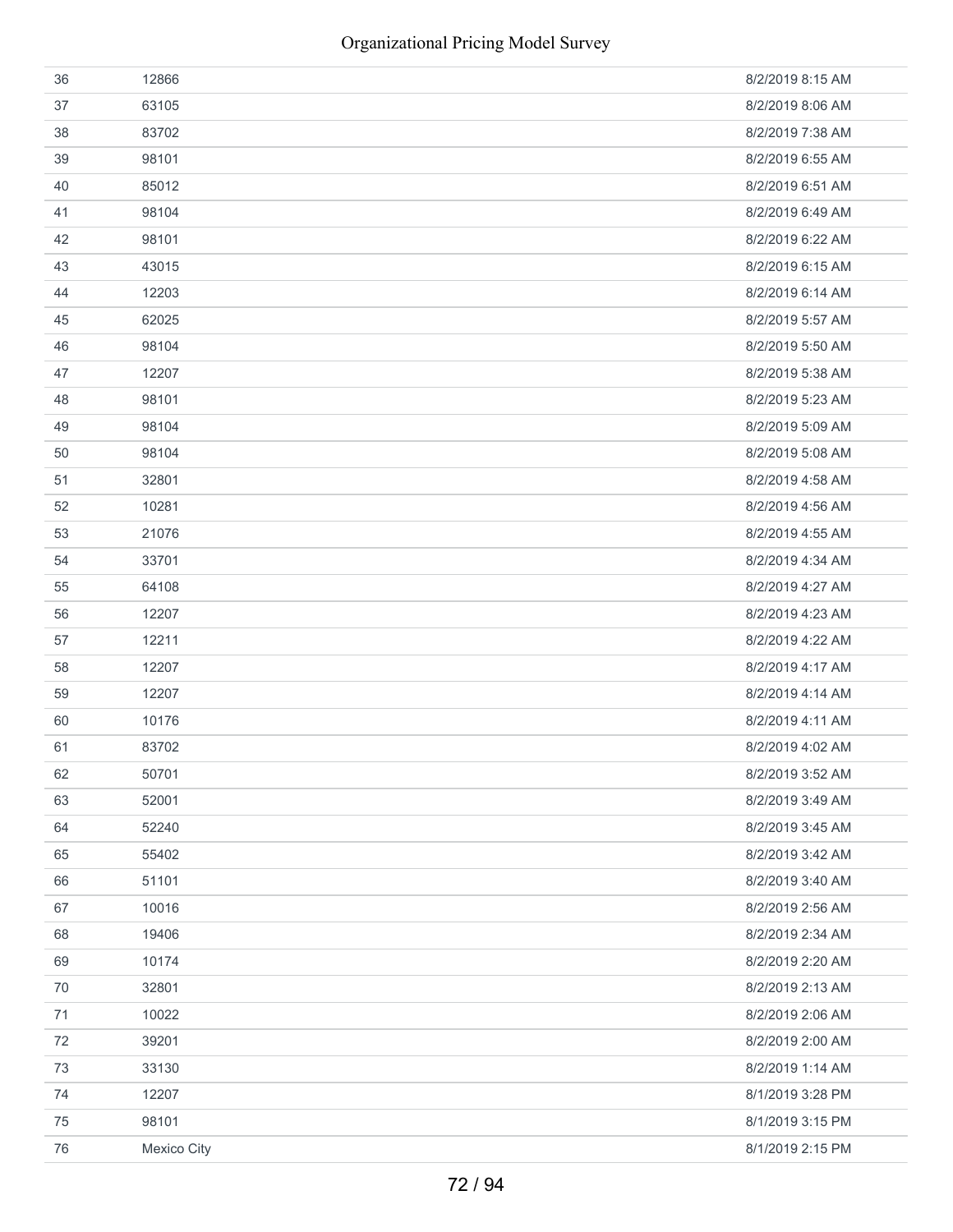| 77  | 98101          | 8/1/2019 1:34 PM  |
|-----|----------------|-------------------|
| 78  | 97204          | 8/1/2019 1:32 PM  |
| 79  | 98103          | 8/1/2019 1:27 PM  |
| 80  | 60603          | 8/1/2019 1:20 PM  |
| 81  | 98104          | 8/1/2019 1:13 PM  |
| 82  | 77027          | 8/1/2019 12:52 PM |
| 83  | 83201          | 8/1/2019 12:50 PM |
| 84  | 68124          | 8/1/2019 12:46 PM |
| 85  | 92705          | 8/1/2019 12:03 PM |
| 86  | T2X 3J3        | 8/1/2019 12:00 PM |
| 87  | 15222          | 8/1/2019 11:47 AM |
| 88  | 75201          | 8/1/2019 11:46 AM |
| 89  | 70002          | 8/1/2019 11:40 AM |
| 90  | 30308          | 8/1/2019 11:21 AM |
| 91  | 60602          | 8/1/2019 10:50 AM |
| 92  | 07932          | 8/1/2019 10:49 AM |
| 93  | 19801          | 8/1/2019 10:32 AM |
| 94  | 12180          | 8/1/2019 10:25 AM |
| 95  | 92130          | 8/1/2019 10:24 AM |
| 96  | 80202          | 8/1/2019 10:03 AM |
| 97  | <b>T3E 0M1</b> | 8/1/2019 9:59 AM  |
| 98  | 92101          | 8/1/2019 9:55 AM  |
| 99  | 19103          | 8/1/2019 9:45 AM  |
| 100 | 37902          | 8/1/2019 9:42 AM  |
| 101 | 80302          | 8/1/2019 9:35 AM  |
| 102 | 84111          | 8/1/2019 9:21 AM  |
| 103 | 55082          | 8/1/2019 9:21 AM  |
| 104 | 19102          | 8/1/2019 9:20 AM  |
| 105 | 27601          | 8/1/2019 9:15 AM  |
| 106 | 64108          | 8/1/2019 9:09 AM  |
| 107 | 80202          | 8/1/2019 9:07 AM  |
| 108 | 49428          | 8/1/2019 9:06 AM  |
| 109 | 60601          | 8/1/2019 9:02 AM  |
| 110 | 55311          | 8/1/2019 9:01 AM  |
| 111 | 20006          | 8/1/2019 9:00 AM  |
| 112 | 22030          | 8/1/2019 9:00 AM  |
| 113 | 19801          | 8/1/2019 8:57 AM  |
| 114 | 97204          | 8/1/2019 8:56 AM  |
| 115 | 12260          | 8/1/2019 8:53 AM  |
| 116 | 12207          | 8/1/2019 8:52 AM  |
| 117 | 23451          | 8/1/2019 8:49 AM  |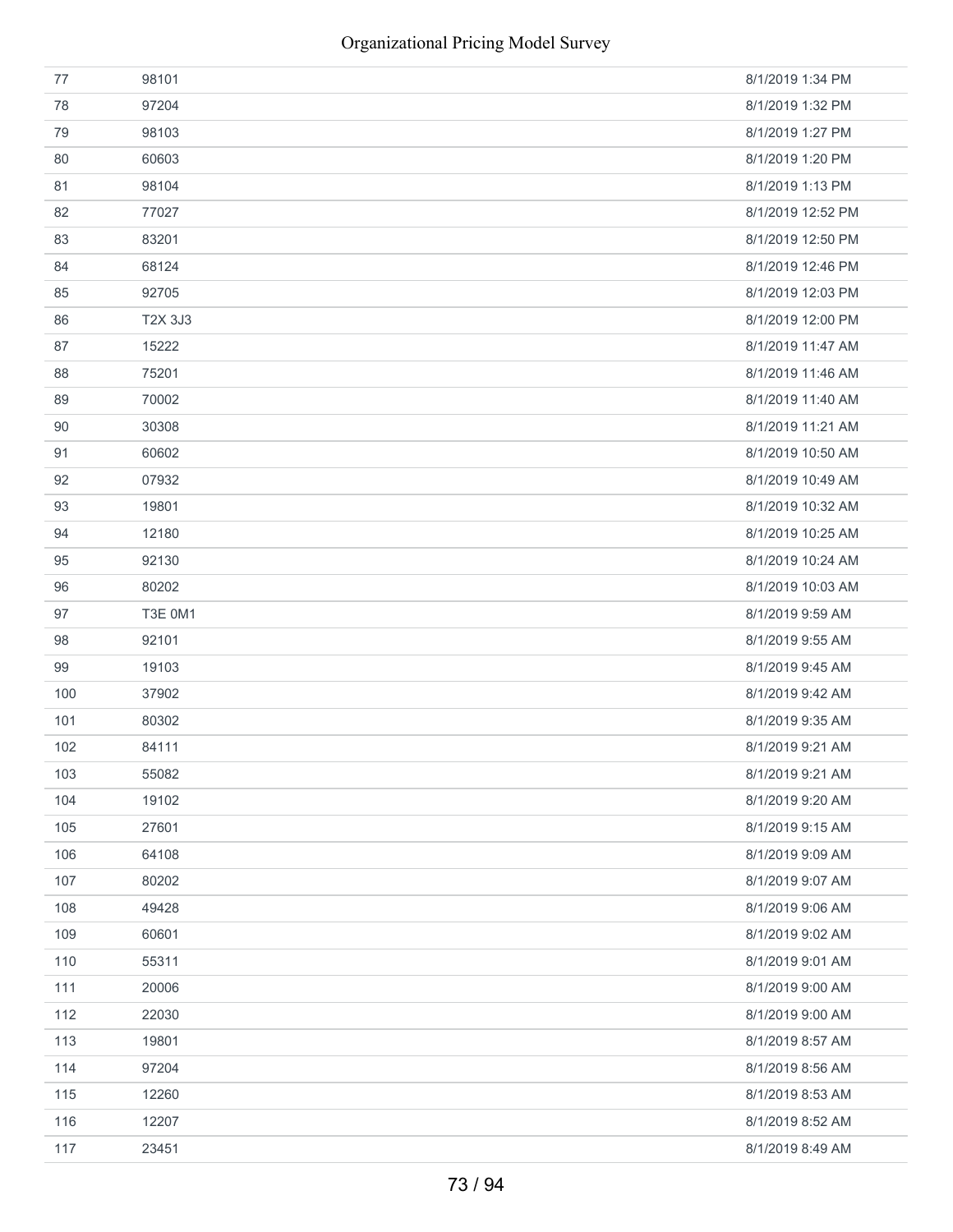| 118 | 80202      | 8/1/2019 8:48 AM |
|-----|------------|------------------|
| 119 | 67202      | 8/1/2019 8:48 AM |
| 120 | 02108      | 8/1/2019 8:46 AM |
| 121 | 19801      | 8/1/2019 8:46 AM |
| 122 | 12203      | 8/1/2019 8:44 AM |
| 123 | 19102      | 8/1/2019 8:44 AM |
| 124 | 44114      | 8/1/2019 8:41 AM |
| 125 | 10020      | 8/1/2019 8:39 AM |
| 126 | 05401      | 8/1/2019 8:38 AM |
| 127 | 20006      | 8/1/2019 8:38 AM |
| 128 | 15239      | 8/1/2019 8:36 AM |
| 129 | 48823      | 8/1/2019 8:36 AM |
| 130 | 97223      | 8/1/2019 8:36 AM |
| 131 | 46204      | 8/1/2019 8:35 AM |
| 132 | 19063      | 8/1/2019 8:33 AM |
| 133 | 94104      | 8/1/2019 8:30 AM |
| 134 | 23060      | 8/1/2019 8:30 AM |
| 135 | 23229      | 8/1/2019 8:29 AM |
| 136 | 80202      | 8/1/2019 8:28 AM |
| 137 | 02108      | 8/1/2019 8:27 AM |
| 138 | 48075-8412 | 8/1/2019 8:27 AM |
|     |            |                  |
| 139 | 19934      | 8/1/2019 8:26 AM |
| 140 | 55437      | 8/1/2019 8:25 AM |
| 141 | 35203      | 8/1/2019 8:25 AM |
| 142 | 27612      | 8/1/2019 8:23 AM |
| 143 | 22042      | 8/1/2019 8:22 AM |
| 144 | 07645      | 8/1/2019 8:21 AM |
| 145 | 60603      | 8/1/2019 8:21 AM |
| 146 | 45202      | 8/1/2019 8:21 AM |
| 147 | 19801      | 8/1/2019 8:21 AM |
| 148 | 60005      | 8/1/2019 8:20 AM |
| 149 | 75201      | 8/1/2019 8:20 AM |
| 150 | 43054      | 8/1/2019 8:20 AM |
| 151 | 19801      | 8/1/2019 8:19 AM |
| 152 | 48075      | 8/1/2019 8:19 AM |
| 153 | 15222      | 8/1/2019 8:19 AM |
| 154 | 90064      | 8/1/2019 8:19 AM |
| 155 | 19801      | 8/1/2019 8:18 AM |
| 156 | 10004      | 8/1/2019 8:18 AM |
| 157 | 33605      | 8/1/2019 8:17 AM |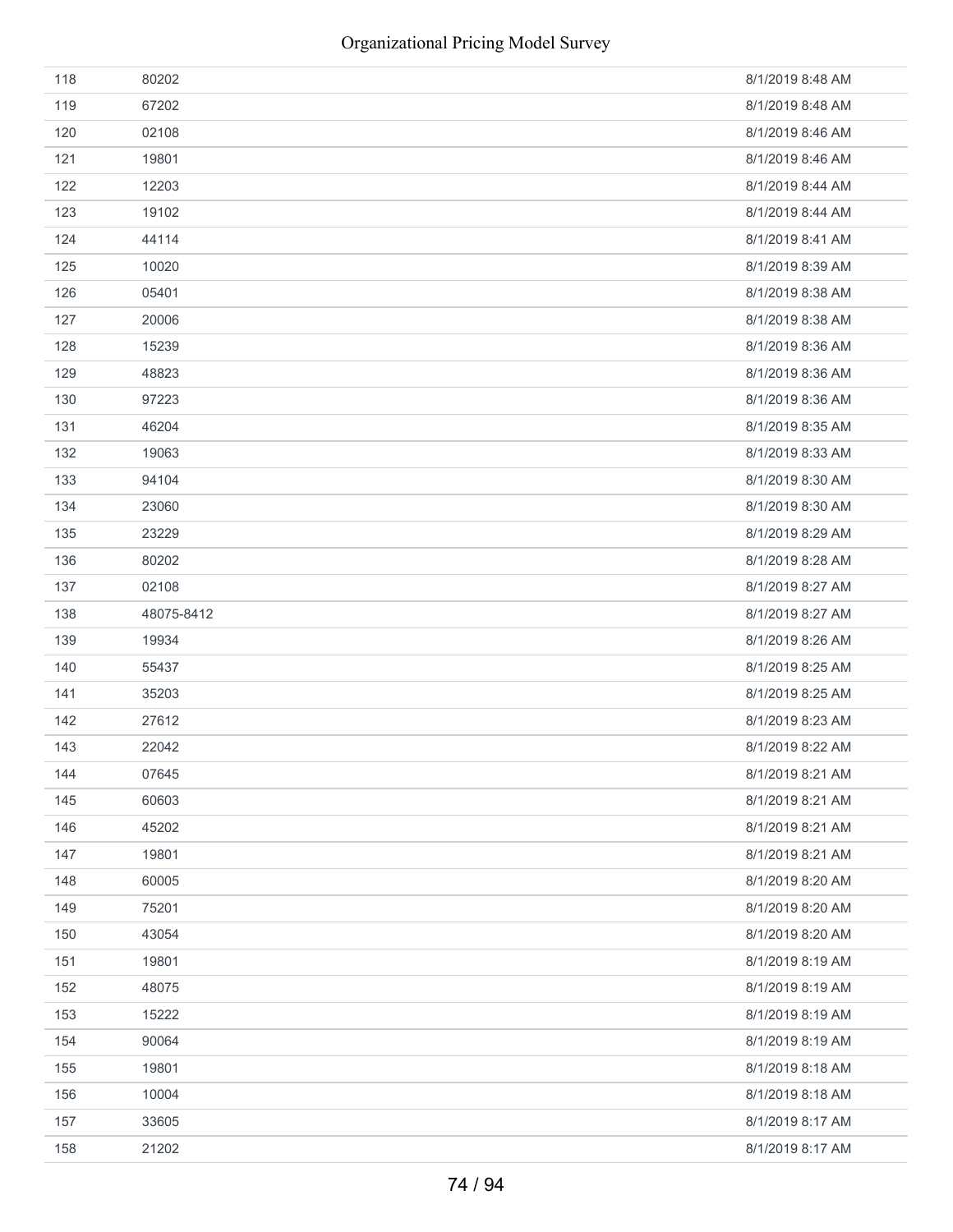| 159 | 03833 | 8/1/2019 8:16 AM  |
|-----|-------|-------------------|
| 160 | 10017 | 8/1/2019 8:14 AM  |
| 161 | 10017 | 8/1/2019 8:14 AM  |
| 162 | 12207 | 8/1/2019 8:13 AM  |
| 163 | 80202 | 8/1/2019 8:13 AM  |
| 164 | 02114 | 8/1/2019 8:12 AM  |
| 165 | 76102 | 8/1/2019 8:12 AM  |
| 166 | 01701 | 8/1/2019 8:11 AM  |
| 167 | 10601 | 8/1/2019 8:11 AM  |
| 168 | 74103 | 8/1/2019 8:09 AM  |
| 169 | 84111 | 8/1/2019 8:09 AM  |
| 170 | 12203 | 8/1/2019 7:40 AM  |
| 171 | 12207 | 8/1/2019 7:36 AM  |
| 172 | 32801 | 8/1/2019 7:24 AM  |
| 173 | 12207 | 8/1/2019 7:21 AM  |
| 174 | 84111 | 8/1/2019 6:42 AM  |
| 175 | 84111 | 8/1/2019 6:38 AM  |
| 176 | 12207 | 8/1/2019 6:38 AM  |
| 177 | 04240 | 8/1/2019 6:34 AM  |
| 178 | 12203 | 8/1/2019 6:21 AM  |
| 179 | 84102 | 8/1/2019 6:03 AM  |
| 180 | 32801 | 8/1/2019 6:01 AM  |
| 181 | 84111 | 8/1/2019 5:57 AM  |
| 182 | 84106 | 8/1/2019 5:57 AM  |
| 183 | 92612 | 8/1/2019 5:51 AM  |
| 184 | 32801 | 8/1/2019 5:40 AM  |
| 185 | 32801 | 8/1/2019 5:31 AM  |
| 186 | 32301 | 8/1/2019 5:07 AM  |
| 187 | 32804 | 8/1/2019 4:56 AM  |
| 188 | 32751 | 8/1/2019 4:53 AM  |
| 189 | 33602 | 8/1/2019 4:52 AM  |
| 190 | 04005 | 8/1/2019 4:42 AM  |
| 191 | 04401 | 8/1/2019 4:40 AM  |
| 192 | 04401 | 8/1/2019 4:37 AM  |
| 193 | 32801 | 8/1/2019 4:34 AM  |
| 194 | 45202 | 8/1/2019 4:22 AM  |
| 195 | 45202 | 8/1/2019 3:53 AM  |
| 196 | 33401 | 8/1/2019 3:34 AM  |
| 197 | 32301 | 8/1/2019 2:57 AM  |
| 198 | 34205 | 8/1/2019 2:13 AM  |
| 199 | 90017 | 7/31/2019 1:09 PM |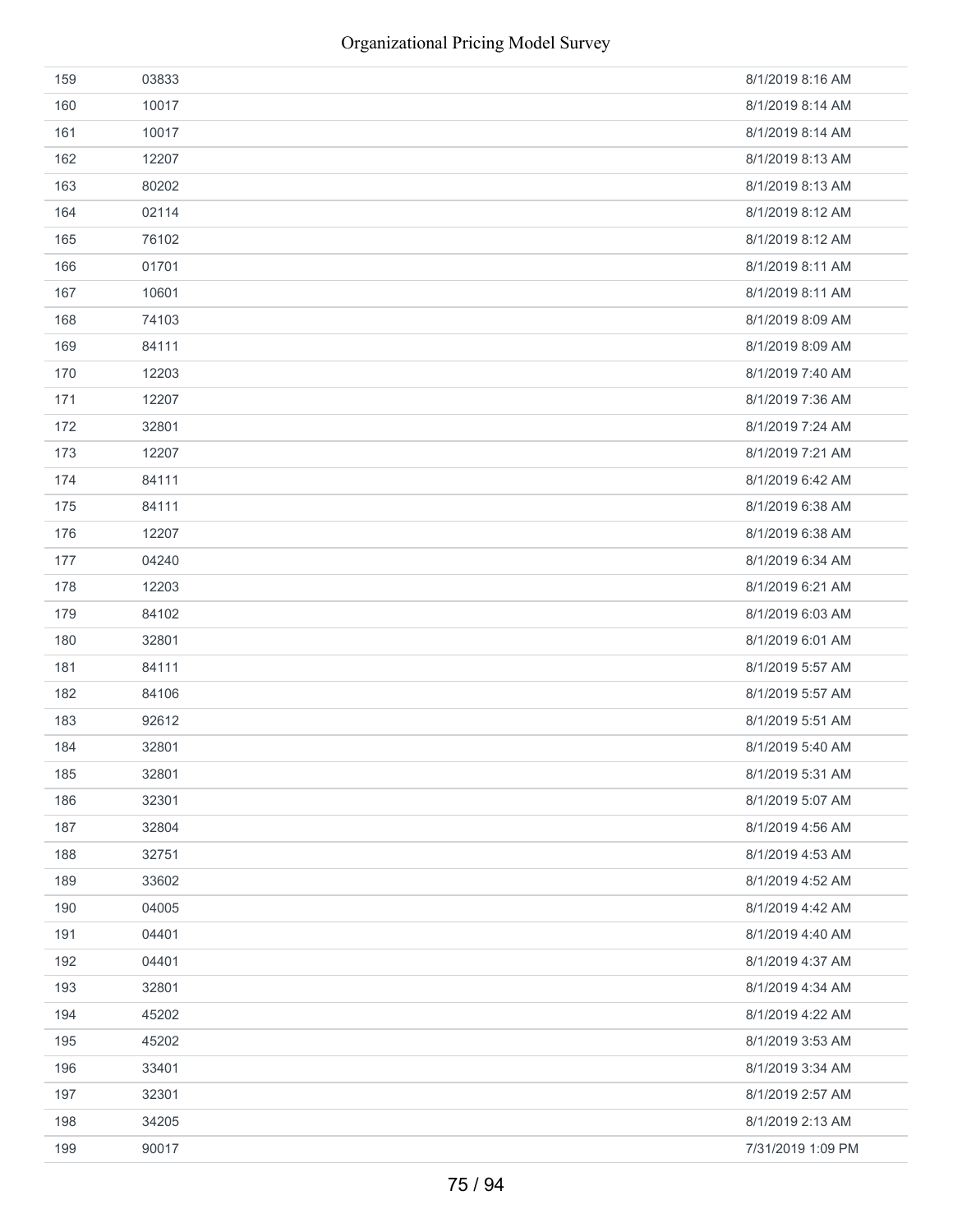| 200 | 94596      | 7/31/2019 11:56 AM |
|-----|------------|--------------------|
| 201 | T2P 0B2    | 7/31/2019 11:52 AM |
| 202 | 15219      | 7/31/2019 8:53 AM  |
| 203 | 15222      | 7/31/2019 8:39 AM  |
| 204 | 32399      | 7/31/2019 8:37 AM  |
| 205 | 32301      | 7/31/2019 7:20 AM  |
| 206 | 92612      | 7/31/2019 7:16 AM  |
| 207 | 32301      | 7/31/2019 7:08 AM  |
| 208 | 73104      | 7/31/2019 6:52 AM  |
| 209 | 15219      | 7/31/2019 6:51 AM  |
| 210 | 32308      | 7/31/2019 6:36 AM  |
| 211 | 32301      | 7/31/2019 6:12 AM  |
| 212 | 95113      | 7/31/2019 5:53 AM  |
| 213 | 94111      | 7/31/2019 5:51 AM  |
| 214 | 73102      | 7/31/2019 5:44 AM  |
| 215 | 19103      | 7/31/2019 5:38 AM  |
| 216 | 80202      | 7/31/2019 5:24 AM  |
| 217 | 73102      | 7/31/2019 4:52 AM  |
| 218 | 73102      | 7/31/2019 4:41 AM  |
| 219 | 73102      | 7/31/2019 4:33 AM  |
| 220 | 73102      | 7/31/2019 4:31 AM  |
| 221 | 73104      | 7/31/2019 4:21 AM  |
| 222 | 19102      | 7/31/2019 3:12 AM  |
| 223 | 08901-2411 | 7/31/2019 2:13 AM  |
| 224 | 97204      | 7/30/2019 1:20 PM  |
| 225 | 68124      | 7/30/2019 12:44 PM |
| 226 | 19102      | 7/30/2019 11:45 AM |
| 227 | 19034      | 7/30/2019 11:01 AM |
| 228 | 19107      | 7/30/2019 10:47 AM |
| 229 | 18101      | 7/30/2019 10:42 AM |
| 230 | 19103      | 7/30/2019 10:40 AM |
| 231 | 19107      | 7/30/2019 10:39 AM |
| 232 | 19102      | 7/30/2019 10:32 AM |
| 233 | 19103      | 7/30/2019 10:28 AM |
| 234 | 19103      | 7/30/2019 10:26 AM |
| 235 | 19107      | 7/30/2019 10:17 AM |
| 236 | 19801      | 7/30/2019 9:16 AM  |
| 237 | 07920      | 7/30/2019 9:11 AM  |
| 238 | 14614      | 7/30/2019 8:56 AM  |
| 239 | 07728      | 7/30/2019 8:53 AM  |
| 240 | 20006      | 7/30/2019 8:24 AM  |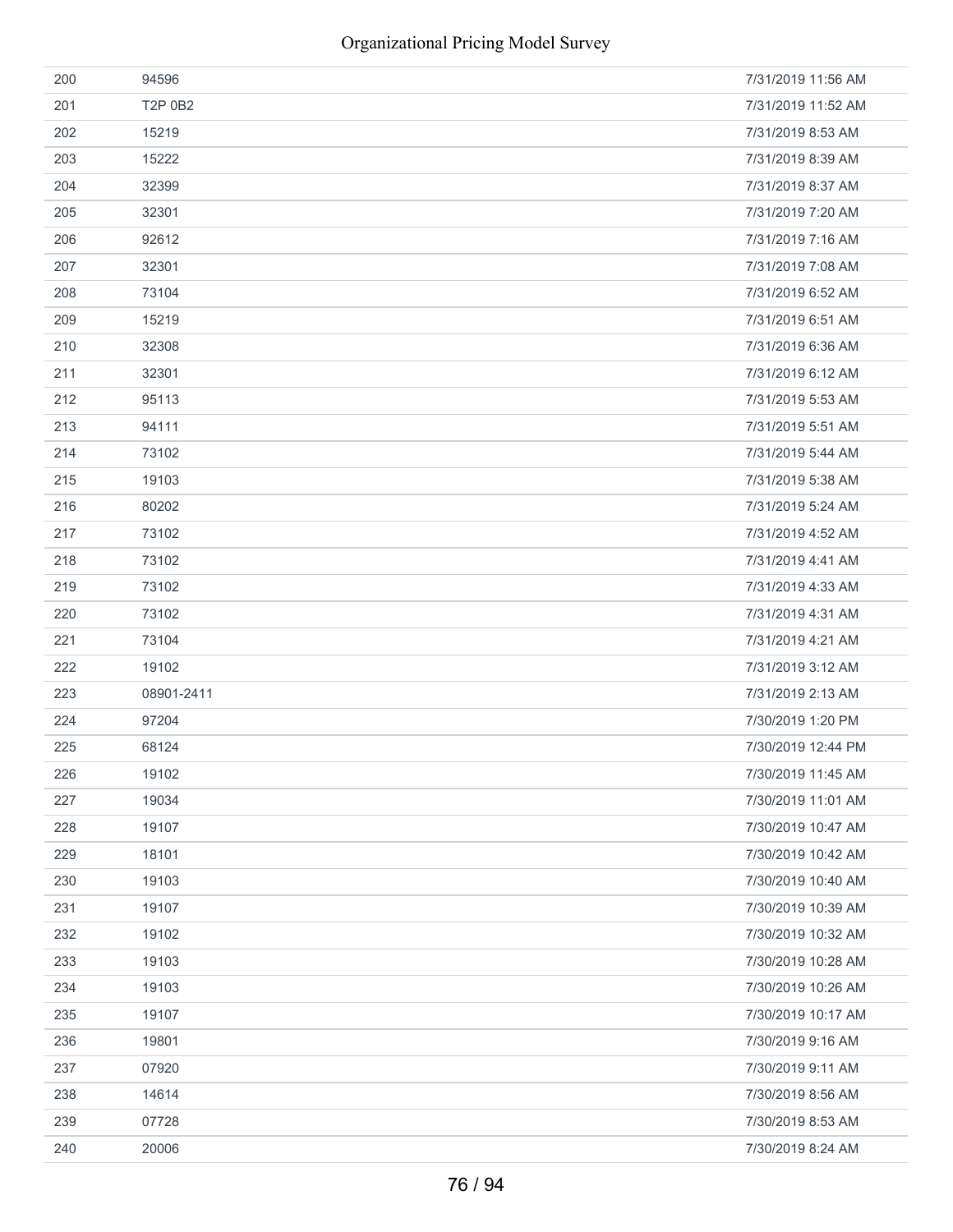| 241 | 14614                | 7/30/2019 8:13 AM  |
|-----|----------------------|--------------------|
| 242 | 07702                | 7/30/2019 7:19 AM  |
| 243 | 07094                | 7/30/2019 7:02 AM  |
| 244 | 07090                | 7/30/2019 6:49 AM  |
| 245 | 07090                | 7/30/2019 6:47 AM  |
| 246 | 07960                | 7/30/2019 6:45 AM  |
| 247 | 14618                | 7/30/2019 6:36 AM  |
| 248 | 14534                | 7/30/2019 6:11 AM  |
| 249 | 80211                | 7/30/2019 5:06 AM  |
| 250 | 27612                | 7/30/2019 5:04 AM  |
| 251 | 77010                | 7/30/2019 5:02 AM  |
| 252 | 48167                | 7/30/2019 5:00 AM  |
| 253 | 48334                | 7/30/2019 4:53 AM  |
| 254 | 32204                | 7/30/2019 4:44 AM  |
| 255 | 14614                | 7/30/2019 4:08 AM  |
| 256 | 14534                | 7/30/2019 4:04 AM  |
| 257 | 14614                | 7/30/2019 3:53 AM  |
| 258 | 14604                | 7/30/2019 3:45 AM  |
| 259 | 18901                | 7/30/2019 3:41 AM  |
| 260 | 14614                | 7/30/2019 3:36 AM  |
| 261 | 77027                | 7/30/2019 3:24 AM  |
| 262 | 32207                | 7/30/2019 2:21 AM  |
| 263 | 15222                | 7/30/2019 12:34 AM |
| 264 | 11040 Mexico City    | 7/29/2019 3:25 PM  |
| 265 | 80027                | 7/29/2019 1:19 PM  |
| 266 | 77019                | 7/29/2019 1:10 PM  |
| 267 | 72201                | 7/29/2019 11:39 AM |
| 268 | 80202                | 7/29/2019 11:07 AM |
| 269 | 77002                | 7/29/2019 10:54 AM |
| 270 | 15219                | 7/29/2019 10:51 AM |
| 271 | 15219                | 7/29/2019 10:39 AM |
| 272 | 68508                | 7/29/2019 10:35 AM |
| 273 | 15222                | 7/29/2019 10:27 AM |
| 274 | 19801                | 7/29/2019 10:14 AM |
| 275 |                      |                    |
|     | 68114                | 7/29/2019 10:09 AM |
| 276 | 48009                | 7/29/2019 9:59 AM  |
| 277 | 68102                | 7/29/2019 9:42 AM  |
| 278 | T <sub>2</sub> P 4K7 | 7/29/2019 9:11 AM  |
| 279 | 68508                | 7/29/2019 9:09 AM  |
| 280 | 32003                | 7/29/2019 8:37 AM  |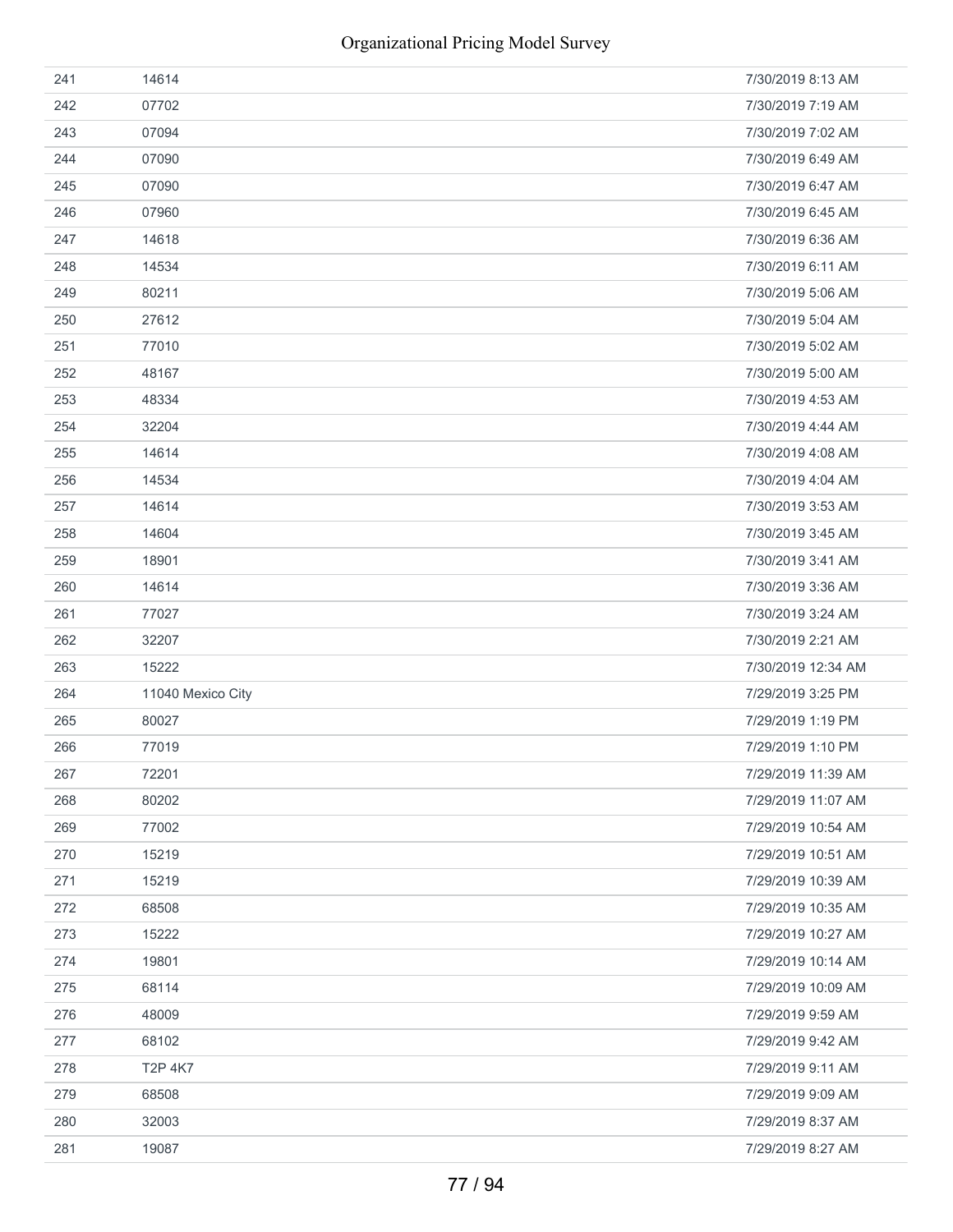| 282 | 19103 | 7/29/2019 7:42 AM |
|-----|-------|-------------------|
| 283 | 19446 | 7/29/2019 7:37 AM |
| 284 | 35203 | 7/29/2019 7:31 AM |
| 285 | 18104 | 7/29/2019 7:23 AM |
| 286 | 77006 | 7/29/2019 7:21 AM |
| 287 | 48051 | 7/29/2019 7:16 AM |
| 288 | 19087 | 7/29/2019 7:13 AM |
| 289 | 33127 | 7/29/2019 7:03 AM |
| 290 | 77702 | 7/29/2019 6:53 AM |
| 291 | 94105 | 7/29/2019 6:51 AM |
| 292 | 48083 | 7/29/2019 6:43 AM |
| 293 | 37219 | 7/29/2019 6:36 AM |
| 294 | 77027 | 7/29/2019 6:34 AM |
| 295 | 48067 | 7/29/2019 6:26 AM |
| 296 | 48331 | 7/29/2019 6:22 AM |
| 297 | 48034 | 7/29/2019 6:11 AM |
| 298 | 77002 | 7/29/2019 5:45 AM |
| 299 | 63105 | 7/29/2019 5:39 AM |
| 300 | 77002 | 7/29/2019 5:15 AM |
| 301 | 77002 | 7/29/2019 5:07 AM |
| 302 | 35243 | 7/29/2019 4:59 AM |
| 303 | 92131 | 7/29/2019 4:52 AM |
| 304 | 35216 | 7/29/2019 4:43 AM |
| 305 | 77002 | 7/29/2019 4:35 AM |
| 306 | 50309 | 7/29/2019 4:34 AM |
| 307 | 44114 | 7/29/2019 4:31 AM |
| 308 | 77006 | 7/29/2019 4:29 AM |
| 309 | 77002 | 7/29/2019 4:27 AM |
| 310 | 64108 | 7/29/2019 4:19 AM |
| 311 | 42101 | 7/29/2019 4:18 AM |
| 312 | 63105 | 7/29/2019 4:14 AM |
| 313 | 74135 | 7/29/2019 4:13 AM |
| 314 | 63105 | 7/29/2019 4:07 AM |
| 315 | 63101 | 7/29/2019 4:05 AM |
| 316 | 62062 | 7/29/2019 4:01 AM |
| 317 | 35243 | 7/29/2019 4:01 AM |
| 318 | 33619 | 7/29/2019 3:53 AM |
| 319 | 40507 | 7/29/2019 3:53 AM |
| 320 | 77396 | 7/29/2019 3:51 AM |
| 321 | 77002 | 7/27/2019 9:41 AM |
| 322 | 77002 | 7/27/2019 9:12 AM |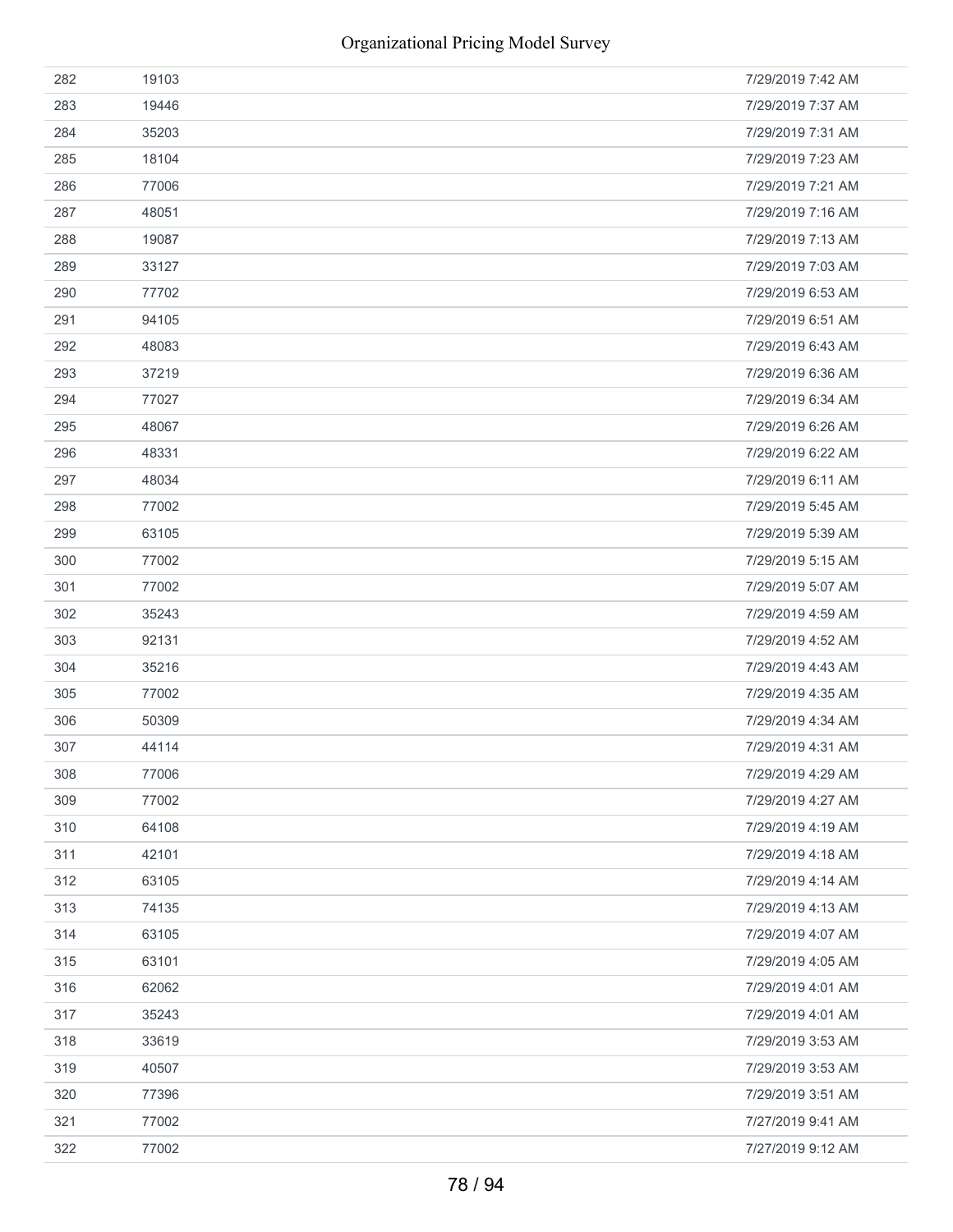| 323 | 19801   | 7/26/2019 7:04 AM  |
|-----|---------|--------------------|
| 324 | 55402   | 7/26/2019 4:03 AM  |
| 325 | T2P 1G1 | 7/26/2019 4:02 AM  |
| 326 | 21043   | 7/23/2019 7:39 AM  |
| 327 | 94596   | 7/22/2019 2:24 PM  |
| 328 | 27609   | 7/22/2019 1:21 PM  |
| 329 | 12260   | 7/22/2019 5:54 AM  |
| 330 | 02109   | 7/22/2019 2:32 AM  |
| 331 | 33401   | 7/19/2019 5:07 AM  |
| 332 | 70131   | 7/19/2019 4:01 AM  |
| 333 | 70130   | 7/17/2019 9:03 AM  |
| 334 | 70112   | 7/17/2019 8:53 AM  |
| 335 | 21202   | 7/17/2019 5:44 AM  |
| 336 | 92101   | 7/16/2019 12:42 PM |
| 337 | 36602   | 7/16/2019 11:31 AM |
| 338 | 92108   | 7/16/2019 11:12 AM |
| 339 | 92101   | 7/16/2019 6:56 AM  |
| 340 | 43215   | 7/16/2019 5:35 AM  |
| 341 | 60606   | 7/15/2019 11:16 AM |
| 342 | 21201   | 7/15/2019 10:30 AM |
| 343 | 21044   | 7/15/2019 9:50 AM  |
| 344 | 94104   | 7/15/2019 8:24 AM  |
| 345 | 21204   | 7/15/2019 7:10 AM  |
| 346 | 68154   | 7/15/2019 5:51 AM  |
| 347 | 70170   | 7/15/2019 5:27 AM  |
| 348 | 32118   | 7/15/2019 3:42 AM  |
| 349 | 30309   | 7/15/2019 3:41 AM  |
| 350 | 53703   | 7/15/2019 2:47 AM  |
| 351 | 94111   | 7/14/2019 12:18 PM |
| 352 | 21014   | 7/12/2019 12:13 PM |
| 353 | 21202   | 7/12/2019 11:41 AM |
| 354 | 77002   | 7/12/2019 7:14 AM  |
| 355 | 19034   | 7/12/2019 7:05 AM  |
| 356 | 76102   | 7/12/2019 5:58 AM  |
| 357 | 94111   | 7/11/2019 2:14 PM  |
| 358 | 39201   | 7/11/2019 12:18 PM |
| 359 | 78733   | 7/11/2019 10:16 AM |
| 360 | 10036   | 7/11/2019 9:58 AM  |
| 361 | 74103   | 7/11/2019 9:49 AM  |
| 362 | 10017   | 7/11/2019 9:33 AM  |
| 363 | 94596   | 7/11/2019 9:29 AM  |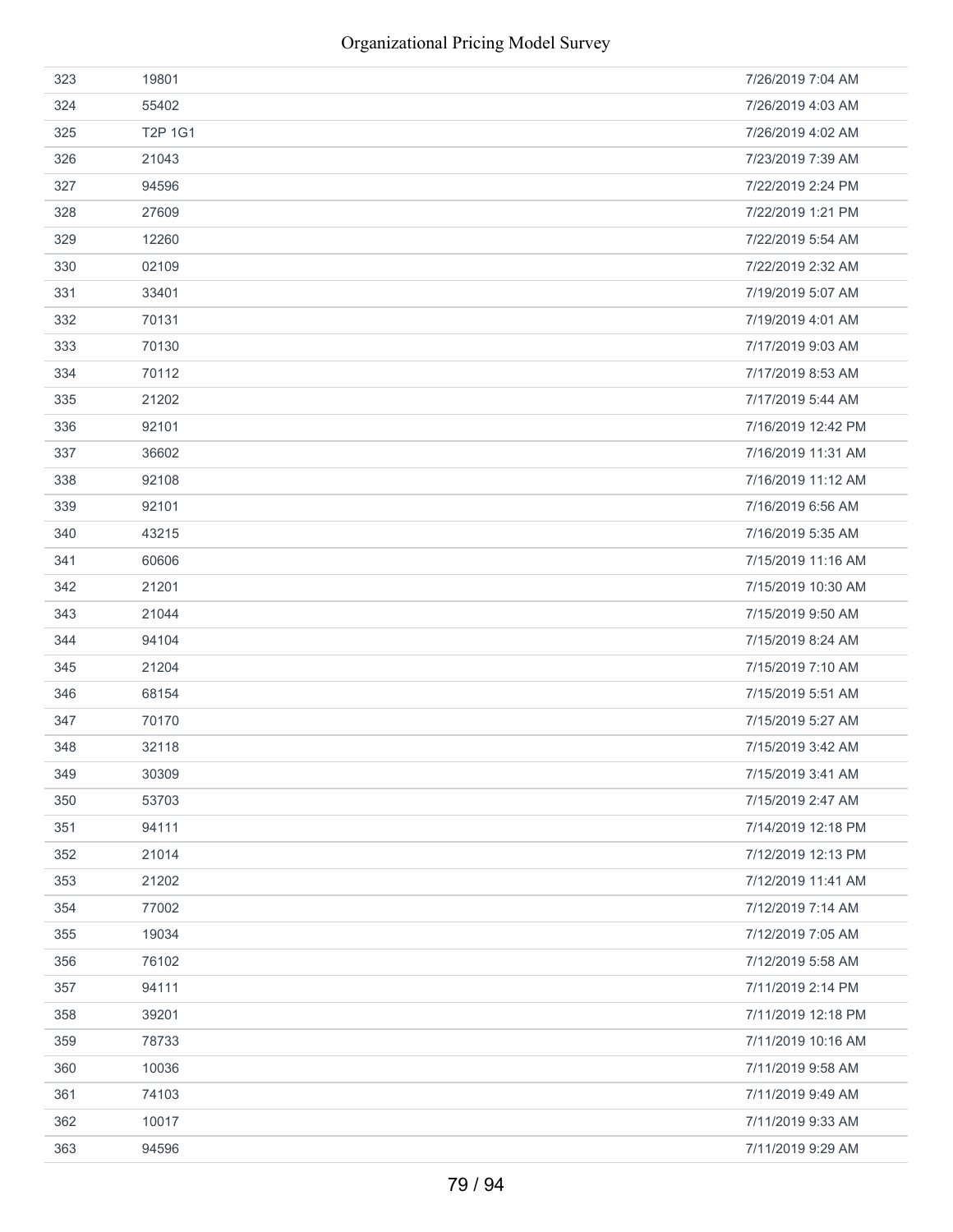| 364 | 36602 | 7/11/2019 8:25 AM  |
|-----|-------|--------------------|
| 365 | 33410 | 7/11/2019 8:03 AM  |
| 366 | 70130 | 7/11/2019 7:59 AM  |
| 367 | 39201 | 7/11/2019 7:55 AM  |
| 368 | 20036 | 7/11/2019 7:34 AM  |
| 369 | 33773 | 7/11/2019 4:58 AM  |
| 370 | 19801 | 7/11/2019 4:26 AM  |
| 371 | 45202 | 7/11/2019 4:23 AM  |
| 372 | 19103 | 7/11/2019 4:21 AM  |
| 373 | 74135 | 7/10/2019 12:05 PM |
| 374 | 02109 | 7/10/2019 11:29 AM |
| 375 | 89102 | 7/10/2019 11:23 AM |
| 376 | 39157 | 7/10/2019 10:19 AM |
| 377 | 39211 | 7/10/2019 6:39 AM  |
| 378 | 39201 | 7/10/2019 6:11 AM  |
| 379 | 39157 | 7/10/2019 5:58 AM  |
| 380 | 74103 | 7/10/2019 5:54 AM  |
| 381 | 39232 | 7/10/2019 5:37 AM  |
| 382 | 39211 | 7/10/2019 5:18 AM  |
| 383 | 39201 | 7/10/2019 3:39 AM  |
| 384 | 39215 | 7/10/2019 3:35 AM  |
| 385 | 20005 | 7/10/2019 3:33 AM  |
| 386 | 39201 | 7/10/2019 3:19 AM  |
| 387 | 43215 | 7/10/2019 2:16 AM  |
| 388 | 85249 | 7/9/2019 3:32 PM   |
| 389 | 77002 | 7/9/2019 2:01 PM   |
| 390 | 89148 | 7/9/2019 1:45 PM   |
| 391 | 89129 | 7/9/2019 1:10 PM   |
| 392 | 72201 | 7/9/2019 11:11 AM  |
| 393 | 41017 | 7/9/2019 11:04 AM  |
| 394 | 45202 | 7/9/2019 10:43 AM  |
| 395 | 87114 | 7/9/2019 9:37 AM   |
| 396 | 92660 | 7/9/2019 9:36 AM   |
| 397 | 75034 | 7/9/2019 9:27 AM   |
| 398 | 60606 | 7/9/2019 9:03 AM   |
| 399 | 50309 | 7/9/2019 9:01 AM   |
| 400 | 27612 | 7/9/2019 8:31 AM   |
| 401 | 60603 | 7/9/2019 8:28 AM   |
| 402 | 45202 | 7/9/2019 8:12 AM   |
| 403 | 85004 | 7/9/2019 7:56 AM   |
| 404 | 64108 | 7/9/2019 7:53 AM   |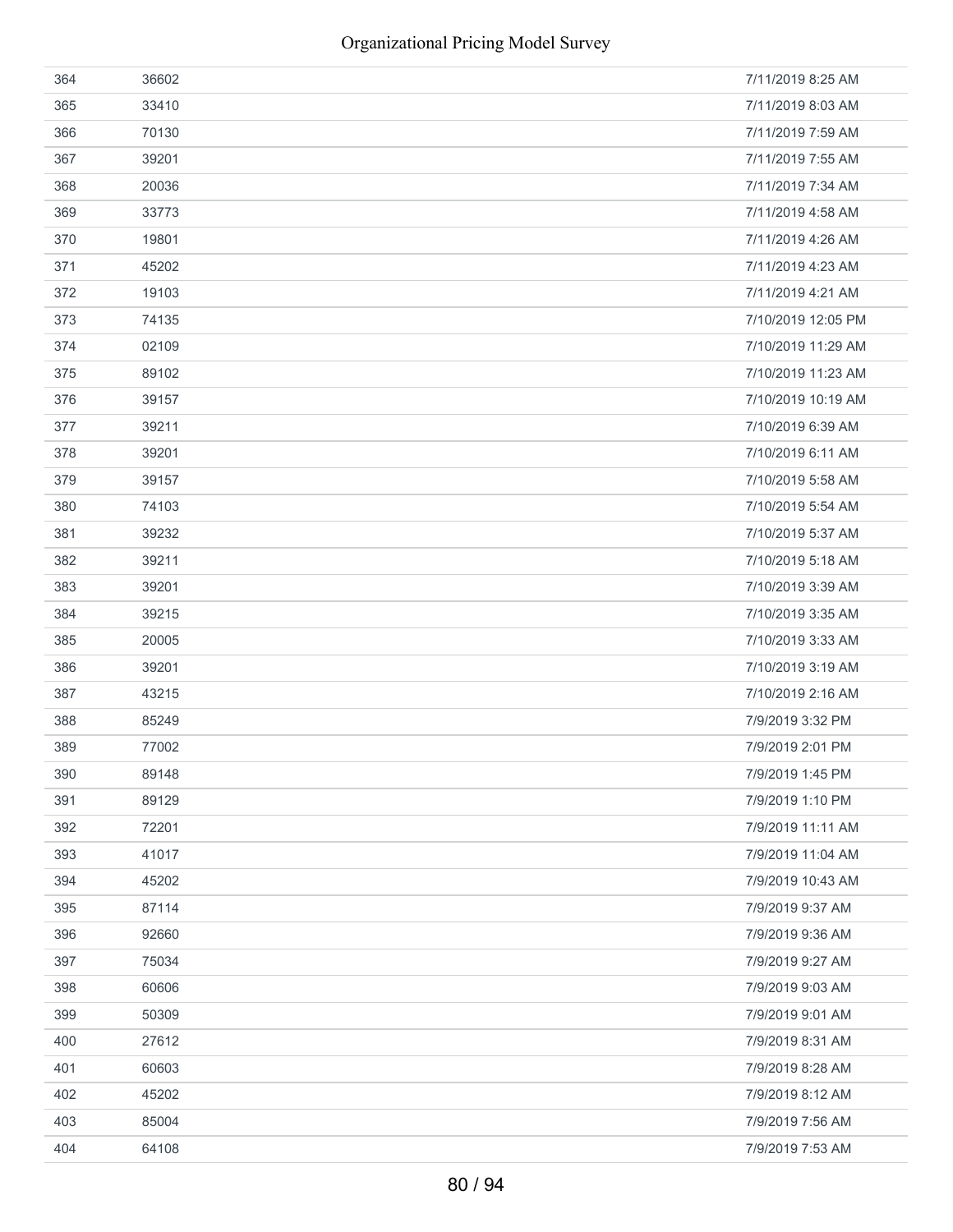| 405 | 95864      | 7/9/2019 7:13 AM  |
|-----|------------|-------------------|
| 406 | 10177      | 7/9/2019 7:01 AM  |
| 407 | 48237      | 7/9/2019 6:53 AM  |
| 408 | 33602      | 7/9/2019 6:43 AM  |
| 409 | 70139      | 7/9/2019 6:24 AM  |
| 410 | 94019      | 7/9/2019 6:18 AM  |
| 411 | 74103      | 7/9/2019 6:16 AM  |
| 412 | 77024      | 7/9/2019 6:16 AM  |
| 413 | 94041      | 7/9/2019 5:50 AM  |
| 414 | 94526      | 7/9/2019 5:22 AM  |
| 415 | 11714      | 7/9/2019 5:16 AM  |
| 416 | 72202      | 7/9/2019 5:08 AM  |
| 417 | 75201      | 7/9/2019 4:54 AM  |
| 418 | 60606      | 7/9/2019 4:44 AM  |
| 419 | 72227      | 7/9/2019 4:10 AM  |
| 420 | 72201      | 7/9/2019 4:03 AM  |
| 421 | 72207      | 7/9/2019 3:53 AM  |
| 422 | 72201      | 7/9/2019 3:42 AM  |
| 423 | 60601      | 7/9/2019 3:35 AM  |
| 424 | 06002      | 7/9/2019 3:30 AM  |
| 425 | 75057      | 7/9/2019 3:22 AM  |
| 426 | 10022      | 7/9/2019 2:59 AM  |
| 427 | 20006      | 7/9/2019 2:50 AM  |
| 428 | 49503      | 7/9/2019 2:33 AM  |
| 429 | 78727      | 7/9/2019 1:52 AM  |
| 430 | 24011      | 7/9/2019 1:44 AM  |
| 431 | 84111      | 7/8/2019 2:51 PM  |
| 432 | 97205      | 7/8/2019 1:37 PM  |
| 433 | 80202      | 7/8/2019 1:18 PM  |
| 434 | 80264      | 7/8/2019 12:38 PM |
| 435 | T2P 1G1    | 7/8/2019 11:58 AM |
| 436 | 36602      | 7/8/2019 11:54 AM |
| 437 | 70002      | 7/8/2019 11:51 AM |
| 438 | 60602      | 7/8/2019 11:47 AM |
| 439 | 02110      | 7/8/2019 11:31 AM |
| 440 | 76102      | 7/8/2019 11:20 AM |
| 441 | 94596      | 7/8/2019 11:17 AM |
| 442 | 80203-1254 | 7/8/2019 11:10 AM |
| 443 | 33602      | 7/8/2019 11:08 AM |
| 444 | 55402      | 7/8/2019 11:08 AM |
| 445 | 30047      | 7/8/2019 11:01 AM |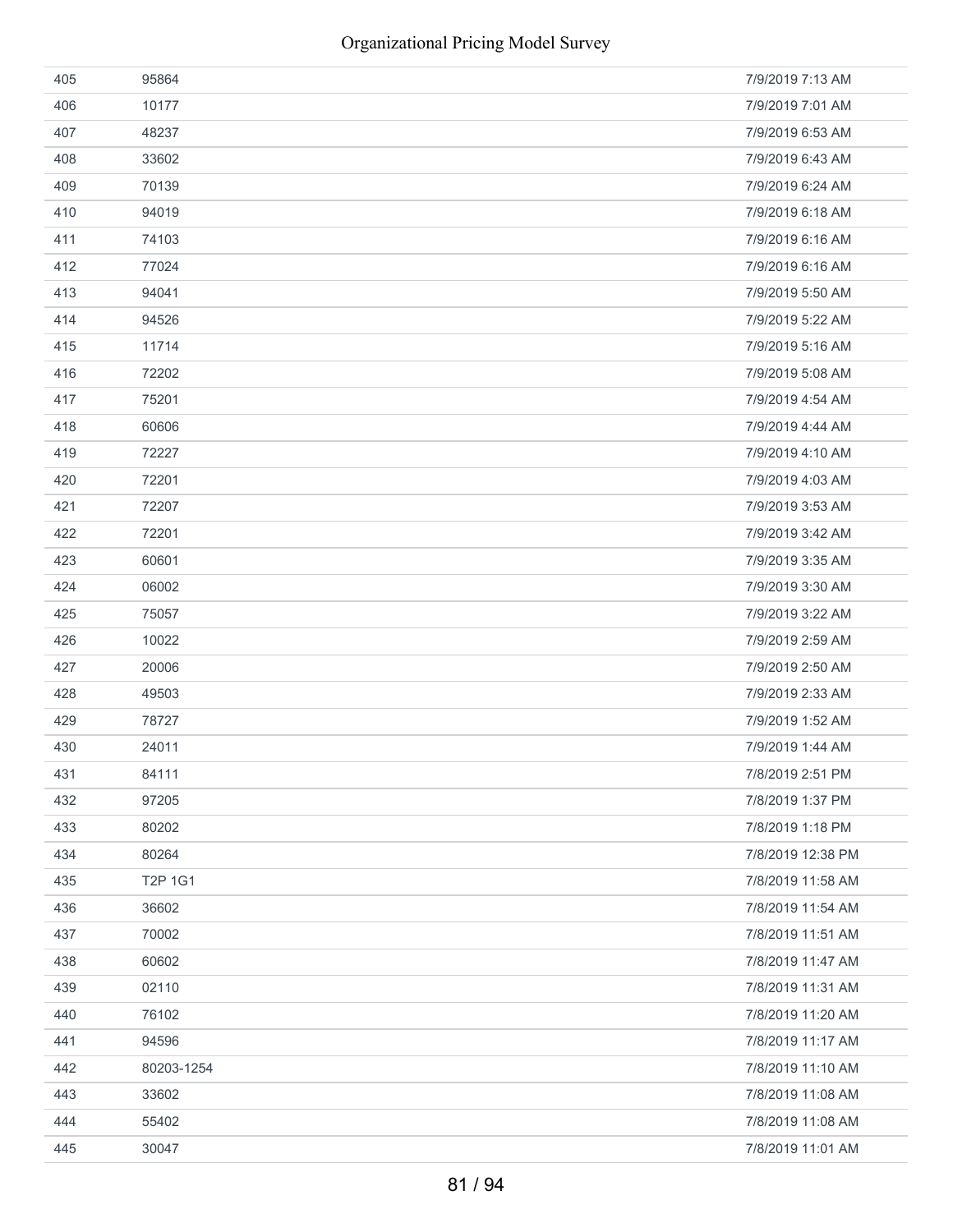| 446 | 77019          | 7/8/2019 10:37 AM |
|-----|----------------|-------------------|
| 447 | 48226          | 7/8/2019 10:36 AM |
| 448 | 92618          | 7/8/2019 10:34 AM |
| 449 | 48034          | 7/8/2019 10:22 AM |
| 450 | Québec, Canada | 7/8/2019 10:13 AM |
| 451 | 88437          | 7/8/2019 10:13 AM |
| 452 | 19462          | 7/8/2019 10:04 AM |
| 453 | 60602          | 7/8/2019 10:04 AM |
| 454 | 32501          | 7/8/2019 9:53 AM  |
| 455 | 32256          | 7/8/2019 9:51 AM  |
| 456 | 78216          | 7/8/2019 9:50 AM  |
| 457 | 55416          | 7/8/2019 9:48 AM  |
| 458 | 77056          | 7/8/2019 9:35 AM  |
| 459 | 7920           | 7/8/2019 9:29 AM  |
| 460 | 33409          | 7/8/2019 9:23 AM  |
| 461 | 80202          | 7/8/2019 9:16 AM  |
| 462 | 80264          | 7/8/2019 9:09 AM  |
| 463 | 8401           | 7/8/2019 9:08 AM  |
| 464 | 5819           | 7/8/2019 9:07 AM  |
| 465 | 73102          | 7/8/2019 9:06 AM  |
| 466 | 30309          | 7/8/2019 9:03 AM  |
| 467 | 60606          | 7/8/2019 8:56 AM  |
| 468 | 10281          | 7/8/2019 8:48 AM  |
| 469 | 90071          | 7/8/2019 8:48 AM  |
| 470 | 22030          | 7/8/2019 8:47 AM  |
| 471 | 76107          | 7/8/2019 8:46 AM  |
| 472 | 11530          | 7/8/2019 8:43 AM  |
| 473 | 15222          | 7/8/2019 8:43 AM  |
| 474 | 92626          | 7/8/2019 8:42 AM  |
| 475 | 75201          | 7/8/2019 8:41 AM  |
| 476 | 11553          | 7/8/2019 8:34 AM  |
| 477 | 32207          | 7/8/2019 8:34 AM  |
| 478 | 52401          | 7/8/2019 8:31 AM  |
| 479 | 85281          | 7/8/2019 8:26 AM  |
| 480 | 30132          | 7/8/2019 8:26 AM  |
| 481 | 20006          | 7/8/2019 8:26 AM  |
| 482 | 90067          | 7/8/2019 8:25 AM  |
| 483 | 46032          | 7/8/2019 8:20 AM  |
| 484 | 2110           | 7/8/2019 8:18 AM  |
| 485 | 10017          | 7/8/2019 8:18 AM  |
| 486 | 23225          | 7/8/2019 8:16 AM  |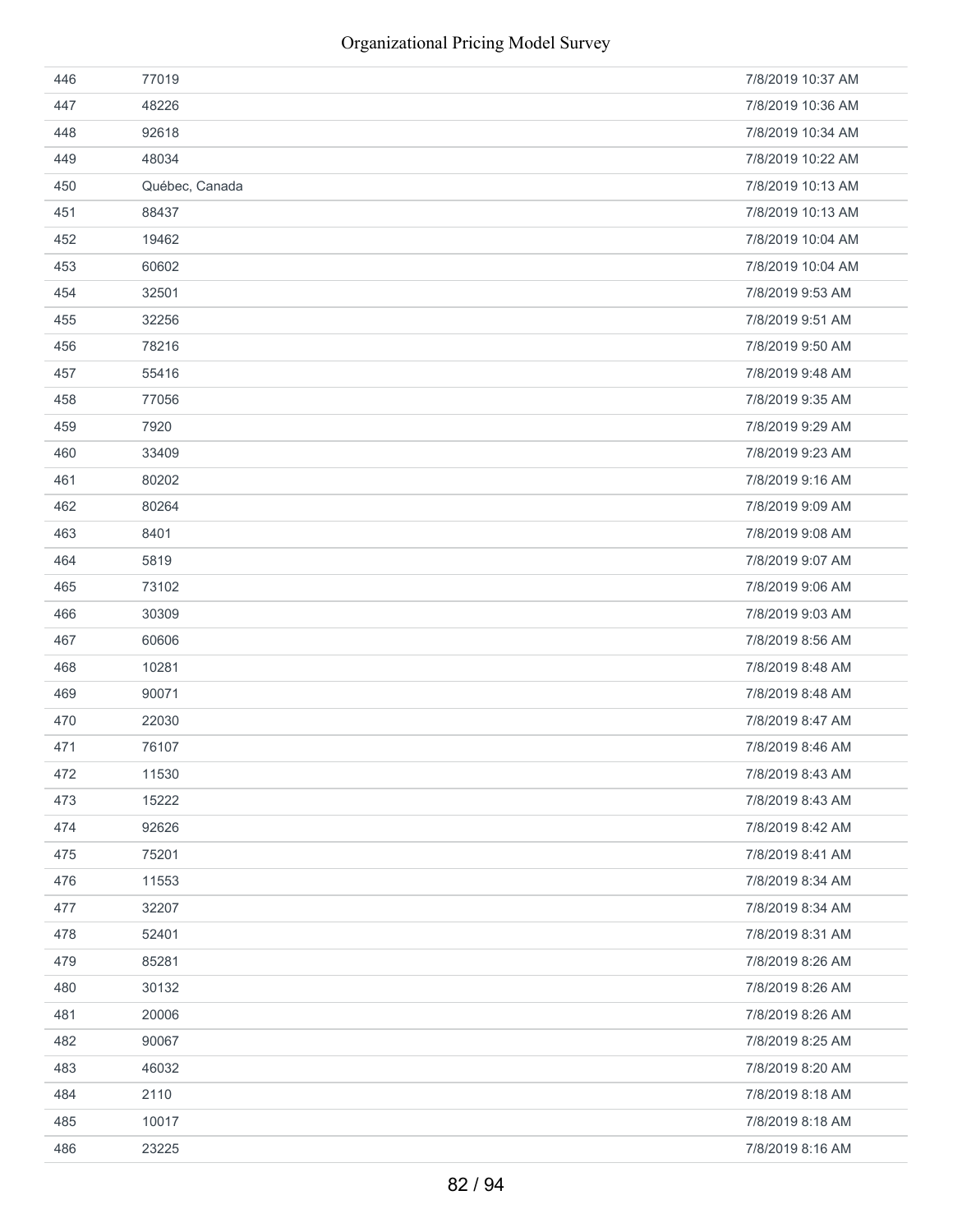| 487 | 80237 | 7/8/2019 8:15 AM |
|-----|-------|------------------|
| 488 | 55402 | 7/8/2019 8:14 AM |
| 489 | 95814 | 7/8/2019 8:13 AM |
| 490 | 2110  | 7/8/2019 8:12 AM |
| 491 | 98101 | 7/8/2019 8:06 AM |
| 492 | 68154 | 7/8/2019 8:02 AM |
| 493 | 97401 | 7/8/2019 8:00 AM |
| 494 | 11553 | 7/8/2019 7:55 AM |
| 495 | 21202 | 7/8/2019 7:55 AM |
| 496 | 92101 | 7/8/2019 7:51 AM |
| 497 | 98101 | 7/8/2019 7:50 AM |
| 498 | 60103 | 7/8/2019 7:46 AM |
| 499 | 99501 | 7/8/2019 7:44 AM |
| 500 | 85016 | 7/8/2019 7:43 AM |
| 501 | 33902 | 7/8/2019 7:42 AM |
| 502 | 66208 | 7/8/2019 7:42 AM |
| 503 | 4101  | 7/8/2019 7:42 AM |
| 504 | 55402 | 7/8/2019 7:41 AM |
| 505 | 92116 | 7/8/2019 7:41 AM |
| 506 | 80202 | 7/8/2019 7:41 AM |
| 507 | 15219 | 7/8/2019 7:41 AM |
| 508 | 8108  | 7/8/2019 7:39 AM |
| 509 | 78755 | 7/8/2019 7:39 AM |
| 510 | 72201 | 7/8/2019 7:38 AM |
| 511 | 52402 | 7/8/2019 7:38 AM |
| 512 | 19103 | 7/8/2019 7:38 AM |
| 513 | 23462 | 7/8/2019 7:35 AM |
| 514 | 15222 | 7/8/2019 7:34 AM |
| 515 | 20036 | 7/8/2019 7:33 AM |
| 516 | 80203 | 7/8/2019 7:33 AM |
| 517 | 60654 | 7/8/2019 7:33 AM |
| 518 | 80202 | 7/8/2019 7:32 AM |
| 519 | 46802 | 7/8/2019 7:32 AM |
| 520 | 32708 | 7/8/2019 7:32 AM |
| 521 | 52401 | 7/8/2019 7:31 AM |
| 522 | 30309 | 7/8/2019 7:31 AM |
| 523 | 11556 | 7/8/2019 7:30 AM |
| 524 | 10151 | 7/8/2019 7:30 AM |
| 525 | 10601 | 7/8/2019 7:30 AM |
| 526 | 70130 | 7/8/2019 7:29 AM |
| 527 | 20018 | 7/8/2019 7:28 AM |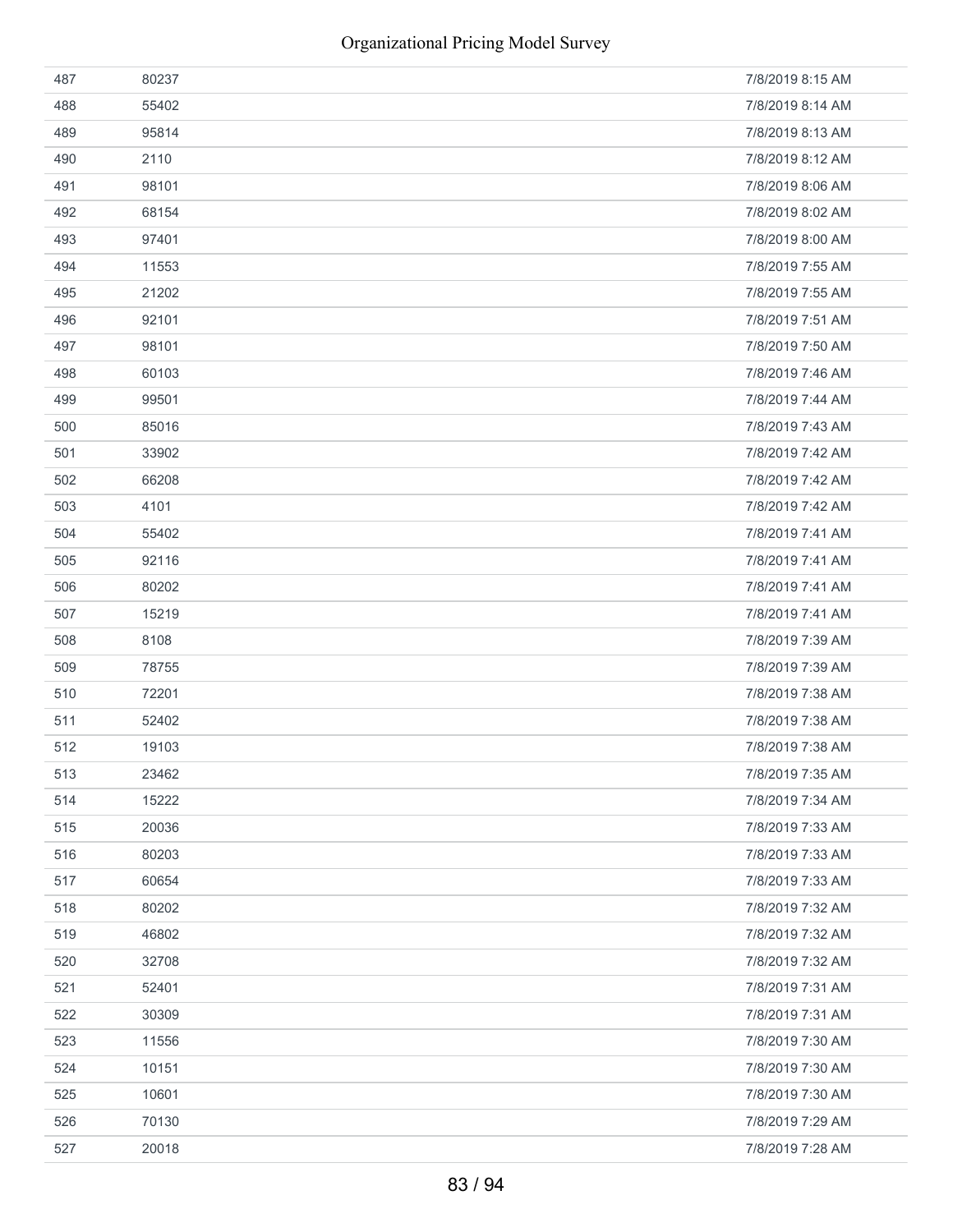| 528 | 92660 | 7/8/2019 7:28 AM |
|-----|-------|------------------|
| 529 | 27104 | 7/8/2019 7:27 AM |
| 530 | 33602 | 7/8/2019 7:27 AM |
| 531 | 50309 | 7/8/2019 7:26 AM |
| 532 | 94133 | 7/8/2019 7:26 AM |
| 533 | 15222 | 7/8/2019 7:25 AM |
| 534 | 19801 | 7/8/2019 7:24 AM |
| 535 | 98164 | 7/8/2019 7:23 AM |
| 536 | 37219 | 7/8/2019 7:23 AM |
| 537 | 2110  | 7/8/2019 7:22 AM |
| 538 | 70139 | 7/8/2019 7:21 AM |
| 539 | 90025 | 7/8/2019 7:20 AM |
| 540 | 14701 | 7/8/2019 7:20 AM |
| 541 | 60606 | 7/8/2019 7:19 AM |
| 542 | 95814 | 7/8/2019 7:19 AM |
| 543 | 77401 | 7/8/2019 7:19 AM |
| 544 | 99501 | 7/8/2019 7:19 AM |
| 545 | 53202 | 7/8/2019 7:19 AM |
| 546 | 34236 | 7/8/2019 7:17 AM |
| 547 | 90024 | 7/8/2019 7:16 AM |
| 548 | 44114 | 7/8/2019 7:15 AM |
| 549 | 32804 | 7/8/2019 7:15 AM |
| 550 | 45423 | 7/8/2019 7:15 AM |
| 551 | 64108 | 7/8/2019 7:15 AM |
| 552 | 63103 | 7/8/2019 7:15 AM |
| 553 | 95814 | 7/8/2019 7:15 AM |
| 554 | 32712 | 7/8/2019 7:15 AM |
| 555 | 10020 | 7/8/2019 7:14 AM |
| 556 | 80202 | 7/8/2019 7:14 AM |
| 557 | 43130 | 7/8/2019 7:14 AM |
| 558 | 60602 | 7/8/2019 7:14 AM |
| 559 | 37043 | 7/8/2019 7:13 AM |
| 560 | 15219 | 7/8/2019 7:13 AM |
| 561 | 33309 | 7/8/2019 7:13 AM |
| 562 | 90067 | 7/8/2019 7:13 AM |
| 563 | 94105 | 7/8/2019 7:13 AM |
| 564 | 68114 | 7/8/2019 7:13 AM |
| 565 | 20005 | 7/8/2019 7:12 AM |
| 566 | 7960  | 7/8/2019 7:12 AM |
| 567 | 85004 | 7/8/2019 7:11 AM |
| 568 | 17602 | 7/8/2019 7:11 AM |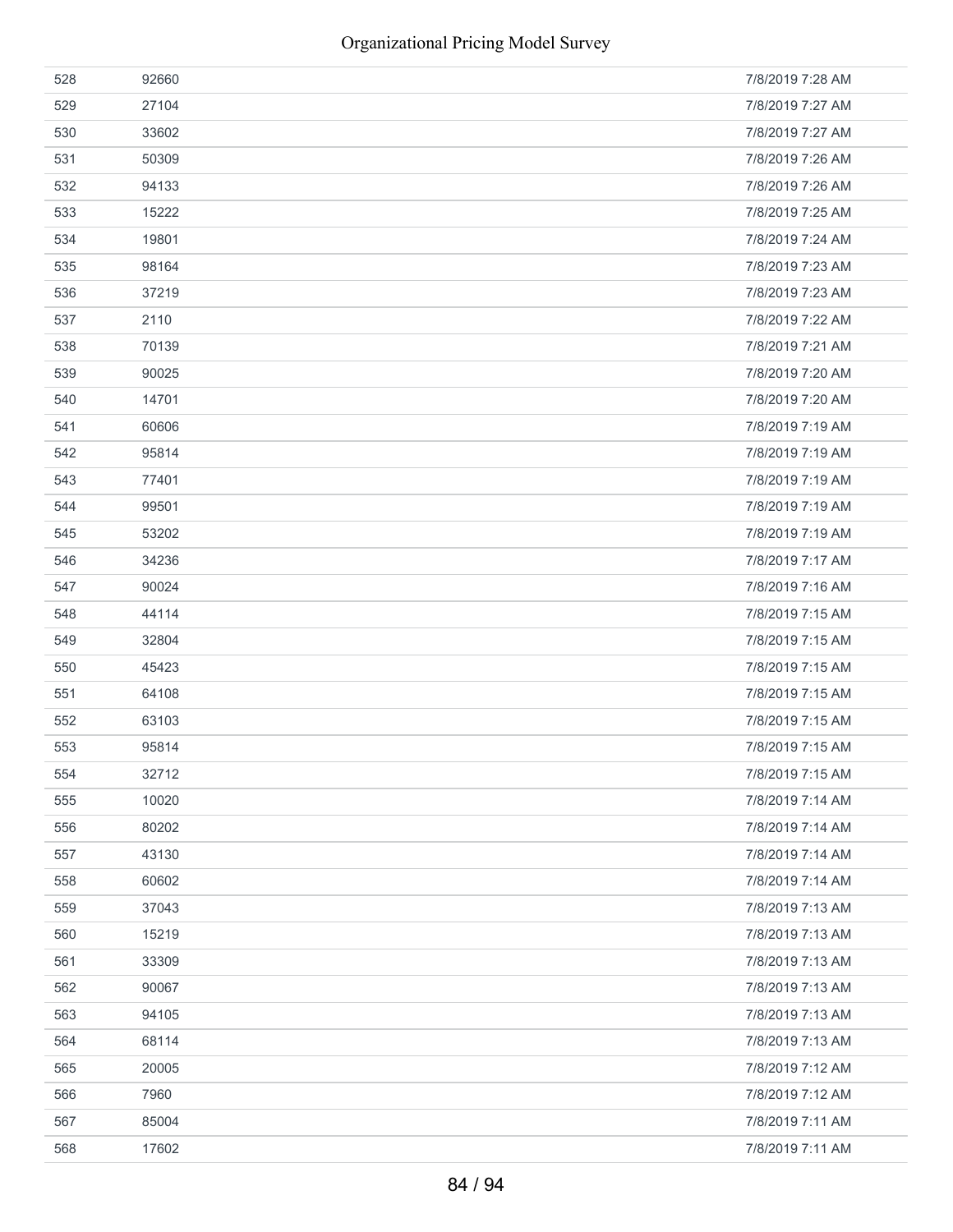| 569 | 2108  | 7/8/2019 7:11 AM  |
|-----|-------|-------------------|
| 570 | 63101 | 7/8/2019 7:11 AM  |
| 571 | 77479 | 7/8/2019 7:11 AM  |
| 572 | 4101  | 7/8/2019 7:10 AM  |
| 573 | 75201 | 7/8/2019 7:10 AM  |
| 574 | 60603 | 7/8/2019 7:10 AM  |
| 575 | 48243 | 7/8/2019 7:10 AM  |
| 576 | 19102 | 7/8/2019 7:09 AM  |
| 577 | 60601 | 7/8/2019 4:58 AM  |
| 578 | 48374 | 7/7/2019 4:32 AM  |
| 579 | 63101 | 7/6/2019 5:29 AM  |
| 580 | 83702 | 7/5/2019 7:30 AM  |
| 581 | 20001 | 7/4/2019 6:10 AM  |
| 582 | 97201 | 7/3/2019 3:27 PM  |
| 583 | 95814 | 7/3/2019 11:51 AM |
| 584 | 27858 | 7/3/2019 9:37 AM  |
| 585 | 37212 | 7/3/2019 9:21 AM  |
| 586 | 75254 | 7/3/2019 8:57 AM  |
| 587 | 2109  | 7/3/2019 8:42 AM  |
| 588 | 74135 | 7/3/2019 7:11 AM  |
| 589 | 22182 | 7/3/2019 4:55 AM  |
| 590 | 60603 | 7/3/2019 4:39 AM  |
| 591 | 19103 | 7/3/2019 2:41 AM  |
| 592 | 27601 | 7/2/2019 4:08 PM  |
| 593 | 95814 | 7/2/2019 12:20 PM |
| 594 | 12110 | 7/2/2019 11:22 AM |
| 595 | 20006 | 7/2/2019 10:03 AM |
| 596 | 98101 | 7/2/2019 9:37 AM  |
| 597 | 77002 | 7/2/2019 8:24 AM  |
| 598 | 97204 | 7/2/2019 7:15 AM  |
| 599 | 87505 | 7/2/2019 6:57 AM  |
| 600 | 87103 | 7/2/2019 6:14 AM  |
| 601 | 60654 | 7/2/2019 5:56 AM  |
| 602 | 19103 | 7/2/2019 5:50 AM  |
| 603 | 95814 | 7/2/2019 5:42 AM  |
| 604 | 37920 | 7/2/2019 4:30 AM  |
| 605 | 20015 | 7/2/2019 4:15 AM  |
| 606 | 70139 | 7/2/2019 3:24 AM  |
| 607 | 15237 | 7/2/2019 2:38 AM  |
| 608 | 99999 | 7/2/2019 1:19 AM  |
| 609 | 14604 | 7/2/2019 12:42 AM |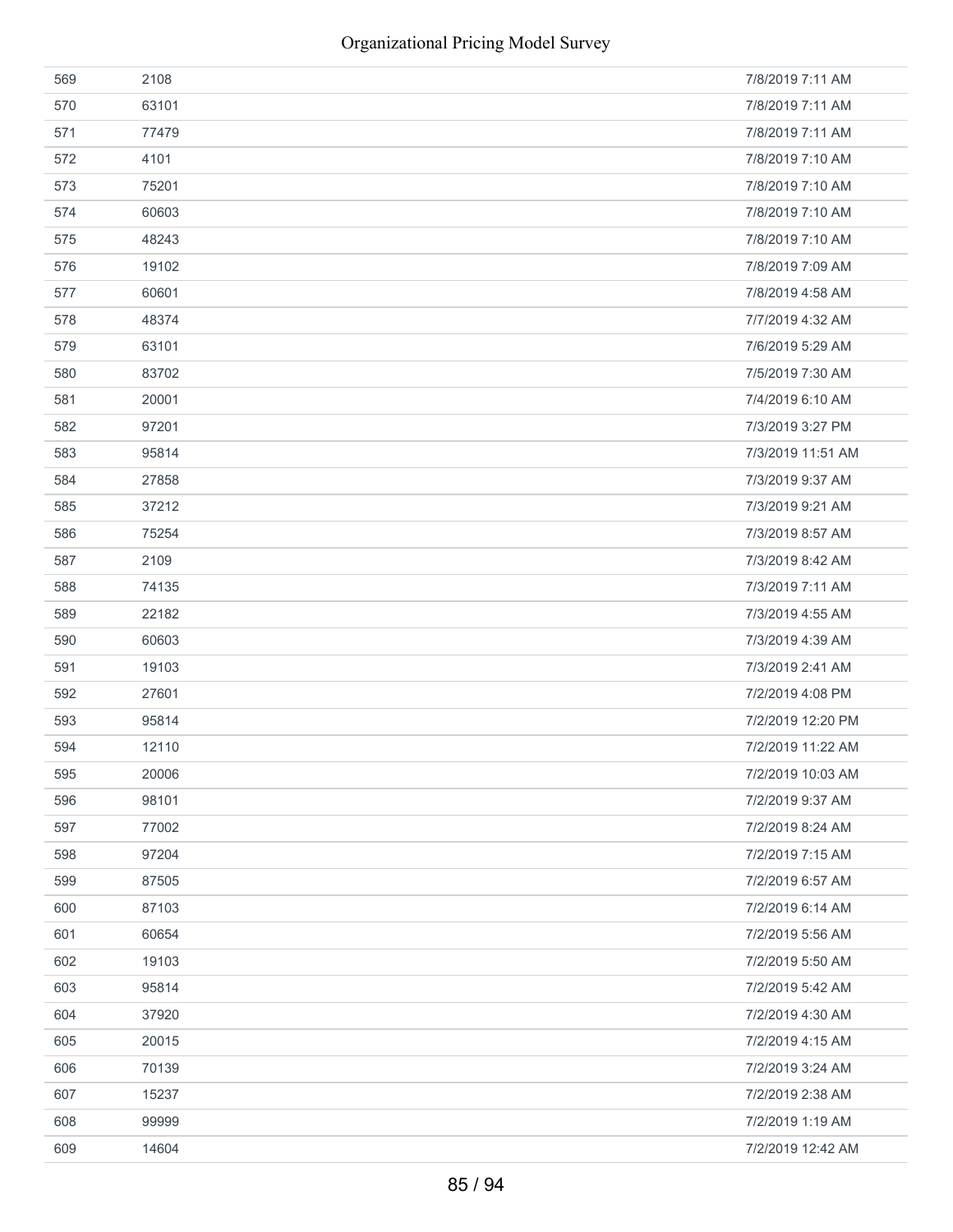| 610 | 63101 | 7/1/2019 4:24 PM  |
|-----|-------|-------------------|
| 611 | 3008  | 7/1/2019 3:32 PM  |
| 612 | 98402 | 7/1/2019 2:17 PM  |
| 613 | 33418 | 7/1/2019 2:13 PM  |
| 614 | 90067 | 7/1/2019 1:10 PM  |
| 615 | 97201 | 7/1/2019 12:59 PM |
| 616 | 78212 | 7/1/2019 12:48 PM |
| 617 | 92101 | 7/1/2019 12:20 PM |
| 618 | 80202 | 7/1/2019 11:53 AM |
| 619 | 48335 | 7/1/2019 11:46 AM |
| 620 | 4240  | 7/1/2019 11:45 AM |
| 621 | 42101 | 7/1/2019 11:35 AM |
| 622 | 63105 | 7/1/2019 11:27 AM |
| 623 | 32801 | 7/1/2019 11:16 AM |
| 624 | 22102 | 7/1/2019 11:09 AM |
| 625 | 10036 | 7/1/2019 11:05 AM |
| 626 | 75201 | 7/1/2019 10:48 AM |
| 627 | 60601 | 7/1/2019 10:46 AM |
| 628 | 19807 | 7/1/2019 10:36 AM |
| 629 | 37219 | 7/1/2019 10:29 AM |
| 630 | 49503 | 7/1/2019 10:22 AM |
| 631 | 55402 | 7/1/2019 10:13 AM |
| 632 | 63124 | 7/1/2019 10:06 AM |
| 633 | 78701 | 7/1/2019 10:05 AM |
| 634 | 63101 | 7/1/2019 10:05 AM |
| 635 | 28202 | 7/1/2019 9:58 AM  |
| 636 | 80202 | 7/1/2019 9:58 AM  |
| 637 | 11530 | 7/1/2019 9:47 AM  |
| 638 | 48226 | 7/1/2019 9:44 AM  |
| 639 | 78212 | 7/1/2019 9:44 AM  |
| 640 | 8807  | 7/1/2019 9:43 AM  |
| 641 | 92705 | 7/1/2019 9:43 AM  |
| 642 | 19103 | 7/1/2019 9:40 AM  |
| 643 | 95814 | 7/1/2019 9:38 AM  |
| 644 | 2653  | 7/1/2019 9:38 AM  |
| 645 | 22206 | 7/1/2019 9:35 AM  |
| 646 | 20006 | 7/1/2019 9:35 AM  |
| 647 | 40507 | 7/1/2019 9:35 AM  |
| 648 | 37219 | 7/1/2019 9:12 AM  |
| 649 | 97304 | 7/1/2019 9:02 AM  |
| 650 | 19103 | 7/1/2019 8:46 AM  |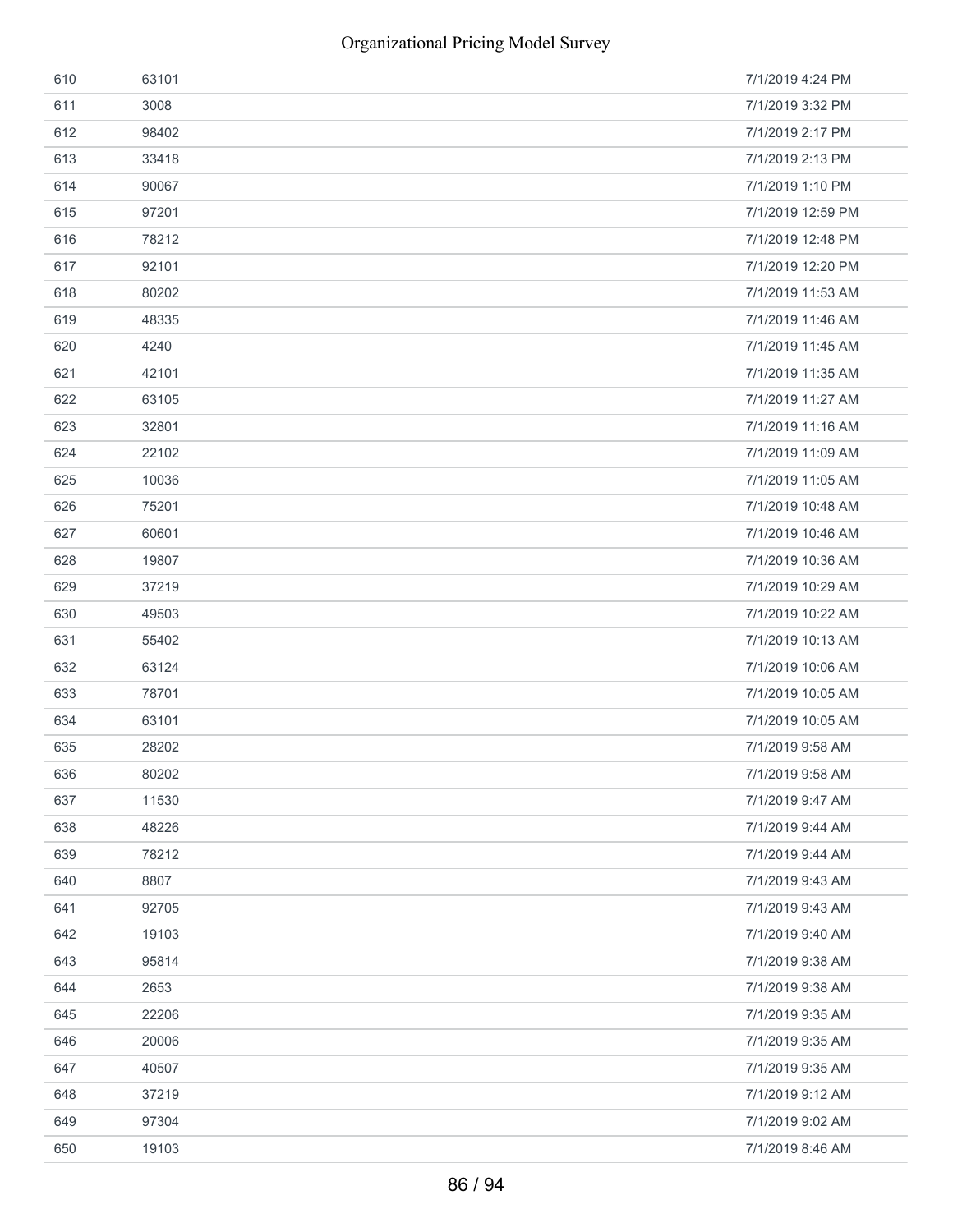| 651 | 92108 | 7/1/2019 7:25 AM   |
|-----|-------|--------------------|
| 652 | 90017 | 7/1/2019 7:24 AM   |
| 653 | 10019 | 7/1/2019 7:22 AM   |
| 654 | 98144 | 7/1/2019 7:22 AM   |
| 655 | 55402 | 7/1/2019 7:20 AM   |
| 656 | 2481  | 7/1/2019 6:55 AM   |
| 657 | 70139 | 7/1/2019 6:43 AM   |
| 658 | 70170 | 7/1/2019 6:33 AM   |
| 659 | 32266 | 7/1/2019 5:46 AM   |
| 660 | 54481 | 7/1/2019 5:45 AM   |
| 661 | 37919 | 7/1/2019 5:28 AM   |
| 662 | 90067 | 7/1/2019 5:07 AM   |
| 663 | 98104 | 7/1/2019 4:59 AM   |
| 664 | 34237 | 7/1/2019 4:33 AM   |
| 665 | 53142 | 7/1/2019 4:20 AM   |
| 666 | 55105 | 7/1/2019 4:08 AM   |
| 667 | 80228 | 7/1/2019 3:52 AM   |
| 668 | 46204 | 7/1/2019 2:48 AM   |
| 669 | 4101  | 7/1/2019 2:44 AM   |
| 670 | 32801 | 7/1/2019 12:59 AM  |
| 671 | 78746 | 6/30/2019 5:06 PM  |
| 672 | 94596 | 6/30/2019 4:34 PM  |
| 673 | 60606 | 6/30/2019 9:53 AM  |
| 674 | 43537 | 6/29/2019 8:54 AM  |
| 675 | 39201 | 6/29/2019 8:08 AM  |
| 676 | 92660 | 6/29/2019 7:00 AM  |
| 677 | 6410  | 6/29/2019 6:44 AM  |
| 678 | 55401 | 6/29/2019 2:13 AM  |
| 679 | 96813 | 6/28/2019 10:57 PM |
| 680 | 85345 | 6/28/2019 4:18 PM  |
| 681 | 91504 | 6/28/2019 2:05 PM  |
| 682 | 63105 | 6/28/2019 1:50 PM  |
| 683 | 96813 | 6/28/2019 1:47 PM  |
| 684 | 39211 | 6/28/2019 1:43 PM  |
| 685 | 98106 | 6/28/2019 1:26 PM  |
| 686 | 33134 | 6/28/2019 12:17 PM |
| 687 | 78701 | 6/28/2019 11:39 AM |
| 688 | 97204 | 6/28/2019 11:32 AM |
| 689 | 55402 | 6/28/2019 11:26 AM |
| 690 | 53701 | 6/28/2019 11:22 AM |
| 691 | 92121 | 6/28/2019 11:06 AM |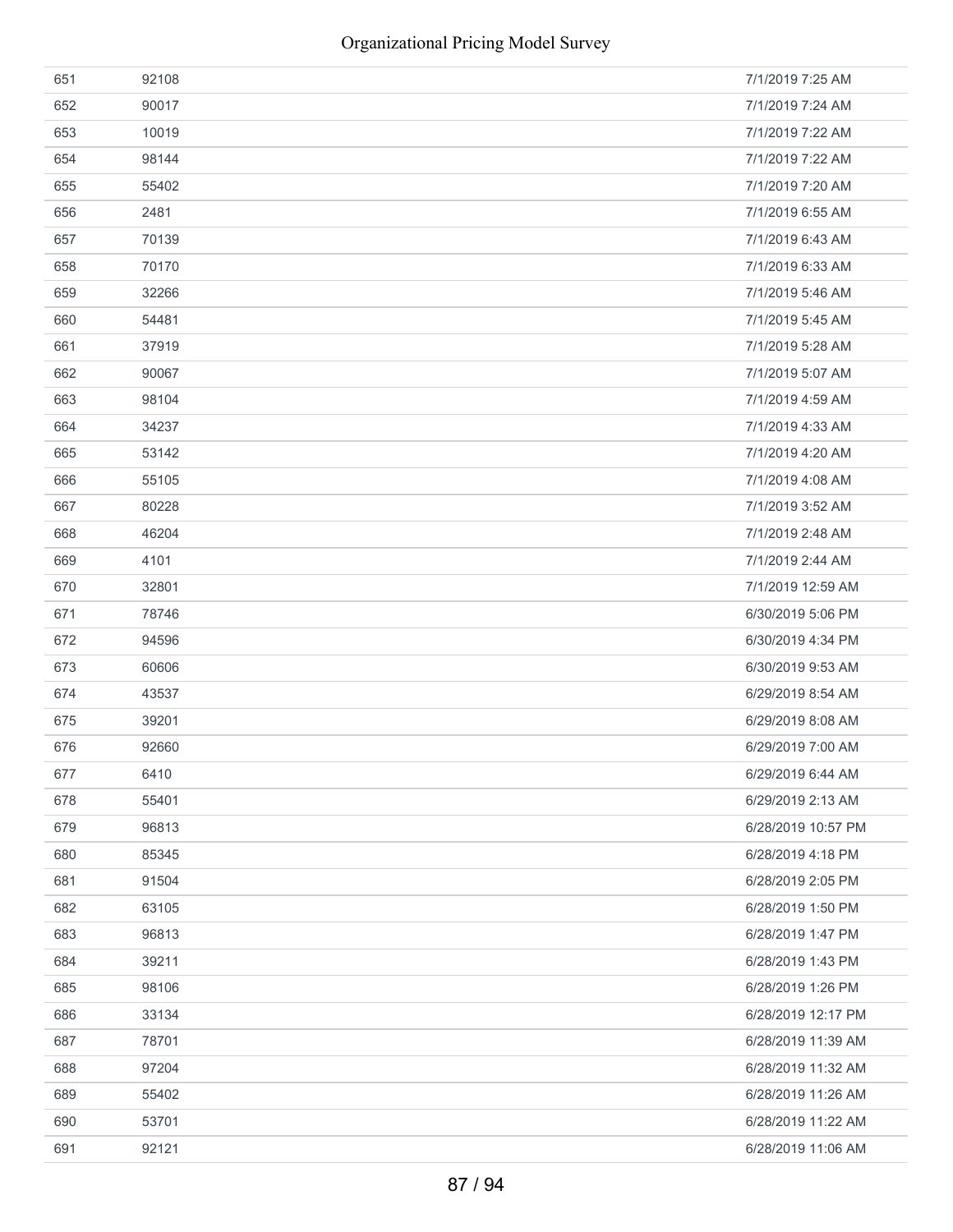| 692 | 34109 | 6/28/2019 10:39 AM |
|-----|-------|--------------------|
| 693 | 94108 | 6/28/2019 10:39 AM |
| 694 | 99501 | 6/28/2019 10:24 AM |
| 695 | 76701 | 6/28/2019 10:20 AM |
| 696 | 75201 | 6/28/2019 10:16 AM |
| 697 | 21201 | 6/28/2019 10:15 AM |
| 698 | 80202 | 6/28/2019 10:06 AM |
| 699 | 55439 | 6/28/2019 9:56 AM  |
| 700 | 20005 | 6/28/2019 9:50 AM  |
| 701 | 6103  | 6/28/2019 9:36 AM  |
| 702 | 48098 | 6/28/2019 9:33 AM  |
| 703 | 96813 | 6/28/2019 9:32 AM  |
| 704 | 6103  | 6/28/2019 9:29 AM  |
| 705 | 77056 | 6/28/2019 9:27 AM  |
| 706 | 10005 | 6/28/2019 9:25 AM  |
| 707 | 94903 | 6/28/2019 9:22 AM  |
| 708 | 34285 | 6/28/2019 9:18 AM  |
| 709 | 19381 | 6/28/2019 9:14 AM  |
| 710 | 70112 | 6/28/2019 9:11 AM  |
| 711 | 96813 | 6/28/2019 9:02 AM  |
| 712 | 33316 | 6/28/2019 8:57 AM  |
| 713 | 99501 | 6/28/2019 8:53 AM  |
| 714 | 10005 | 6/28/2019 8:51 AM  |
| 715 | 46204 | 6/28/2019 8:50 AM  |
| 716 | 48226 | 6/28/2019 8:39 AM  |
| 717 | 60625 | 6/28/2019 8:30 AM  |
| 718 | 7962  | 6/28/2019 8:28 AM  |
| 719 | 98104 | 6/28/2019 8:23 AM  |
| 720 | 20006 | 6/28/2019 8:19 AM  |
| 721 | 94301 | 6/28/2019 8:16 AM  |
| 722 | 94612 | 6/28/2019 8:10 AM  |
| 723 | 60606 | 6/28/2019 8:02 AM  |
| 724 | 96813 | 6/28/2019 7:58 AM  |
| 725 | 95816 | 6/28/2019 7:56 AM  |
| 726 | 95814 | 6/28/2019 7:41 AM  |
| 727 | 60611 | 6/28/2019 7:28 AM  |
| 728 | 6105  | 6/28/2019 7:26 AM  |
| 729 | 15222 | 6/28/2019 7:24 AM  |
| 730 | 94304 | 6/28/2019 7:22 AM  |
| 731 | 77010 | 6/28/2019 7:20 AM  |
| 732 | 77002 | 6/28/2019 7:17 AM  |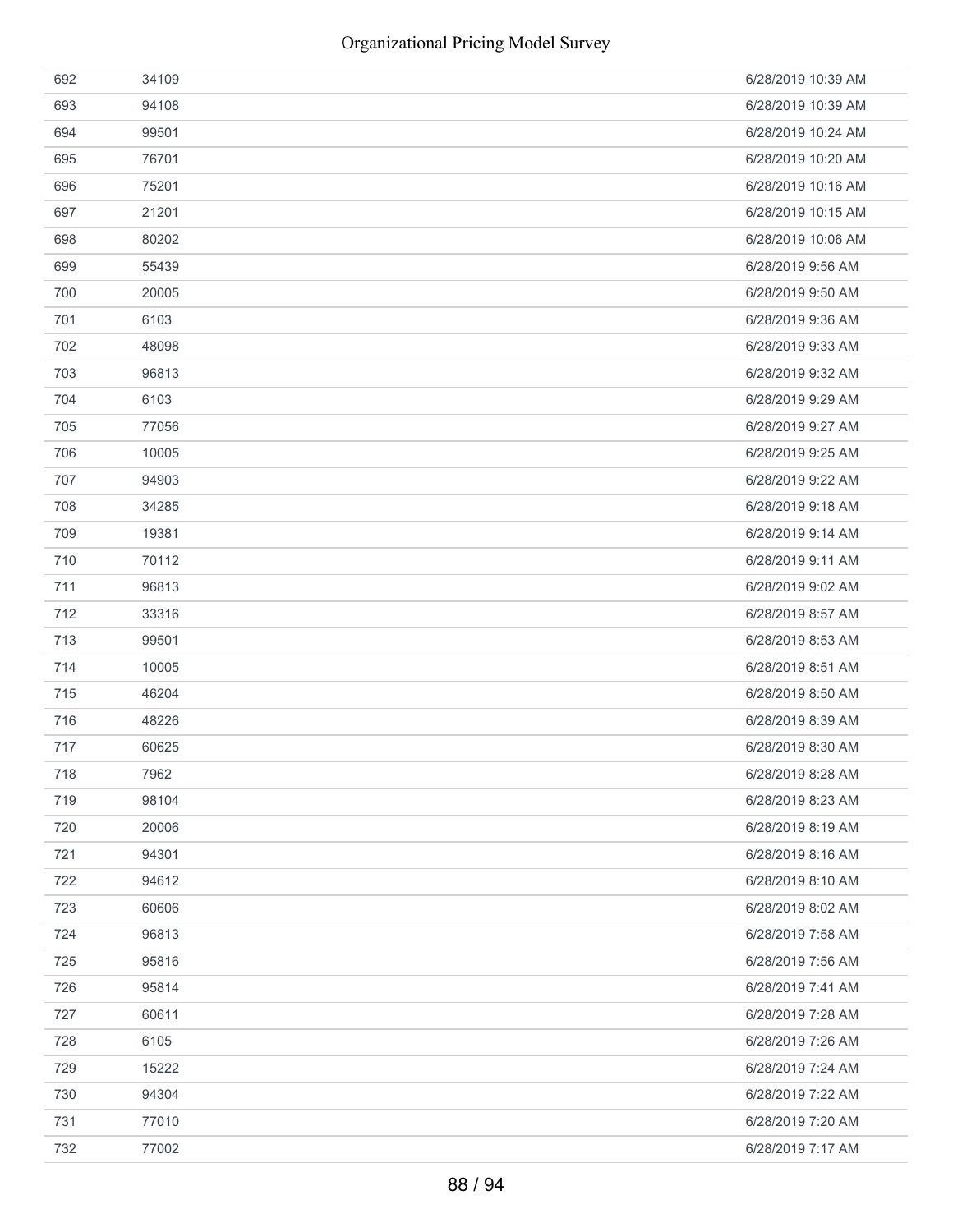| 733 | 94111       | 6/28/2019 7:12 AM |
|-----|-------------|-------------------|
| 734 | 53202       | 6/28/2019 7:08 AM |
| 735 | 85004       | 6/28/2019 7:05 AM |
| 736 | 20036       | 6/28/2019 6:54 AM |
| 737 | 53005       | 6/28/2019 6:48 AM |
| 738 | 90064       | 6/28/2019 6:47 AM |
| 739 | 89074       | 6/28/2019 6:44 AM |
| 740 | 99651       | 6/28/2019 6:42 AM |
| 741 | 92612       | 6/28/2019 6:42 AM |
| 742 | 98104       | 6/28/2019 6:40 AM |
| 743 | 75219       | 6/28/2019 6:39 AM |
| 744 | 89101       | 6/28/2019 6:37 AM |
| 745 | 60606       | 6/28/2019 6:35 AM |
| 746 | 60606       | 6/28/2019 6:34 AM |
| 747 | 64105       | 6/28/2019 6:30 AM |
| 748 | 80111       | 6/28/2019 6:28 AM |
| 749 | 44115       | 6/28/2019 6:27 AM |
| 750 | 55402       | 6/28/2019 6:26 AM |
| 751 | 44115       | 6/28/2019 6:24 AM |
| 752 | 50309       | 6/28/2019 6:17 AM |
| 753 | 33701       | 6/28/2019 6:17 AM |
| 754 | 20005       | 6/28/2019 6:15 AM |
| 755 | 75206       | 6/28/2019 6:13 AM |
| 756 | 77010       | 6/28/2019 6:12 AM |
| 757 | 14202       | 6/28/2019 6:10 AM |
| 758 | 60606       | 6/28/2019 6:09 AM |
| 759 | 75202       | 6/28/2019 6:08 AM |
| 760 | 97205       | 6/28/2019 6:06 AM |
| 761 | 44115       | 6/28/2019 6:02 AM |
| 762 | 43617       | 6/28/2019 5:57 AM |
| 763 | 90024       | 6/28/2019 5:56 AM |
| 764 | 85201       | 6/28/2019 5:56 AM |
| 765 | 60604       | 6/28/2019 5:54 AM |
| 766 | 85016       | 6/28/2019 5:52 AM |
| 767 | 80202       | 6/28/2019 5:47 AM |
| 768 | 60439       | 6/28/2019 5:46 AM |
| 769 | 83702       | 6/28/2019 5:43 AM |
| 770 | 84111       | 6/28/2019 5:42 AM |
| 771 | 33322       | 6/28/2019 5:41 AM |
| 772 | $\mathbf 0$ | 6/28/2019 5:41 AM |
| 773 | 80202       | 6/28/2019 5:37 AM |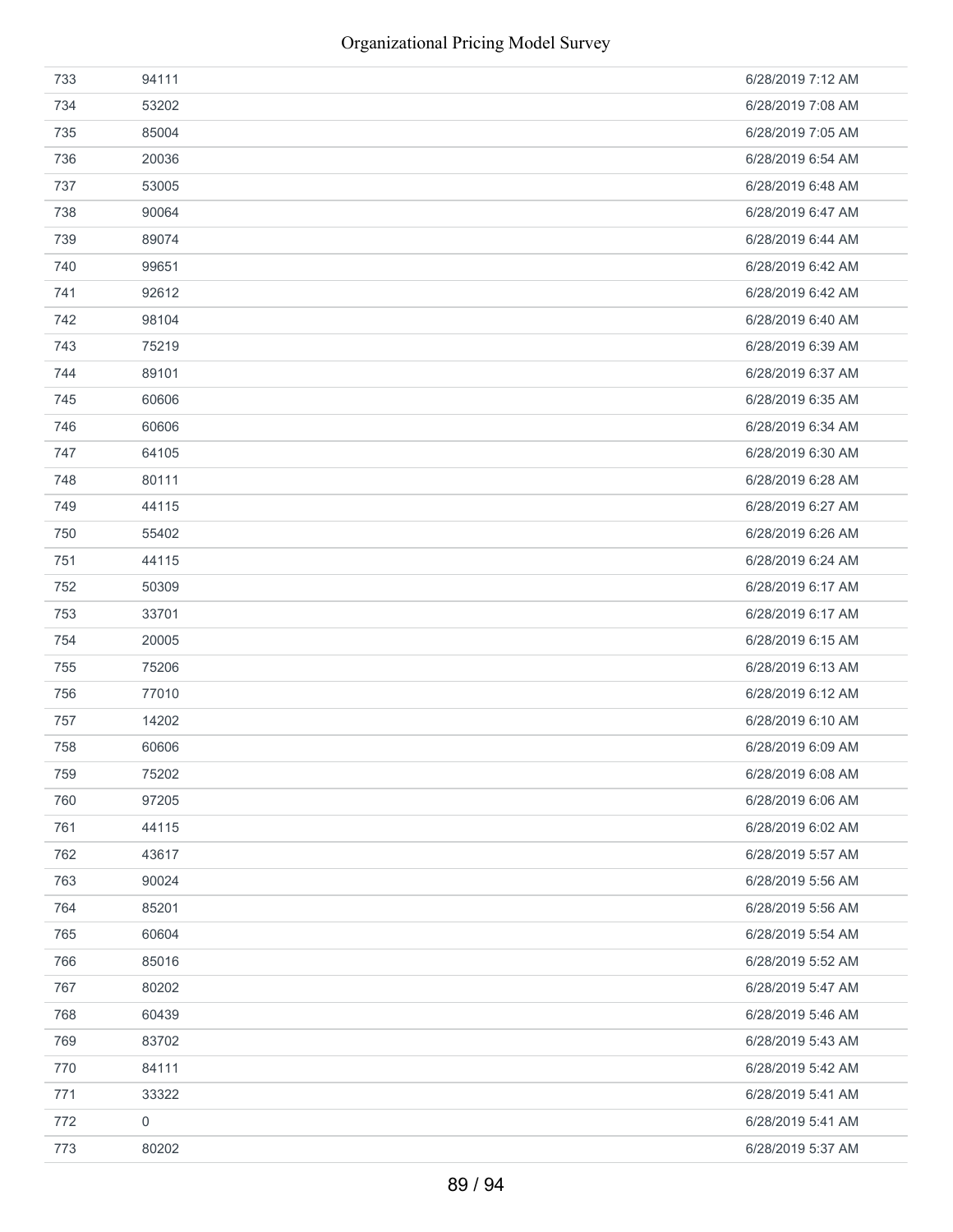| 774 | 92101 | 6/28/2019 5:36 AM |
|-----|-------|-------------------|
| 775 | 4240  | 6/28/2019 5:35 AM |
| 776 | 33308 | 6/28/2019 5:34 AM |
| 777 | 98101 | 6/28/2019 5:34 AM |
| 778 | 48084 | 6/28/2019 5:33 AM |
| 779 | 7932  | 6/28/2019 5:31 AM |
| 780 | 75204 | 6/28/2019 5:30 AM |
| 781 | 33401 | 6/28/2019 5:30 AM |
| 782 | 11530 | 6/28/2019 5:29 AM |
| 783 | 14604 | 6/28/2019 5:28 AM |
| 784 | 92691 | 6/28/2019 5:25 AM |
| 785 | 55401 | 6/28/2019 5:25 AM |
| 786 | 3101  | 6/28/2019 5:19 AM |
| 787 | 2110  | 6/28/2019 5:18 AM |
| 788 | 77479 | 6/28/2019 5:17 AM |
| 789 | 94105 | 6/28/2019 5:14 AM |
| 790 | 46204 | 6/28/2019 5:14 AM |
| 791 | 6033  | 6/28/2019 5:09 AM |
| 792 | 12207 | 6/28/2019 5:06 AM |
| 793 | 53188 | 6/28/2019 5:06 AM |
| 794 | 85004 | 6/28/2019 5:06 AM |
| 795 | 0     | 6/28/2019 5:03 AM |
| 796 | 98101 | 6/28/2019 5:02 AM |
| 797 | 75202 | 6/28/2019 5:01 AM |
| 798 | 1568  | 6/28/2019 5:00 AM |
| 799 | 55082 | 6/28/2019 4:59 AM |
| 800 | 80246 | 6/28/2019 4:59 AM |
| 801 | 2135  | 6/28/2019 4:59 AM |
| 802 | 19102 | 6/28/2019 4:56 AM |
| 803 | 37929 | 6/28/2019 4:56 AM |
| 804 | 7960  | 6/28/2019 4:54 AM |
| 805 | 15222 | 6/28/2019 4:53 AM |
| 806 | 32801 | 6/28/2019 4:52 AM |
| 807 | 63141 | 6/28/2019 4:49 AM |
| 808 | 95814 | 6/28/2019 4:46 AM |
| 809 | 24018 | 6/28/2019 4:45 AM |
| 810 | 19801 | 6/28/2019 4:44 AM |
| 811 | 97204 | 6/28/2019 4:43 AM |
| 812 | 32202 | 6/28/2019 4:43 AM |
| 813 | 2110  | 6/28/2019 4:43 AM |
| 814 | 60606 | 6/28/2019 4:41 AM |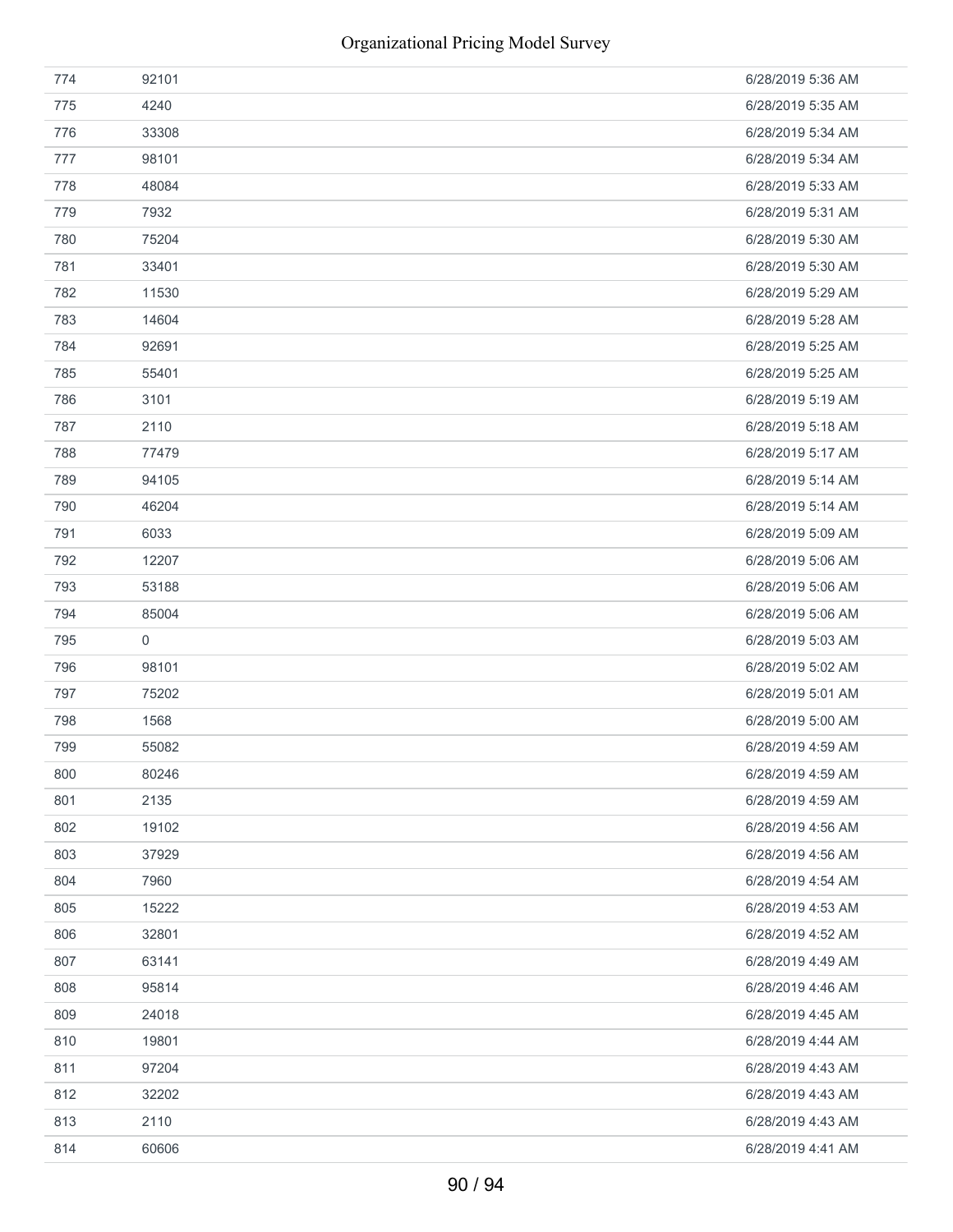| 815 | 19801 | 6/28/2019 4:41 AM |
|-----|-------|-------------------|
| 816 | 33901 | 6/28/2019 4:40 AM |
| 817 | 16323 | 6/28/2019 4:39 AM |
| 818 | 19087 | 6/28/2019 4:38 AM |
| 819 | 2110  | 6/28/2019 4:38 AM |
| 820 | 60173 | 6/28/2019 4:37 AM |
| 821 | 37912 | 6/28/2019 4:35 AM |
| 822 | 87102 | 6/28/2019 4:35 AM |
| 823 | 5404  | 6/28/2019 4:34 AM |
| 824 | 55402 | 6/28/2019 4:34 AM |
| 825 | 29406 | 6/28/2019 4:34 AM |
| 826 | 60603 | 6/28/2019 4:34 AM |
| 827 | 20002 | 6/28/2019 4:33 AM |
| 828 | 14202 | 6/28/2019 4:32 AM |
| 829 | 60654 | 6/28/2019 4:31 AM |
| 830 | 55435 | 6/28/2019 4:31 AM |
| 831 | 32097 | 6/28/2019 4:31 AM |
| 832 | 32801 | 6/28/2019 4:30 AM |
| 833 | 98121 | 6/28/2019 4:30 AM |
| 834 | 60606 | 6/28/2019 4:30 AM |
| 835 | 2109  | 6/28/2019 4:29 AM |
| 836 | 44114 | 6/28/2019 4:28 AM |
| 837 | 68124 | 6/28/2019 4:28 AM |
| 838 | 11530 | 6/28/2019 4:27 AM |
| 839 | 77006 | 6/28/2019 4:27 AM |
| 840 | 7039  | 6/28/2019 4:27 AM |
| 841 | 27577 | 6/28/2019 4:26 AM |
| 842 | 19103 | 6/28/2019 4:26 AM |
| 843 | 40507 | 6/28/2019 4:25 AM |
| 844 | 10001 | 6/28/2019 4:25 AM |
| 845 | 60601 | 6/28/2019 4:24 AM |
| 846 | 19428 | 6/28/2019 4:24 AM |
| 847 | 33394 | 6/28/2019 4:24 AM |
| 848 | 14604 | 6/28/2019 4:23 AM |
| 849 | 78739 | 6/28/2019 4:22 AM |
| 850 | 60601 | 6/28/2019 4:20 AM |
| 851 | 60602 | 6/28/2019 4:20 AM |
| 852 | 77046 | 6/28/2019 4:20 AM |
| 853 | 23219 | 6/28/2019 4:19 AM |
| 854 | 77002 | 6/28/2019 4:18 AM |
| 855 | 94520 | 6/28/2019 4:18 AM |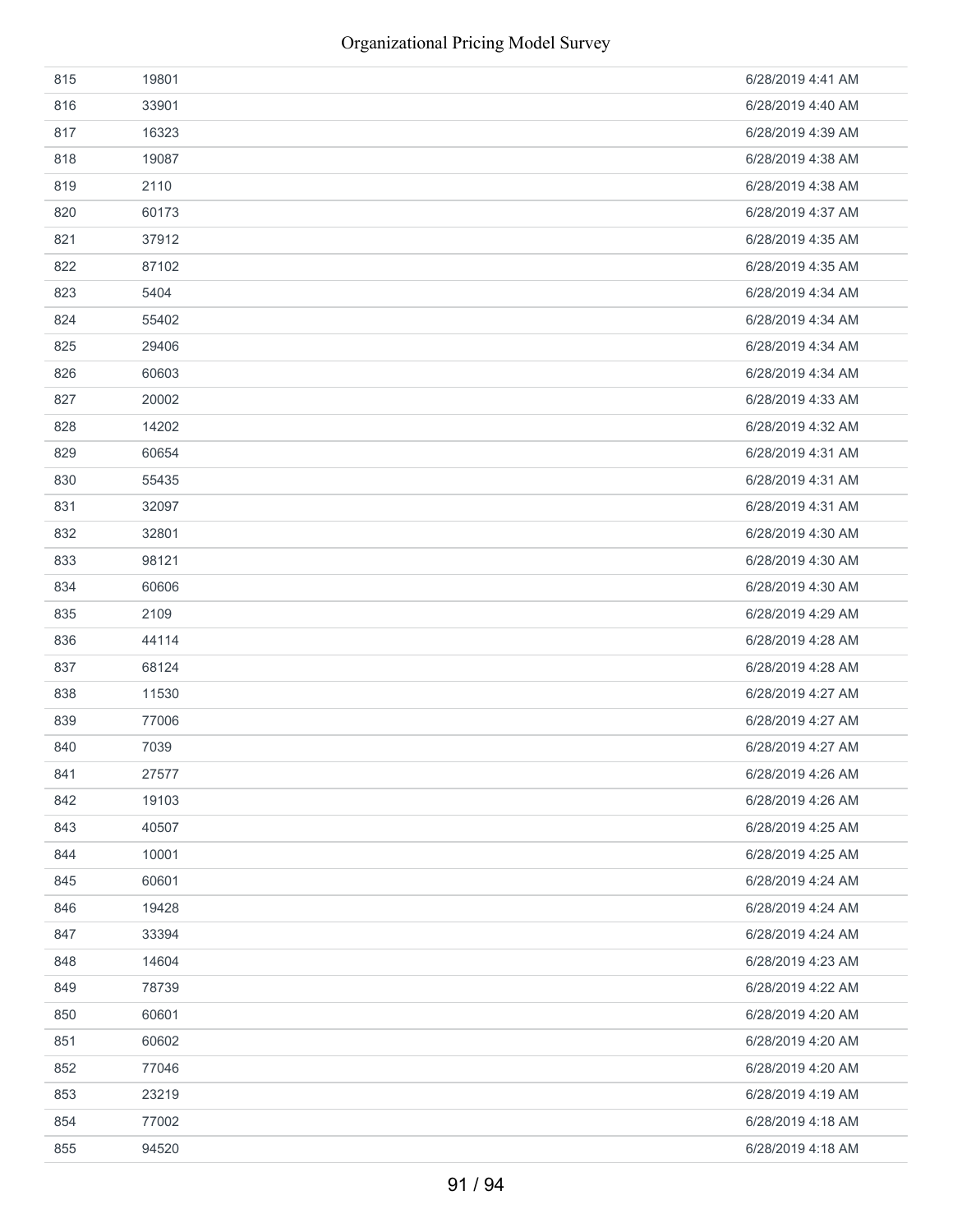| 856 | 73134       | 6/28/2019 4:18 AM |
|-----|-------------|-------------------|
| 857 | 32789       | 6/28/2019 4:18 AM |
| 858 | $\mathbf 0$ | 6/28/2019 4:18 AM |
| 859 | 60606       | 6/28/2019 4:18 AM |
| 860 | 85260       | 6/28/2019 4:17 AM |
| 861 | 27612       | 6/28/2019 4:17 AM |
| 862 | 53203       | 6/28/2019 4:17 AM |
| 863 | 68102       | 6/28/2019 4:16 AM |
| 864 | 58501       | 6/28/2019 4:16 AM |
| 865 | 32301       | 6/28/2019 4:16 AM |
| 866 | 10022       | 6/28/2019 4:16 AM |
| 867 | 77002       | 6/28/2019 4:15 AM |
| 868 | 33134       | 6/28/2019 4:15 AM |
| 869 | 60601       | 6/28/2019 4:15 AM |
| 870 | 20005       | 6/28/2019 4:14 AM |
| 871 | 98402       | 6/28/2019 4:14 AM |
| 872 | 33480       | 6/28/2019 4:14 AM |
| 873 | 25301       | 6/28/2019 4:14 AM |
| 874 | 76102       | 6/28/2019 4:14 AM |
| 875 | 37203       | 6/28/2019 4:13 AM |
| 876 | 6601        | 6/28/2019 4:13 AM |
| 877 | 70130       | 6/28/2019 4:13 AM |
| 878 | 66062       | 6/28/2019 4:13 AM |
| 879 | 30308       | 6/28/2019 4:13 AM |
| 880 | 10017       | 6/28/2019 4:12 AM |
| 881 | 78746       | 6/28/2019 4:12 AM |
| 882 | 8054        | 6/28/2019 4:11 AM |
| 883 | 30117       | 6/28/2019 4:11 AM |
| 884 | 77057       | 6/28/2019 4:11 AM |
| 885 | 19109       | 6/28/2019 4:11 AM |
| 886 | 37901       | 6/28/2019 4:11 AM |
| 887 | 78739       | 6/28/2019 4:11 AM |
| 888 | 2110        | 6/28/2019 4:10 AM |
| 889 | 15222       | 6/28/2019 4:09 AM |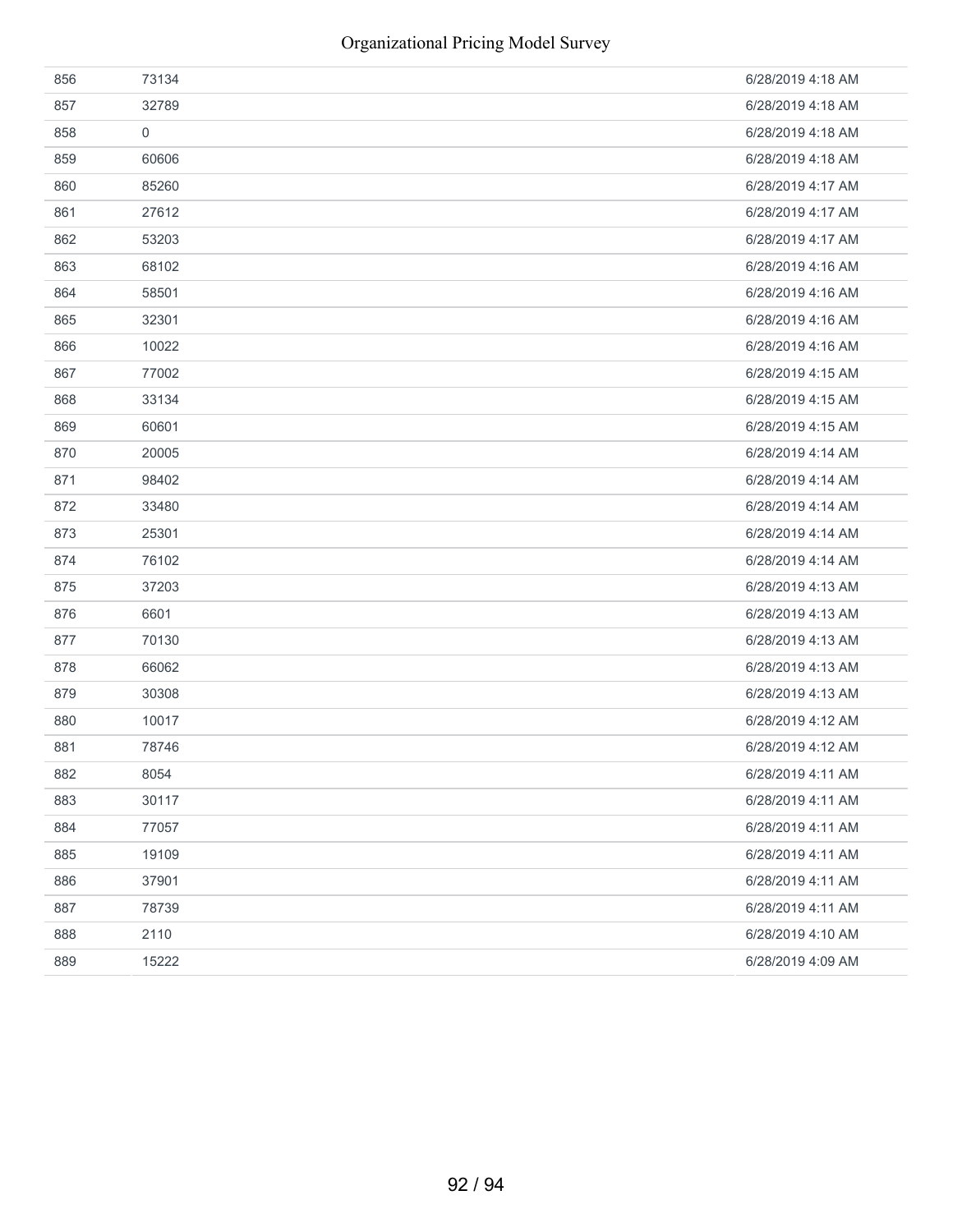## Q12 Which option best describes your current primary employer?



| <b>ANSWER CHOICES</b>  | <b>RESPONSES</b> |                |
|------------------------|------------------|----------------|
| Consultant             | 0.45%            | $\overline{4}$ |
| Private law firm       | 97.30%           | 865            |
| Chapter management     | $0.22\%$         | 2              |
| Other (please specify) | 2.02%            | 18             |
| <b>TOTAL</b>           |                  | 889            |

| #  | <b>OTHER (PLEASE SPECIFY)</b>              | <b>DATE</b>        |
|----|--------------------------------------------|--------------------|
|    | governmental municipal entity              | 8/5/2019 9:41 AM   |
| 2  | <b>Healthcare Provider</b>                 | 8/2/2019 5:50 AM   |
| 3  | Corporation with in-house legal department | 8/2/2019 4:02 AM   |
| 4  | Mandatory Bar organization                 | 8/1/2019 8:09 AM   |
| 5  | State Bar Association                      | 8/1/2019 5:07 AM   |
| 6  | Supreme Court constitutional agency        | 7/31/2019 8:37 AM  |
|    | Government law department                  | 7/31/2019 7:08 AM  |
| 8  | <b>Local Government</b>                    | 7/31/2019 6:12 AM  |
| 9  | <b>Bar Association</b>                     | 7/30/2019 8:56 AM  |
| 10 | Non-profit legal association               | 7/30/2019 5:06 AM  |
| 11 | <b>State Bar Association</b>               | 7/10/2019 11:23 AM |
| 12 | Local Government, City Attorney's Office   | 6/28/2019 4:18 PM  |
| 13 | Corporate Legal Dept                       | 6/28/2019 2:05 PM  |